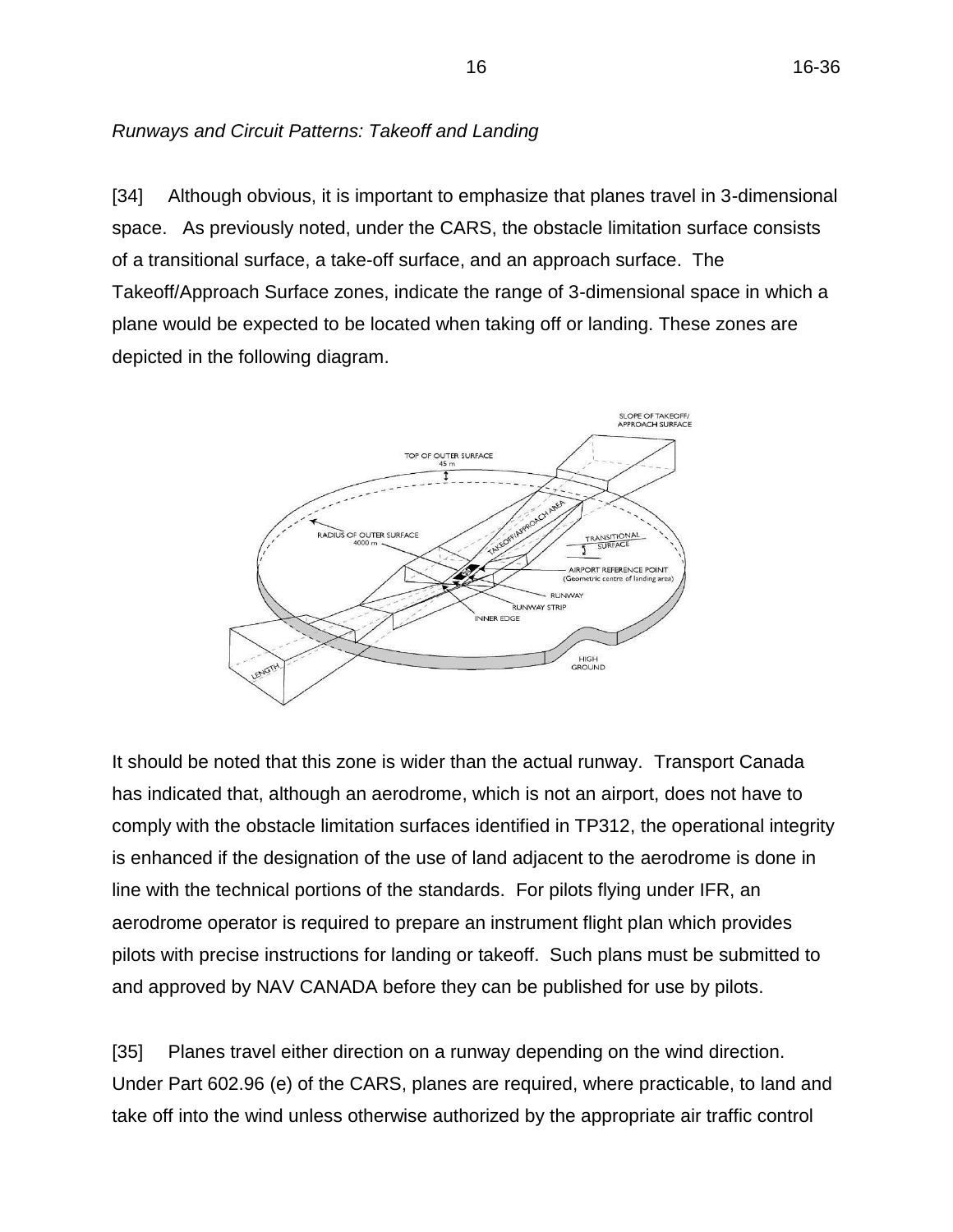| wpd Fairview Wind Incorporated                                                        | John Richardson and Nedko Petkov       |
|---------------------------------------------------------------------------------------|----------------------------------------|
| Director, Ministry of the<br><b>Environment and Climate Change</b>                    | <b>Andrea Huckins and Sylvia Davis</b> |
| <b>Participant</b>                                                                    |                                        |
| <b>Canadian Owners and Pilots</b><br>Association                                      | <b>Glenn Grenier</b>                   |
| <b>Presenters</b>                                                                     |                                        |
| <b>Collingwood Flying Club</b>                                                        | George E. Daniels <sup>+</sup>         |
| Susan Richardson, Mandy<br>Bridson, Stephen Bridson, and<br><b>Elizabeth Marshall</b> | Self-represented                       |

# **ORDER DELIVERED BY DIRK VANDERBENT AND HUGH S. WILKINS**

# **REASONS**

## **Background**

[1] On February 11, 2016, Mohsen Keyvani, Director, Ministry of the Environment and Climate Change ("MOECC") issued Renewable Energy Approval No. 3948- 9RDLRF (the "REA") to wpd Fairview Wind Incorporated (the "Approval Holder"), granting approval for the construction, installation, operation, use and retiring of a Class 4 wind facility with eight wind turbines and a total name plate capacity of 16.4 megawatts (the "Project"). The Project is proposed to be located in Clearview Township, Simcoe County, Ontario (the "Project site").

[2] On February 19, 2016, John Wiggins, and on February 26, 2016, Gail Elwood, Kevin Elwood, Preserve Clearview Inc., the Corporation of the County of Simcoe ("Simcoe"), the Corporation of the Township of Clearview ("Township of Clearview"), and the Town of Collingwood ("Collingwood") (jointly "the Appellants") appealed the REA to the Environmental Review Tribunal (the "Tribunal") under s. 142.1(2) of the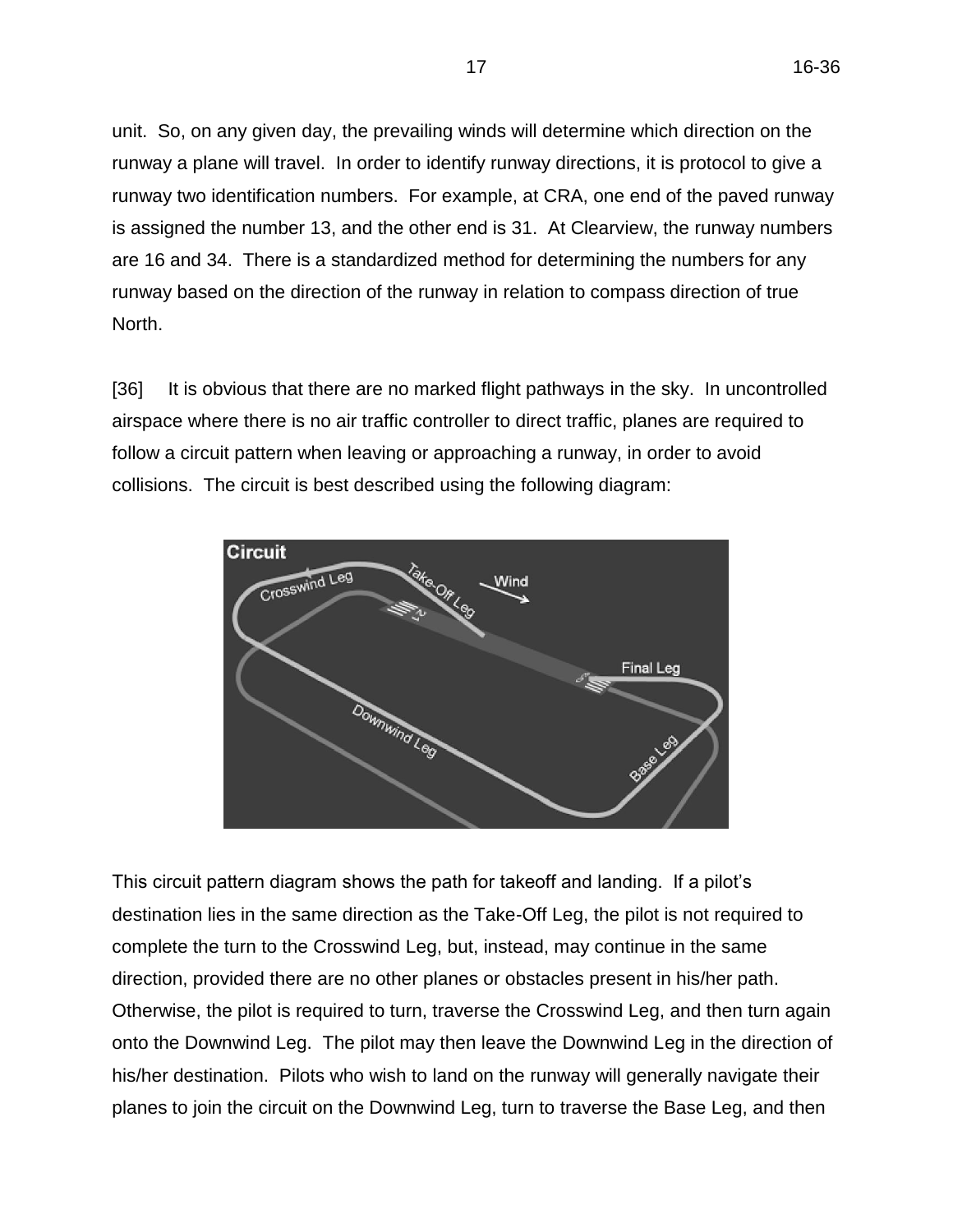*Environmental Protection Act* ("*EPA*"). Each Appellant appealed on the grounds that the Project will cause serious harm to human health and serious and irreversible harm to plant life, animal life and the natural environment.

[3] In overview, respecting harm to human health, it is the Appellants' position that the proposed location of the wind turbines, which are in close proximity to the takeoff and landing areas of two aerodromes, the Collingwood Regional Airport ("CRA") and Clearview Field, Stayner ("Clearview"), will result in airplane accidents that will result in serious injury or death. The Director and the Approval Holder disagree. Respecting serious and irreversible harm to animal life, the Appellants take the position that the proposed wind turbines in the Project will result in collision mortalities for hibernating bat species, including little brown myotis (*Myotis lucifugus*), northern myotis (*Myotis septentrionalis*), and eastern small-footed myotis (*Myotis leibii*), which are all listed as endangered under the *Endangered Species Act, 2007* ("*ESA*"). The Appellants maintain that such collision mortalities will further accelerate the decline of these species' populations, and further reduce their numbers in the vicinity of the Project site leading to local extirpation. Again, the Director and the Approval Holder disagree.

[4] The parties completed the presentation of their evidence in the main hearing on June 3, 2016. The Tribunal subsequently issued an Order, dated June 16, 2016, adjourning the proceeding for 64 days under O. Reg. 359/09, s. 59(2)1.ii. In light of this adjournment, under s. 145.2.1(6) of the *EPA* the due date for disposing of this hearing was revised to October 21, 2016.

[5] For the reasons that follow, the Tribunal finds that the Appellants have satisfied the health and environment tests under s. 145.2.1(2)(a) and (b) of the *EPA* and further adjourns this hearing under O. Reg. 359/09, s. 59(2)1.ii to determine the next steps in this proceeding.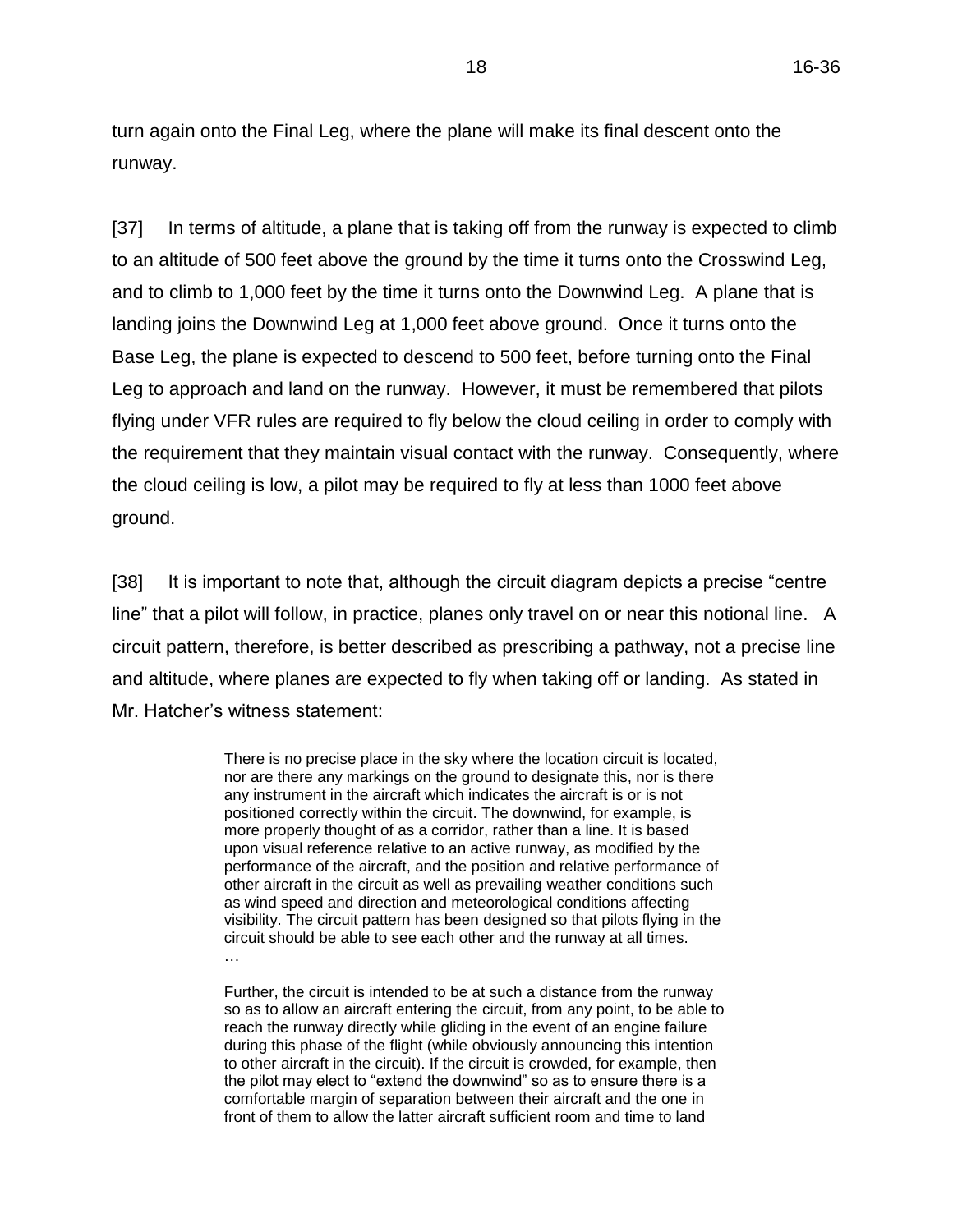## **Relevant Legislation**

[6] The following provisions of the *EPA* set out the jurisdiction of the Tribunal respecting these appeals, the onus of proof of the Appellants and the discretionary remedial powers of the Tribunal if it determines that engaging in the Project in accordance with the REA will cause the prescribed harm.

## [7] *Environmental Protection Act*

### **Interpretation**

[1.](http://www.e-laws.gov.on.ca/html/statutes/french/elaws_statutes_90e19_f.htm#s1s1) (1)

In this Act,

"natural environment" means the air, land and water, or any combination or part thereof, of the Province of Ontario;

…

### **PART I ADMINISTRATION**

### **Purpose of Act**

3. (1) The purpose of this act is to provide for the protection and conservation of the natural environment.

…

### **PART XIII APPEALS TO TRIBUNAL**

…

### **Hearing re renewable energy approval**

142.1 (1) This section applies to a person resident in Ontario who is not entitled under section 139 to require a hearing by the Tribunal in respect of a decision made by the Director under section 47.5.

### **Same**

(2) A person mentioned in subsection (1) may, by written notice served upon the Director and the Tribunal within 15 days after a day prescribed by the regulations, require a hearing by the Tribunal in respect of a decision made by the Director under clause 47.5 (1) (a) or subsection 47.5 (2) or (3). …

### **Grounds for hearing**

(3) A person may require a hearing under subsection (2) only on the grounds that engaging in the renewable energy project in accordance with the renewable energy approval will cause,

(a) serious harm to human health; or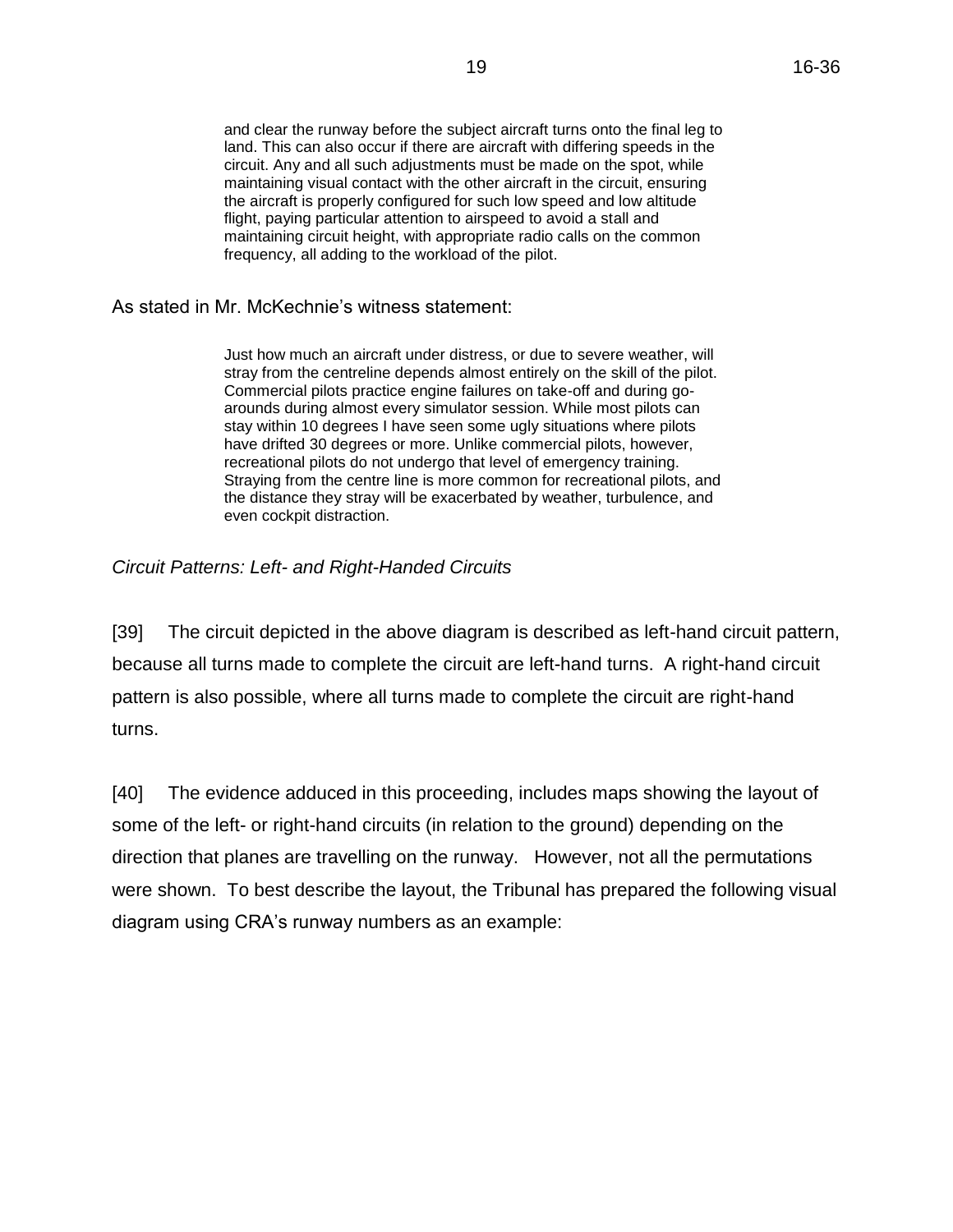(b) serious and irreversible harm to plant life, animal life or the natural environment.

…

### **Hearing required under s. 142.1**

145.2.1 (1) This section applies to a hearing required under section 142.1.

### **What Tribunal must consider**

[\(2\)](http://www.e-laws.gov.on.ca/html/statutes/french/elaws_statutes_90e19_f.htm#s145p2p1s2) The Tribunal shall review the decision of the Director and shall consider only whether engaging in the renewable energy project in accordance with the renewable energy approval will cause,

- (a) serious harm to human health; or
- (b) serious and irreversible harm to plant life, animal life or the natural environment.

### **Onus of proof**

[\(3\)](http://www.e-laws.gov.on.ca/html/statutes/french/elaws_statutes_90e19_f.htm#s145p2p1s3) The person who required the hearing has the onus of proving that engaging in the renewable energy project in accordance with the renewable energy approval will cause harm referred to in clause (2) (a) or (b).

#### **Powers of Tribunal**

[\(4\)](http://www.e-laws.gov.on.ca/html/statutes/french/elaws_statutes_90e19_f.htm#s145p2p1s4) If the Tribunal determines that engaging in the renewable energy project in accordance with the renewable energy approval will cause harm referred to in clause (2) (a) or (b), the Tribunal may,

- (a) revoke the decision of the Director;
- (b) by order direct the Director to take such action as the Tribunal considers the Director should take in accordance with this Act and the regulations; or
- (c) alter the decision of the Director, and, for that purpose, the Tribunal may substitute its opinion for that of the Director.

#### **Same**

[\(5\)](http://www.e-laws.gov.on.ca/html/statutes/french/elaws_statutes_90e19_f.htm#s145p2p1s5) The Tribunal shall confirm the decision of the Director if the Tribunal determines that engaging in the renewable energy project in accordance with the renewable energy approval will not cause harm described in clause  $(2)$   $(a)$  or  $(b)$ .

### **Deemed confirmation of decision**

(6) The decision of the Director shall be deemed to be confirmed by the Tribunal if the Tribunal has not disposed of the hearing in respect of the decision within the period of time prescribed by the regulations.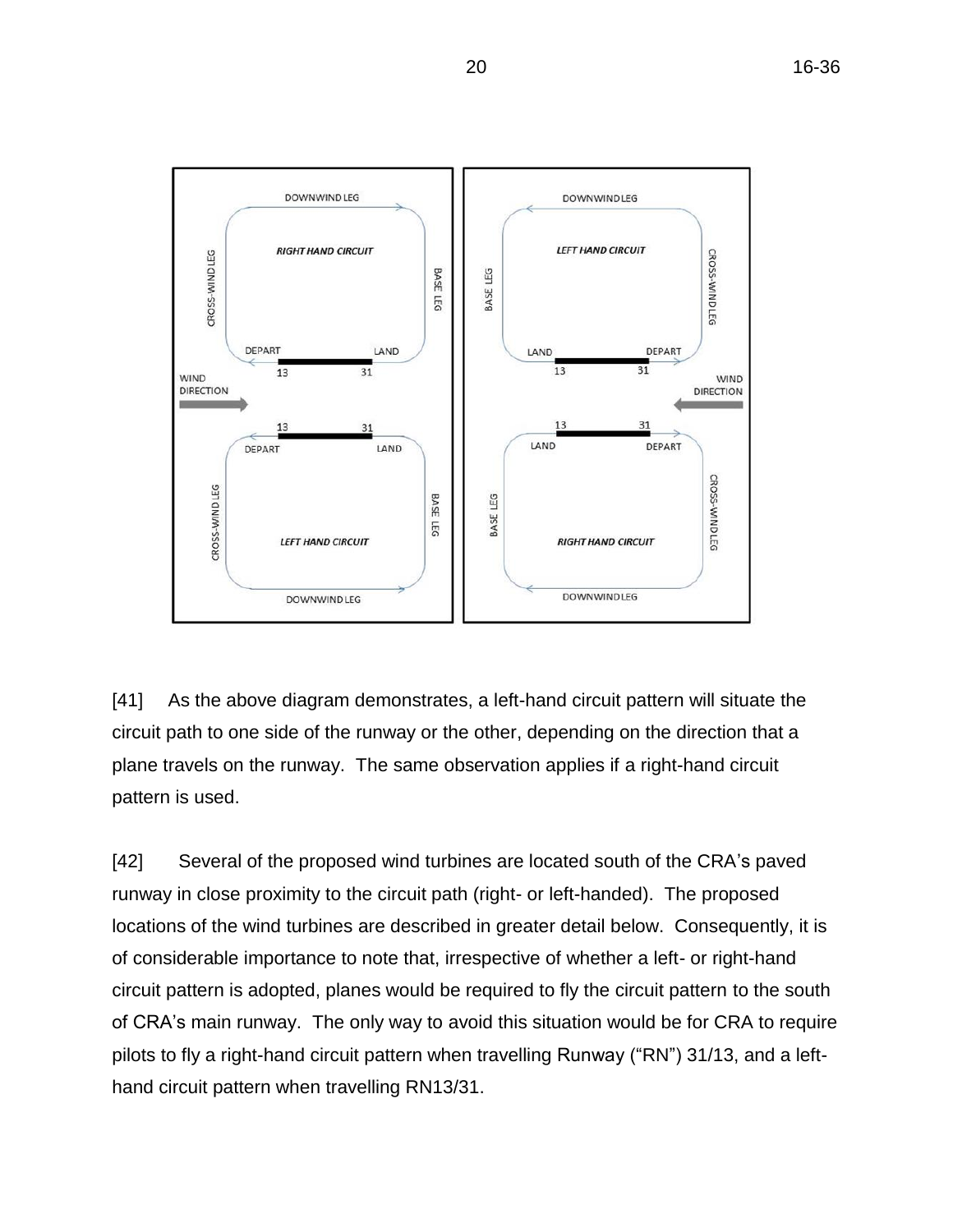# **Issues**

[8] The issues to be determined on this appeal are:

- 1. Whether engaging in the Project in accordance with the REA will cause serious harm to human health; and
- 2. Whether engaging in the Project in accordance with the REA will cause serious and irreversible harm to bats.

# **Discussion, Analysis and Findings**

[9] The Tribunal has considered all the evidence and submissions of the parties in detail. As these written materials exceed 2,000 pages, the Tribunal has reproduced only the evidence and salient submissions necessary to explain the Tribunal's reasons for its disposition of these appeals.

# **Issue No. 1: Whether Engaging in the Project in Accordance with the REA will cause Serious Harm to Human Health**

# *Evidence*

# *Expert Witnesses*

[10] The Tribunal qualified the following witnesses to give opinion evidence on behalf of the Appellants, Simcoe and Collingwood:

 Charles Cormier, who was qualified to give opinion evidence as an expert in instrument flight procedures including take-offs and approaches, and in aviation safety, including qualitative assessments of the impacts and risks of obstacles on take-offs and approaches;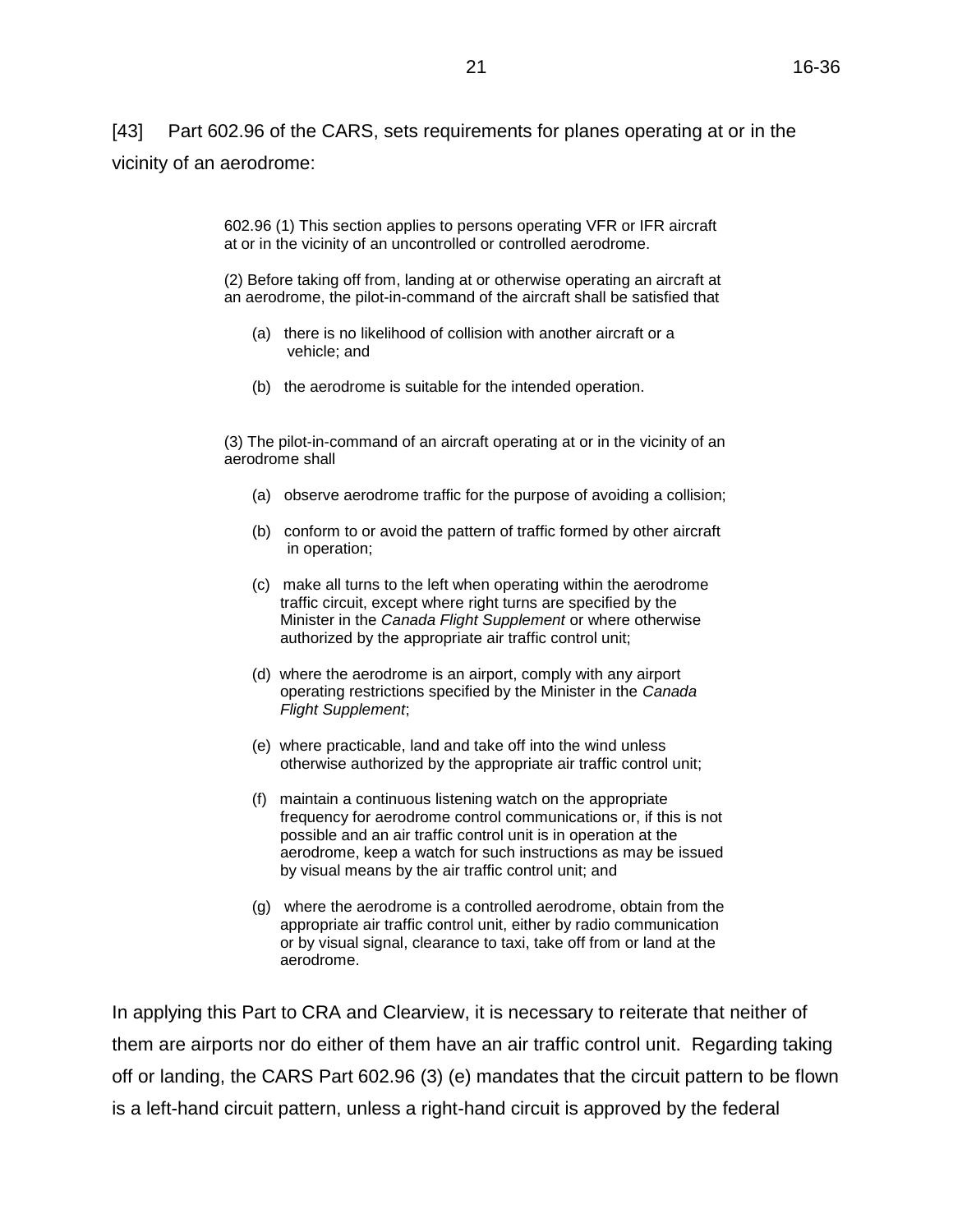- David Gascoine, who was qualified to give opinion evidence as a person experienced in the area of flight and safety training and conditions at the CRA;
- Lee Heitman, who was qualified to give opinion evidence as an experienced commercial pilot with experience in aviation and safety management systems evaluation;
- Douglas McKechnie, who was qualified to give opinion evidence as an experienced commercial pilot and person who has significant experience in training pilots to identify, respond to and recover from emergencies;
- Dennis Moore, who was qualified to give opinion evidence as an expert in evaluating airport operation safety, including quantitatively assessing risk of hazards to air navigation; and
- Adam Dershowitz, who was qualified to give opinion evidence as an expert in aeronautical engineering, including aviation risk and pilot decision-making.

[11] The Tribunal qualified the following witnesses to give opinion evidence on health issues on behalf of the Appellants, Kevin and Gail Elwood and Preserve Clearview Inc.:

- Mr. Cormier, who was qualified as noted above;
- William Duncan, who was qualified to give opinion evidence as an expert in aeronautical engineering, aviation safety and flight data analysis and aviation safety training;
- Kerry Hutton, who was qualified to give opinion evidence as an expert in aerospace engineering, aviation safety and flight data analysis, air accident and incident investigations and aviation animation, air accident and incident re-creation;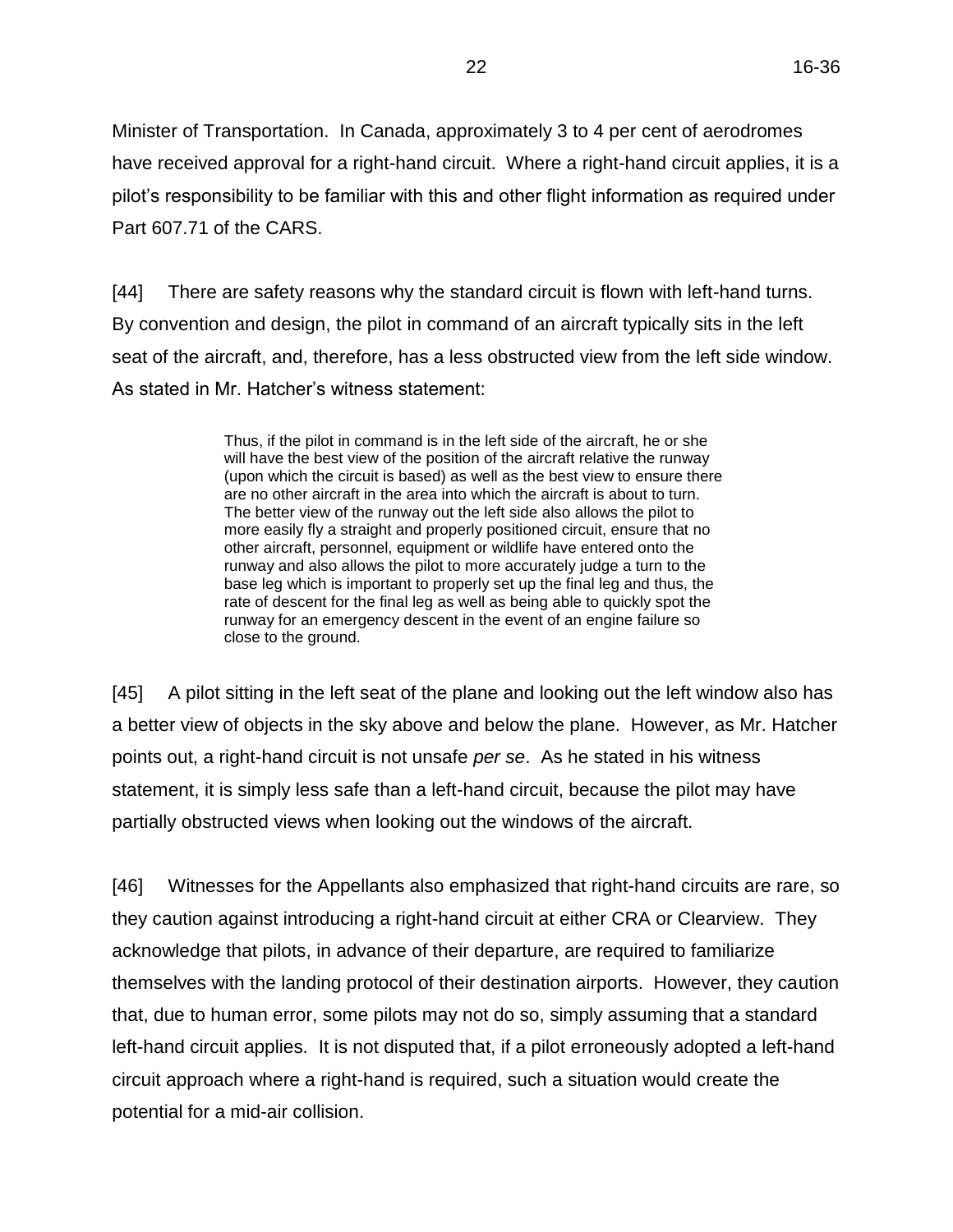- Charles Pereira, who was qualified to give opinion evidence as an expert in aeronautical engineering, including aircraft performance, aviation safety and accident investigations; and
- Keith Green, who was qualified to give opinion evidence as an expert in Aviation Safety Management Systems (SMS), inclusive of Hazard and Risk Assessment, and aerodrome/airport safety.

[12] The Tribunal qualified the following witness to give opinion evidence on behalf of the Appellant, Township of Clearview:

• Randy Mawson, who was qualified to give opinion evidence in the area of forensic climatology, including the impacts on aviation and aircraft.

[13] The Tribunal qualified the following witness to give opinion evidence on behalf of the Participant, Canadian Owners and Pilots Association:

 Conrad Hatcher, who was qualified to give opinion evidence as an aviation expert and, more specifically, as an expert in civil aviation as it relates to pilot training, aircraft operations and general aviation safety, including the conduct of safe operations in the aerodrome environment.

[14] The Tribunal qualified the following witnesses to give opinion evidence on behalf of the Approval Holder:

- Edward McDonald, who was qualified to give opinion evidence with respect to aviation, including instrument flight rule and visual flight rule operations, and instrument approach design inclusive of the identification of hazards; and
- Anthony Cox, who was qualified to give opinion evidence as an expert in the area of risk assessment in public safety, energy and transport as well as fluid dynamics and turbulence.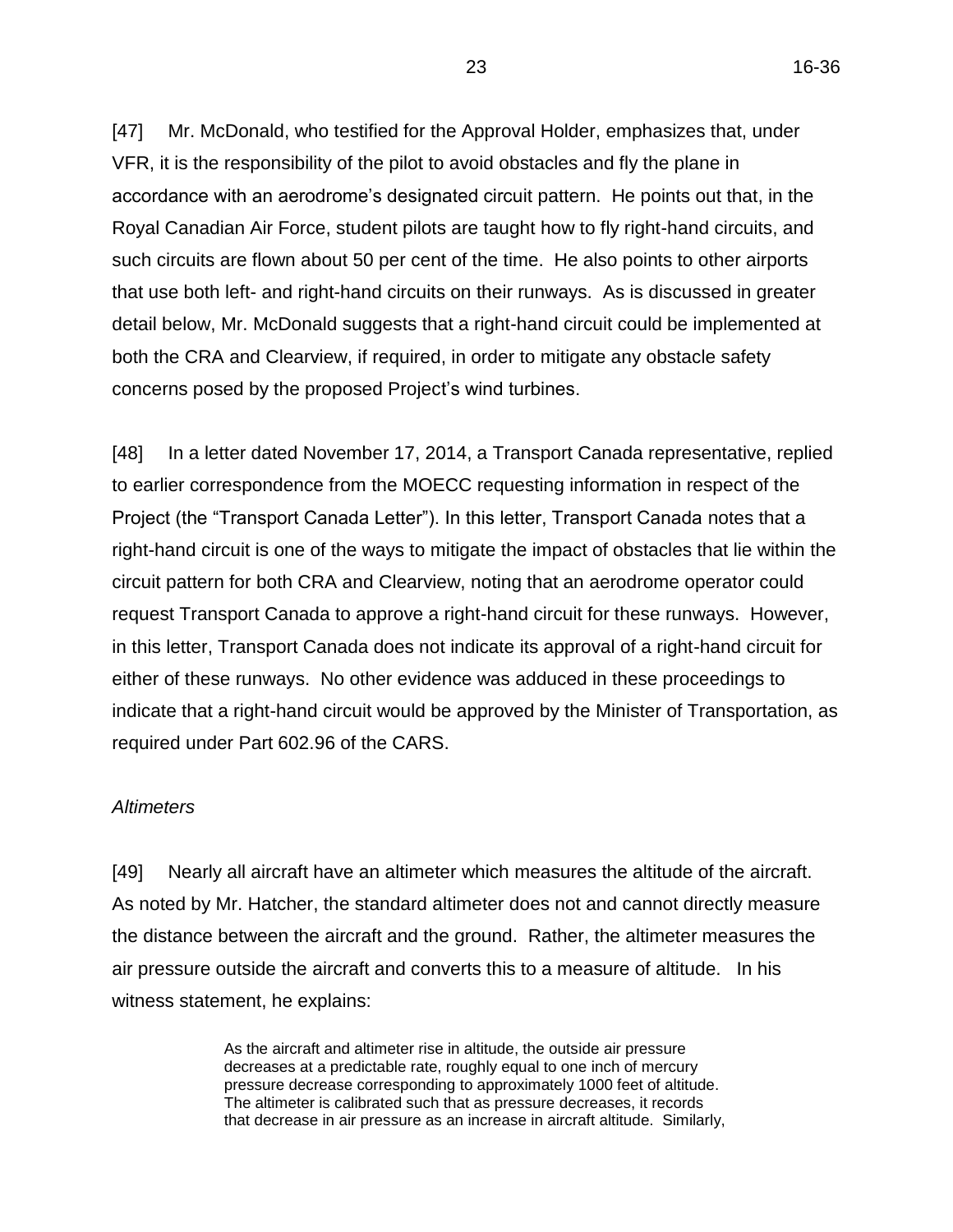[15] The Tribunal qualified the following witness to give opinion evidence on behalf of the Director of the MOECC:

 David Simpson, who was qualified to give opinion evidence as an expert in instrument flight procedure design and instrument flight procedure maintenance for aerodromes, airports and en route structures.

# *The Federal Aviation Regulatory Regime*

[16] The federal government regulates aviation under the *Aeronautics Act* and the *Canadian Aviation Regulations* ("CARS"). These are administered by Transport Canada which is a federal government department. NAV CANADA is a federally incorporated corporation that provides air navigation services in Canada, pursuant to the *Civil Air Navigation Services Commercialization Act*. Pursuant to this Act, NAV CANADA provides air navigation services in Canada, including aeronautical information, air traffic control, aviation weather reporting, and flight information to pilots.

[17] Transport Canada publishes standards, and, as well, issues guidance documents. These include documents on land use in the vicinity of aerodromes (for example, TP1247E - "Aviation - Land Use in the Vicinity of Aerodromes" ("TP1247E")) and standards and recommended practices (for example, TP312 - *Aerodrome Standards and Recommended Practices* ("TP312")). NAV CANADA also publishes the *Canada Flight Supplement,* which is an aerodrome directory that provides data and sketches of Canadian aerodromes and airports.

[18] Under the federal regime, an aerodrome is any location where planes take off or land. Aerodromes may be registered with Transport Canada, but are not required to be. However, all aerodromes must comply with CARS, Part III Subpart 1. Registered aerodromes are included in the *Canada Flight Supplement*.

[19] Although the terms "aerodrome" and "airport" are sometimes used interchangeably, they mean different things. An "airport" must be certified by Transport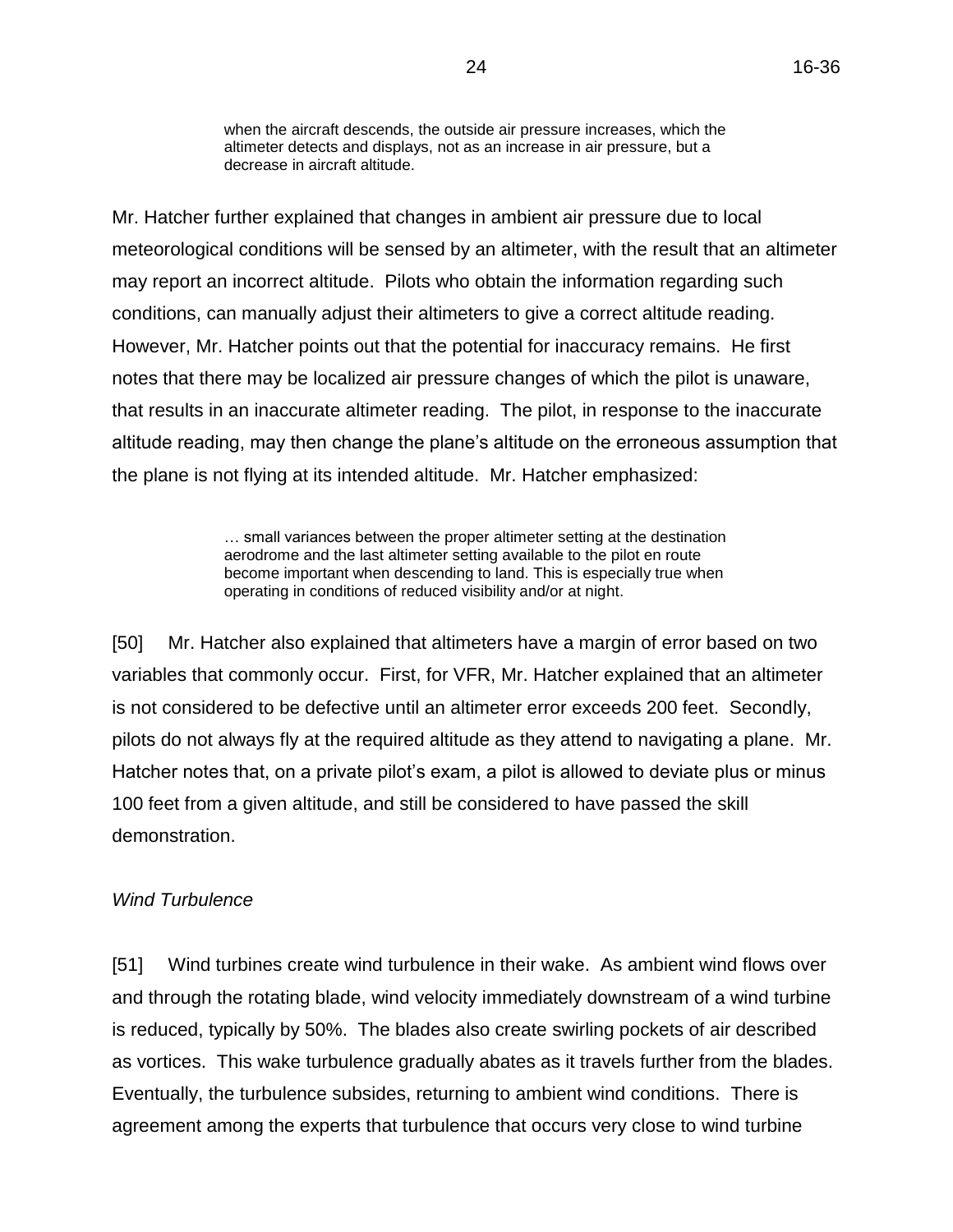Canada. They are required to comply with CARS Part III, Subpart 2 and TP312. TP312 states:

> These standards complement subpart 302 of the *Canadian Aviation Regulations* (CARs). They set out requirements such as: physical characteristics, obstacle limitation surfaces, visual aids and technical services the aerodrome operator at a certified land aerodrome (airport) provides to support aircraft operations. Other standards, established under Part III of the CARS form part of the overall safety specifications to satisfy the requirements of aerodrome certification.

The operational requirements for an airport are therefore more stringent than those for an uncertified aerodrome.

[20] Until 2007, the CRA held airport certification, but then relinquished this designation. Although it is still named the Collingwood Regional *Airport* (emphasis added), the CRA has, since then, continued to operate only as an uncertified aerodrome. Clearview has never been certified. Neither CRA nor Clearview have an air traffic control service. They each have uncontrolled airspace.

[21] Regarding land-use planning, in respect of airports, federal airport zoning regulations can only be enacted under the *Aeronautics Act*. Such zoning regulations may restrict or prohibit activities and uses. Again, because CRA and Clearview are not airports, there are no such zoning regulations in respect of these two aerodromes. Transport Canada issued TP1274E to inform planners and others on how specific land uses may impact aerodromes. In its introduction, TP1274E states:

> Municipal planners and developers must understand that how land is used around an aerodrome will have an impact on the aerodrome's operations. The land use around aerodromes can have significant impacts on safety at the aerodrome and can negatively impact the operational viability of the aerodrome to the detriment of the local community that depends upon it.

[22] TP1247E specifically addresses wind turbines. It states, in Part 6, that wind turbines are obstacles that require marking and lighting in accordance with Transport Canada's standards. It also notes potential challenges that wind turbines may have on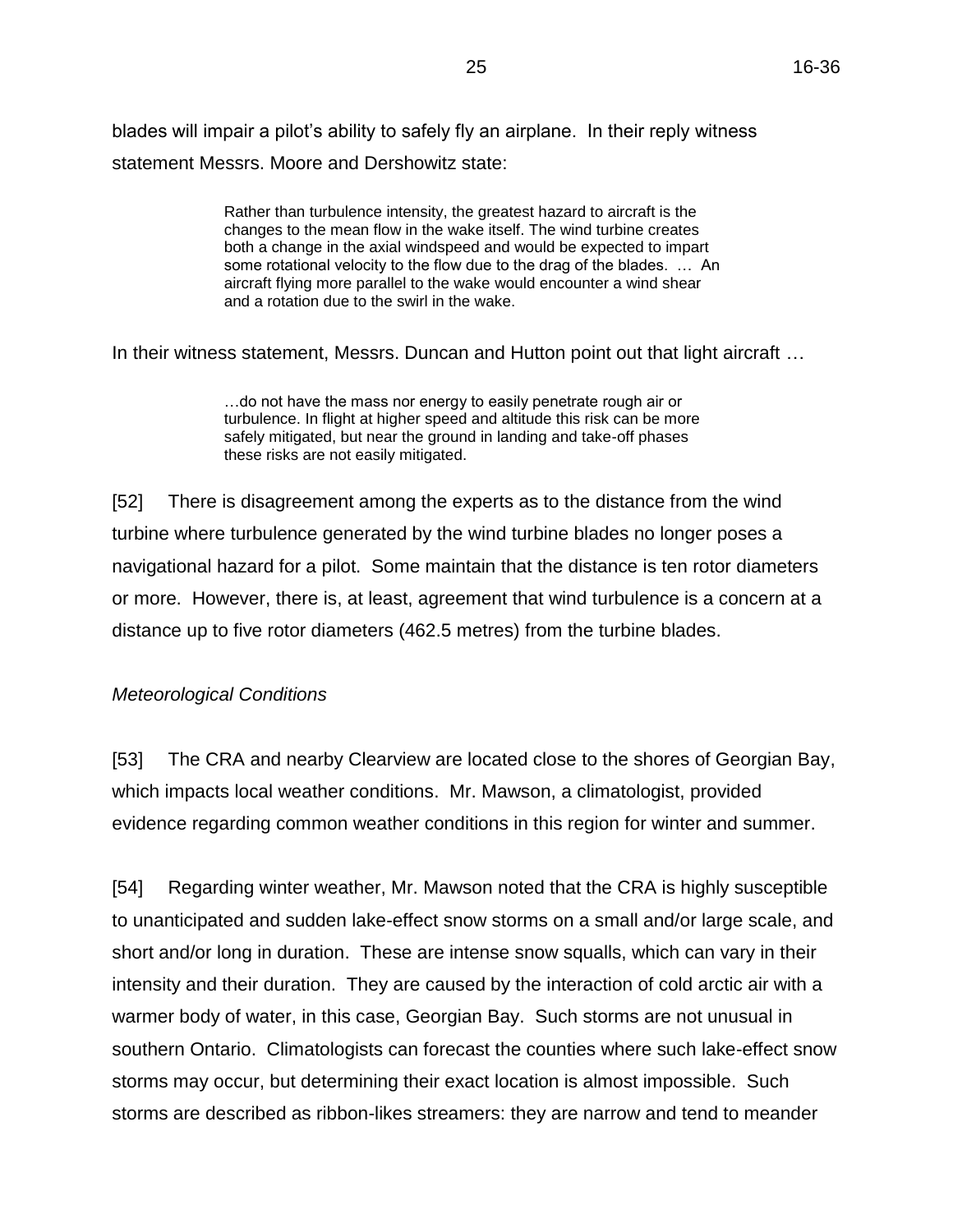persons using radar systems, and navigation and communication systems. Regarding obstacle impacts, TP1247E emphasizes (in bold type):

> **Note: It is of the utmost importance to be aware that the proximity of obstacles, for example, wind turbines, telecommunications towers, antennae, smoke stacks, etc., may potentially have an impact on the current and future usability of an aerodrome. Therefore, it is critical that planning and coordination of the siting of obstacles should be conducted in conjunction with an aerodrome operator at the earliest possible opportunity.** (emphasis in the original)

However, TP1247E does not make any specific recommendations regarding the placement of wind turbines in proximity to aerodromes.

[23] In summary, all airports are aerodromes, but not all aerodromes are airports. Under the CARS, airports must comply with TP312, but aerodromes do not. Nonetheless, implementing TP312's requirements is considered a best practice to promote air navigation safety at an aerodrome. CRA, when it was an airport, complied with these requirements, and, based on the evidence before the Tribunal, it continues to do so.

## *Obstacle Limitation Surfaces*

[24] The CARS recommends and/or regulates limits on the types of obstacles that may be placed on "surfaces" (ground or water) in the vicinity of an aerodrome. In Part I, Subpart 1, it defines an obstacle limitation surface as follows:

> *obstacle limitation surface* means a surface that establishes the limit to which objects may project into an aerodrome's airspace, so that aircraft operations for which the aerodrome is intended may be conducted safely, and consists of a transitional surface, a take-off surface, an approach surface and an outer surface;

The CARS contemplates the designation of obstacle limitation surfaces for airports, with the specific parameters outlined in TP312. However, with respect to uncertified aerodromes (aerodromes that are not airports), the CARS only references obstacle limitation surfaces for purposes of determining when lighting and marking requirements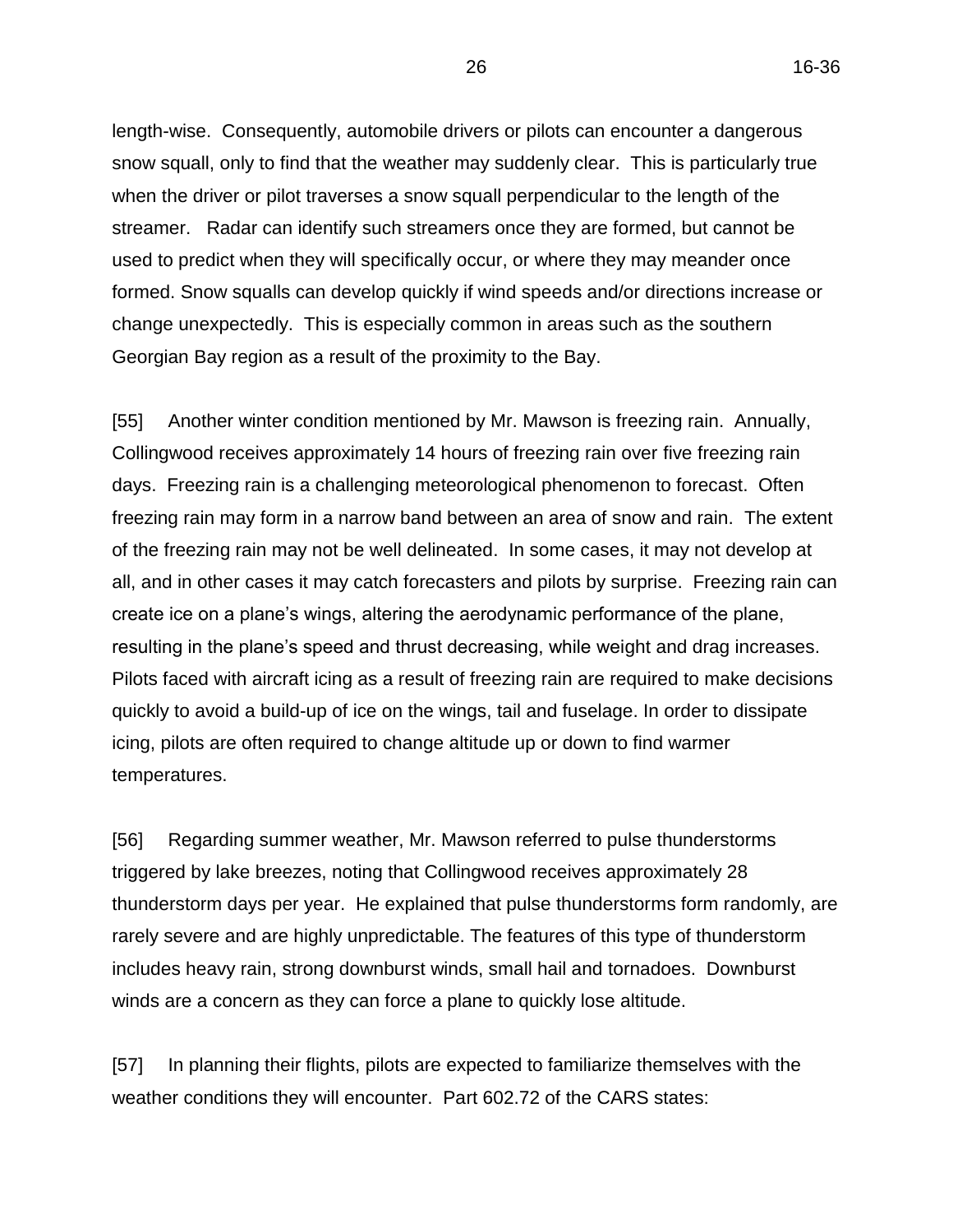are required. Again, however, it must be noted that implementing TP312's requirements is considered a best practice to promote air navigation safety at all aerodromes, including uncertified ones.

*Visual Flight Rules versus Instrument Flight Rules*

[25] There are specific rules that pilots must adhere to when flying. These include Visual Flight Rules ("VFR"), which are generally used by recreational pilots, and Instrument Flight Rules ("IFR"), which are generally used by commercial and more advanced pilots. In his witness statement, Mr. Cormier described the difference between VFR and IFR as follows:

> Pilots may operate their aircraft under Visual Flight Rules (VFR) or Instrument Flight Rules. Most recreational pilots fly VFR only, which requires reasonable weather conditions, visual reference to the ground, and adherence to the principle of see-and-be-seen. VFR pilots must avoid clouds and maintain a safe height above ground unless taking off or landing. IFR pilots require more training, must pass an annual test, and have more instruments and navigational aids in their aircraft. They can fly on their instruments in almost any weather, do not need reference to ground, and require a clearance from the air traffic control agency.

> Take-off (departure) and landing (approach) can occur under VFR, or by IFR using a published instrument procedure, as follows:

Visual departure/approach: the pilot departs/approaches by visual reference alone in conditions where the pilot's field of vision is not obstructed by clouds or other inclement weather. Pilots who take-off and land visually are not required to have an instrument rating.

Instrument departure/approach procedure: this is an airport or aerodrome procedure, approved by NAV CANADA used in inclement weather to support visual take-off or landing. Instrument approaches allow a pilot to use aircraft instrumentation to guide the aircraft through non-visual means to a position from which the aircraft can either be visually landed safely or a missed approach performed if the pilot cannot see the runway adequately to execute a normal landing.

An instrument approach or departure procedure cannot be used by a pilot who does not have an instrument rating. In addition, many aerodromes do not have approved instrument procedures, meaning take-off and landing may only be accomplished visually.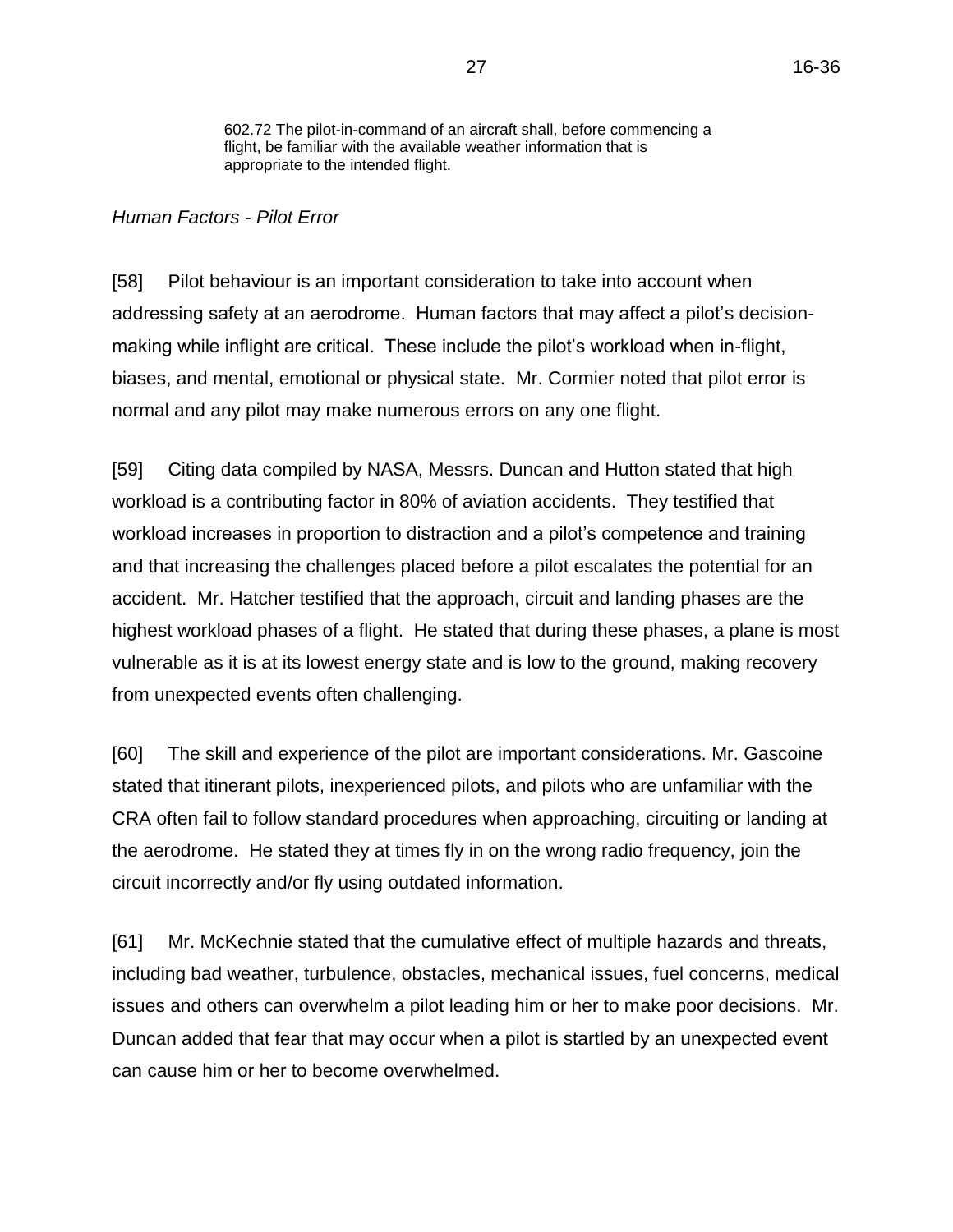[26] Part 704.23 of the CARS sets the mandatory obstacle clearance requirements for VFR flight. It states:

> Except when conducting a take-off or landing, no person shall operate an aircraft in VFR flight

- (a) at night, at less than 1,000 feet above the highest obstacle located within a horizontal distance of three miles from the route to be flown; or
- (b) where the aircraft is an aeroplane, during the day, at less than 500 feet AGL [above ground level] or at a horizontal distance of less than 500 feet from any obstacle.

[27] Part 602.115 of the CARS sets the minimum visual meteorological conditions for VFR flight in uncontrolled airspace. It states:

> 602.115 No person shall operate an aircraft in VFR flight within uncontrolled airspace unless

- (a) the aircraft is operated with visual reference to the surface;
- (b) where the aircraft is operated at or above 1,000 feet AGL
	- during the day, flight visibility is not less than one mile,
	- (ii) during the night, flight visibility is not less than three miles, and
	- (iii) in either case, the distance of the aircraft from cloud is not less than 500 feet vertically and 2,000 feet horizontally;
- (c) where the aircraft is not a helicopter and is operated at less than 1,000 feet AGL
	- (i) during the day, flight visibility is not less than two miles, except if otherwise authorized in an air operator certificate,
	- (ii) during the night, flight visibility is not less than three miles, and
	- (iii) in either case, the aircraft is operated clear of cloud;

[28] Consequently, pilots flying under VFR must not only maintain visual contact with other planes flying at the same altitude, but also with planes or other obstacles below and above them.

…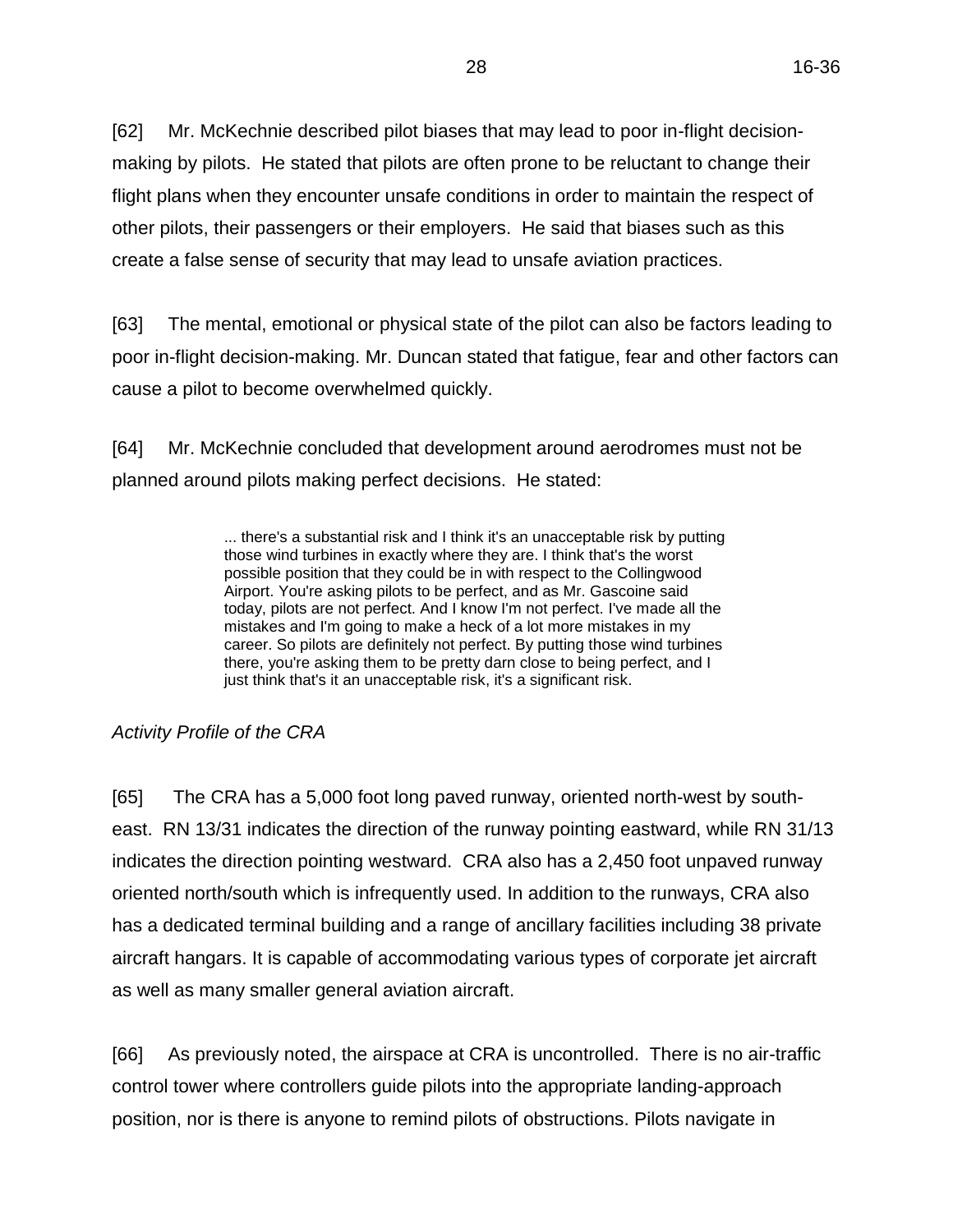### *Aerodynamics of Flight*

[29] A plane's forward velocity is provided by either motor-driven propellers, typically employed by smaller aircraft, or by jet engines, usually in larger aircraft. This forward velocity creates movement of air over the front of the plane's wings, which, in turn, creates the air pressure dynamic which lifts the plane into the air. Standard flight practice recommends that planes take off into the wind, i.e. travel in the opposite direction that the wind is blowing (also described as a headwind). The headwind blowing over the wings creates additional lift. This means that, in order to achieve the lift necessary to become airborne, a plane travelling into the headwind can travel at a lower ground velocity, which, in turn, requires a shorter takeoff run for the plane to become airborne.

[30] It is trite to observe that, unlike automobiles, there is no reverse gear in a plane. In order for a plane to take-off and remain aloft, the plane must achieve and maintain a minimum forward velocity. The air must flow evenly over the wings to maintain lift. However, the angle in which a plane travels through the air can reach a critical point, where, aerodynamically, the wings no longer provide sufficient lift, resulting in aerodynamic stall, where a pilot would lose control of the plane and it would begin to fall. A pilot may be able to maneuver the plane to re-establish control of the plane if an aerodynamic stall occurs. It must be noted that aerodynamic stall is different from engine stall. In the case of an engine stall, the plane can continue to glide, and, hopefully, a pilot would be able to maneuver the plane in order to land safely.

[31] It is also trite to observe that, unlike an automobile, a plane in mid-air cannot slow down to a stop in order to make a 90 degree turn. A safe turn, known as a standard rate turn, would, at approach velocity, require a bank angle of approximately 15 degrees, and take 60 seconds to complete 180 degrees (30 seconds for 90 degrees, 15 seconds for 45 degrees and so forth). A steeper bank angle will effect a faster turn, but if the angle is too steep the aircraft may aerodynamically stall, which would cause the pilot to lose control of the plane, at the very least, temporarily. The plane would also begin to lose altitude. If the pilot could not maneuver the plane out of the stall, the plane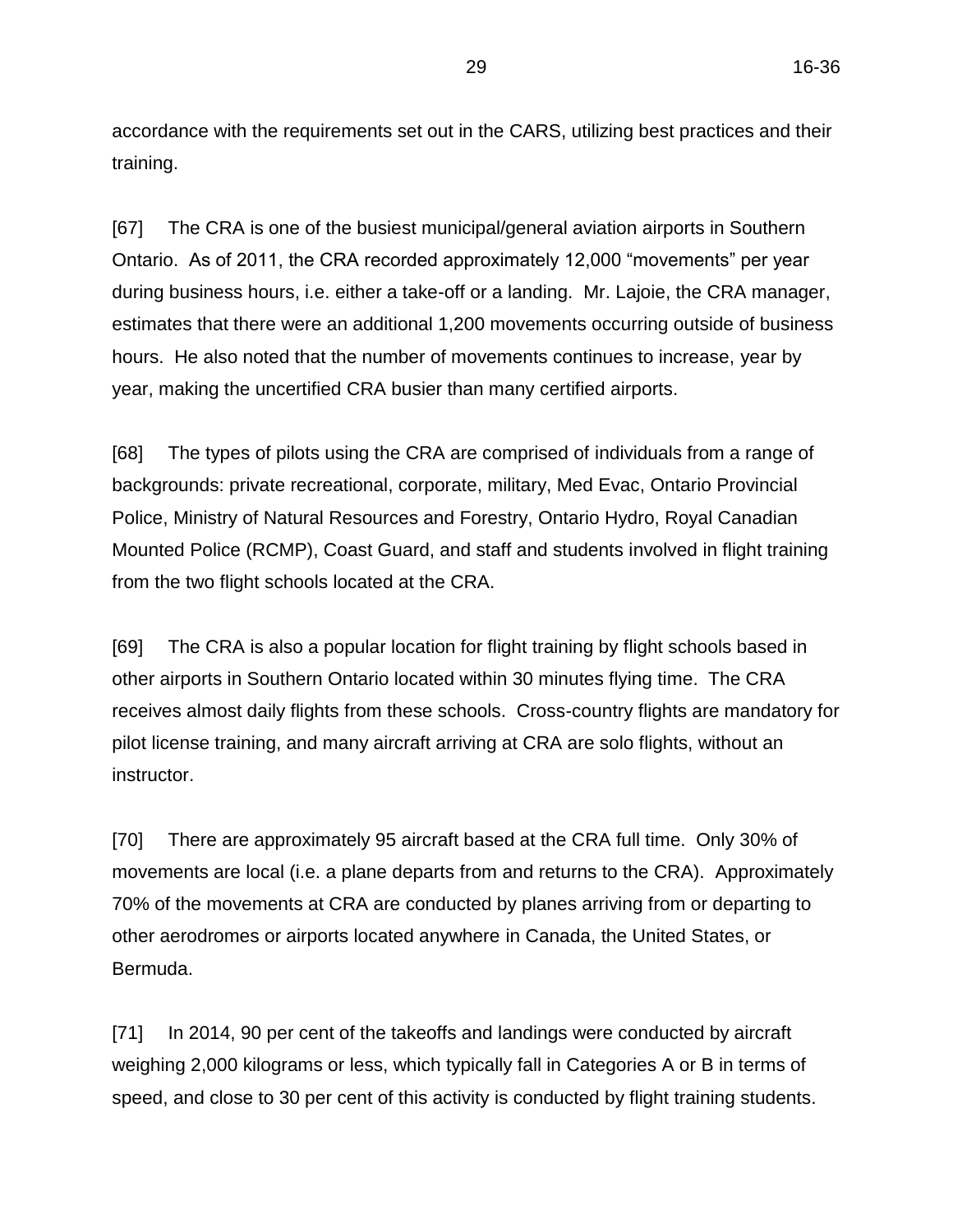would impact with the ground. It is also important to remember that a plane maintains forward velocity during the time required to complete a turn, so, during a turn, a plane continues to travel a horizontal distance as measured in relation to the ground.

[32] The velocity at which a plane must fly in order to maintain lift, depends on the size and type of plane. In the air industry, a plane is described as falling within one of four categories (A through D) based on the range of velocity at which it can travel. Smaller planes, which include those generally used for recreational purposes, are grouped in either Category A or B, and the largest planes, such as passenger jets, are grouped in Category D.

[33] The evidence in this proceeding respecting velocity (i.e. distance travelled over time) measured it as either miles per hour, feet per second, kilometres per hour, metres per second, or knots (one nautical mile (1.852 km or 1.151 miles) per hour). The evidence regarding the highest velocity capacity for each category of plane was expressed in knots. For the purpose of this Order, the Tribunal has converted knots into both kilometres per hour and metres per second. One knot is equal to 0.514 metres per second. The highest velocity capacity for each plane category is set out in the following table:

| <b>CATEGORY</b> | <b>KNOTS</b> | <b>KILOMETRES</b><br><b>PER HOUR</b> | <b>METRES</b><br><b>PER SECOND</b> |
|-----------------|--------------|--------------------------------------|------------------------------------|
| Α               | 90           | 166.68                               | 46.30                              |
| B               | 120          | 222.23                               | 61.73                              |
| С               | 140          | 259.27                               | 72.02                              |
|                 | 165          | 305.57                               | 84.88                              |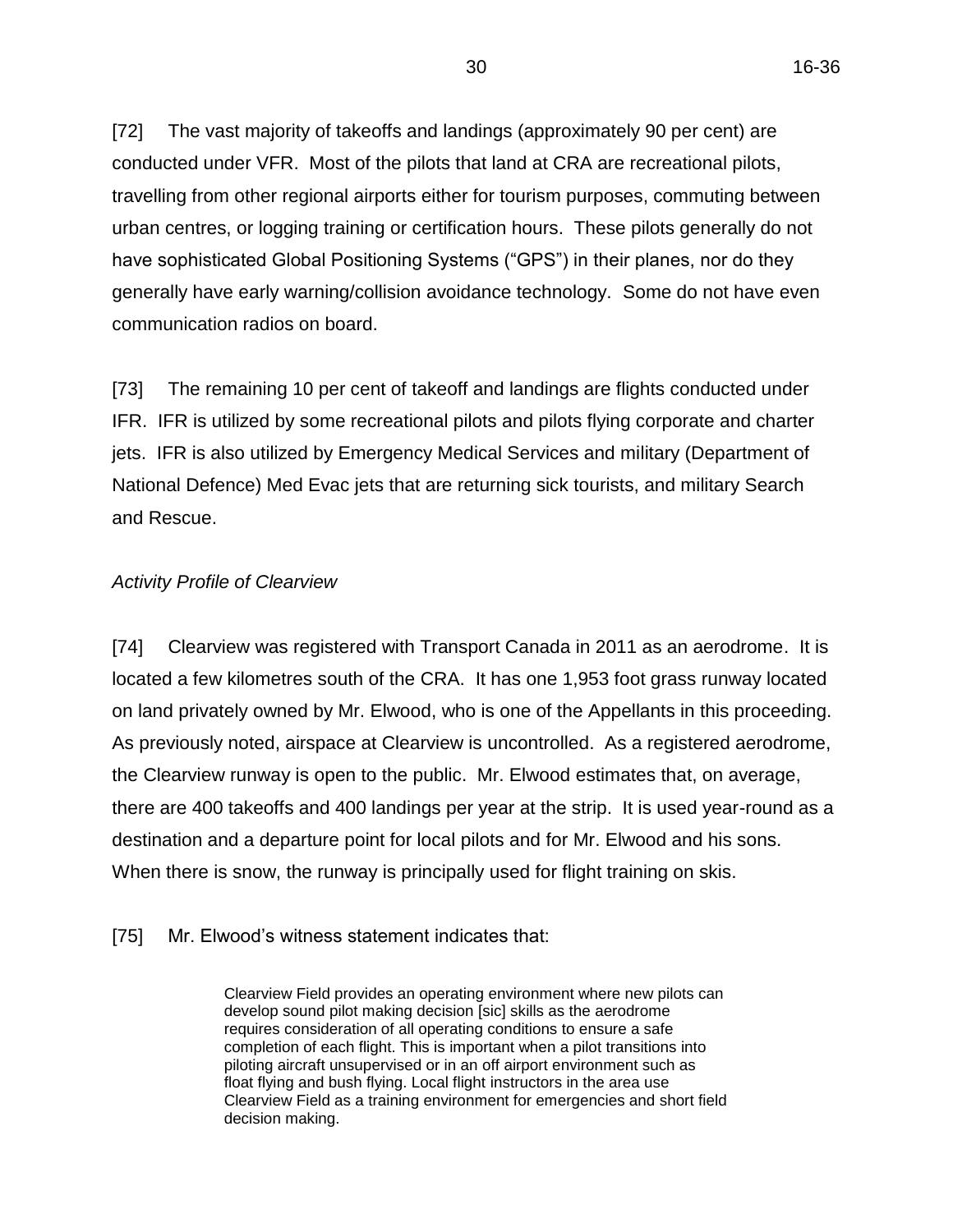# *Runways and Circuit Patterns: Takeoff and Landing*

[34] Although obvious, it is important to emphasize that planes travel in 3-dimensional space. As previously noted, under the CARS, the obstacle limitation surface consists of a transitional surface, a take-off surface, and an approach surface. The Takeoff/Approach Surface zones, indicate the range of 3-dimensional space in which a plane would be expected to be located when taking off or landing. These zones are depicted in the following diagram.



It should be noted that this zone is wider than the actual runway. Transport Canada has indicated that, although an aerodrome, which is not an airport, does not have to comply with the obstacle limitation surfaces identified in TP312, the operational integrity is enhanced if the designation of the use of land adjacent to the aerodrome is done in line with the technical portions of the standards. For pilots flying under IFR, an aerodrome operator is required to prepare an instrument flight plan which provides pilots with precise instructions for landing or takeoff. Such plans must be submitted to and approved by NAV CANADA before they can be published for use by pilots.

[35] Planes travel either direction on a runway depending on the wind direction. Under Part 602.96 (e) of the CARS, planes are required, where practicable, to land and take off into the wind unless otherwise authorized by the appropriate air traffic control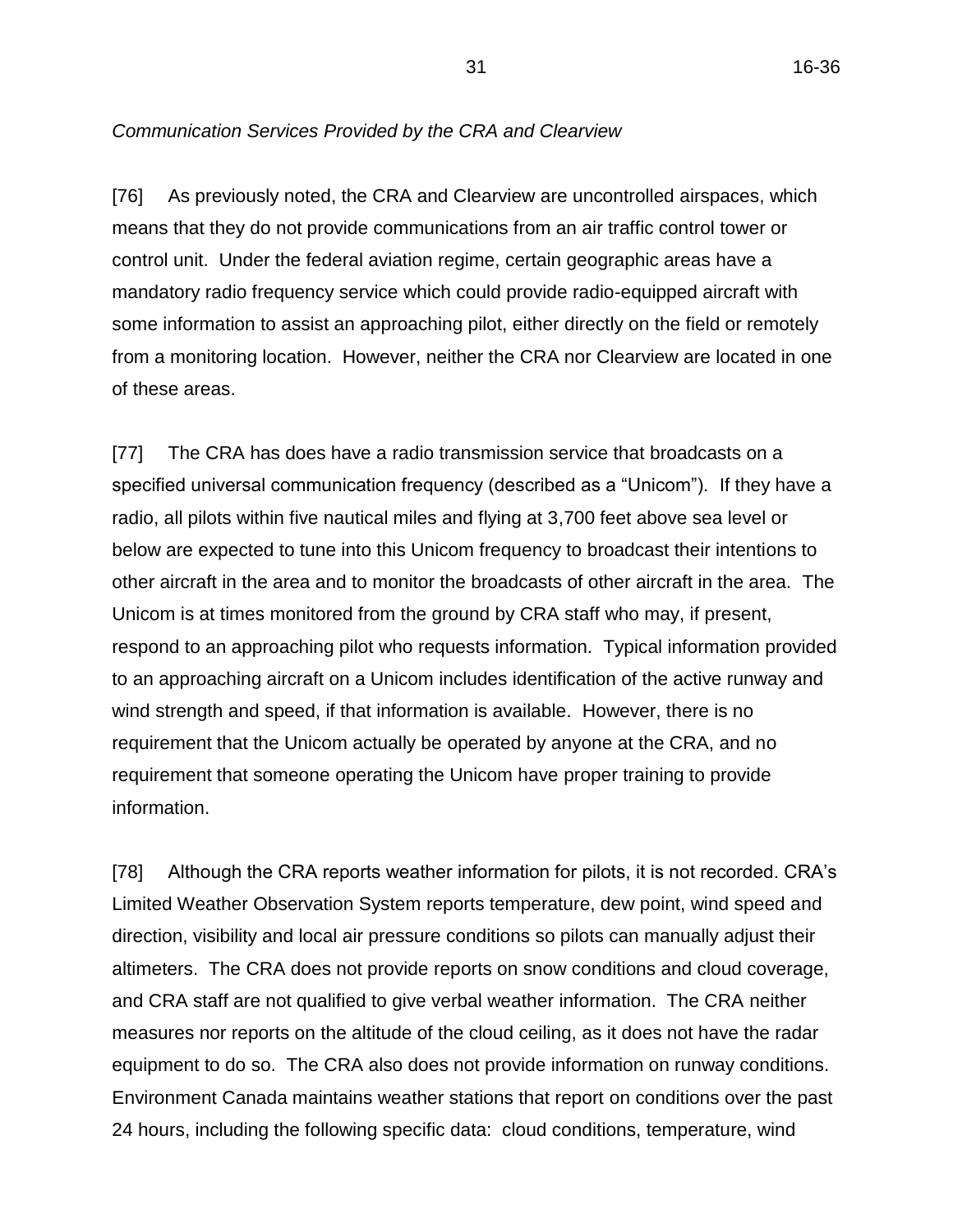unit. So, on any given day, the prevailing winds will determine which direction on the runway a plane will travel. In order to identify runway directions, it is protocol to give a runway two identification numbers. For example, at CRA, one end of the paved runway is assigned the number 13, and the other end is 31. At Clearview, the runway numbers are 16 and 34. There is a standardized method for determining the numbers for any runway based on the direction of the runway in relation to compass direction of true North.

[36] It is obvious that there are no marked flight pathways in the sky. In uncontrolled airspace where there is no air traffic controller to direct traffic, planes are required to follow a circuit pattern when leaving or approaching a runway, in order to avoid collisions. The circuit is best described using the following diagram:



This circuit pattern diagram shows the path for takeoff and landing. If a pilot's destination lies in the same direction as the Take-Off Leg, the pilot is not required to complete the turn to the Crosswind Leg, but, instead, may continue in the same direction, provided there are no other planes or obstacles present in his/her path. Otherwise, the pilot is required to turn, traverse the Crosswind Leg, and then turn again onto the Downwind Leg. The pilot may then leave the Downwind Leg in the direction of his/her destination. Pilots who wish to land on the runway will generally navigate their planes to join the circuit on the Downwind Leg, turn to traverse the Base Leg, and then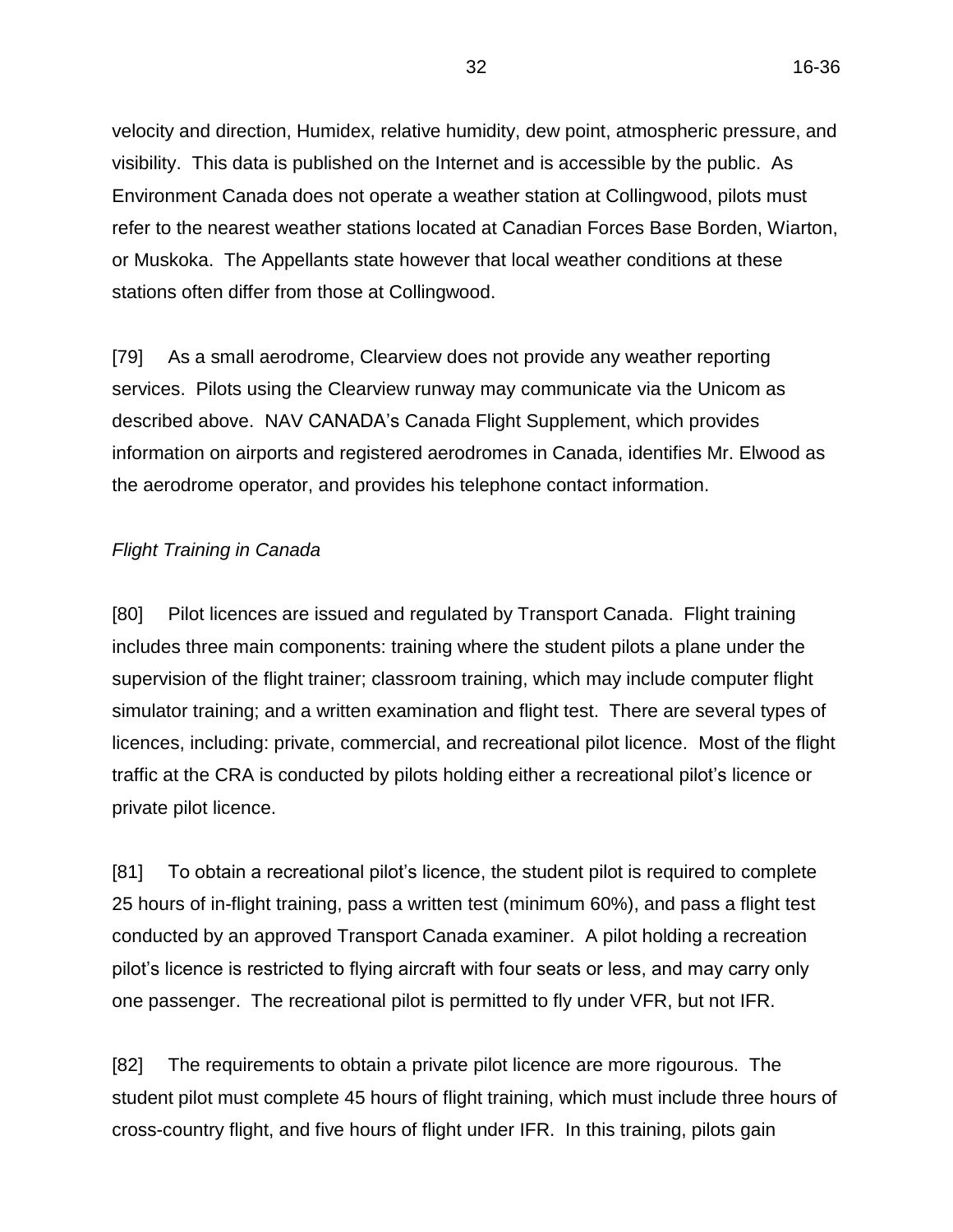turn again onto the Final Leg, where the plane will make its final descent onto the runway.

[37] In terms of altitude, a plane that is taking off from the runway is expected to climb to an altitude of 500 feet above the ground by the time it turns onto the Crosswind Leg, and to climb to 1,000 feet by the time it turns onto the Downwind Leg. A plane that is landing joins the Downwind Leg at 1,000 feet above ground. Once it turns onto the Base Leg, the plane is expected to descend to 500 feet, before turning onto the Final Leg to approach and land on the runway. However, it must be remembered that pilots flying under VFR rules are required to fly below the cloud ceiling in order to comply with the requirement that they maintain visual contact with the runway. Consequently, where the cloud ceiling is low, a pilot may be required to fly at less than 1000 feet above ground.

[38] It is important to note that, although the circuit diagram depicts a precise "centre line" that a pilot will follow, in practice, planes only travel on or near this notional line. A circuit pattern, therefore, is better described as prescribing a pathway, not a precise line and altitude, where planes are expected to fly when taking off or landing. As stated in Mr. Hatcher's witness statement:

> There is no precise place in the sky where the location circuit is located, nor are there any markings on the ground to designate this, nor is there any instrument in the aircraft which indicates the aircraft is or is not positioned correctly within the circuit. The downwind, for example, is more properly thought of as a corridor, rather than a line. It is based upon visual reference relative to an active runway, as modified by the performance of the aircraft, and the position and relative performance of other aircraft in the circuit as well as prevailing weather conditions such as wind speed and direction and meteorological conditions affecting visibility. The circuit pattern has been designed so that pilots flying in the circuit should be able to see each other and the runway at all times. …

> Further, the circuit is intended to be at such a distance from the runway so as to allow an aircraft entering the circuit, from any point, to be able to reach the runway directly while gliding in the event of an engine failure during this phase of the flight (while obviously announcing this intention to other aircraft in the circuit). If the circuit is crowded, for example, then the pilot may elect to "extend the downwind" so as to ensure there is a comfortable margin of separation between their aircraft and the one in front of them to allow the latter aircraft sufficient room and time to land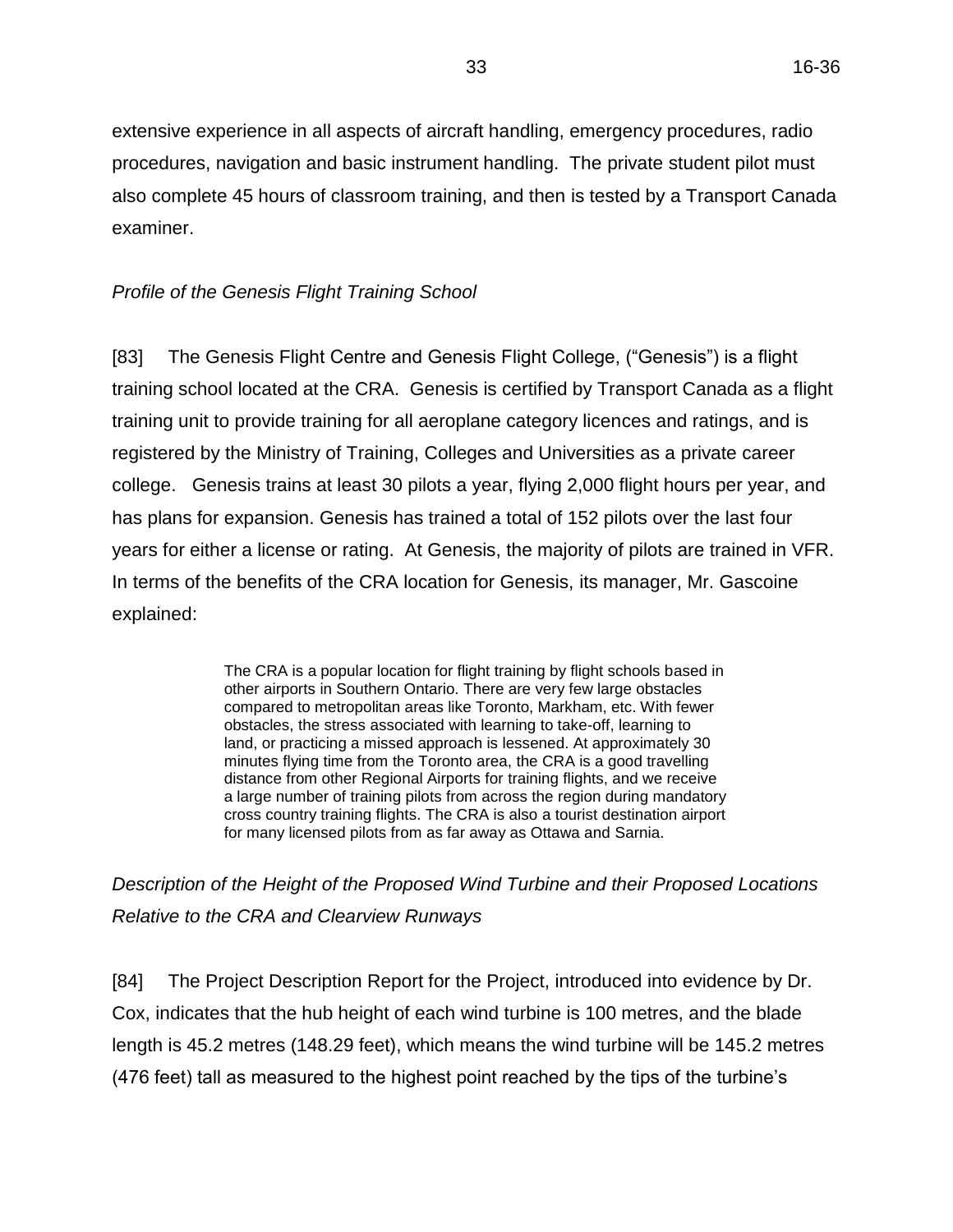and clear the runway before the subject aircraft turns onto the final leg to land. This can also occur if there are aircraft with differing speeds in the circuit. Any and all such adjustments must be made on the spot, while maintaining visual contact with the other aircraft in the circuit, ensuring the aircraft is properly configured for such low speed and low altitude flight, paying particular attention to airspeed to avoid a stall and maintaining circuit height, with appropriate radio calls on the common frequency, all adding to the workload of the pilot.

### As stated in Mr. McKechnie's witness statement:

Just how much an aircraft under distress, or due to severe weather, will stray from the centreline depends almost entirely on the skill of the pilot. Commercial pilots practice engine failures on take-off and during goarounds during almost every simulator session. While most pilots can stay within 10 degrees I have seen some ugly situations where pilots have drifted 30 degrees or more. Unlike commercial pilots, however, recreational pilots do not undergo that level of emergency training. Straying from the centre line is more common for recreational pilots, and the distance they stray will be exacerbated by weather, turbulence, and even cockpit distraction.

# *Circuit Patterns: Left- and Right-Handed Circuits*

[39] The circuit depicted in the above diagram is described as left-hand circuit pattern, because all turns made to complete the circuit are left-hand turns. A right-hand circuit pattern is also possible, where all turns made to complete the circuit are right-hand turns.

[40] The evidence adduced in this proceeding, includes maps showing the layout of some of the left- or right-hand circuits (in relation to the ground) depending on the direction that planes are travelling on the runway. However, not all the permutations were shown. To best describe the layout, the Tribunal has prepared the following visual diagram using CRA's runway numbers as an example: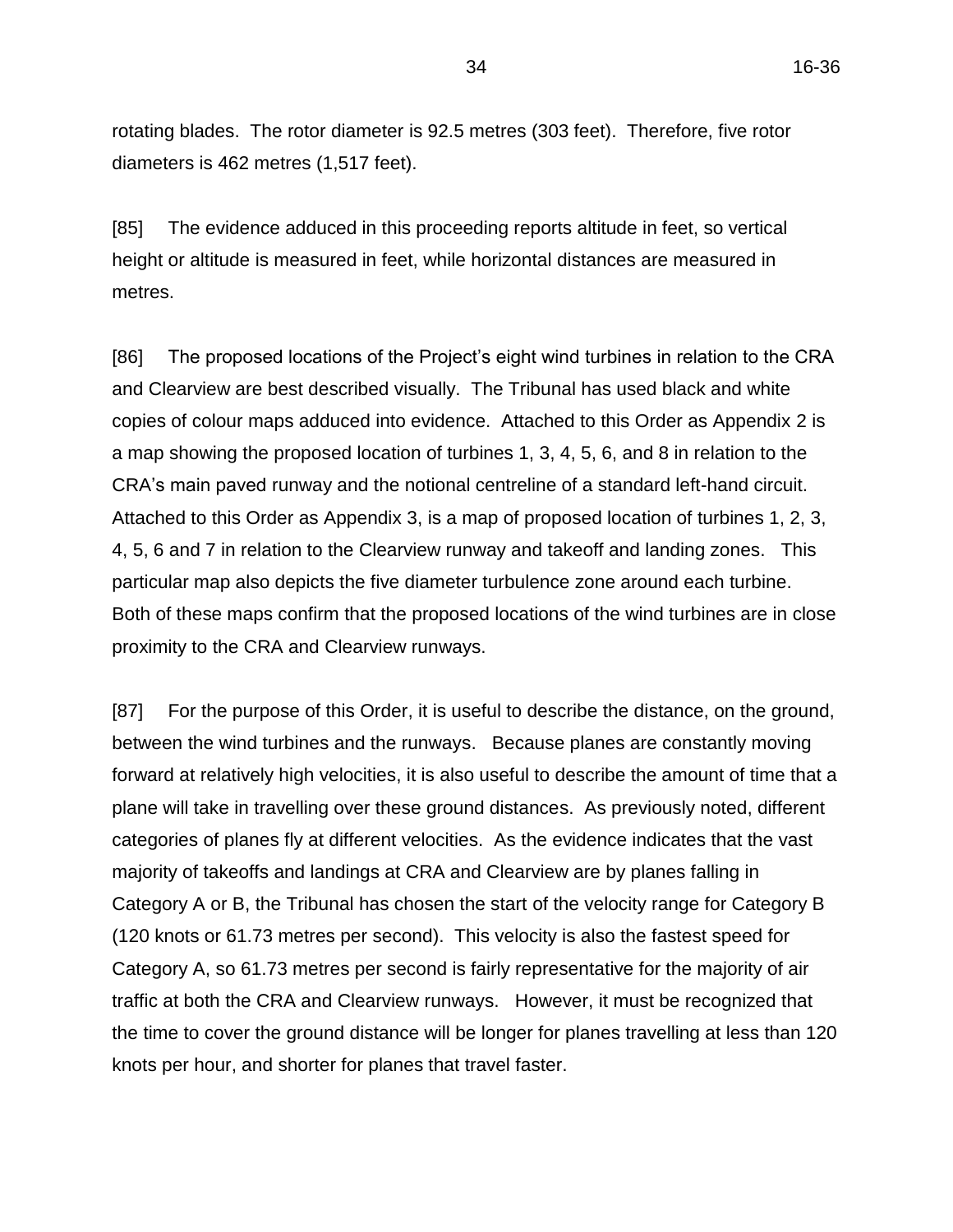

[41] As the above diagram demonstrates, a left-hand circuit pattern will situate the circuit path to one side of the runway or the other, depending on the direction that a plane travels on the runway. The same observation applies if a right-hand circuit pattern is used.

[42] Several of the proposed wind turbines are located south of the CRA's paved runway in close proximity to the circuit path (right- or left-handed). The proposed locations of the wind turbines are described in greater detail below. Consequently, it is of considerable importance to note that, irrespective of whether a left- or right-hand circuit pattern is adopted, planes would be required to fly the circuit pattern to the south of CRA's main runway. The only way to avoid this situation would be for CRA to require pilots to fly a right-hand circuit pattern when travelling Runway ("RN") 31/13, and a lefthand circuit pattern when travelling RN13/31.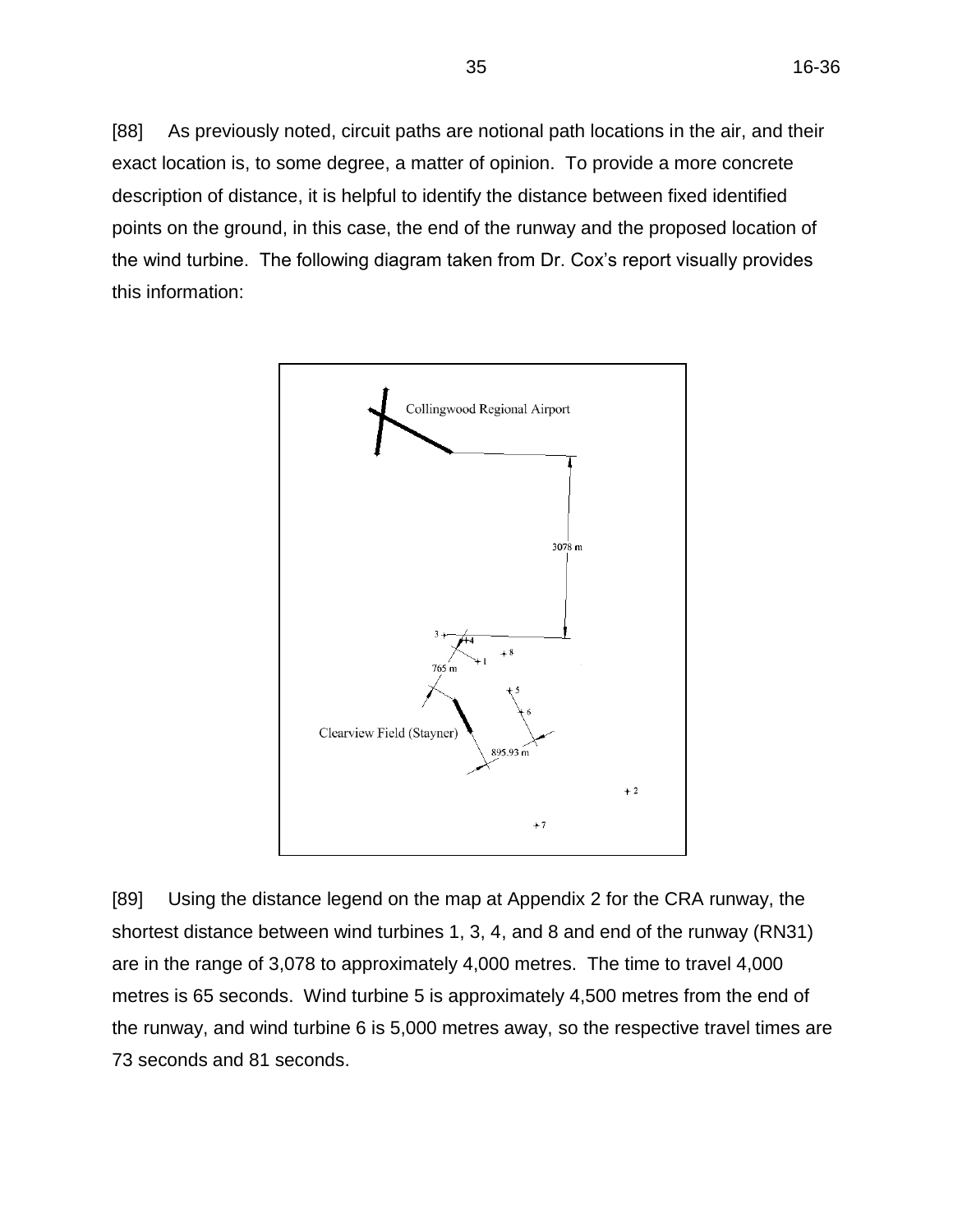[43] Part 602.96 of the CARS, sets requirements for planes operating at or in the vicinity of an aerodrome:

> 602.96 (1) This section applies to persons operating VFR or IFR aircraft at or in the vicinity of an uncontrolled or controlled aerodrome.

> (2) Before taking off from, landing at or otherwise operating an aircraft at an aerodrome, the pilot-in-command of the aircraft shall be satisfied that

- (a) there is no likelihood of collision with another aircraft or a vehicle; and
- (b) the aerodrome is suitable for the intended operation.

(3) The pilot-in-command of an aircraft operating at or in the vicinity of an aerodrome shall

- (a) observe aerodrome traffic for the purpose of avoiding a collision;
- (b) conform to or avoid the pattern of traffic formed by other aircraft in operation;
- (c) make all turns to the left when operating within the aerodrome traffic circuit, except where right turns are specified by the Minister in the *Canada Flight Supplement* or where otherwise authorized by the appropriate air traffic control unit;
- (d) where the aerodrome is an airport, comply with any airport operating restrictions specified by the Minister in the *Canada Flight Supplement*;
- (e) where practicable, land and take off into the wind unless otherwise authorized by the appropriate air traffic control unit;
- (f) maintain a continuous listening watch on the appropriate frequency for aerodrome control communications or, if this is not possible and an air traffic control unit is in operation at the aerodrome, keep a watch for such instructions as may be issued by visual means by the air traffic control unit; and
- (g) where the aerodrome is a controlled aerodrome, obtain from the appropriate air traffic control unit, either by radio communication or by visual signal, clearance to taxi, take off from or land at the aerodrome.

In applying this Part to CRA and Clearview, it is necessary to reiterate that neither of them are airports nor do either of them have an air traffic control unit. Regarding taking off or landing, the CARS Part 602.96 (3) (e) mandates that the circuit pattern to be flown is a left-hand circuit pattern, unless a right-hand circuit is approved by the federal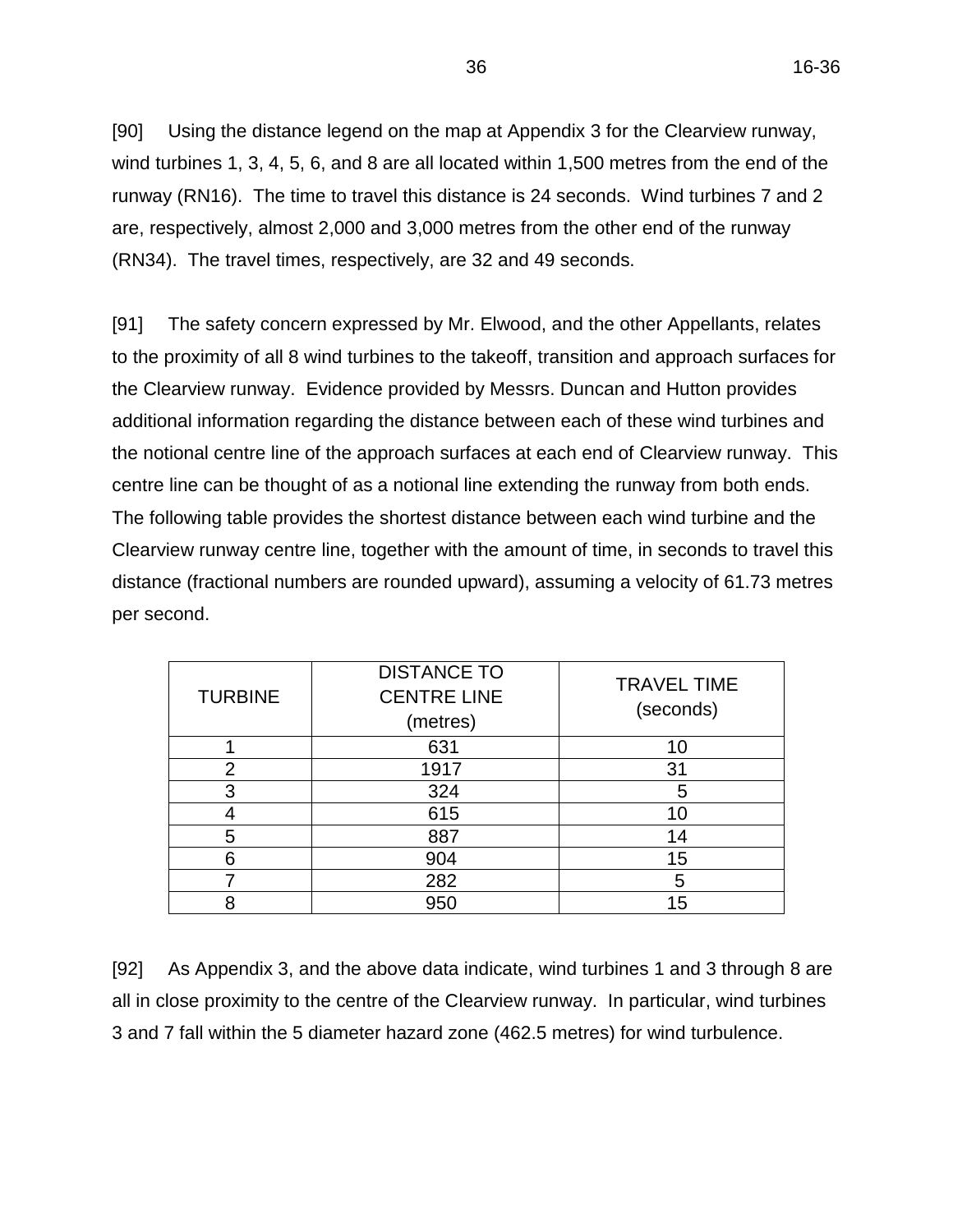Minister of Transportation. In Canada, approximately 3 to 4 per cent of aerodromes have received approval for a right-hand circuit. Where a right-hand circuit applies, it is a pilot's responsibility to be familiar with this and other flight information as required under Part 607.71 of the CARS.

[44] There are safety reasons why the standard circuit is flown with left-hand turns. By convention and design, the pilot in command of an aircraft typically sits in the left seat of the aircraft, and, therefore, has a less obstructed view from the left side window. As stated in Mr. Hatcher's witness statement:

> Thus, if the pilot in command is in the left side of the aircraft, he or she will have the best view of the position of the aircraft relative the runway (upon which the circuit is based) as well as the best view to ensure there are no other aircraft in the area into which the aircraft is about to turn. The better view of the runway out the left side also allows the pilot to more easily fly a straight and properly positioned circuit, ensure that no other aircraft, personnel, equipment or wildlife have entered onto the runway and also allows the pilot to more accurately judge a turn to the base leg which is important to properly set up the final leg and thus, the rate of descent for the final leg as well as being able to quickly spot the runway for an emergency descent in the event of an engine failure so close to the ground.

[45] A pilot sitting in the left seat of the plane and looking out the left window also has a better view of objects in the sky above and below the plane. However, as Mr. Hatcher points out, a right-hand circuit is not unsafe *per se*. As he stated in his witness statement, it is simply less safe than a left-hand circuit, because the pilot may have partially obstructed views when looking out the windows of the aircraft.

[46] Witnesses for the Appellants also emphasized that right-hand circuits are rare, so they caution against introducing a right-hand circuit at either CRA or Clearview. They acknowledge that pilots, in advance of their departure, are required to familiarize themselves with the landing protocol of their destination airports. However, they caution that, due to human error, some pilots may not do so, simply assuming that a standard left-hand circuit applies. It is not disputed that, if a pilot erroneously adopted a left-hand circuit approach where a right-hand is required, such a situation would create the potential for a mid-air collision.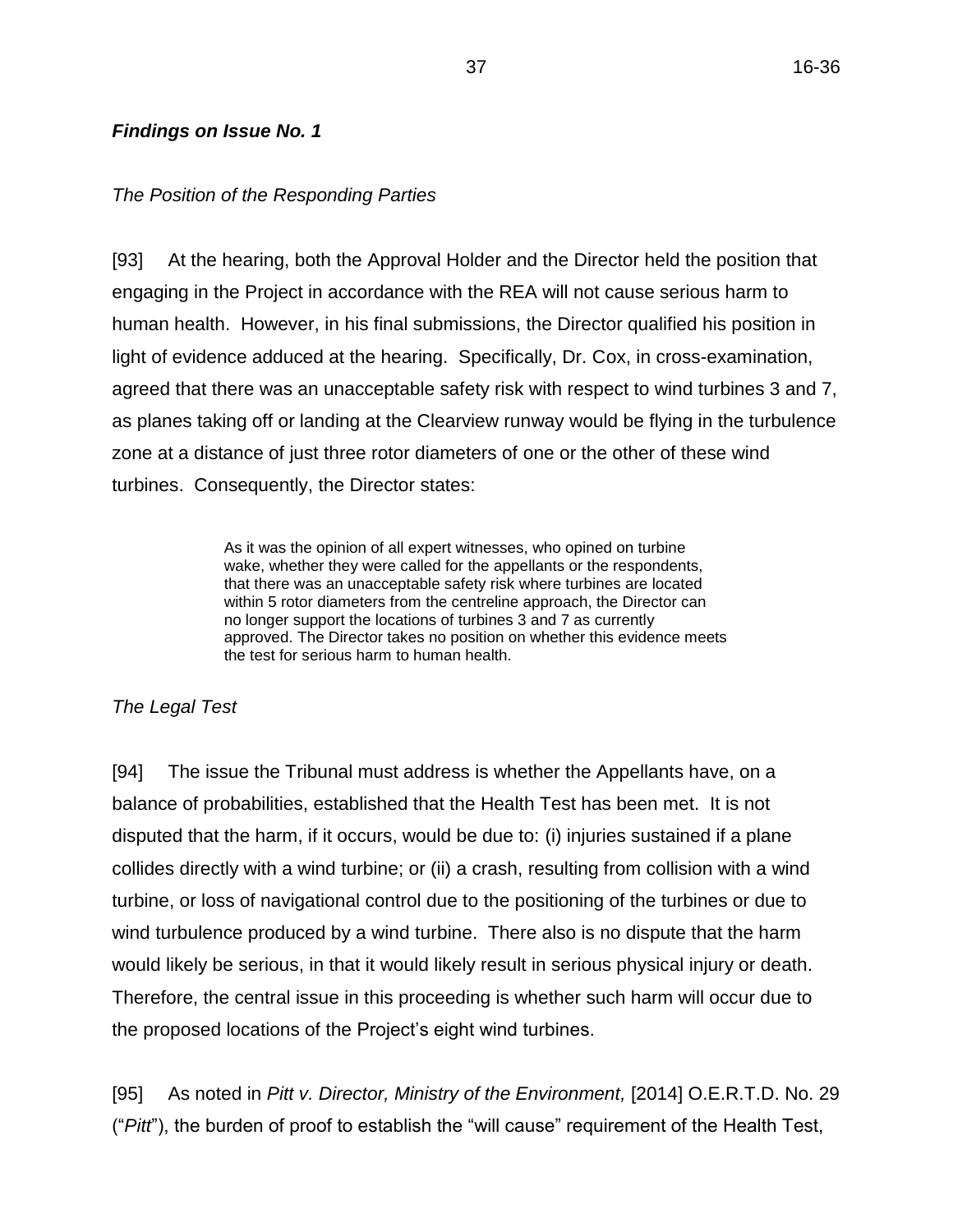23 16-36

[47] Mr. McDonald, who testified for the Approval Holder, emphasizes that, under VFR, it is the responsibility of the pilot to avoid obstacles and fly the plane in accordance with an aerodrome's designated circuit pattern. He points out that, in the Royal Canadian Air Force, student pilots are taught how to fly right-hand circuits, and such circuits are flown about 50 per cent of the time. He also points to other airports that use both left- and right-hand circuits on their runways. As is discussed in greater detail below, Mr. McDonald suggests that a right-hand circuit could be implemented at both the CRA and Clearview, if required, in order to mitigate any obstacle safety concerns posed by the proposed Project's wind turbines.

[48] In a letter dated November 17, 2014, a Transport Canada representative, replied to earlier correspondence from the MOECC requesting information in respect of the Project (the "Transport Canada Letter"). In this letter, Transport Canada notes that a right-hand circuit is one of the ways to mitigate the impact of obstacles that lie within the circuit pattern for both CRA and Clearview, noting that an aerodrome operator could request Transport Canada to approve a right-hand circuit for these runways. However, in this letter, Transport Canada does not indicate its approval of a right-hand circuit for either of these runways. No other evidence was adduced in these proceedings to indicate that a right-hand circuit would be approved by the Minister of Transportation, as required under Part 602.96 of the CARS.

## *Altimeters*

[49] Nearly all aircraft have an altimeter which measures the altitude of the aircraft. As noted by Mr. Hatcher, the standard altimeter does not and cannot directly measure the distance between the aircraft and the ground. Rather, the altimeter measures the air pressure outside the aircraft and converts this to a measure of altitude. In his witness statement, he explains:

> As the aircraft and altimeter rise in altitude, the outside air pressure decreases at a predictable rate, roughly equal to one inch of mercury pressure decrease corresponding to approximately 1000 feet of altitude. The altimeter is calibrated such that as pressure decreases, it records that decrease in air pressure as an increase in aircraft altitude. Similarly,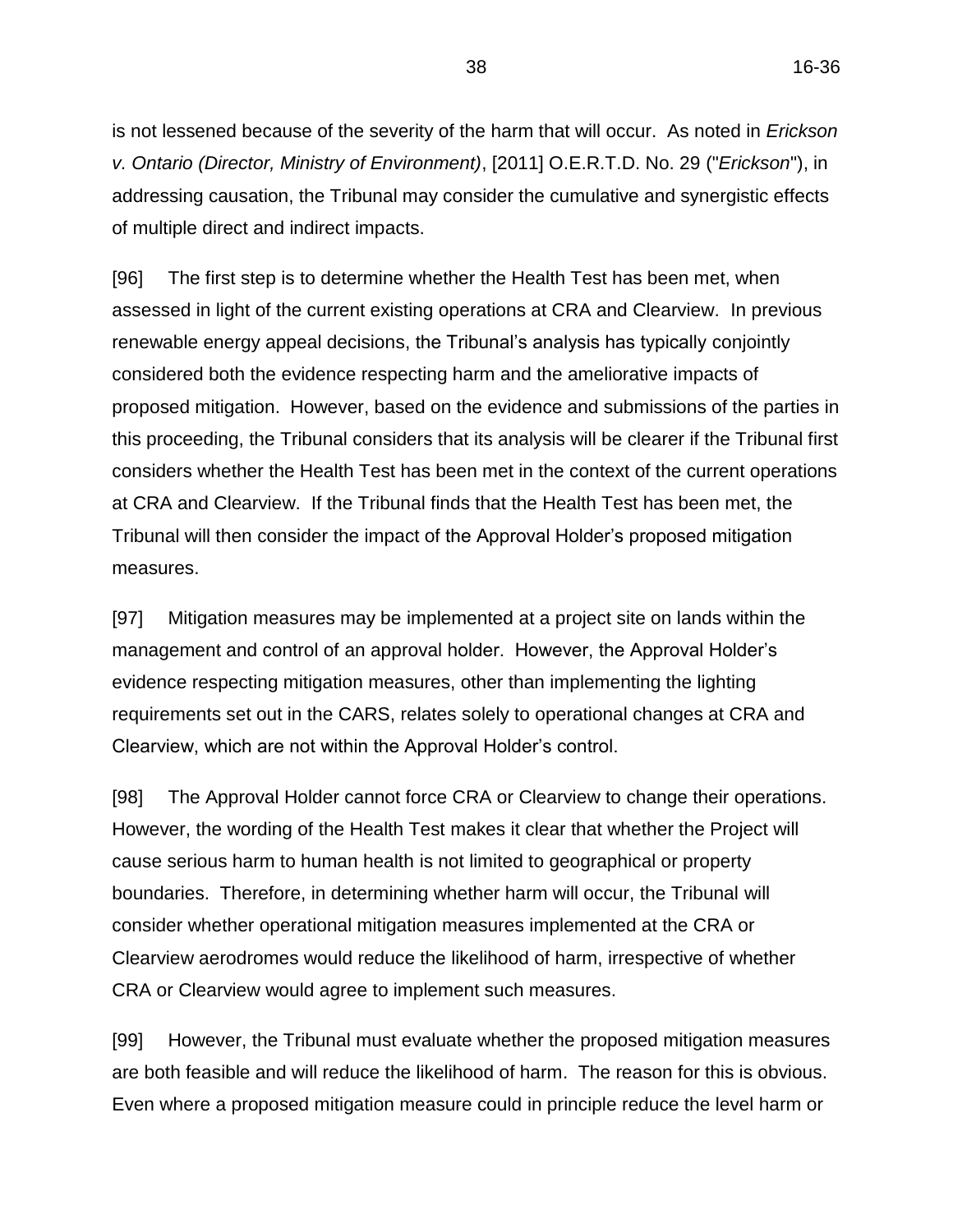when the aircraft descends, the outside air pressure increases, which the altimeter detects and displays, not as an increase in air pressure, but a decrease in aircraft altitude.

Mr. Hatcher further explained that changes in ambient air pressure due to local meteorological conditions will be sensed by an altimeter, with the result that an altimeter may report an incorrect altitude. Pilots who obtain the information regarding such conditions, can manually adjust their altimeters to give a correct altitude reading. However, Mr. Hatcher points out that the potential for inaccuracy remains. He first notes that there may be localized air pressure changes of which the pilot is unaware, that results in an inaccurate altimeter reading. The pilot, in response to the inaccurate altitude reading, may then change the plane's altitude on the erroneous assumption that the plane is not flying at its intended altitude. Mr. Hatcher emphasized:

> … small variances between the proper altimeter setting at the destination aerodrome and the last altimeter setting available to the pilot en route become important when descending to land. This is especially true when operating in conditions of reduced visibility and/or at night.

[50] Mr. Hatcher also explained that altimeters have a margin of error based on two variables that commonly occur. First, for VFR, Mr. Hatcher explained that an altimeter is not considered to be defective until an altimeter error exceeds 200 feet. Secondly, pilots do not always fly at the required altitude as they attend to navigating a plane. Mr. Hatcher notes that, on a private pilot's exam, a pilot is allowed to deviate plus or minus 100 feet from a given altitude, and still be considered to have passed the skill demonstration.

### *Wind Turbulence*

[51] Wind turbines create wind turbulence in their wake. As ambient wind flows over and through the rotating blade, wind velocity immediately downstream of a wind turbine is reduced, typically by 50%. The blades also create swirling pockets of air described as vortices. This wake turbulence gradually abates as it travels further from the blades. Eventually, the turbulence subsides, returning to ambient wind conditions. There is agreement among the experts that turbulence that occurs very close to wind turbine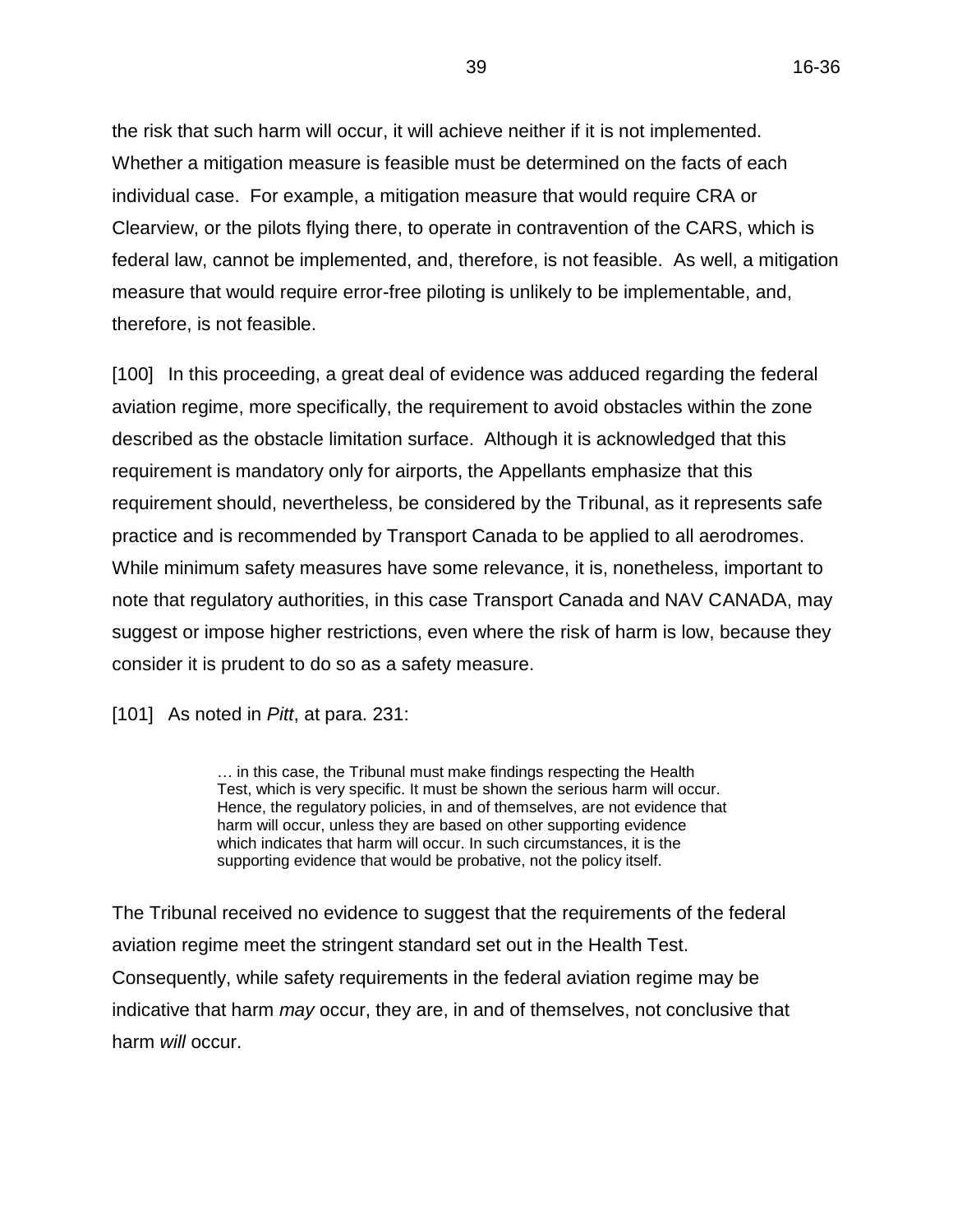blades will impair a pilot's ability to safely fly an airplane. In their reply witness statement Messrs. Moore and Dershowitz state:

> Rather than turbulence intensity, the greatest hazard to aircraft is the changes to the mean flow in the wake itself. The wind turbine creates both a change in the axial windspeed and would be expected to impart some rotational velocity to the flow due to the drag of the blades. … An aircraft flying more parallel to the wake would encounter a wind shear and a rotation due to the swirl in the wake.

In their witness statement, Messrs. Duncan and Hutton point out that light aircraft …

…do not have the mass nor energy to easily penetrate rough air or turbulence. In flight at higher speed and altitude this risk can be more safely mitigated, but near the ground in landing and take-off phases these risks are not easily mitigated.

[52] There is disagreement among the experts as to the distance from the wind turbine where turbulence generated by the wind turbine blades no longer poses a navigational hazard for a pilot. Some maintain that the distance is ten rotor diameters or more. However, there is, at least, agreement that wind turbulence is a concern at a distance up to five rotor diameters (462.5 metres) from the turbine blades.

### *Meteorological Conditions*

[53] The CRA and nearby Clearview are located close to the shores of Georgian Bay, which impacts local weather conditions. Mr. Mawson, a climatologist, provided evidence regarding common weather conditions in this region for winter and summer.

[54] Regarding winter weather, Mr. Mawson noted that the CRA is highly susceptible to unanticipated and sudden lake-effect snow storms on a small and/or large scale, and short and/or long in duration. These are intense snow squalls, which can vary in their intensity and their duration. They are caused by the interaction of cold arctic air with a warmer body of water, in this case, Georgian Bay. Such storms are not unusual in southern Ontario. Climatologists can forecast the counties where such lake-effect snow storms may occur, but determining their exact location is almost impossible. Such storms are described as ribbon-likes streamers: they are narrow and tend to meander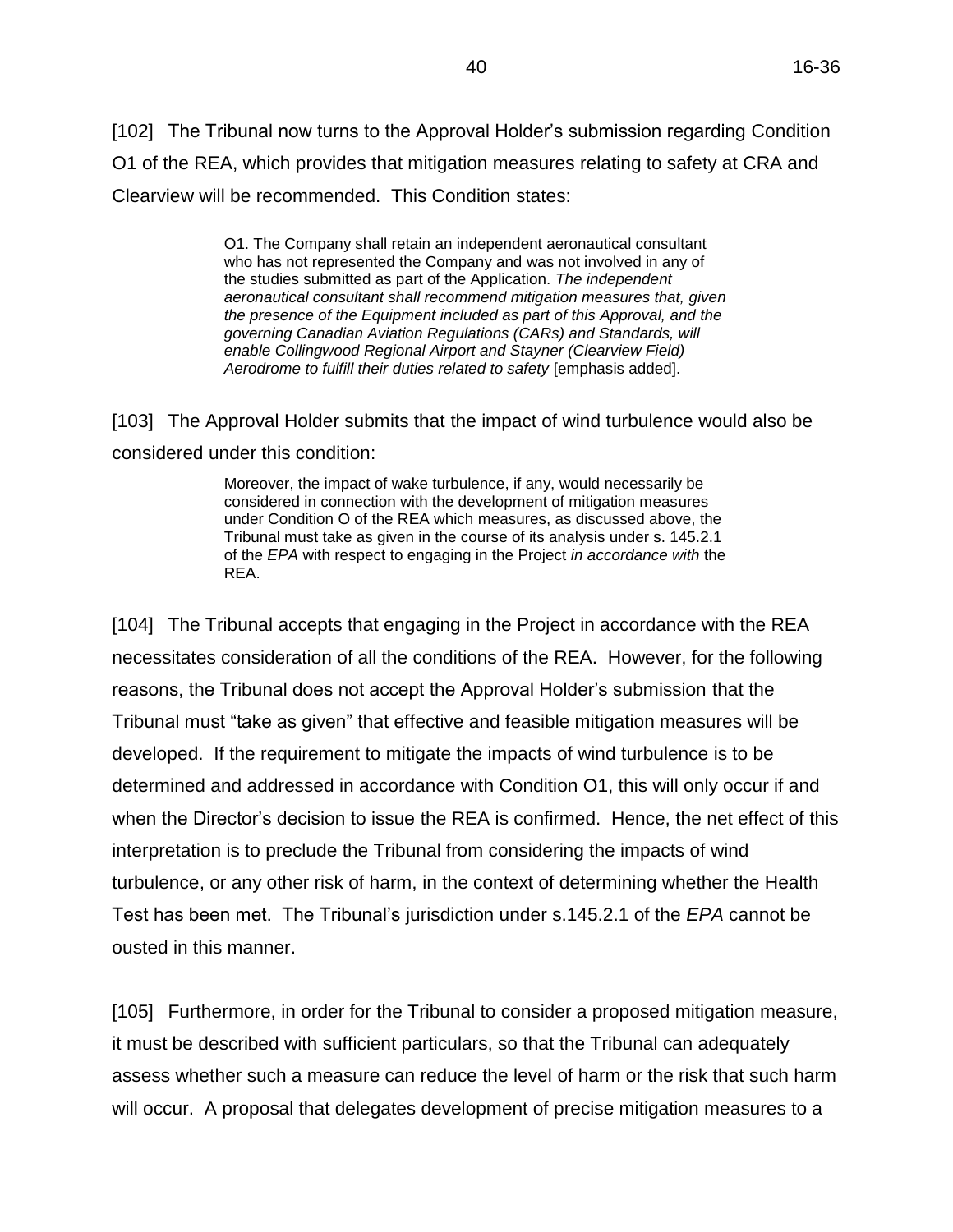length-wise. Consequently, automobile drivers or pilots can encounter a dangerous snow squall, only to find that the weather may suddenly clear. This is particularly true when the driver or pilot traverses a snow squall perpendicular to the length of the streamer. Radar can identify such streamers once they are formed, but cannot be used to predict when they will specifically occur, or where they may meander once formed. Snow squalls can develop quickly if wind speeds and/or directions increase or change unexpectedly. This is especially common in areas such as the southern Georgian Bay region as a result of the proximity to the Bay.

[55] Another winter condition mentioned by Mr. Mawson is freezing rain. Annually, Collingwood receives approximately 14 hours of freezing rain over five freezing rain days. Freezing rain is a challenging meteorological phenomenon to forecast. Often freezing rain may form in a narrow band between an area of snow and rain. The extent of the freezing rain may not be well delineated. In some cases, it may not develop at all, and in other cases it may catch forecasters and pilots by surprise. Freezing rain can create ice on a plane's wings, altering the aerodynamic performance of the plane, resulting in the plane's speed and thrust decreasing, while weight and drag increases. Pilots faced with aircraft icing as a result of freezing rain are required to make decisions quickly to avoid a build-up of ice on the wings, tail and fuselage. In order to dissipate icing, pilots are often required to change altitude up or down to find warmer temperatures.

[56] Regarding summer weather, Mr. Mawson referred to pulse thunderstorms triggered by lake breezes, noting that Collingwood receives approximately 28 thunderstorm days per year. He explained that pulse thunderstorms form randomly, are rarely severe and are highly unpredictable. The features of this type of thunderstorm includes heavy rain, strong downburst winds, small hail and tornadoes. Downburst winds are a concern as they can force a plane to quickly lose altitude.

[57] In planning their flights, pilots are expected to familiarize themselves with the weather conditions they will encounter. Part 602.72 of the CARS states: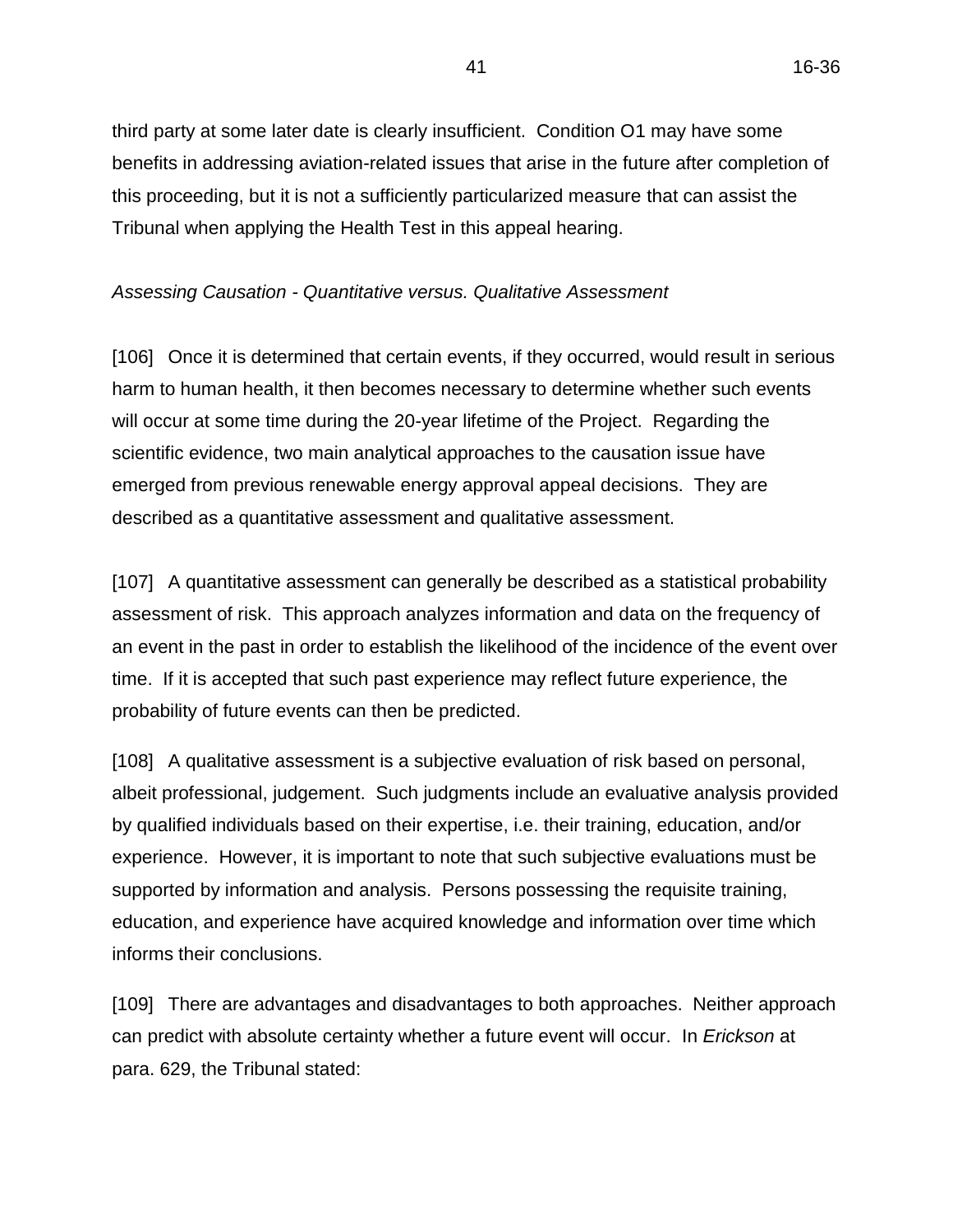602.72 The pilot-in-command of an aircraft shall, before commencing a flight, be familiar with the available weather information that is appropriate to the intended flight.

### *Human Factors - Pilot Error*

[58] Pilot behaviour is an important consideration to take into account when addressing safety at an aerodrome. Human factors that may affect a pilot's decisionmaking while inflight are critical. These include the pilot's workload when in-flight, biases, and mental, emotional or physical state. Mr. Cormier noted that pilot error is normal and any pilot may make numerous errors on any one flight.

[59] Citing data compiled by NASA, Messrs. Duncan and Hutton stated that high workload is a contributing factor in 80% of aviation accidents. They testified that workload increases in proportion to distraction and a pilot's competence and training and that increasing the challenges placed before a pilot escalates the potential for an accident. Mr. Hatcher testified that the approach, circuit and landing phases are the highest workload phases of a flight. He stated that during these phases, a plane is most vulnerable as it is at its lowest energy state and is low to the ground, making recovery from unexpected events often challenging.

[60] The skill and experience of the pilot are important considerations. Mr. Gascoine stated that itinerant pilots, inexperienced pilots, and pilots who are unfamiliar with the CRA often fail to follow standard procedures when approaching, circuiting or landing at the aerodrome. He stated they at times fly in on the wrong radio frequency, join the circuit incorrectly and/or fly using outdated information.

[61] Mr. McKechnie stated that the cumulative effect of multiple hazards and threats, including bad weather, turbulence, obstacles, mechanical issues, fuel concerns, medical issues and others can overwhelm a pilot leading him or her to make poor decisions. Mr. Duncan added that fear that may occur when a pilot is startled by an unexpected event can cause him or her to become overwhelmed.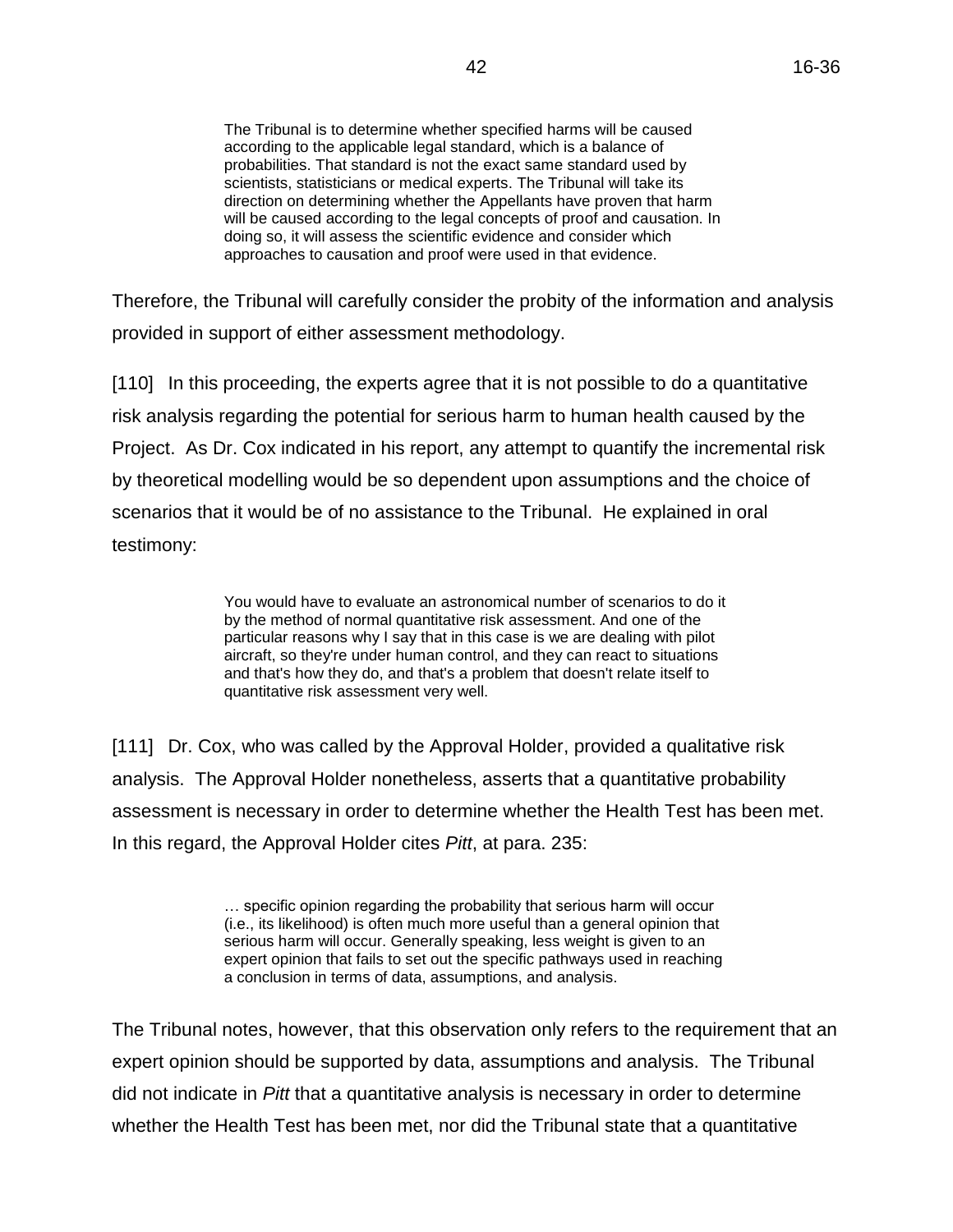[62] Mr. McKechnie described pilot biases that may lead to poor in-flight decisionmaking by pilots. He stated that pilots are often prone to be reluctant to change their flight plans when they encounter unsafe conditions in order to maintain the respect of other pilots, their passengers or their employers. He said that biases such as this create a false sense of security that may lead to unsafe aviation practices.

[63] The mental, emotional or physical state of the pilot can also be factors leading to poor in-flight decision-making. Mr. Duncan stated that fatigue, fear and other factors can cause a pilot to become overwhelmed quickly.

[64] Mr. McKechnie concluded that development around aerodromes must not be planned around pilots making perfect decisions. He stated:

> ... there's a substantial risk and I think it's an unacceptable risk by putting those wind turbines in exactly where they are. I think that's the worst possible position that they could be in with respect to the Collingwood Airport. You're asking pilots to be perfect, and as Mr. Gascoine said today, pilots are not perfect. And I know I'm not perfect. I've made all the mistakes and I'm going to make a heck of a lot more mistakes in my career. So pilots are definitely not perfect. By putting those wind turbines there, you're asking them to be pretty darn close to being perfect, and I just think that's it an unacceptable risk, it's a significant risk.

# *Activity Profile of the CRA*

[65] The CRA has a 5,000 foot long paved runway, oriented north-west by southeast. RN 13/31 indicates the direction of the runway pointing eastward, while RN 31/13 indicates the direction pointing westward. CRA also has a 2,450 foot unpaved runway oriented north/south which is infrequently used. In addition to the runways, CRA also has a dedicated terminal building and a range of ancillary facilities including 38 private aircraft hangars. It is capable of accommodating various types of corporate jet aircraft as well as many smaller general aviation aircraft.

[66] As previously noted, the airspace at CRA is uncontrolled. There is no air-traffic control tower where controllers guide pilots into the appropriate landing-approach position, nor is there is anyone to remind pilots of obstructions. Pilots navigate in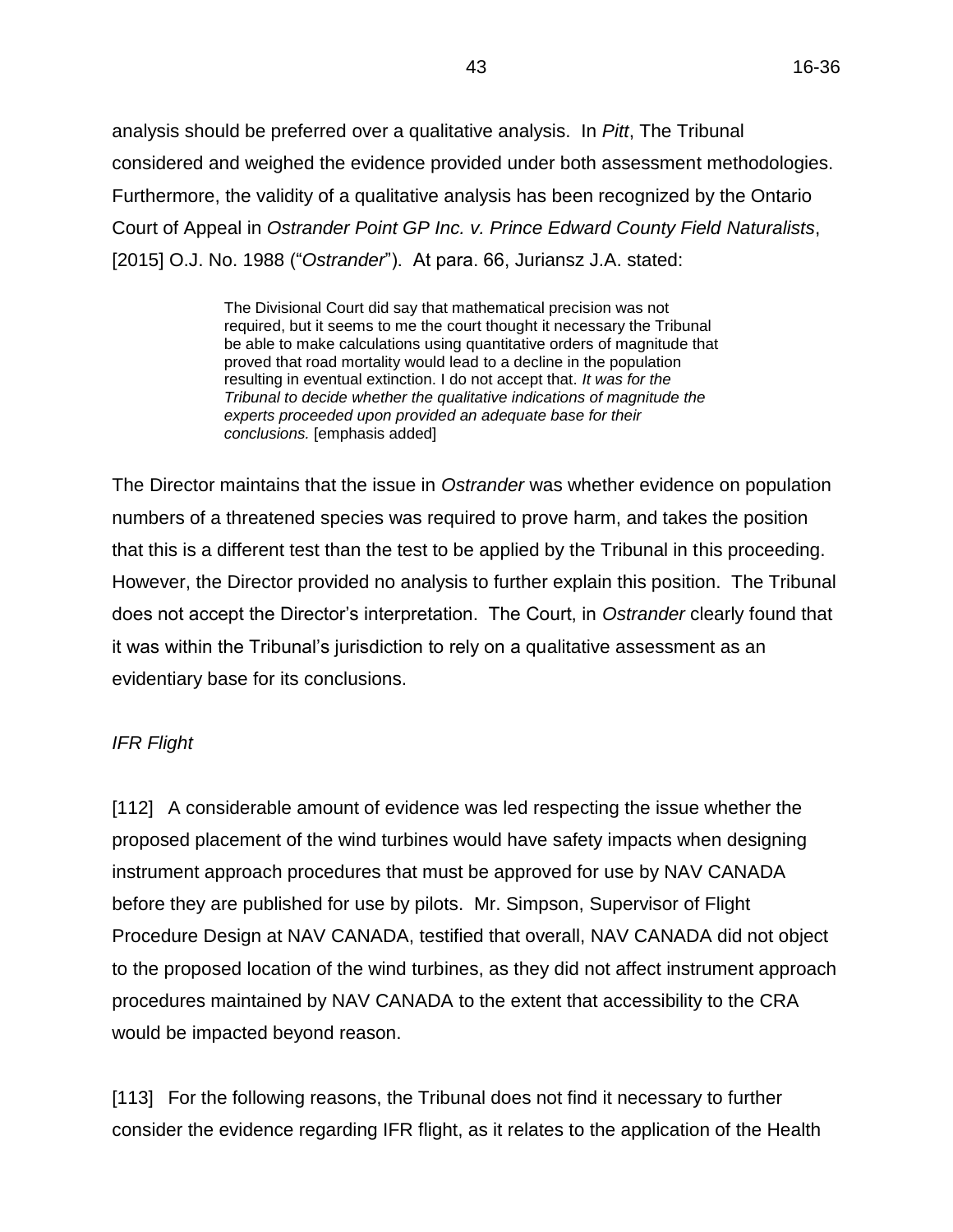[67] The CRA is one of the busiest municipal/general aviation airports in Southern Ontario. As of 2011, the CRA recorded approximately 12,000 "movements" per year during business hours, i.e. either a take-off or a landing. Mr. Lajoie, the CRA manager, estimates that there were an additional 1,200 movements occurring outside of business hours. He also noted that the number of movements continues to increase, year by year, making the uncertified CRA busier than many certified airports.

[68] The types of pilots using the CRA are comprised of individuals from a range of backgrounds: private recreational, corporate, military, Med Evac, Ontario Provincial Police, Ministry of Natural Resources and Forestry, Ontario Hydro, Royal Canadian Mounted Police (RCMP), Coast Guard, and staff and students involved in flight training from the two flight schools located at the CRA.

[69] The CRA is also a popular location for flight training by flight schools based in other airports in Southern Ontario located within 30 minutes flying time. The CRA receives almost daily flights from these schools. Cross-country flights are mandatory for pilot license training, and many aircraft arriving at CRA are solo flights, without an instructor.

[70] There are approximately 95 aircraft based at the CRA full time. Only 30% of movements are local (i.e. a plane departs from and returns to the CRA). Approximately 70% of the movements at CRA are conducted by planes arriving from or departing to other aerodromes or airports located anywhere in Canada, the United States, or Bermuda.

[71] In 2014, 90 per cent of the takeoffs and landings were conducted by aircraft weighing 2,000 kilograms or less, which typically fall in Categories A or B in terms of speed, and close to 30 per cent of this activity is conducted by flight training students.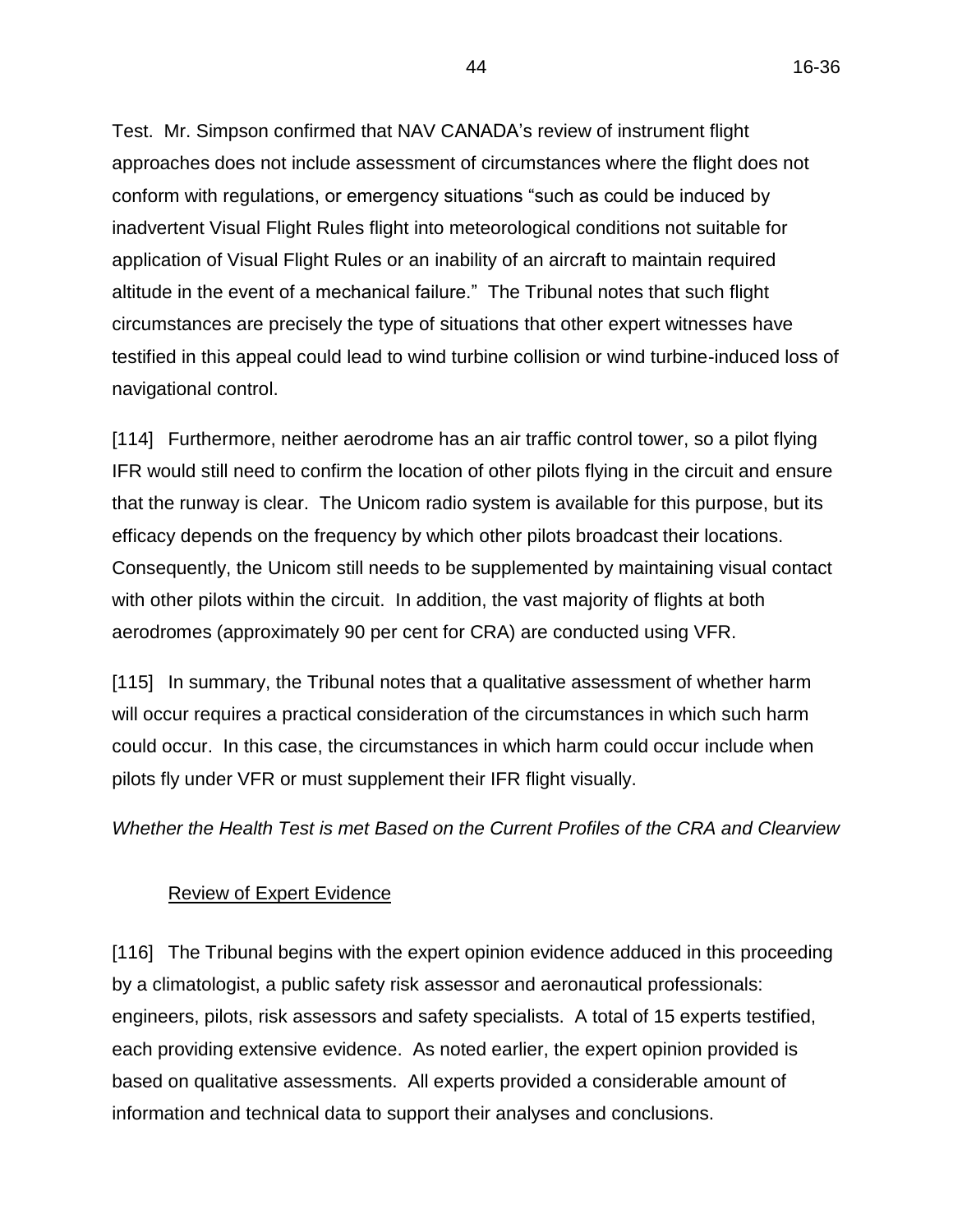[72] The vast majority of takeoffs and landings (approximately 90 per cent) are conducted under VFR. Most of the pilots that land at CRA are recreational pilots, travelling from other regional airports either for tourism purposes, commuting between urban centres, or logging training or certification hours. These pilots generally do not have sophisticated Global Positioning Systems ("GPS") in their planes, nor do they generally have early warning/collision avoidance technology. Some do not have even communication radios on board.

[73] The remaining 10 per cent of takeoff and landings are flights conducted under IFR. IFR is utilized by some recreational pilots and pilots flying corporate and charter jets. IFR is also utilized by Emergency Medical Services and military (Department of National Defence) Med Evac jets that are returning sick tourists, and military Search and Rescue.

## *Activity Profile of Clearview*

[74] Clearview was registered with Transport Canada in 2011 as an aerodrome. It is located a few kilometres south of the CRA. It has one 1,953 foot grass runway located on land privately owned by Mr. Elwood, who is one of the Appellants in this proceeding. As previously noted, airspace at Clearview is uncontrolled. As a registered aerodrome, the Clearview runway is open to the public. Mr. Elwood estimates that, on average, there are 400 takeoffs and 400 landings per year at the strip. It is used year-round as a destination and a departure point for local pilots and for Mr. Elwood and his sons. When there is snow, the runway is principally used for flight training on skis.

[75] Mr. Elwood's witness statement indicates that:

Clearview Field provides an operating environment where new pilots can develop sound pilot making decision [sic] skills as the aerodrome requires consideration of all operating conditions to ensure a safe completion of each flight. This is important when a pilot transitions into piloting aircraft unsupervised or in an off airport environment such as float flying and bush flying. Local flight instructors in the area use Clearview Field as a training environment for emergencies and short field decision making.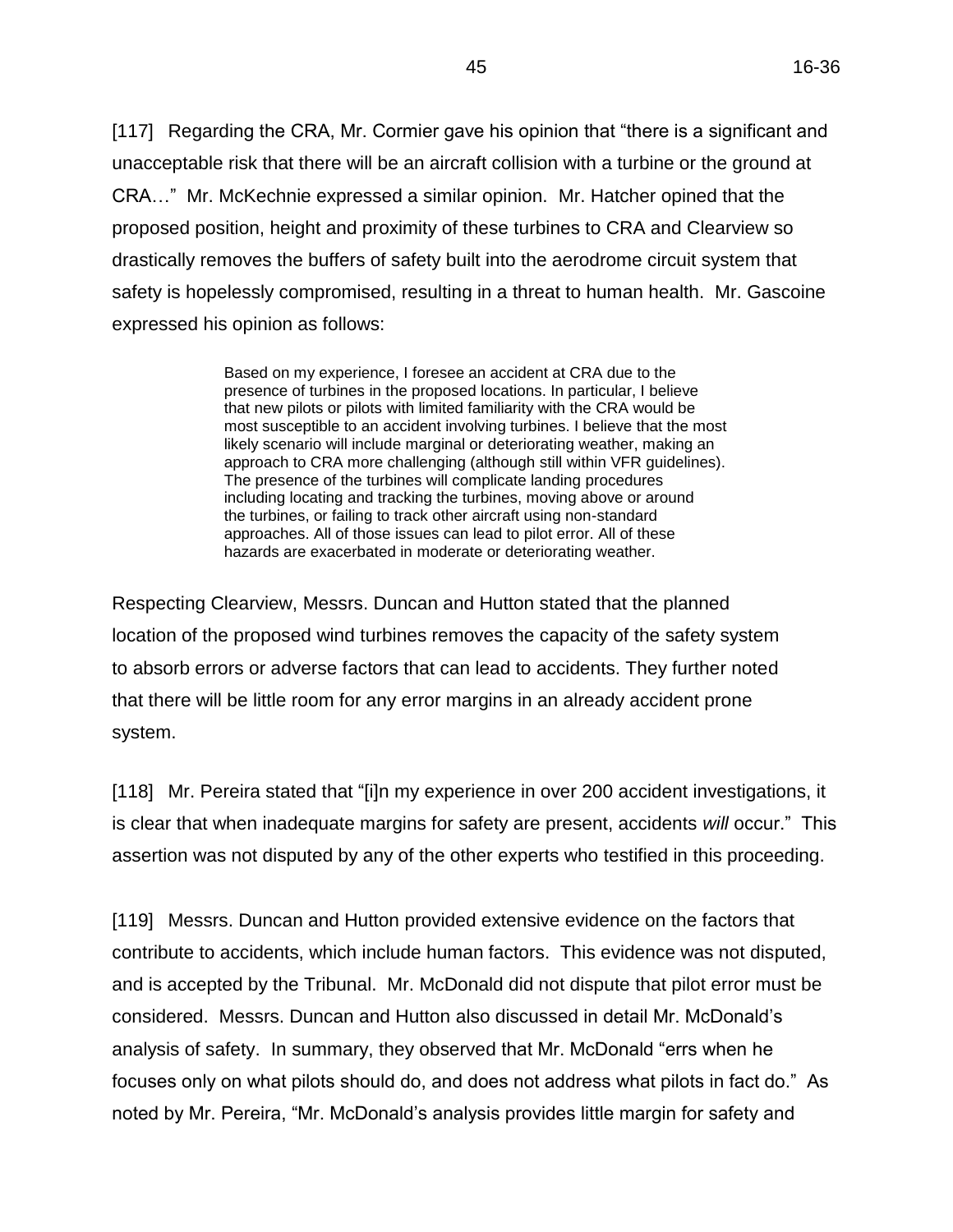### *Communication Services Provided by the CRA and Clearview*

[76] As previously noted, the CRA and Clearview are uncontrolled airspaces, which means that they do not provide communications from an air traffic control tower or control unit. Under the federal aviation regime, certain geographic areas have a mandatory radio frequency service which could provide radio-equipped aircraft with some information to assist an approaching pilot, either directly on the field or remotely from a monitoring location. However, neither the CRA nor Clearview are located in one of these areas.

[77] The CRA has does have a radio transmission service that broadcasts on a specified universal communication frequency (described as a "Unicom"). If they have a radio, all pilots within five nautical miles and flying at 3,700 feet above sea level or below are expected to tune into this Unicom frequency to broadcast their intentions to other aircraft in the area and to monitor the broadcasts of other aircraft in the area. The Unicom is at times monitored from the ground by CRA staff who may, if present, respond to an approaching pilot who requests information. Typical information provided to an approaching aircraft on a Unicom includes identification of the active runway and wind strength and speed, if that information is available. However, there is no requirement that the Unicom actually be operated by anyone at the CRA, and no requirement that someone operating the Unicom have proper training to provide information.

[78] Although the CRA reports weather information for pilots, it is not recorded. CRA's Limited Weather Observation System reports temperature, dew point, wind speed and direction, visibility and local air pressure conditions so pilots can manually adjust their altimeters. The CRA does not provide reports on snow conditions and cloud coverage, and CRA staff are not qualified to give verbal weather information. The CRA neither measures nor reports on the altitude of the cloud ceiling, as it does not have the radar equipment to do so. The CRA also does not provide information on runway conditions. Environment Canada maintains weather stations that report on conditions over the past 24 hours, including the following specific data: cloud conditions, temperature, wind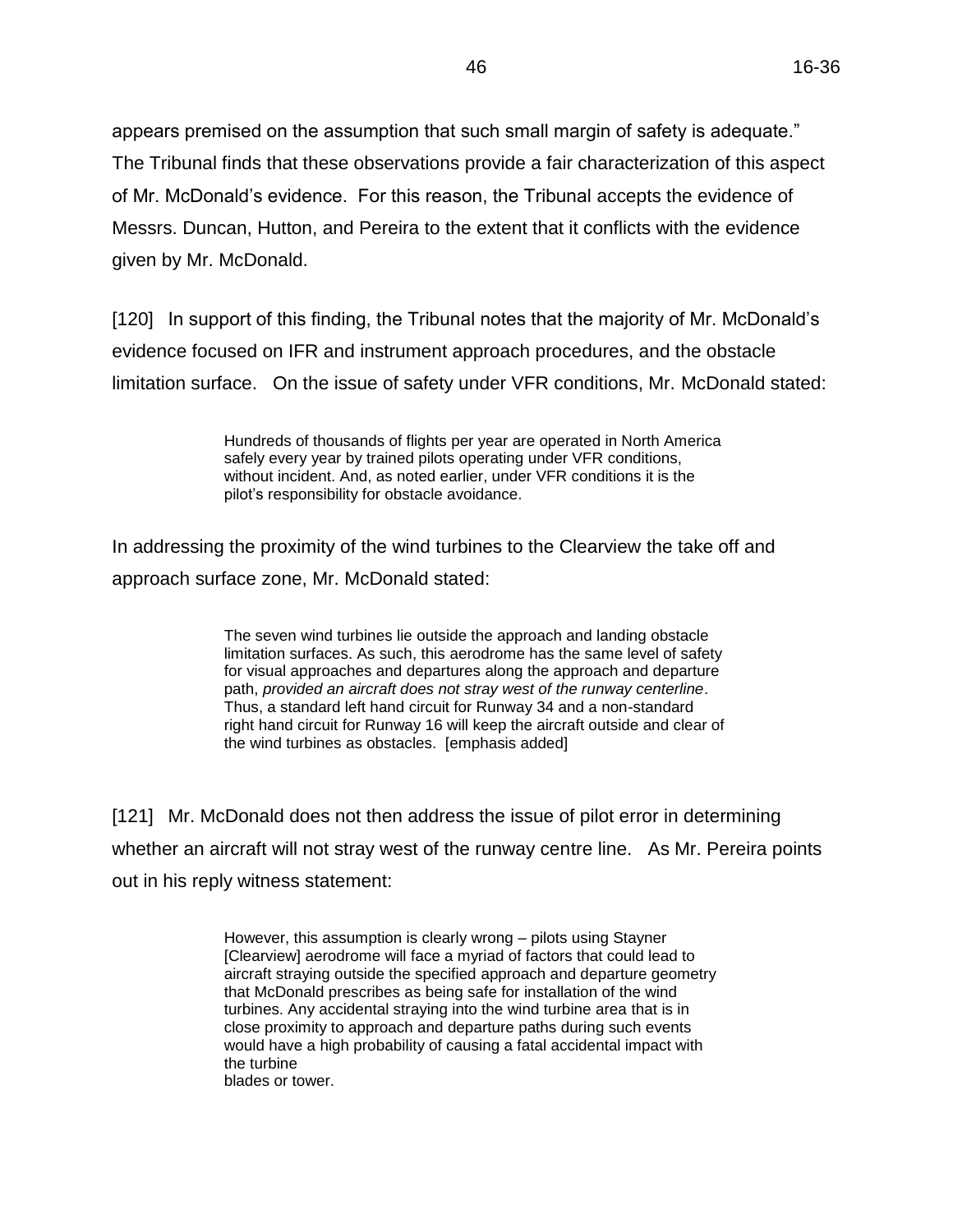velocity and direction, Humidex, relative humidity, dew point, atmospheric pressure, and visibility. This data is published on the Internet and is accessible by the public. As Environment Canada does not operate a weather station at Collingwood, pilots must refer to the nearest weather stations located at Canadian Forces Base Borden, Wiarton, or Muskoka. The Appellants state however that local weather conditions at these stations often differ from those at Collingwood.

[79] As a small aerodrome, Clearview does not provide any weather reporting services. Pilots using the Clearview runway may communicate via the Unicom as described above. NAV CANADA's Canada Flight Supplement, which provides information on airports and registered aerodromes in Canada, identifies Mr. Elwood as the aerodrome operator, and provides his telephone contact information.

## *Flight Training in Canada*

[80] Pilot licences are issued and regulated by Transport Canada. Flight training includes three main components: training where the student pilots a plane under the supervision of the flight trainer; classroom training, which may include computer flight simulator training; and a written examination and flight test. There are several types of licences, including: private, commercial, and recreational pilot licence. Most of the flight traffic at the CRA is conducted by pilots holding either a recreational pilot's licence or private pilot licence.

[81] To obtain a recreational pilot's licence, the student pilot is required to complete 25 hours of in-flight training, pass a written test (minimum 60%), and pass a flight test conducted by an approved Transport Canada examiner. A pilot holding a recreation pilot's licence is restricted to flying aircraft with four seats or less, and may carry only one passenger. The recreational pilot is permitted to fly under VFR, but not IFR.

[82] The requirements to obtain a private pilot licence are more rigourous. The student pilot must complete 45 hours of flight training, which must include three hours of cross-country flight, and five hours of flight under IFR. In this training, pilots gain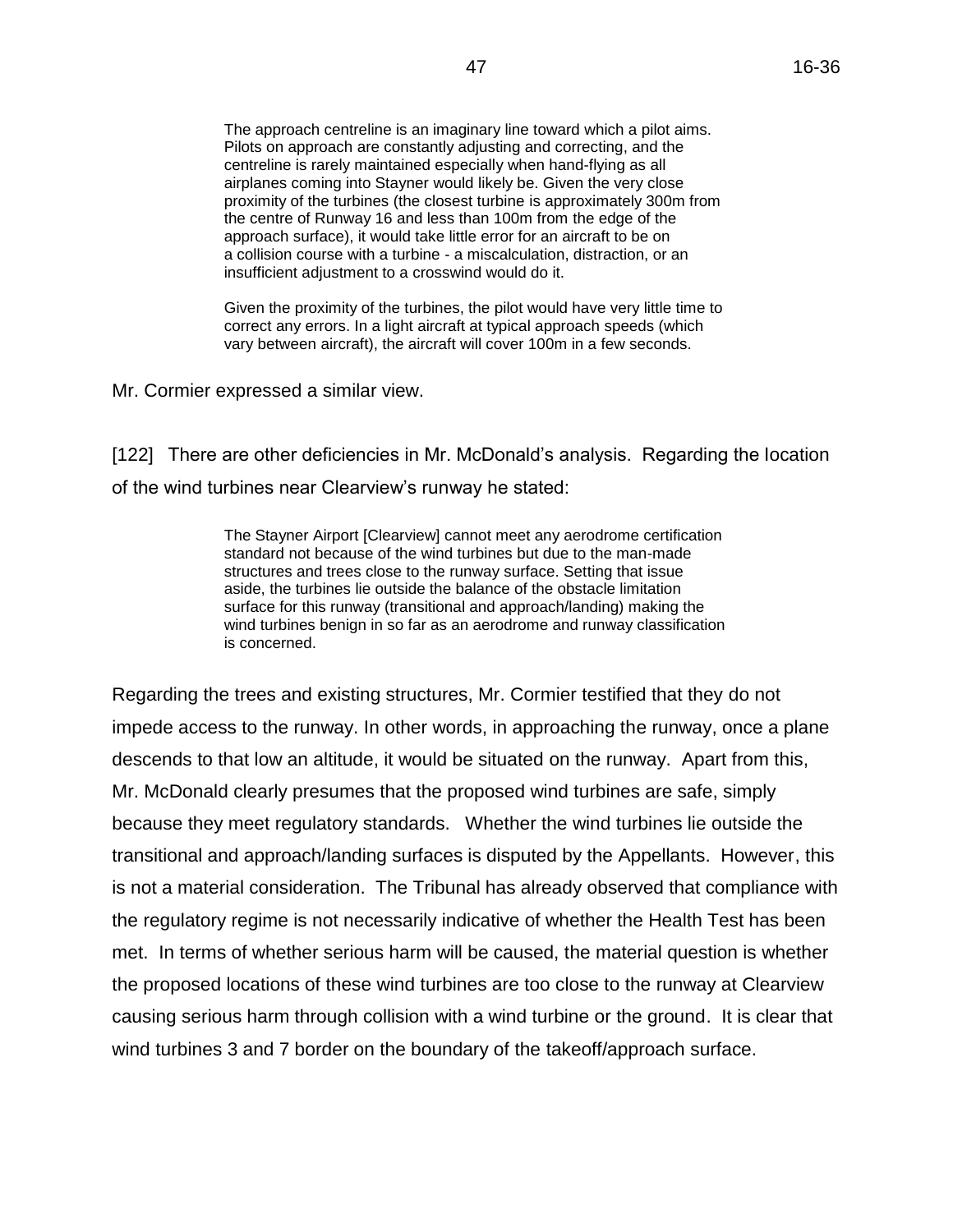extensive experience in all aspects of aircraft handling, emergency procedures, radio procedures, navigation and basic instrument handling. The private student pilot must also complete 45 hours of classroom training, and then is tested by a Transport Canada examiner.

# *Profile of the Genesis Flight Training School*

[83] The Genesis Flight Centre and Genesis Flight College, ("Genesis") is a flight training school located at the CRA. Genesis is certified by Transport Canada as a flight training unit to provide training for all aeroplane category licences and ratings, and is registered by the Ministry of Training, Colleges and Universities as a private career college. Genesis trains at least 30 pilots a year, flying 2,000 flight hours per year, and has plans for expansion. Genesis has trained a total of 152 pilots over the last four years for either a license or rating. At Genesis, the majority of pilots are trained in VFR. In terms of the benefits of the CRA location for Genesis, its manager, Mr. Gascoine explained:

> The CRA is a popular location for flight training by flight schools based in other airports in Southern Ontario. There are very few large obstacles compared to metropolitan areas like Toronto, Markham, etc. With fewer obstacles, the stress associated with learning to take-off, learning to land, or practicing a missed approach is lessened. At approximately 30 minutes flying time from the Toronto area, the CRA is a good travelling distance from other Regional Airports for training flights, and we receive a large number of training pilots from across the region during mandatory cross country training flights. The CRA is also a tourist destination airport for many licensed pilots from as far away as Ottawa and Sarnia.

*Description of the Height of the Proposed Wind Turbine and their Proposed Locations Relative to the CRA and Clearview Runways*

[84] The Project Description Report for the Project, introduced into evidence by Dr. Cox, indicates that the hub height of each wind turbine is 100 metres, and the blade length is 45.2 metres (148.29 feet), which means the wind turbine will be 145.2 metres (476 feet) tall as measured to the highest point reached by the tips of the turbine's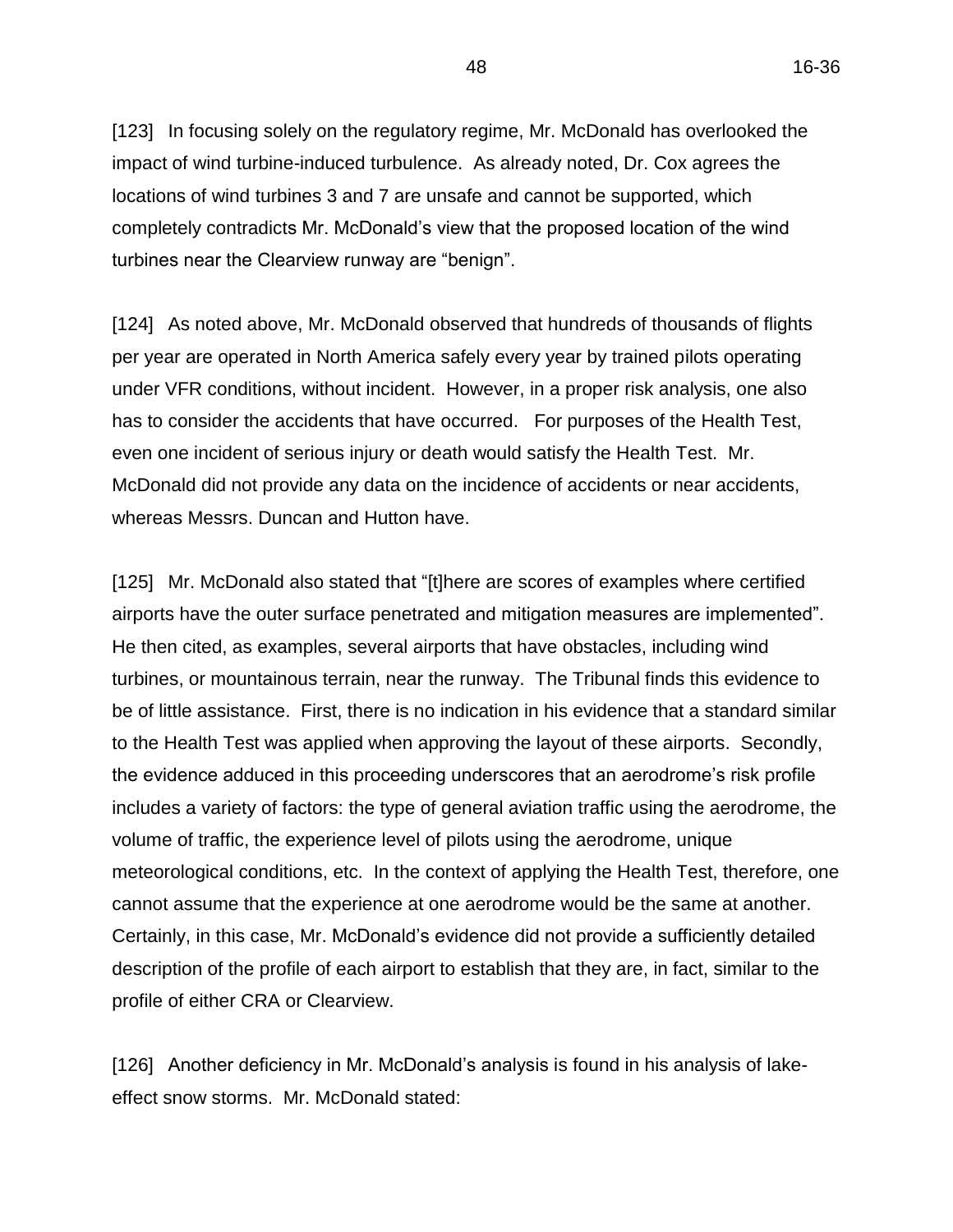rotating blades. The rotor diameter is 92.5 metres (303 feet). Therefore, five rotor diameters is 462 metres (1,517 feet).

[85] The evidence adduced in this proceeding reports altitude in feet, so vertical height or altitude is measured in feet, while horizontal distances are measured in metres.

[86] The proposed locations of the Project's eight wind turbines in relation to the CRA and Clearview are best described visually. The Tribunal has used black and white copies of colour maps adduced into evidence. Attached to this Order as Appendix 2 is a map showing the proposed location of turbines 1, 3, 4, 5, 6, and 8 in relation to the CRA's main paved runway and the notional centreline of a standard left-hand circuit. Attached to this Order as Appendix 3, is a map of proposed location of turbines 1, 2, 3, 4, 5, 6 and 7 in relation to the Clearview runway and takeoff and landing zones. This particular map also depicts the five diameter turbulence zone around each turbine. Both of these maps confirm that the proposed locations of the wind turbines are in close proximity to the CRA and Clearview runways.

[87] For the purpose of this Order, it is useful to describe the distance, on the ground, between the wind turbines and the runways. Because planes are constantly moving forward at relatively high velocities, it is also useful to describe the amount of time that a plane will take in travelling over these ground distances. As previously noted, different categories of planes fly at different velocities. As the evidence indicates that the vast majority of takeoffs and landings at CRA and Clearview are by planes falling in Category A or B, the Tribunal has chosen the start of the velocity range for Category B (120 knots or 61.73 metres per second). This velocity is also the fastest speed for Category A, so 61.73 metres per second is fairly representative for the majority of air traffic at both the CRA and Clearview runways. However, it must be recognized that the time to cover the ground distance will be longer for planes travelling at less than 120 knots per hour, and shorter for planes that travel faster.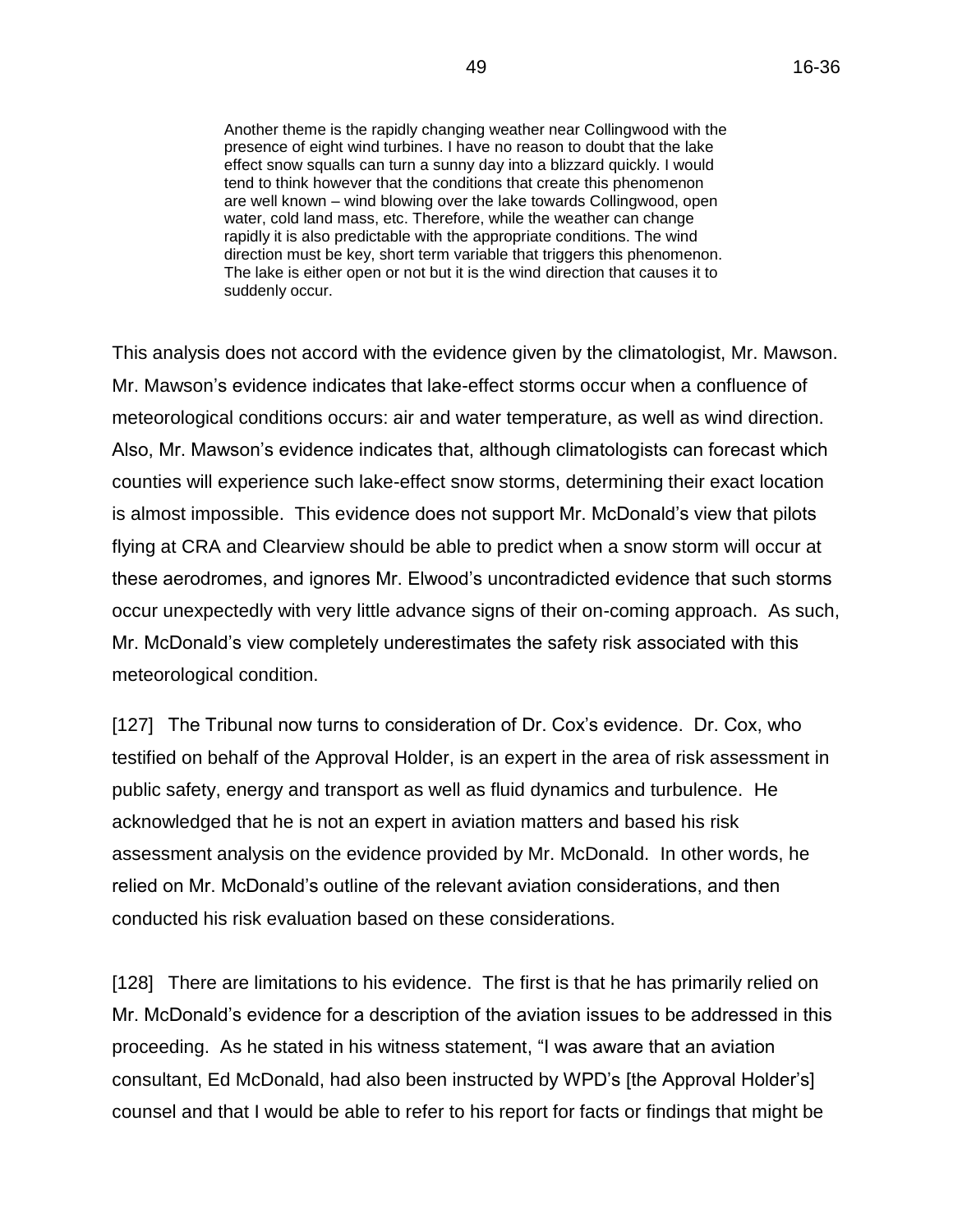[88] As previously noted, circuit paths are notional path locations in the air, and their exact location is, to some degree, a matter of opinion. To provide a more concrete description of distance, it is helpful to identify the distance between fixed identified points on the ground, in this case, the end of the runway and the proposed location of the wind turbine. The following diagram taken from Dr. Cox's report visually provides this information:



[89] Using the distance legend on the map at Appendix 2 for the CRA runway, the shortest distance between wind turbines 1, 3, 4, and 8 and end of the runway (RN31) are in the range of 3,078 to approximately 4,000 metres. The time to travel 4,000 metres is 65 seconds. Wind turbine 5 is approximately 4,500 metres from the end of the runway, and wind turbine 6 is 5,000 metres away, so the respective travel times are 73 seconds and 81 seconds.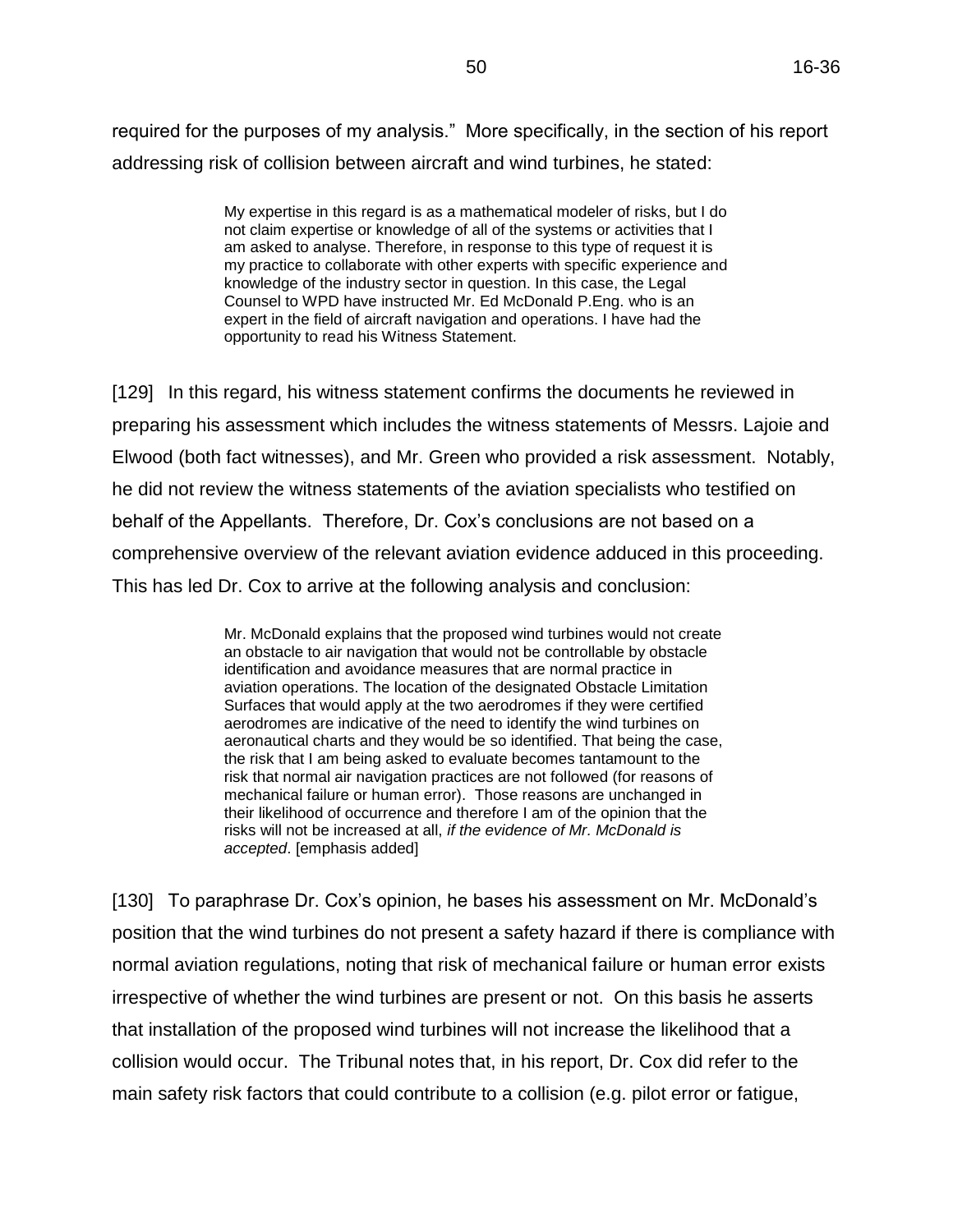[90] Using the distance legend on the map at Appendix 3 for the Clearview runway, wind turbines 1, 3, 4, 5, 6, and 8 are all located within 1,500 metres from the end of the runway (RN16). The time to travel this distance is 24 seconds. Wind turbines 7 and 2 are, respectively, almost 2,000 and 3,000 metres from the other end of the runway (RN34). The travel times, respectively, are 32 and 49 seconds.

[91] The safety concern expressed by Mr. Elwood, and the other Appellants, relates to the proximity of all 8 wind turbines to the takeoff, transition and approach surfaces for the Clearview runway. Evidence provided by Messrs. Duncan and Hutton provides additional information regarding the distance between each of these wind turbines and the notional centre line of the approach surfaces at each end of Clearview runway. This centre line can be thought of as a notional line extending the runway from both ends. The following table provides the shortest distance between each wind turbine and the Clearview runway centre line, together with the amount of time, in seconds to travel this distance (fractional numbers are rounded upward), assuming a velocity of 61.73 metres per second.

| <b>TURBINE</b> | <b>DISTANCE TO</b><br><b>CENTRE LINE</b><br>(metres) | <b>TRAVEL TIME</b><br>(seconds) |
|----------------|------------------------------------------------------|---------------------------------|
|                | 631                                                  | 10                              |
| 2              | 1917                                                 | 31                              |
| 3              | 324                                                  | 5                               |
|                | 615                                                  | 10                              |
| 5              | 887                                                  | 14                              |
|                | 904                                                  | 15                              |
|                | 282                                                  | 5                               |
|                | 950                                                  | 15                              |

[92] As Appendix 3, and the above data indicate, wind turbines 1 and 3 through 8 are all in close proximity to the centre of the Clearview runway. In particular, wind turbines 3 and 7 fall within the 5 diameter hazard zone (462.5 metres) for wind turbulence.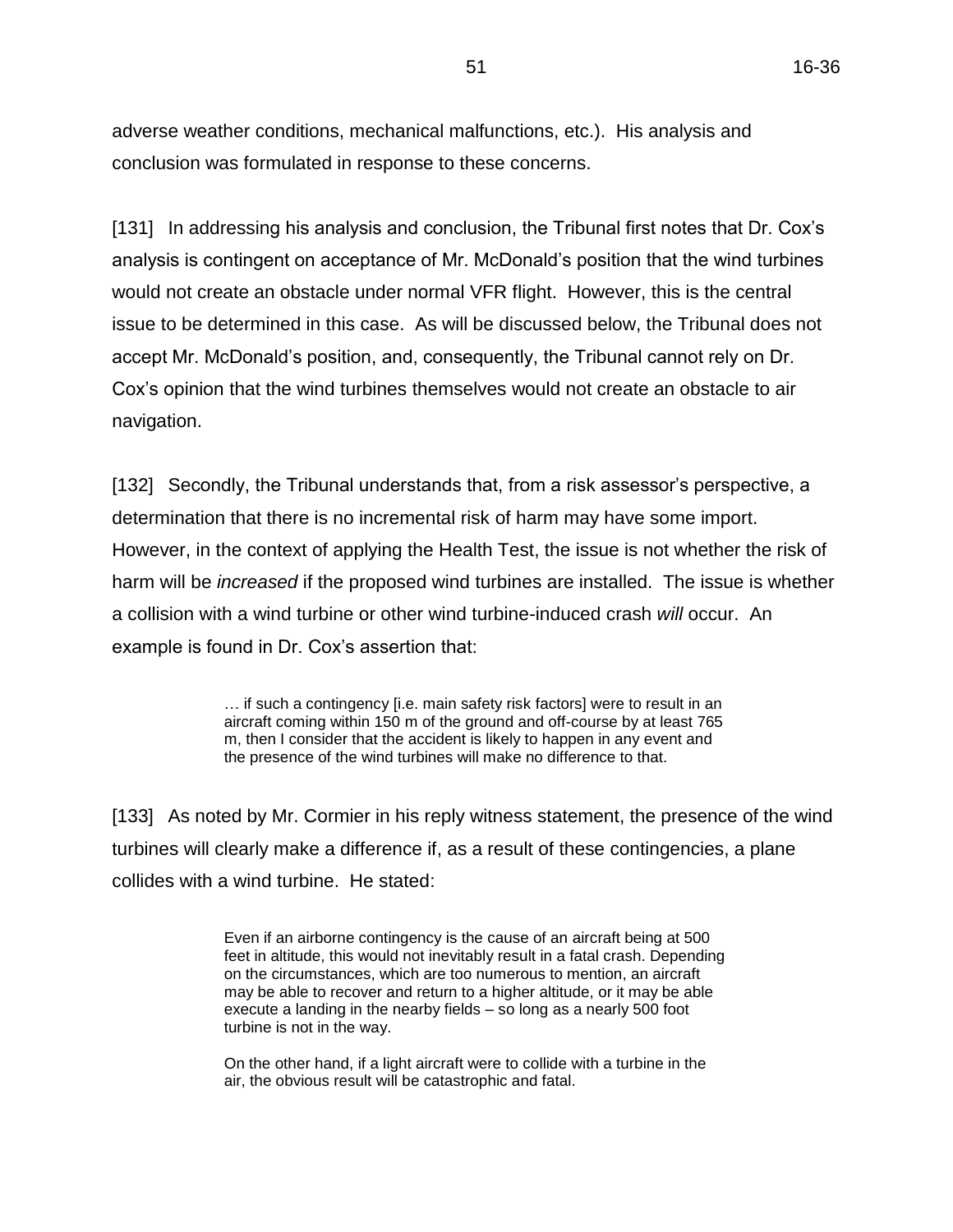# *Findings on Issue No. 1*

## *The Position of the Responding Parties*

[93] At the hearing, both the Approval Holder and the Director held the position that engaging in the Project in accordance with the REA will not cause serious harm to human health. However, in his final submissions, the Director qualified his position in light of evidence adduced at the hearing. Specifically, Dr. Cox, in cross-examination, agreed that there was an unacceptable safety risk with respect to wind turbines 3 and 7, as planes taking off or landing at the Clearview runway would be flying in the turbulence zone at a distance of just three rotor diameters of one or the other of these wind turbines. Consequently, the Director states:

> As it was the opinion of all expert witnesses, who opined on turbine wake, whether they were called for the appellants or the respondents, that there was an unacceptable safety risk where turbines are located within 5 rotor diameters from the centreline approach, the Director can no longer support the locations of turbines 3 and 7 as currently approved. The Director takes no position on whether this evidence meets the test for serious harm to human health.

#### *The Legal Test*

[94] The issue the Tribunal must address is whether the Appellants have, on a balance of probabilities, established that the Health Test has been met. It is not disputed that the harm, if it occurs, would be due to: (i) injuries sustained if a plane collides directly with a wind turbine; or (ii) a crash, resulting from collision with a wind turbine, or loss of navigational control due to the positioning of the turbines or due to wind turbulence produced by a wind turbine. There also is no dispute that the harm would likely be serious, in that it would likely result in serious physical injury or death. Therefore, the central issue in this proceeding is whether such harm will occur due to the proposed locations of the Project's eight wind turbines.

[95] As noted in *Pitt v. Director, Ministry of the Environment,* [2014] O.E.R.T.D. No. 29 ("*Pitt*"), the burden of proof to establish the "will cause" requirement of the Health Test,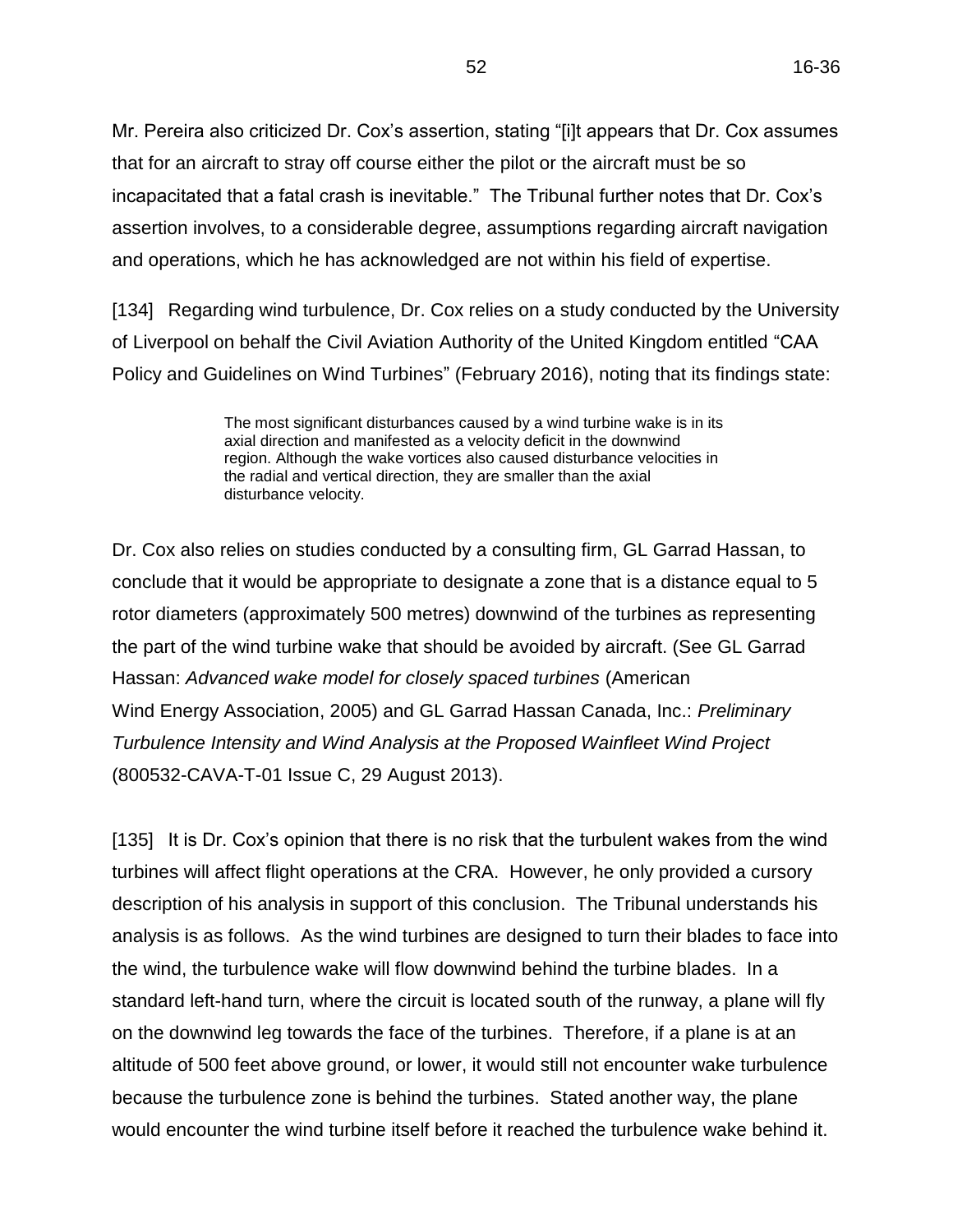38 16-36

is not lessened because of the severity of the harm that will occur. As noted in *Erickson v. Ontario (Director, Ministry of Environment)*, [2011] O.E.R.T.D. No. 29 ("*Erickson*"), in addressing causation, the Tribunal may consider the cumulative and synergistic effects of multiple direct and indirect impacts.

[96] The first step is to determine whether the Health Test has been met, when assessed in light of the current existing operations at CRA and Clearview. In previous renewable energy appeal decisions, the Tribunal's analysis has typically conjointly considered both the evidence respecting harm and the ameliorative impacts of proposed mitigation. However, based on the evidence and submissions of the parties in this proceeding, the Tribunal considers that its analysis will be clearer if the Tribunal first considers whether the Health Test has been met in the context of the current operations at CRA and Clearview. If the Tribunal finds that the Health Test has been met, the Tribunal will then consider the impact of the Approval Holder's proposed mitigation measures.

[97] Mitigation measures may be implemented at a project site on lands within the management and control of an approval holder. However, the Approval Holder's evidence respecting mitigation measures, other than implementing the lighting requirements set out in the CARS, relates solely to operational changes at CRA and Clearview, which are not within the Approval Holder's control.

[98] The Approval Holder cannot force CRA or Clearview to change their operations. However, the wording of the Health Test makes it clear that whether the Project will cause serious harm to human health is not limited to geographical or property boundaries. Therefore, in determining whether harm will occur, the Tribunal will consider whether operational mitigation measures implemented at the CRA or Clearview aerodromes would reduce the likelihood of harm, irrespective of whether CRA or Clearview would agree to implement such measures.

[99] However, the Tribunal must evaluate whether the proposed mitigation measures are both feasible and will reduce the likelihood of harm. The reason for this is obvious. Even where a proposed mitigation measure could in principle reduce the level harm or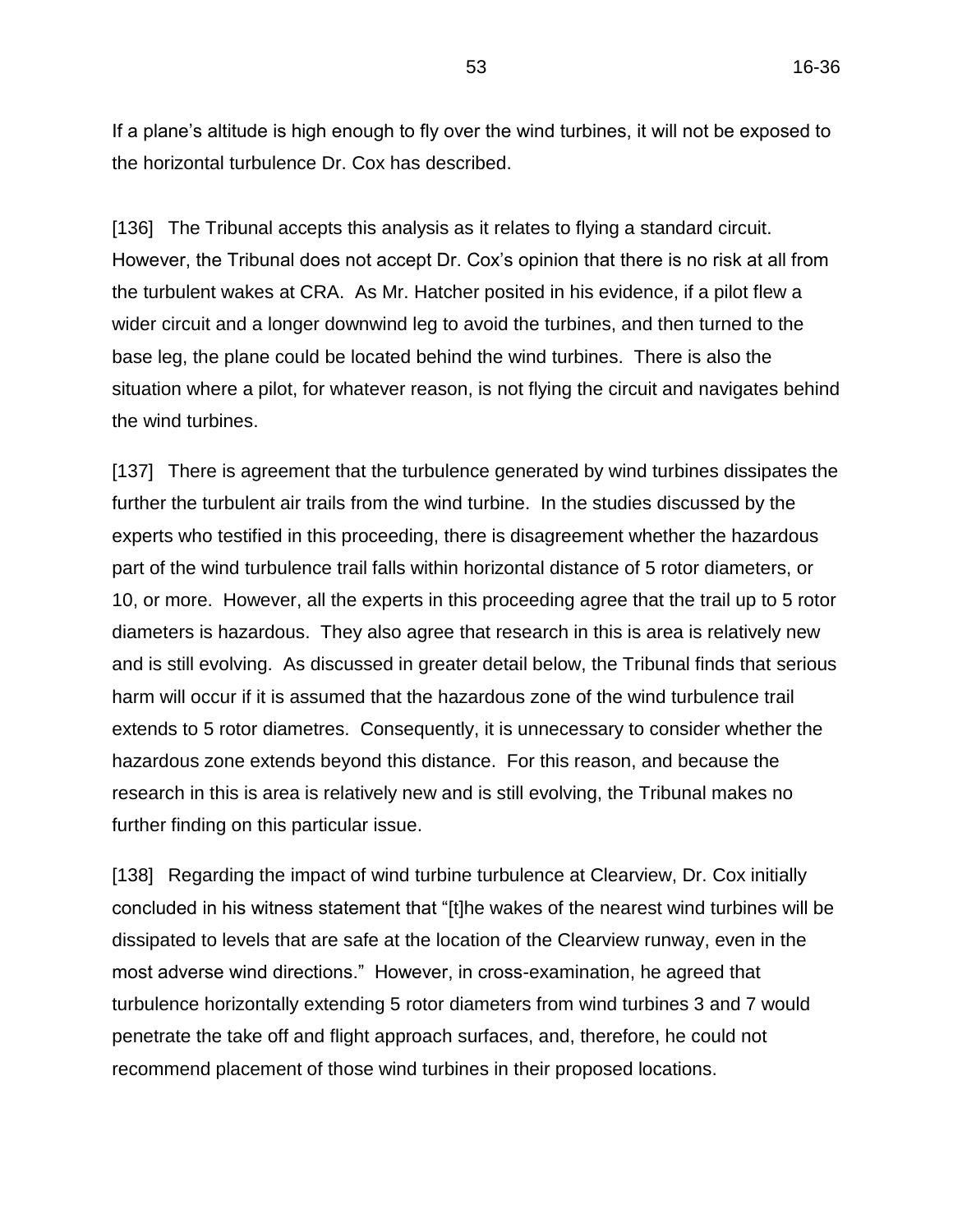the risk that such harm will occur, it will achieve neither if it is not implemented. Whether a mitigation measure is feasible must be determined on the facts of each individual case. For example, a mitigation measure that would require CRA or Clearview, or the pilots flying there, to operate in contravention of the CARS, which is federal law, cannot be implemented, and, therefore, is not feasible. As well, a mitigation measure that would require error-free piloting is unlikely to be implementable, and, therefore, is not feasible.

[100] In this proceeding, a great deal of evidence was adduced regarding the federal aviation regime, more specifically, the requirement to avoid obstacles within the zone described as the obstacle limitation surface. Although it is acknowledged that this requirement is mandatory only for airports, the Appellants emphasize that this requirement should, nevertheless, be considered by the Tribunal, as it represents safe practice and is recommended by Transport Canada to be applied to all aerodromes. While minimum safety measures have some relevance, it is, nonetheless, important to note that regulatory authorities, in this case Transport Canada and NAV CANADA, may suggest or impose higher restrictions, even where the risk of harm is low, because they consider it is prudent to do so as a safety measure.

[101] As noted in *Pitt*, at para. 231:

… in this case, the Tribunal must make findings respecting the Health Test, which is very specific. It must be shown the serious harm will occur. Hence, the regulatory policies, in and of themselves, are not evidence that harm will occur, unless they are based on other supporting evidence which indicates that harm will occur. In such circumstances, it is the supporting evidence that would be probative, not the policy itself.

The Tribunal received no evidence to suggest that the requirements of the federal aviation regime meet the stringent standard set out in the Health Test. Consequently, while safety requirements in the federal aviation regime may be indicative that harm *may* occur, they are, in and of themselves, not conclusive that harm *will* occur.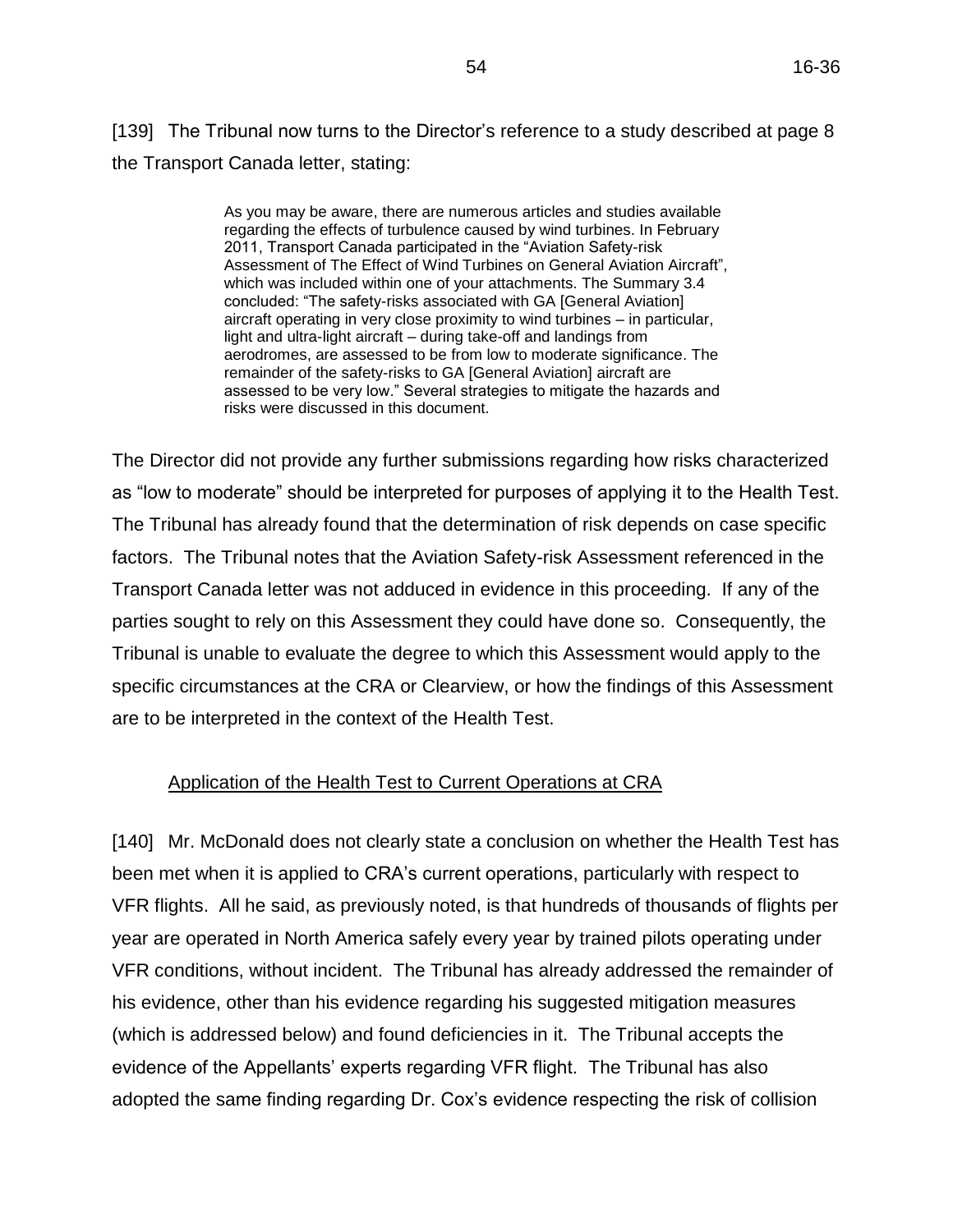[102] The Tribunal now turns to the Approval Holder's submission regarding Condition O1 of the REA, which provides that mitigation measures relating to safety at CRA and Clearview will be recommended. This Condition states:

> O1. The Company shall retain an independent aeronautical consultant who has not represented the Company and was not involved in any of the studies submitted as part of the Application. *The independent aeronautical consultant shall recommend mitigation measures that, given the presence of the Equipment included as part of this Approval, and the governing Canadian Aviation Regulations (CARs) and Standards, will enable Collingwood Regional Airport and Stayner (Clearview Field) Aerodrome to fulfill their duties related to safety* [emphasis added].

[103] The Approval Holder submits that the impact of wind turbulence would also be considered under this condition:

> Moreover, the impact of wake turbulence, if any, would necessarily be considered in connection with the development of mitigation measures under Condition O of the REA which measures, as discussed above, the Tribunal must take as given in the course of its analysis under s. 145.2.1 of the *EPA* with respect to engaging in the Project *in accordance with* the REA.

[104] The Tribunal accepts that engaging in the Project in accordance with the REA necessitates consideration of all the conditions of the REA. However, for the following reasons, the Tribunal does not accept the Approval Holder's submission that the Tribunal must "take as given" that effective and feasible mitigation measures will be developed. If the requirement to mitigate the impacts of wind turbulence is to be determined and addressed in accordance with Condition O1, this will only occur if and when the Director's decision to issue the REA is confirmed. Hence, the net effect of this interpretation is to preclude the Tribunal from considering the impacts of wind turbulence, or any other risk of harm, in the context of determining whether the Health Test has been met. The Tribunal's jurisdiction under s.145.2.1 of the *EPA* cannot be ousted in this manner.

[105] Furthermore, in order for the Tribunal to consider a proposed mitigation measure, it must be described with sufficient particulars, so that the Tribunal can adequately assess whether such a measure can reduce the level of harm or the risk that such harm will occur. A proposal that delegates development of precise mitigation measures to a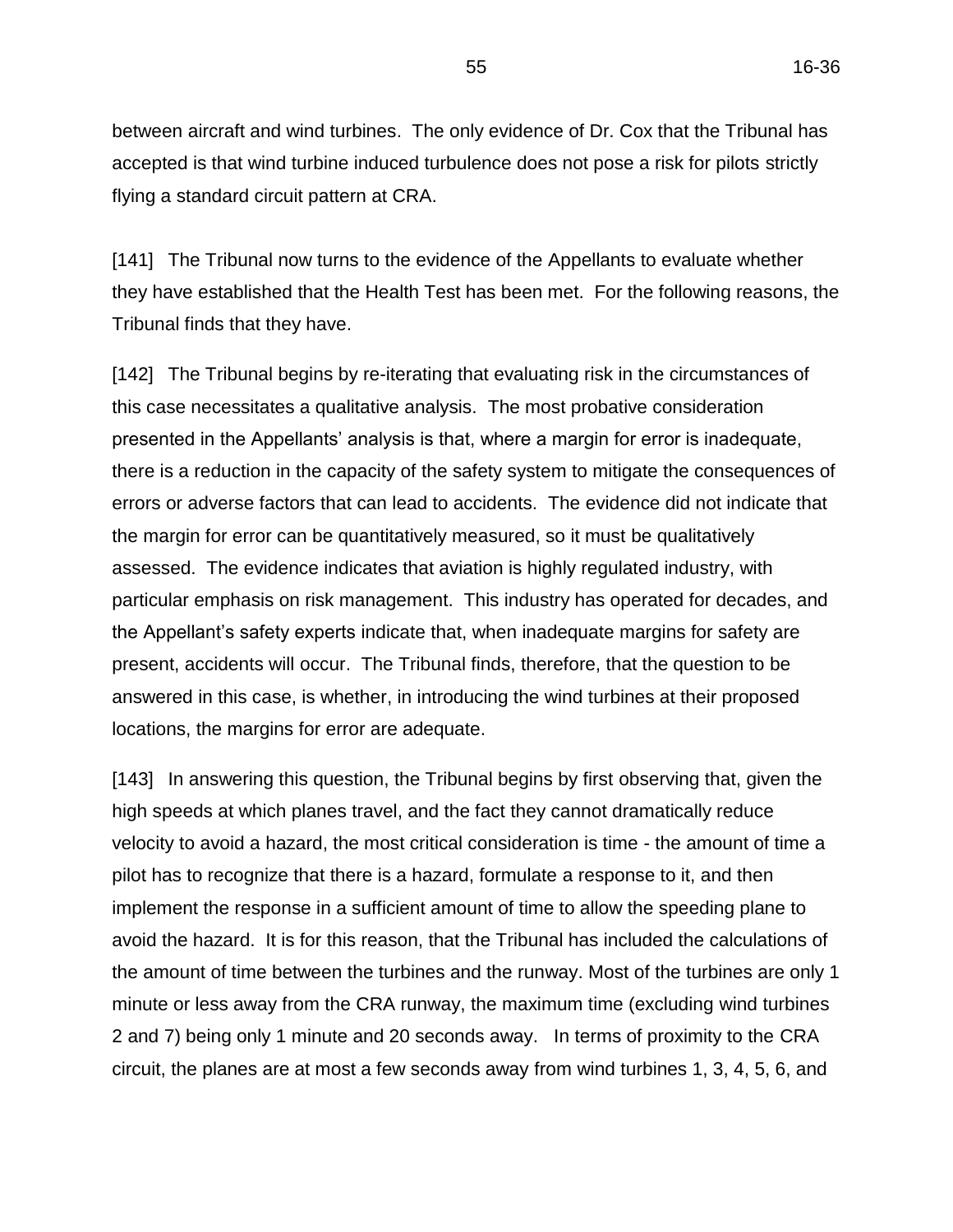third party at some later date is clearly insufficient. Condition O1 may have some benefits in addressing aviation-related issues that arise in the future after completion of this proceeding, but it is not a sufficiently particularized measure that can assist the Tribunal when applying the Health Test in this appeal hearing.

#### *Assessing Causation - Quantitative versus. Qualitative Assessment*

[106] Once it is determined that certain events, if they occurred, would result in serious harm to human health, it then becomes necessary to determine whether such events will occur at some time during the 20-year lifetime of the Project. Regarding the scientific evidence, two main analytical approaches to the causation issue have emerged from previous renewable energy approval appeal decisions. They are described as a quantitative assessment and qualitative assessment.

[107] A quantitative assessment can generally be described as a statistical probability assessment of risk. This approach analyzes information and data on the frequency of an event in the past in order to establish the likelihood of the incidence of the event over time. If it is accepted that such past experience may reflect future experience, the probability of future events can then be predicted.

[108] A qualitative assessment is a subjective evaluation of risk based on personal, albeit professional, judgement. Such judgments include an evaluative analysis provided by qualified individuals based on their expertise, i.e. their training, education, and/or experience. However, it is important to note that such subjective evaluations must be supported by information and analysis. Persons possessing the requisite training, education, and experience have acquired knowledge and information over time which informs their conclusions.

[109] There are advantages and disadvantages to both approaches. Neither approach can predict with absolute certainty whether a future event will occur. In *Erickson* at para. 629, the Tribunal stated: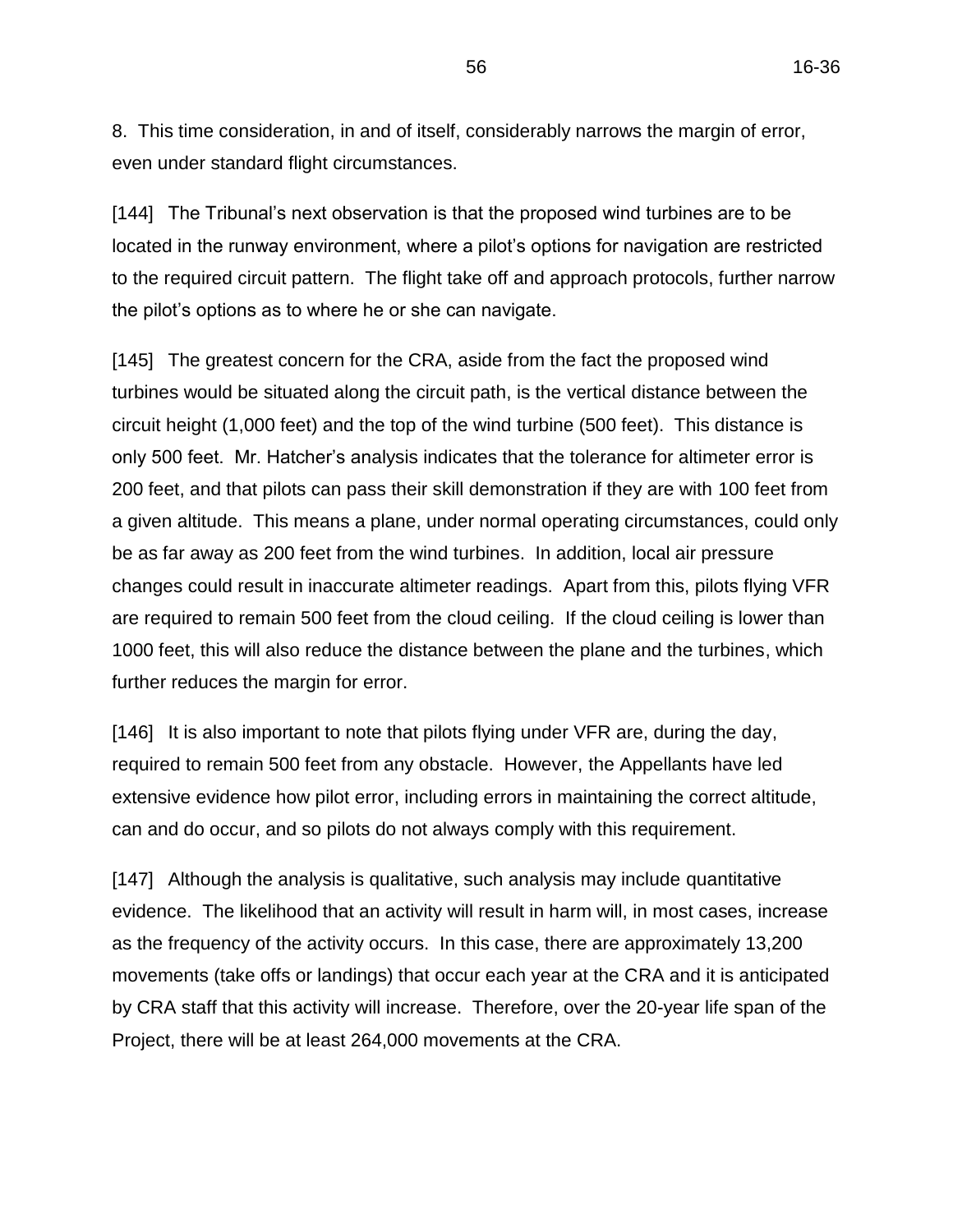The Tribunal is to determine whether specified harms will be caused according to the applicable legal standard, which is a balance of probabilities. That standard is not the exact same standard used by scientists, statisticians or medical experts. The Tribunal will take its direction on determining whether the Appellants have proven that harm will be caused according to the legal concepts of proof and causation. In doing so, it will assess the scientific evidence and consider which approaches to causation and proof were used in that evidence.

Therefore, the Tribunal will carefully consider the probity of the information and analysis provided in support of either assessment methodology.

[110] In this proceeding, the experts agree that it is not possible to do a quantitative risk analysis regarding the potential for serious harm to human health caused by the Project. As Dr. Cox indicated in his report, any attempt to quantify the incremental risk by theoretical modelling would be so dependent upon assumptions and the choice of scenarios that it would be of no assistance to the Tribunal. He explained in oral testimony:

> You would have to evaluate an astronomical number of scenarios to do it by the method of normal quantitative risk assessment. And one of the particular reasons why I say that in this case is we are dealing with pilot aircraft, so they're under human control, and they can react to situations and that's how they do, and that's a problem that doesn't relate itself to quantitative risk assessment very well.

[111] Dr. Cox, who was called by the Approval Holder, provided a qualitative risk analysis. The Approval Holder nonetheless, asserts that a quantitative probability assessment is necessary in order to determine whether the Health Test has been met. In this regard, the Approval Holder cites *Pitt*, at para. 235:

> … specific opinion regarding the probability that serious harm will occur (i.e., its likelihood) is often much more useful than a general opinion that serious harm will occur. Generally speaking, less weight is given to an expert opinion that fails to set out the specific pathways used in reaching a conclusion in terms of data, assumptions, and analysis.

The Tribunal notes, however, that this observation only refers to the requirement that an expert opinion should be supported by data, assumptions and analysis. The Tribunal did not indicate in *Pitt* that a quantitative analysis is necessary in order to determine whether the Health Test has been met, nor did the Tribunal state that a quantitative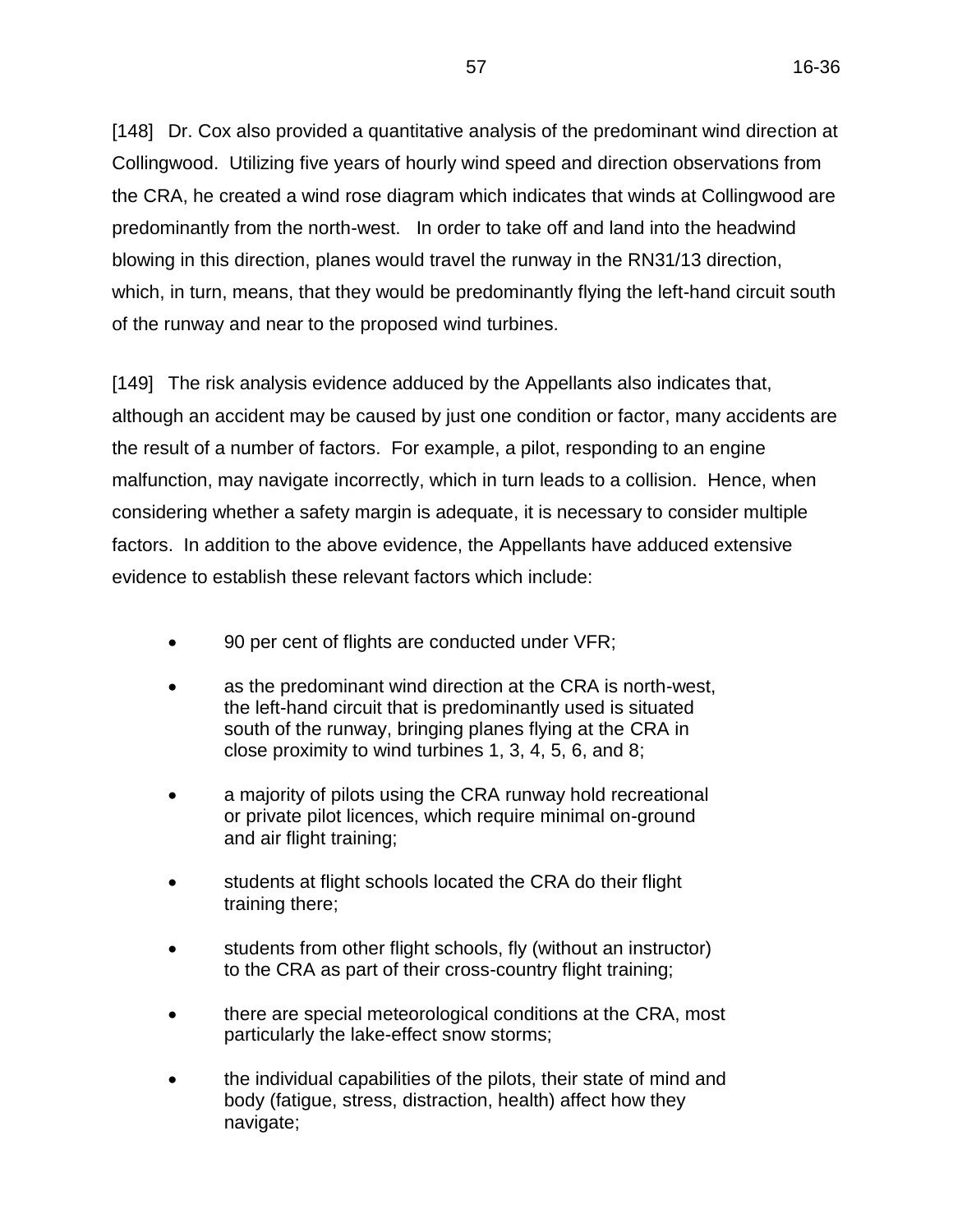analysis should be preferred over a qualitative analysis. In *Pitt*, The Tribunal considered and weighed the evidence provided under both assessment methodologies. Furthermore, the validity of a qualitative analysis has been recognized by the Ontario Court of Appeal in *Ostrander Point GP Inc. v. Prince Edward County Field Naturalists*, [2015] O.J. No. 1988 ("*Ostrander*"). At para. 66, Juriansz J.A. stated:

> The Divisional Court did say that mathematical precision was not required, but it seems to me the court thought it necessary the Tribunal be able to make calculations using quantitative orders of magnitude that proved that road mortality would lead to a decline in the population resulting in eventual extinction. I do not accept that. *It was for the Tribunal to decide whether the qualitative indications of magnitude the experts proceeded upon provided an adequate base for their conclusions.* [emphasis added]

The Director maintains that the issue in *Ostrander* was whether evidence on population numbers of a threatened species was required to prove harm, and takes the position that this is a different test than the test to be applied by the Tribunal in this proceeding. However, the Director provided no analysis to further explain this position. The Tribunal does not accept the Director's interpretation. The Court, in *Ostrander* clearly found that it was within the Tribunal's jurisdiction to rely on a qualitative assessment as an evidentiary base for its conclusions.

# *IFR Flight*

[112] A considerable amount of evidence was led respecting the issue whether the proposed placement of the wind turbines would have safety impacts when designing instrument approach procedures that must be approved for use by NAV CANADA before they are published for use by pilots. Mr. Simpson, Supervisor of Flight Procedure Design at NAV CANADA, testified that overall, NAV CANADA did not object to the proposed location of the wind turbines, as they did not affect instrument approach procedures maintained by NAV CANADA to the extent that accessibility to the CRA would be impacted beyond reason.

[113] For the following reasons, the Tribunal does not find it necessary to further consider the evidence regarding IFR flight, as it relates to the application of the Health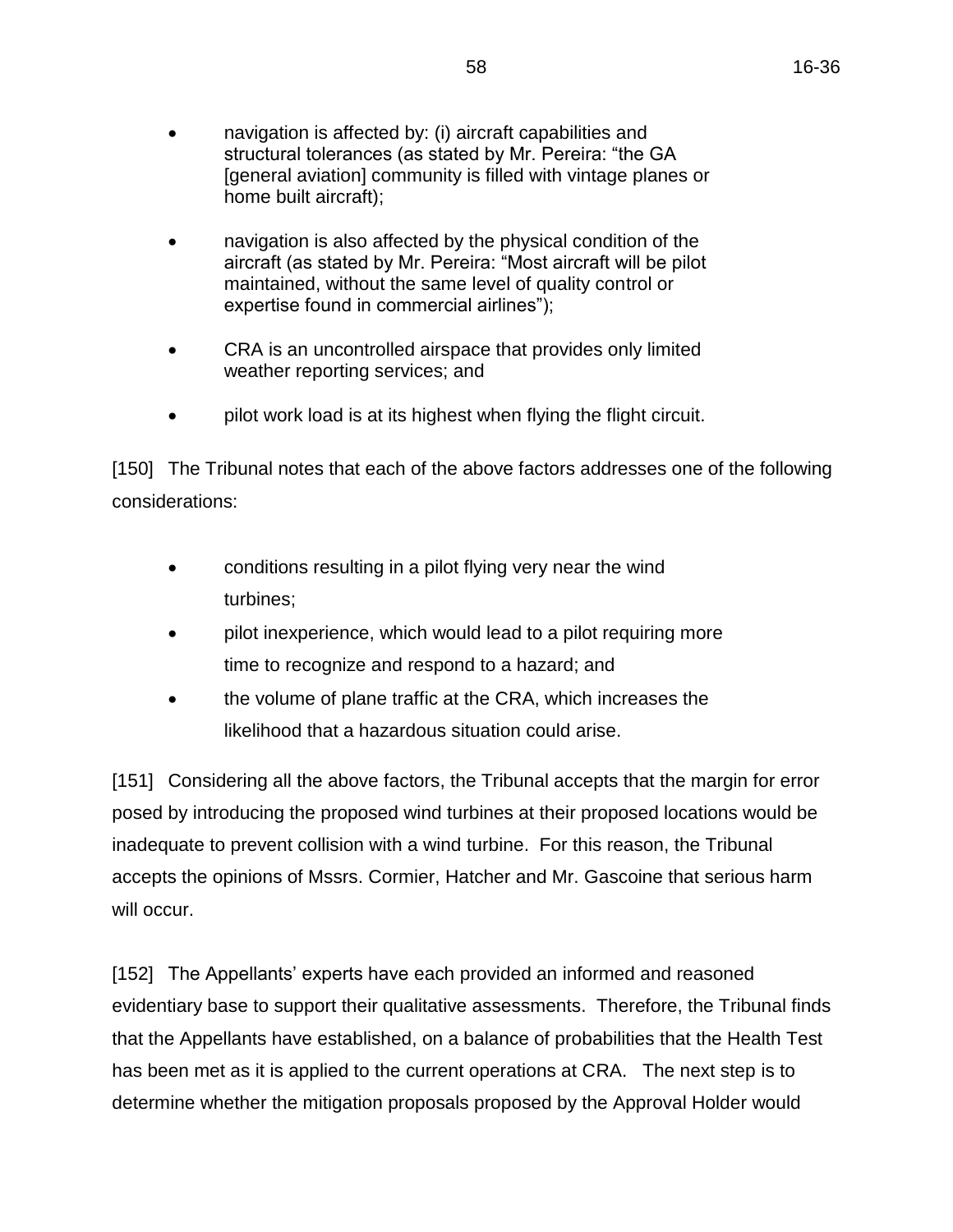44 16-36

Test. Mr. Simpson confirmed that NAV CANADA's review of instrument flight approaches does not include assessment of circumstances where the flight does not conform with regulations, or emergency situations "such as could be induced by inadvertent Visual Flight Rules flight into meteorological conditions not suitable for application of Visual Flight Rules or an inability of an aircraft to maintain required altitude in the event of a mechanical failure." The Tribunal notes that such flight circumstances are precisely the type of situations that other expert witnesses have testified in this appeal could lead to wind turbine collision or wind turbine-induced loss of navigational control.

[114] Furthermore, neither aerodrome has an air traffic control tower, so a pilot flying IFR would still need to confirm the location of other pilots flying in the circuit and ensure that the runway is clear. The Unicom radio system is available for this purpose, but its efficacy depends on the frequency by which other pilots broadcast their locations. Consequently, the Unicom still needs to be supplemented by maintaining visual contact with other pilots within the circuit. In addition, the vast majority of flights at both aerodromes (approximately 90 per cent for CRA) are conducted using VFR.

[115] In summary, the Tribunal notes that a qualitative assessment of whether harm will occur requires a practical consideration of the circumstances in which such harm could occur. In this case, the circumstances in which harm could occur include when pilots fly under VFR or must supplement their IFR flight visually.

*Whether the Health Test is met Based on the Current Profiles of the CRA and Clearview*

#### Review of Expert Evidence

[116] The Tribunal begins with the expert opinion evidence adduced in this proceeding by a climatologist, a public safety risk assessor and aeronautical professionals: engineers, pilots, risk assessors and safety specialists. A total of 15 experts testified, each providing extensive evidence. As noted earlier, the expert opinion provided is based on qualitative assessments. All experts provided a considerable amount of information and technical data to support their analyses and conclusions.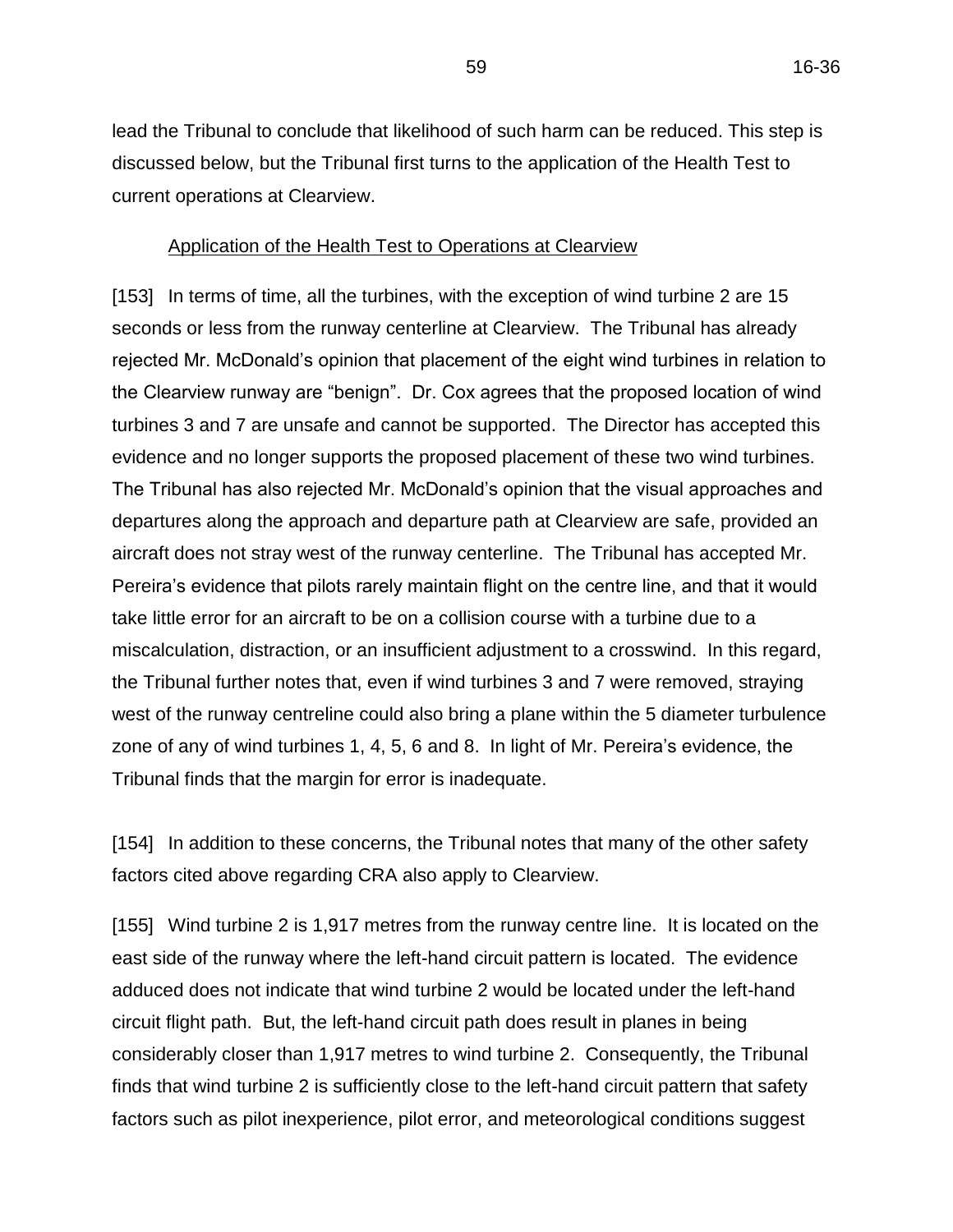[117] Regarding the CRA, Mr. Cormier gave his opinion that "there is a significant and unacceptable risk that there will be an aircraft collision with a turbine or the ground at CRA…" Mr. McKechnie expressed a similar opinion. Mr. Hatcher opined that the proposed position, height and proximity of these turbines to CRA and Clearview so drastically removes the buffers of safety built into the aerodrome circuit system that safety is hopelessly compromised, resulting in a threat to human health. Mr. Gascoine expressed his opinion as follows:

> Based on my experience, I foresee an accident at CRA due to the presence of turbines in the proposed locations. In particular, I believe that new pilots or pilots with limited familiarity with the CRA would be most susceptible to an accident involving turbines. I believe that the most likely scenario will include marginal or deteriorating weather, making an approach to CRA more challenging (although still within VFR guidelines). The presence of the turbines will complicate landing procedures including locating and tracking the turbines, moving above or around the turbines, or failing to track other aircraft using non-standard approaches. All of those issues can lead to pilot error. All of these hazards are exacerbated in moderate or deteriorating weather.

Respecting Clearview, Messrs. Duncan and Hutton stated that the planned location of the proposed wind turbines removes the capacity of the safety system to absorb errors or adverse factors that can lead to accidents. They further noted that there will be little room for any error margins in an already accident prone system.

[118] Mr. Pereira stated that "[i]n my experience in over 200 accident investigations, it is clear that when inadequate margins for safety are present, accidents *will* occur." This assertion was not disputed by any of the other experts who testified in this proceeding.

[119] Messrs. Duncan and Hutton provided extensive evidence on the factors that contribute to accidents, which include human factors. This evidence was not disputed, and is accepted by the Tribunal. Mr. McDonald did not dispute that pilot error must be considered. Messrs. Duncan and Hutton also discussed in detail Mr. McDonald's analysis of safety. In summary, they observed that Mr. McDonald "errs when he focuses only on what pilots should do, and does not address what pilots in fact do." As noted by Mr. Pereira, "Mr. McDonald's analysis provides little margin for safety and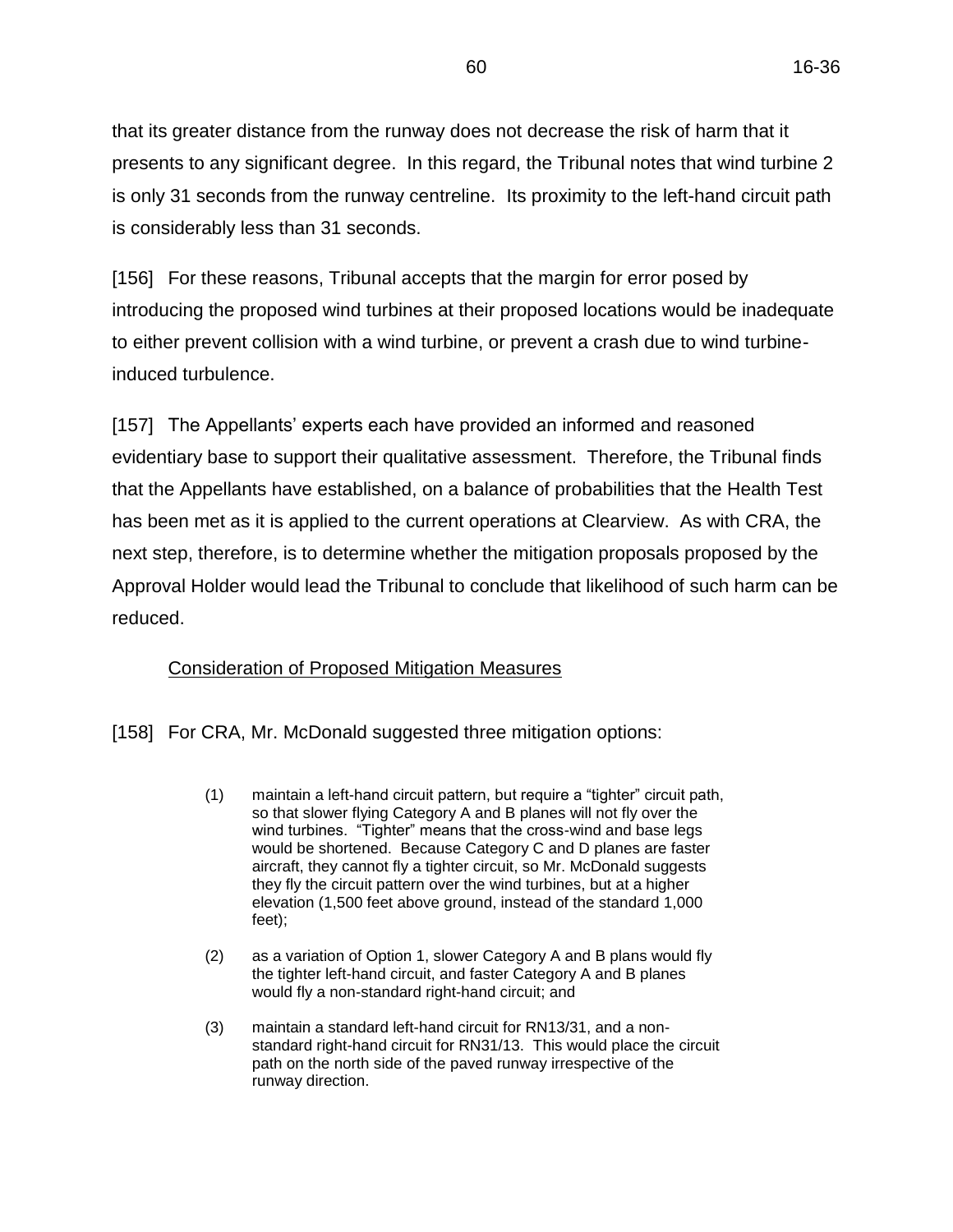appears premised on the assumption that such small margin of safety is adequate." The Tribunal finds that these observations provide a fair characterization of this aspect of Mr. McDonald's evidence. For this reason, the Tribunal accepts the evidence of Messrs. Duncan, Hutton, and Pereira to the extent that it conflicts with the evidence given by Mr. McDonald.

[120] In support of this finding, the Tribunal notes that the majority of Mr. McDonald's evidence focused on IFR and instrument approach procedures, and the obstacle limitation surface. On the issue of safety under VFR conditions, Mr. McDonald stated:

> Hundreds of thousands of flights per year are operated in North America safely every year by trained pilots operating under VFR conditions, without incident. And, as noted earlier, under VFR conditions it is the pilot's responsibility for obstacle avoidance.

In addressing the proximity of the wind turbines to the Clearview the take off and approach surface zone, Mr. McDonald stated:

> The seven wind turbines lie outside the approach and landing obstacle limitation surfaces. As such, this aerodrome has the same level of safety for visual approaches and departures along the approach and departure path, *provided an aircraft does not stray west of the runway centerline*. Thus, a standard left hand circuit for Runway 34 and a non-standard right hand circuit for Runway 16 will keep the aircraft outside and clear of the wind turbines as obstacles. [emphasis added]

[121] Mr. McDonald does not then address the issue of pilot error in determining whether an aircraft will not stray west of the runway centre line. As Mr. Pereira points out in his reply witness statement:

> However, this assumption is clearly wrong – pilots using Stayner [Clearview] aerodrome will face a myriad of factors that could lead to aircraft straying outside the specified approach and departure geometry that McDonald prescribes as being safe for installation of the wind turbines. Any accidental straying into the wind turbine area that is in close proximity to approach and departure paths during such events would have a high probability of causing a fatal accidental impact with the turbine blades or tower.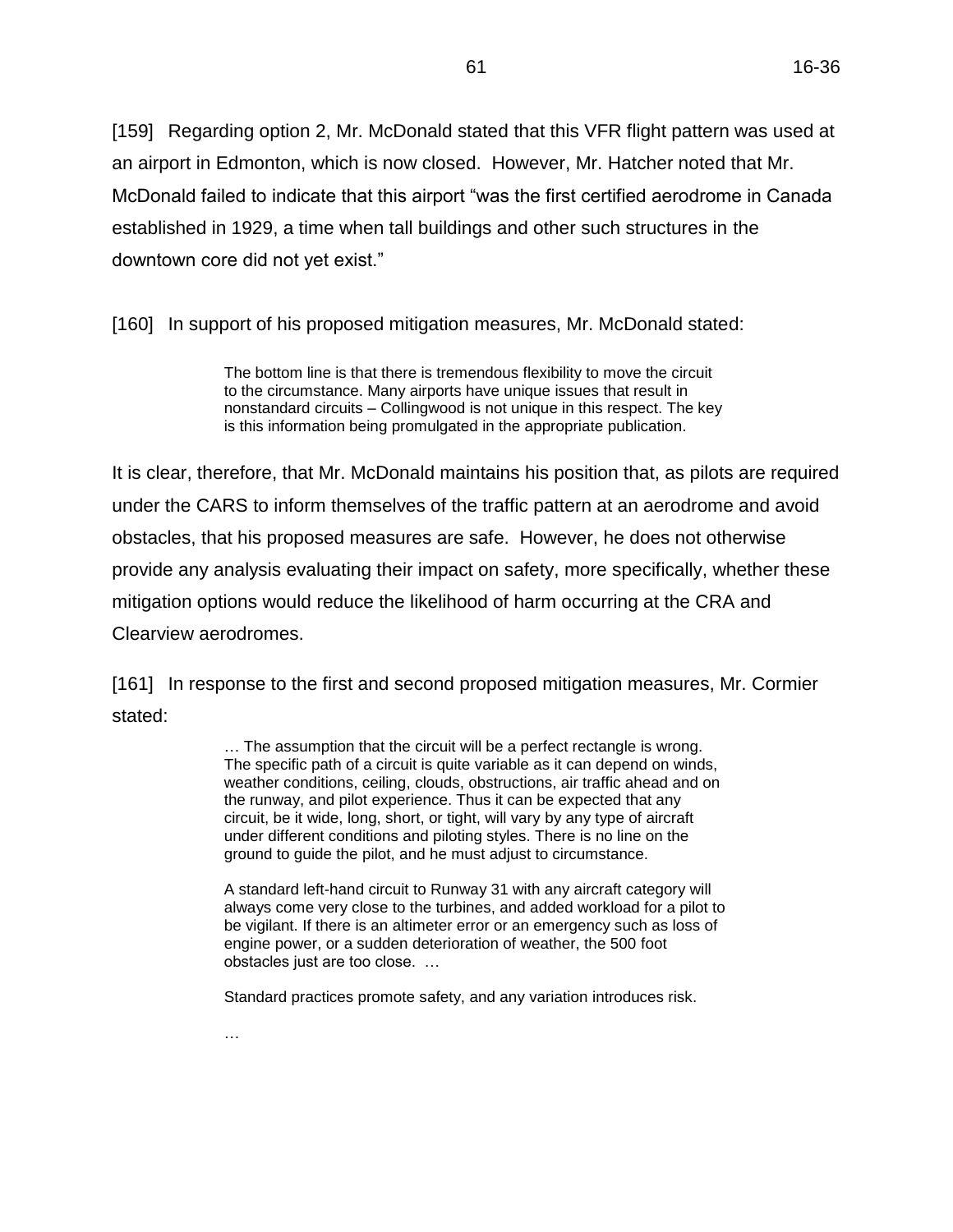The approach centreline is an imaginary line toward which a pilot aims. Pilots on approach are constantly adjusting and correcting, and the centreline is rarely maintained especially when hand-flying as all airplanes coming into Stayner would likely be. Given the very close proximity of the turbines (the closest turbine is approximately 300m from the centre of Runway 16 and less than 100m from the edge of the approach surface), it would take little error for an aircraft to be on a collision course with a turbine - a miscalculation, distraction, or an insufficient adjustment to a crosswind would do it.

Given the proximity of the turbines, the pilot would have very little time to correct any errors. In a light aircraft at typical approach speeds (which vary between aircraft), the aircraft will cover 100m in a few seconds.

Mr. Cormier expressed a similar view.

[122] There are other deficiencies in Mr. McDonald's analysis. Regarding the location of the wind turbines near Clearview's runway he stated:

> The Stayner Airport [Clearview] cannot meet any aerodrome certification standard not because of the wind turbines but due to the man-made structures and trees close to the runway surface. Setting that issue aside, the turbines lie outside the balance of the obstacle limitation surface for this runway (transitional and approach/landing) making the wind turbines benign in so far as an aerodrome and runway classification is concerned.

Regarding the trees and existing structures, Mr. Cormier testified that they do not impede access to the runway. In other words, in approaching the runway, once a plane descends to that low an altitude, it would be situated on the runway. Apart from this, Mr. McDonald clearly presumes that the proposed wind turbines are safe, simply because they meet regulatory standards. Whether the wind turbines lie outside the transitional and approach/landing surfaces is disputed by the Appellants. However, this is not a material consideration. The Tribunal has already observed that compliance with the regulatory regime is not necessarily indicative of whether the Health Test has been met. In terms of whether serious harm will be caused, the material question is whether the proposed locations of these wind turbines are too close to the runway at Clearview causing serious harm through collision with a wind turbine or the ground. It is clear that wind turbines 3 and 7 border on the boundary of the takeoff/approach surface.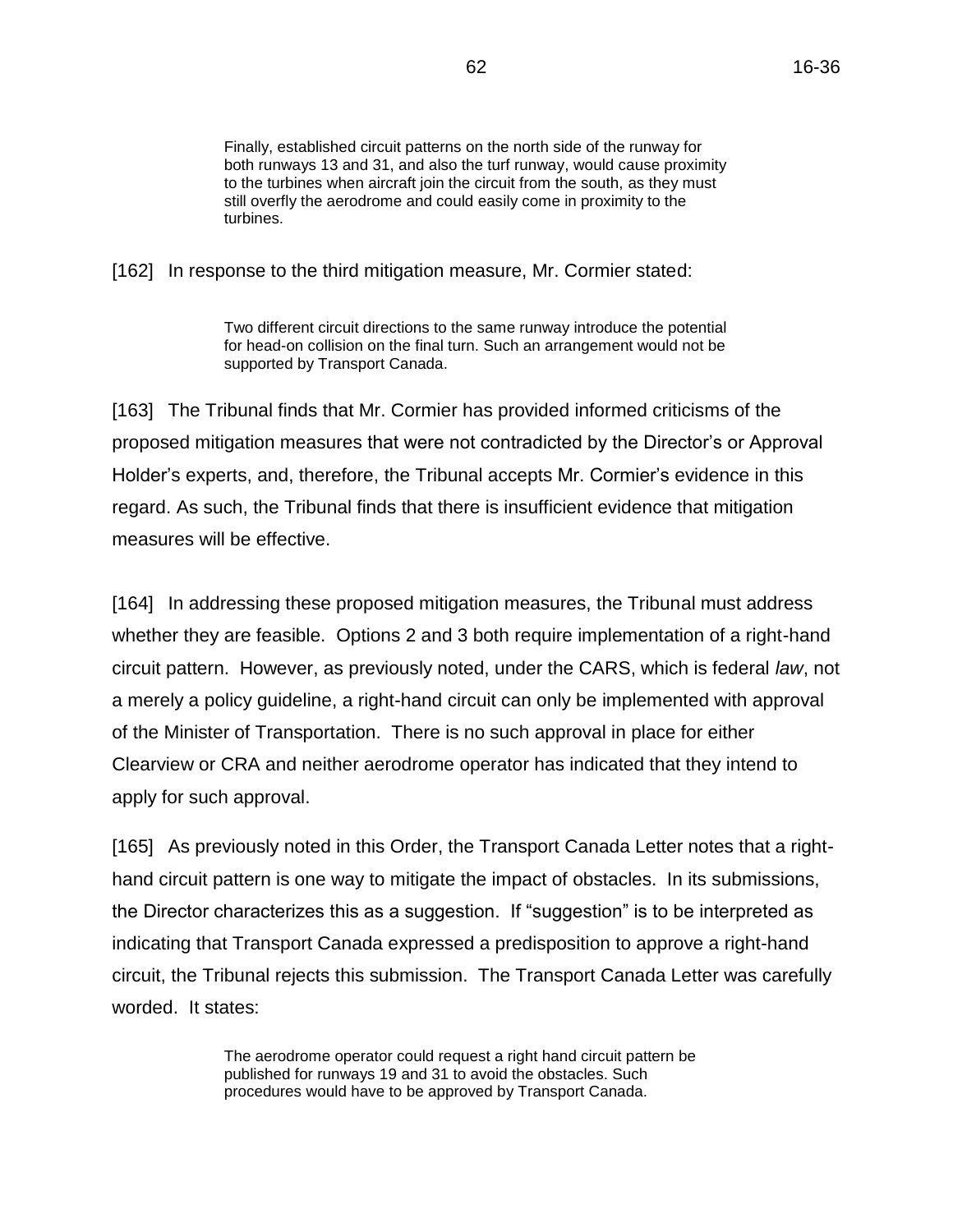[123] In focusing solely on the regulatory regime, Mr. McDonald has overlooked the impact of wind turbine-induced turbulence. As already noted, Dr. Cox agrees the locations of wind turbines 3 and 7 are unsafe and cannot be supported, which completely contradicts Mr. McDonald's view that the proposed location of the wind turbines near the Clearview runway are "benign".

[124] As noted above, Mr. McDonald observed that hundreds of thousands of flights per year are operated in North America safely every year by trained pilots operating under VFR conditions, without incident. However, in a proper risk analysis, one also has to consider the accidents that have occurred. For purposes of the Health Test, even one incident of serious injury or death would satisfy the Health Test. Mr. McDonald did not provide any data on the incidence of accidents or near accidents, whereas Messrs. Duncan and Hutton have.

[125] Mr. McDonald also stated that "[t]here are scores of examples where certified airports have the outer surface penetrated and mitigation measures are implemented". He then cited, as examples, several airports that have obstacles, including wind turbines, or mountainous terrain, near the runway. The Tribunal finds this evidence to be of little assistance. First, there is no indication in his evidence that a standard similar to the Health Test was applied when approving the layout of these airports. Secondly, the evidence adduced in this proceeding underscores that an aerodrome's risk profile includes a variety of factors: the type of general aviation traffic using the aerodrome, the volume of traffic, the experience level of pilots using the aerodrome, unique meteorological conditions, etc. In the context of applying the Health Test, therefore, one cannot assume that the experience at one aerodrome would be the same at another. Certainly, in this case, Mr. McDonald's evidence did not provide a sufficiently detailed description of the profile of each airport to establish that they are, in fact, similar to the profile of either CRA or Clearview.

[126] Another deficiency in Mr. McDonald's analysis is found in his analysis of lakeeffect snow storms. Mr. McDonald stated: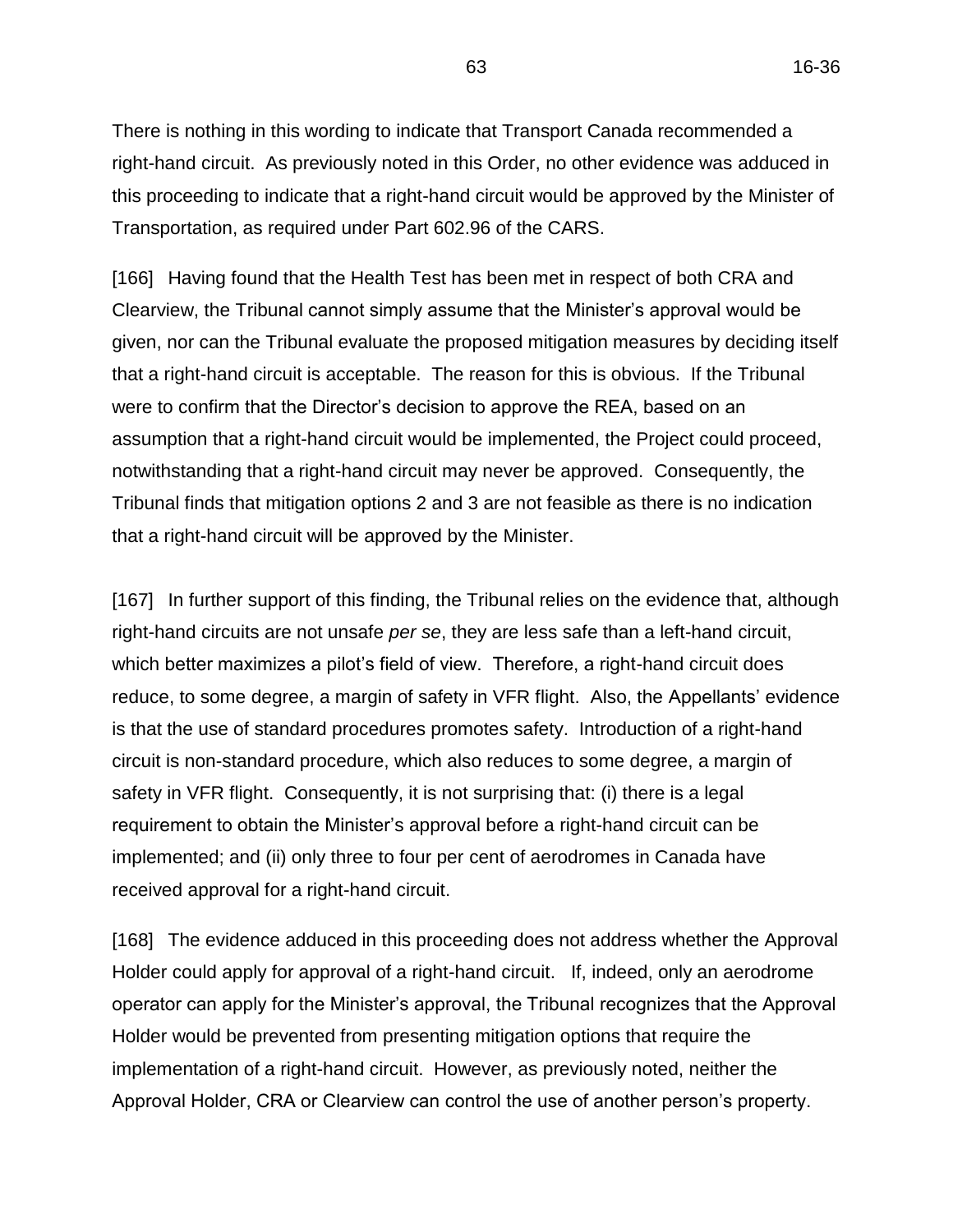Another theme is the rapidly changing weather near Collingwood with the presence of eight wind turbines. I have no reason to doubt that the lake effect snow squalls can turn a sunny day into a blizzard quickly. I would tend to think however that the conditions that create this phenomenon are well known – wind blowing over the lake towards Collingwood, open water, cold land mass, etc. Therefore, while the weather can change rapidly it is also predictable with the appropriate conditions. The wind direction must be key, short term variable that triggers this phenomenon. The lake is either open or not but it is the wind direction that causes it to suddenly occur.

This analysis does not accord with the evidence given by the climatologist, Mr. Mawson. Mr. Mawson's evidence indicates that lake-effect storms occur when a confluence of meteorological conditions occurs: air and water temperature, as well as wind direction. Also, Mr. Mawson's evidence indicates that, although climatologists can forecast which counties will experience such lake-effect snow storms, determining their exact location is almost impossible. This evidence does not support Mr. McDonald's view that pilots flying at CRA and Clearview should be able to predict when a snow storm will occur at these aerodromes, and ignores Mr. Elwood's uncontradicted evidence that such storms occur unexpectedly with very little advance signs of their on-coming approach. As such, Mr. McDonald's view completely underestimates the safety risk associated with this meteorological condition.

[127] The Tribunal now turns to consideration of Dr. Cox's evidence. Dr. Cox, who testified on behalf of the Approval Holder, is an expert in the area of risk assessment in public safety, energy and transport as well as fluid dynamics and turbulence. He acknowledged that he is not an expert in aviation matters and based his risk assessment analysis on the evidence provided by Mr. McDonald. In other words, he relied on Mr. McDonald's outline of the relevant aviation considerations, and then conducted his risk evaluation based on these considerations.

[128] There are limitations to his evidence. The first is that he has primarily relied on Mr. McDonald's evidence for a description of the aviation issues to be addressed in this proceeding. As he stated in his witness statement, "I was aware that an aviation consultant, Ed McDonald, had also been instructed by WPD's [the Approval Holder's] counsel and that I would be able to refer to his report for facts or findings that might be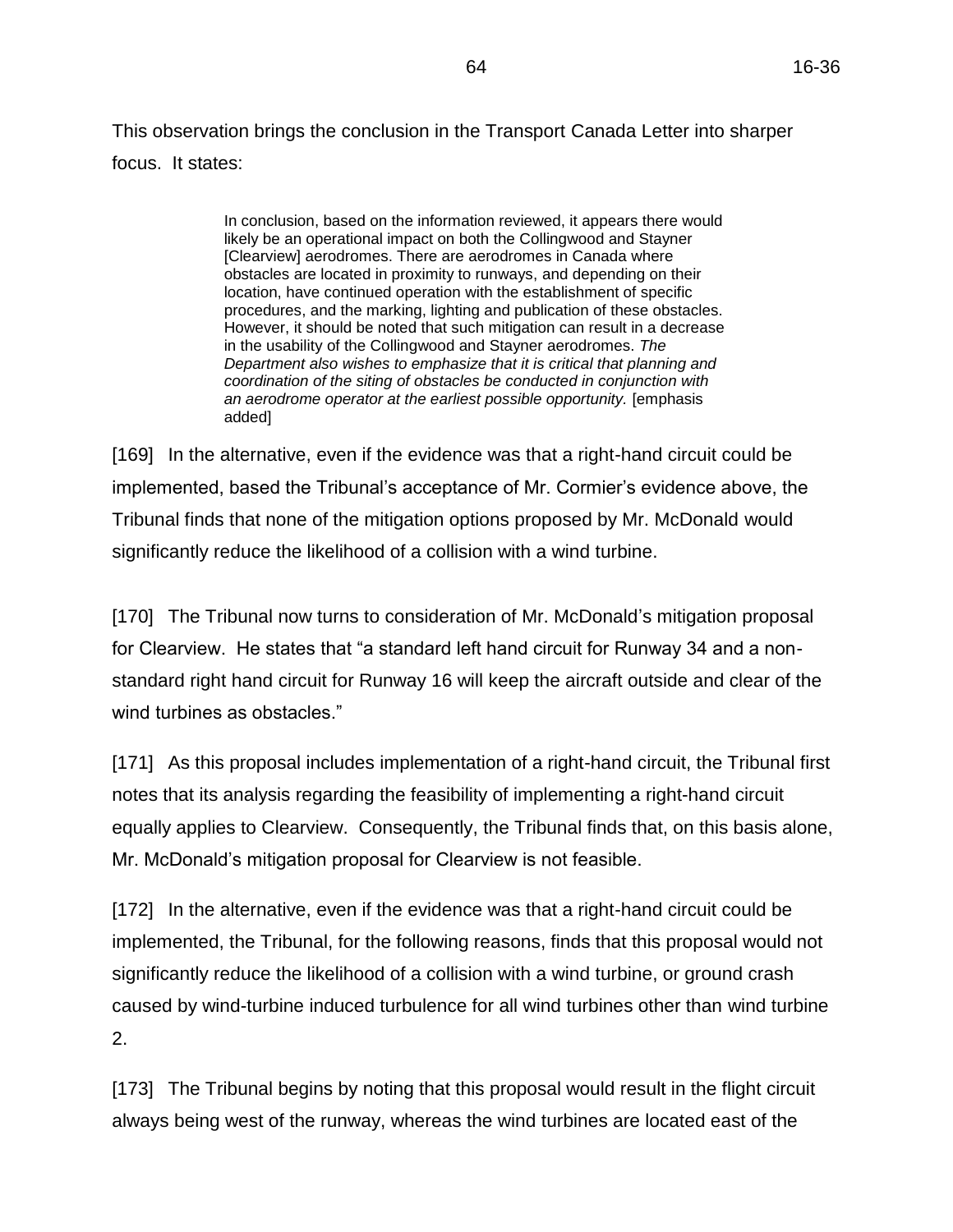required for the purposes of my analysis." More specifically, in the section of his report addressing risk of collision between aircraft and wind turbines, he stated:

> My expertise in this regard is as a mathematical modeler of risks, but I do not claim expertise or knowledge of all of the systems or activities that I am asked to analyse. Therefore, in response to this type of request it is my practice to collaborate with other experts with specific experience and knowledge of the industry sector in question. In this case, the Legal Counsel to WPD have instructed Mr. Ed McDonald P.Eng. who is an expert in the field of aircraft navigation and operations. I have had the opportunity to read his Witness Statement.

[129] In this regard, his witness statement confirms the documents he reviewed in preparing his assessment which includes the witness statements of Messrs. Lajoie and Elwood (both fact witnesses), and Mr. Green who provided a risk assessment. Notably, he did not review the witness statements of the aviation specialists who testified on behalf of the Appellants. Therefore, Dr. Cox's conclusions are not based on a comprehensive overview of the relevant aviation evidence adduced in this proceeding. This has led Dr. Cox to arrive at the following analysis and conclusion:

> Mr. McDonald explains that the proposed wind turbines would not create an obstacle to air navigation that would not be controllable by obstacle identification and avoidance measures that are normal practice in aviation operations. The location of the designated Obstacle Limitation Surfaces that would apply at the two aerodromes if they were certified aerodromes are indicative of the need to identify the wind turbines on aeronautical charts and they would be so identified. That being the case, the risk that I am being asked to evaluate becomes tantamount to the risk that normal air navigation practices are not followed (for reasons of mechanical failure or human error). Those reasons are unchanged in their likelihood of occurrence and therefore I am of the opinion that the risks will not be increased at all, *if the evidence of Mr. McDonald is accepted*. [emphasis added]

[130] To paraphrase Dr. Cox's opinion, he bases his assessment on Mr. McDonald's position that the wind turbines do not present a safety hazard if there is compliance with normal aviation regulations, noting that risk of mechanical failure or human error exists irrespective of whether the wind turbines are present or not. On this basis he asserts that installation of the proposed wind turbines will not increase the likelihood that a collision would occur. The Tribunal notes that, in his report, Dr. Cox did refer to the main safety risk factors that could contribute to a collision (e.g. pilot error or fatigue,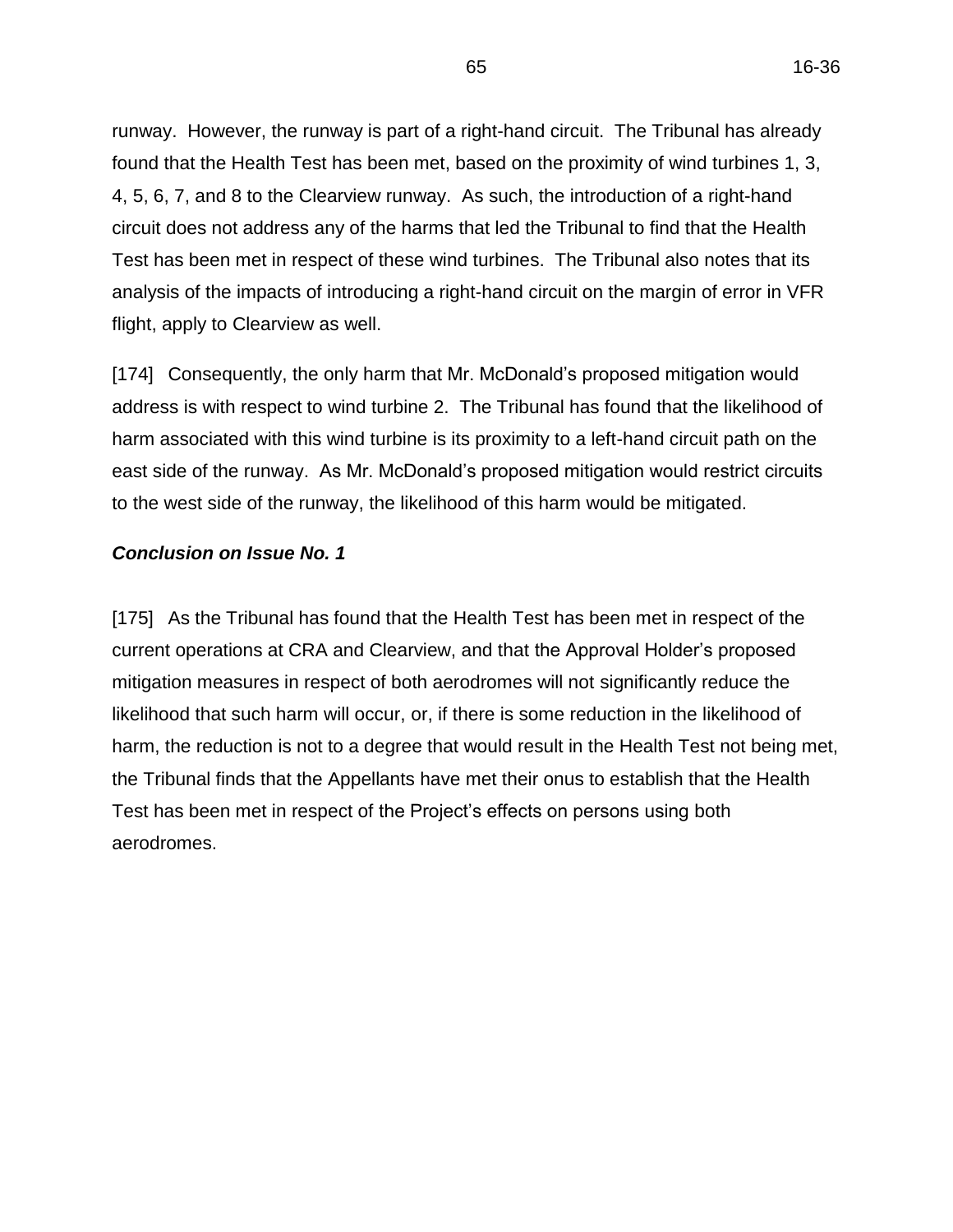adverse weather conditions, mechanical malfunctions, etc.). His analysis and conclusion was formulated in response to these concerns.

[131] In addressing his analysis and conclusion, the Tribunal first notes that Dr. Cox's analysis is contingent on acceptance of Mr. McDonald's position that the wind turbines would not create an obstacle under normal VFR flight. However, this is the central issue to be determined in this case. As will be discussed below, the Tribunal does not accept Mr. McDonald's position, and, consequently, the Tribunal cannot rely on Dr. Cox's opinion that the wind turbines themselves would not create an obstacle to air navigation.

[132] Secondly, the Tribunal understands that, from a risk assessor's perspective, a determination that there is no incremental risk of harm may have some import. However, in the context of applying the Health Test, the issue is not whether the risk of harm will be *increased* if the proposed wind turbines are installed. The issue is whether a collision with a wind turbine or other wind turbine-induced crash *will* occur. An example is found in Dr. Cox's assertion that:

> … if such a contingency [i.e. main safety risk factors] were to result in an aircraft coming within 150 m of the ground and off-course by at least 765 m, then I consider that the accident is likely to happen in any event and the presence of the wind turbines will make no difference to that.

[133] As noted by Mr. Cormier in his reply witness statement, the presence of the wind turbines will clearly make a difference if, as a result of these contingencies, a plane collides with a wind turbine. He stated:

> Even if an airborne contingency is the cause of an aircraft being at 500 feet in altitude, this would not inevitably result in a fatal crash. Depending on the circumstances, which are too numerous to mention, an aircraft may be able to recover and return to a higher altitude, or it may be able execute a landing in the nearby fields – so long as a nearly 500 foot turbine is not in the way.

On the other hand, if a light aircraft were to collide with a turbine in the air, the obvious result will be catastrophic and fatal.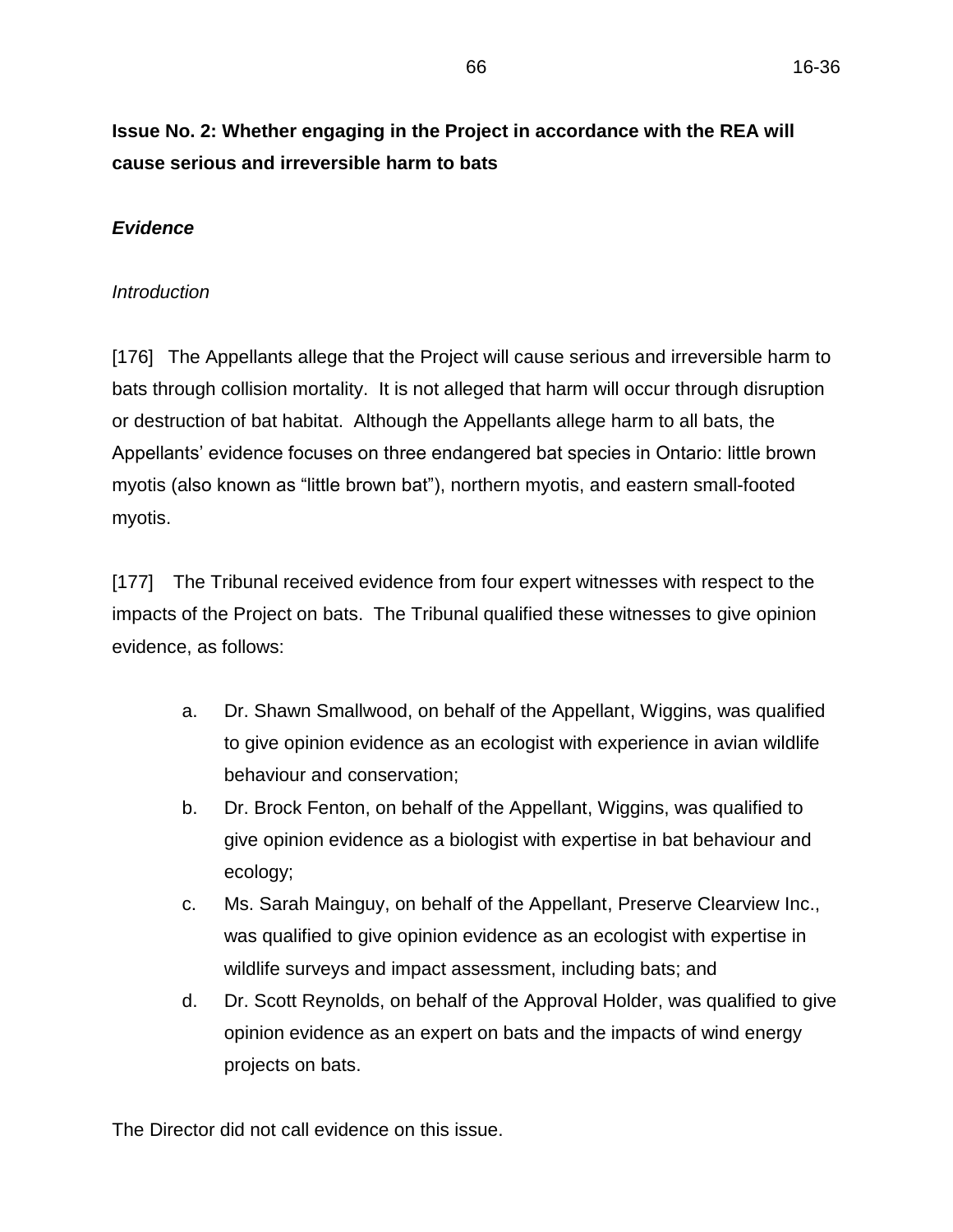Mr. Pereira also criticized Dr. Cox's assertion, stating "[i]t appears that Dr. Cox assumes that for an aircraft to stray off course either the pilot or the aircraft must be so incapacitated that a fatal crash is inevitable." The Tribunal further notes that Dr. Cox's assertion involves, to a considerable degree, assumptions regarding aircraft navigation and operations, which he has acknowledged are not within his field of expertise.

[134] Regarding wind turbulence, Dr. Cox relies on a study conducted by the University of Liverpool on behalf the Civil Aviation Authority of the United Kingdom entitled "CAA Policy and Guidelines on Wind Turbines" (February 2016), noting that its findings state:

> The most significant disturbances caused by a wind turbine wake is in its axial direction and manifested as a velocity deficit in the downwind region. Although the wake vortices also caused disturbance velocities in the radial and vertical direction, they are smaller than the axial disturbance velocity.

Dr. Cox also relies on studies conducted by a consulting firm, GL Garrad Hassan, to conclude that it would be appropriate to designate a zone that is a distance equal to 5 rotor diameters (approximately 500 metres) downwind of the turbines as representing the part of the wind turbine wake that should be avoided by aircraft. (See GL Garrad Hassan: *Advanced wake model for closely spaced turbines* (American Wind Energy Association, 2005) and GL Garrad Hassan Canada, Inc.: *Preliminary Turbulence Intensity and Wind Analysis at the Proposed Wainfleet Wind Project* (800532-CAVA-T-01 Issue C, 29 August 2013).

[135] It is Dr. Cox's opinion that there is no risk that the turbulent wakes from the wind turbines will affect flight operations at the CRA. However, he only provided a cursory description of his analysis in support of this conclusion. The Tribunal understands his analysis is as follows. As the wind turbines are designed to turn their blades to face into the wind, the turbulence wake will flow downwind behind the turbine blades. In a standard left-hand turn, where the circuit is located south of the runway, a plane will fly on the downwind leg towards the face of the turbines. Therefore, if a plane is at an altitude of 500 feet above ground, or lower, it would still not encounter wake turbulence because the turbulence zone is behind the turbines. Stated another way, the plane would encounter the wind turbine itself before it reached the turbulence wake behind it.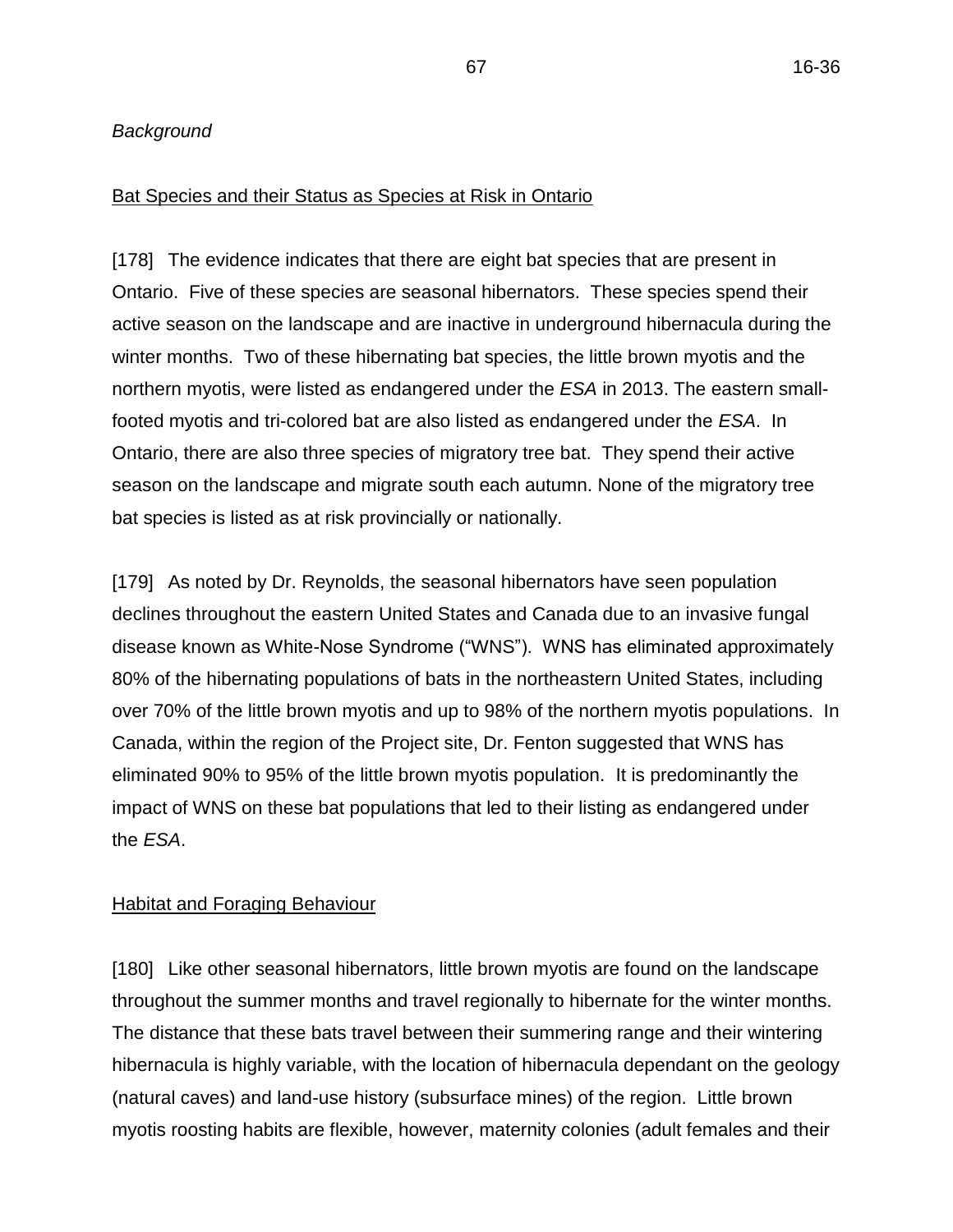If a plane's altitude is high enough to fly over the wind turbines, it will not be exposed to the horizontal turbulence Dr. Cox has described.

[136] The Tribunal accepts this analysis as it relates to flying a standard circuit. However, the Tribunal does not accept Dr. Cox's opinion that there is no risk at all from the turbulent wakes at CRA. As Mr. Hatcher posited in his evidence, if a pilot flew a wider circuit and a longer downwind leg to avoid the turbines, and then turned to the base leg, the plane could be located behind the wind turbines. There is also the situation where a pilot, for whatever reason, is not flying the circuit and navigates behind the wind turbines.

[137] There is agreement that the turbulence generated by wind turbines dissipates the further the turbulent air trails from the wind turbine. In the studies discussed by the experts who testified in this proceeding, there is disagreement whether the hazardous part of the wind turbulence trail falls within horizontal distance of 5 rotor diameters, or 10, or more. However, all the experts in this proceeding agree that the trail up to 5 rotor diameters is hazardous. They also agree that research in this is area is relatively new and is still evolving. As discussed in greater detail below, the Tribunal finds that serious harm will occur if it is assumed that the hazardous zone of the wind turbulence trail extends to 5 rotor diametres. Consequently, it is unnecessary to consider whether the hazardous zone extends beyond this distance. For this reason, and because the research in this is area is relatively new and is still evolving, the Tribunal makes no further finding on this particular issue.

[138] Regarding the impact of wind turbine turbulence at Clearview, Dr. Cox initially concluded in his witness statement that "[t]he wakes of the nearest wind turbines will be dissipated to levels that are safe at the location of the Clearview runway, even in the most adverse wind directions." However, in cross-examination, he agreed that turbulence horizontally extending 5 rotor diameters from wind turbines 3 and 7 would penetrate the take off and flight approach surfaces, and, therefore, he could not recommend placement of those wind turbines in their proposed locations.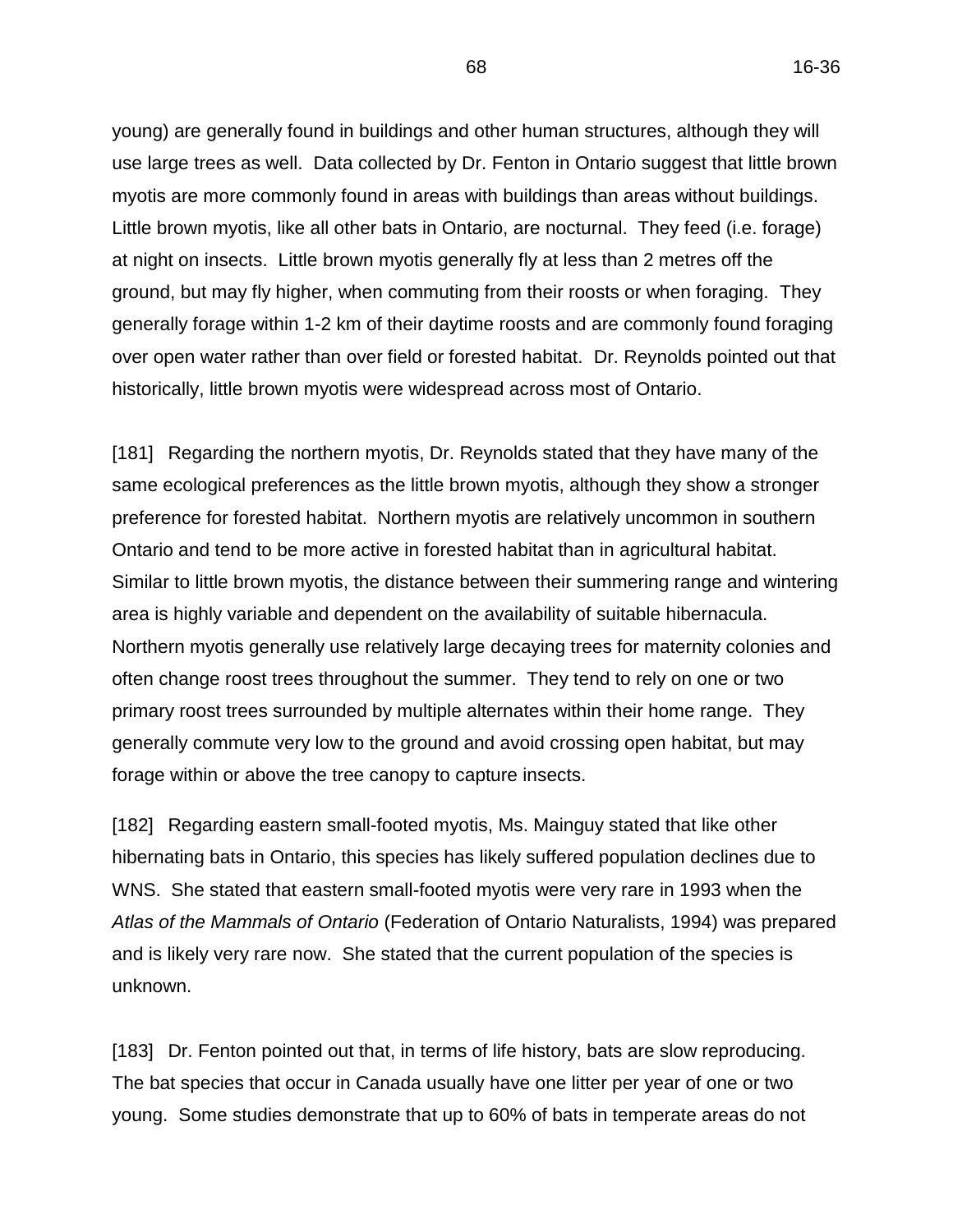[139] The Tribunal now turns to the Director's reference to a study described at page 8 the Transport Canada letter, stating:

> As you may be aware, there are numerous articles and studies available regarding the effects of turbulence caused by wind turbines. In February 2011, Transport Canada participated in the "Aviation Safety-risk Assessment of The Effect of Wind Turbines on General Aviation Aircraft", which was included within one of your attachments. The Summary 3.4 concluded: "The safety-risks associated with GA [General Aviation] aircraft operating in very close proximity to wind turbines – in particular, light and ultra-light aircraft – during take-off and landings from aerodromes, are assessed to be from low to moderate significance. The remainder of the safety-risks to GA [General Aviation] aircraft are assessed to be very low." Several strategies to mitigate the hazards and risks were discussed in this document.

The Director did not provide any further submissions regarding how risks characterized as "low to moderate" should be interpreted for purposes of applying it to the Health Test. The Tribunal has already found that the determination of risk depends on case specific factors. The Tribunal notes that the Aviation Safety-risk Assessment referenced in the Transport Canada letter was not adduced in evidence in this proceeding. If any of the parties sought to rely on this Assessment they could have done so. Consequently, the Tribunal is unable to evaluate the degree to which this Assessment would apply to the specific circumstances at the CRA or Clearview, or how the findings of this Assessment are to be interpreted in the context of the Health Test.

# Application of the Health Test to Current Operations at CRA

[140] Mr. McDonald does not clearly state a conclusion on whether the Health Test has been met when it is applied to CRA's current operations, particularly with respect to VFR flights. All he said, as previously noted, is that hundreds of thousands of flights per year are operated in North America safely every year by trained pilots operating under VFR conditions, without incident. The Tribunal has already addressed the remainder of his evidence, other than his evidence regarding his suggested mitigation measures (which is addressed below) and found deficiencies in it. The Tribunal accepts the evidence of the Appellants' experts regarding VFR flight. The Tribunal has also adopted the same finding regarding Dr. Cox's evidence respecting the risk of collision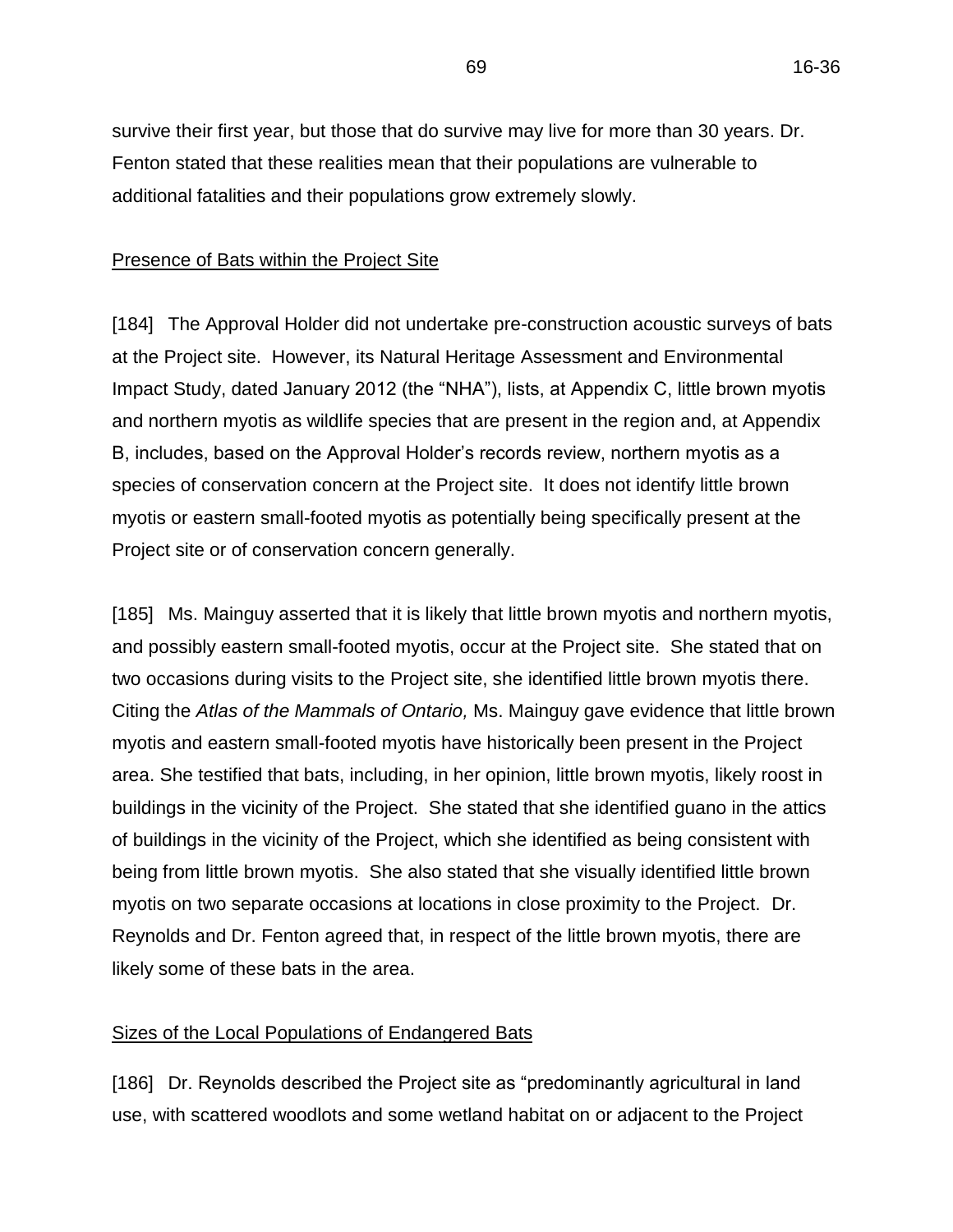between aircraft and wind turbines. The only evidence of Dr. Cox that the Tribunal has accepted is that wind turbine induced turbulence does not pose a risk for pilots strictly flying a standard circuit pattern at CRA.

[141] The Tribunal now turns to the evidence of the Appellants to evaluate whether they have established that the Health Test has been met. For the following reasons, the Tribunal finds that they have.

[142] The Tribunal begins by re-iterating that evaluating risk in the circumstances of this case necessitates a qualitative analysis. The most probative consideration presented in the Appellants' analysis is that, where a margin for error is inadequate, there is a reduction in the capacity of the safety system to mitigate the consequences of errors or adverse factors that can lead to accidents. The evidence did not indicate that the margin for error can be quantitatively measured, so it must be qualitatively assessed. The evidence indicates that aviation is highly regulated industry, with particular emphasis on risk management. This industry has operated for decades, and the Appellant's safety experts indicate that, when inadequate margins for safety are present, accidents will occur. The Tribunal finds, therefore, that the question to be answered in this case, is whether, in introducing the wind turbines at their proposed locations, the margins for error are adequate.

[143] In answering this question, the Tribunal begins by first observing that, given the high speeds at which planes travel, and the fact they cannot dramatically reduce velocity to avoid a hazard, the most critical consideration is time - the amount of time a pilot has to recognize that there is a hazard, formulate a response to it, and then implement the response in a sufficient amount of time to allow the speeding plane to avoid the hazard. It is for this reason, that the Tribunal has included the calculations of the amount of time between the turbines and the runway. Most of the turbines are only 1 minute or less away from the CRA runway, the maximum time (excluding wind turbines 2 and 7) being only 1 minute and 20 seconds away. In terms of proximity to the CRA circuit, the planes are at most a few seconds away from wind turbines 1, 3, 4, 5, 6, and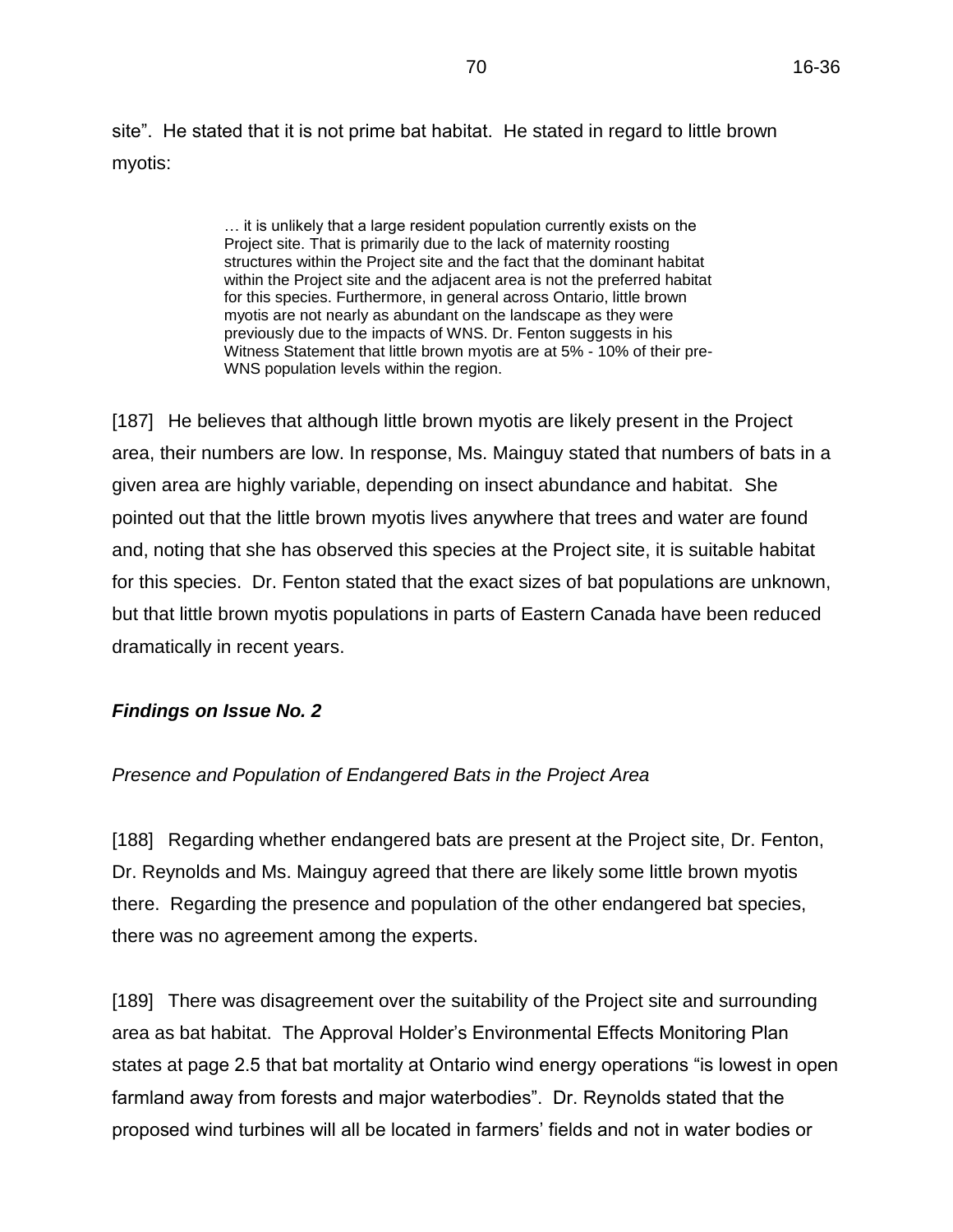8. This time consideration, in and of itself, considerably narrows the margin of error, even under standard flight circumstances.

[144] The Tribunal's next observation is that the proposed wind turbines are to be located in the runway environment, where a pilot's options for navigation are restricted to the required circuit pattern. The flight take off and approach protocols, further narrow the pilot's options as to where he or she can navigate.

[145] The greatest concern for the CRA, aside from the fact the proposed wind turbines would be situated along the circuit path, is the vertical distance between the circuit height (1,000 feet) and the top of the wind turbine (500 feet). This distance is only 500 feet. Mr. Hatcher's analysis indicates that the tolerance for altimeter error is 200 feet, and that pilots can pass their skill demonstration if they are with 100 feet from a given altitude. This means a plane, under normal operating circumstances, could only be as far away as 200 feet from the wind turbines. In addition, local air pressure changes could result in inaccurate altimeter readings. Apart from this, pilots flying VFR are required to remain 500 feet from the cloud ceiling. If the cloud ceiling is lower than 1000 feet, this will also reduce the distance between the plane and the turbines, which further reduces the margin for error.

[146] It is also important to note that pilots flying under VFR are, during the day, required to remain 500 feet from any obstacle. However, the Appellants have led extensive evidence how pilot error, including errors in maintaining the correct altitude, can and do occur, and so pilots do not always comply with this requirement.

[147] Although the analysis is qualitative, such analysis may include quantitative evidence. The likelihood that an activity will result in harm will, in most cases, increase as the frequency of the activity occurs. In this case, there are approximately 13,200 movements (take offs or landings) that occur each year at the CRA and it is anticipated by CRA staff that this activity will increase. Therefore, over the 20-year life span of the Project, there will be at least 264,000 movements at the CRA.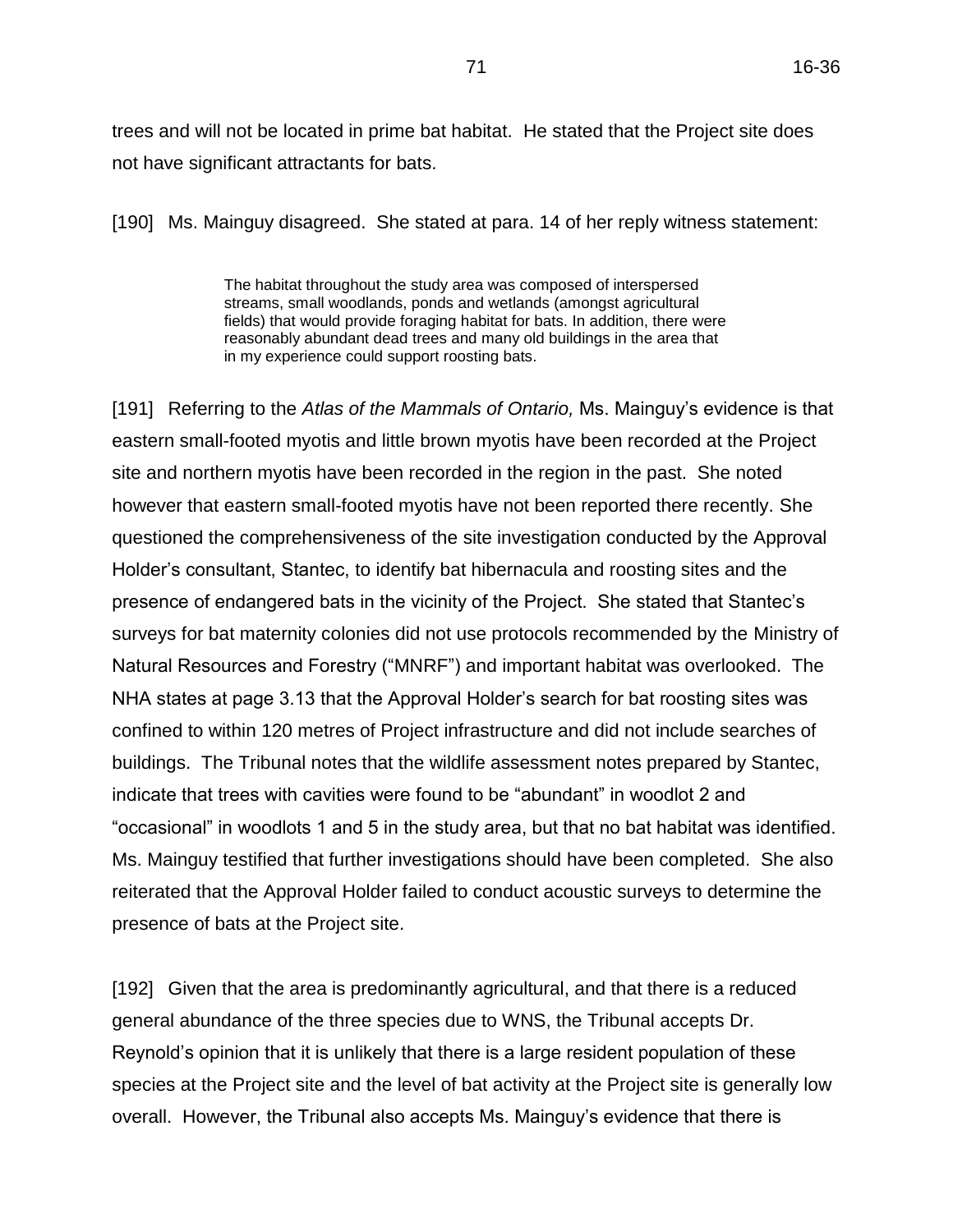[148] Dr. Cox also provided a quantitative analysis of the predominant wind direction at Collingwood. Utilizing five years of hourly wind speed and direction observations from the CRA, he created a wind rose diagram which indicates that winds at Collingwood are predominantly from the north-west. In order to take off and land into the headwind blowing in this direction, planes would travel the runway in the RN31/13 direction, which, in turn, means, that they would be predominantly flying the left-hand circuit south of the runway and near to the proposed wind turbines.

[149] The risk analysis evidence adduced by the Appellants also indicates that, although an accident may be caused by just one condition or factor, many accidents are the result of a number of factors. For example, a pilot, responding to an engine malfunction, may navigate incorrectly, which in turn leads to a collision. Hence, when considering whether a safety margin is adequate, it is necessary to consider multiple factors. In addition to the above evidence, the Appellants have adduced extensive evidence to establish these relevant factors which include:

- 90 per cent of flights are conducted under VFR;
- as the predominant wind direction at the CRA is north-west, the left-hand circuit that is predominantly used is situated south of the runway, bringing planes flying at the CRA in close proximity to wind turbines 1, 3, 4, 5, 6, and 8;
- a majority of pilots using the CRA runway hold recreational or private pilot licences, which require minimal on-ground and air flight training;
- students at flight schools located the CRA do their flight training there;
- students from other flight schools, fly (without an instructor) to the CRA as part of their cross-country flight training;
- there are special meteorological conditions at the CRA, most particularly the lake-effect snow storms;
- the individual capabilities of the pilots, their state of mind and body (fatigue, stress, distraction, health) affect how they navigate;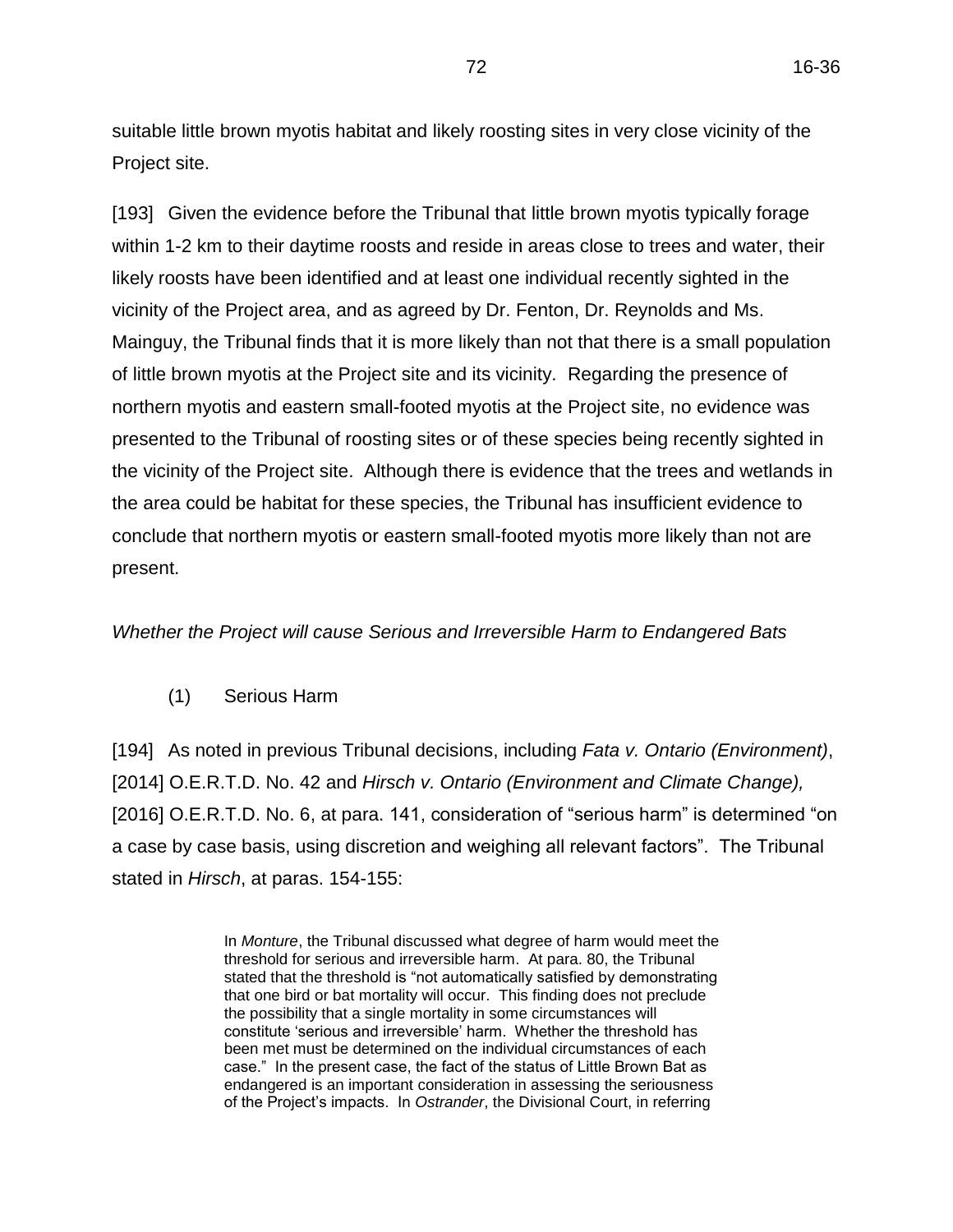- navigation is affected by: (i) aircraft capabilities and structural tolerances (as stated by Mr. Pereira: "the GA [general aviation] community is filled with vintage planes or home built aircraft);
- navigation is also affected by the physical condition of the aircraft (as stated by Mr. Pereira: "Most aircraft will be pilot maintained, without the same level of quality control or expertise found in commercial airlines");
- CRA is an uncontrolled airspace that provides only limited weather reporting services; and
- pilot work load is at its highest when flying the flight circuit.

[150] The Tribunal notes that each of the above factors addresses one of the following considerations:

- conditions resulting in a pilot flying very near the wind turbines;
- pilot inexperience, which would lead to a pilot requiring more time to recognize and respond to a hazard; and
- the volume of plane traffic at the CRA, which increases the likelihood that a hazardous situation could arise.

[151] Considering all the above factors, the Tribunal accepts that the margin for error posed by introducing the proposed wind turbines at their proposed locations would be inadequate to prevent collision with a wind turbine. For this reason, the Tribunal accepts the opinions of Mssrs. Cormier, Hatcher and Mr. Gascoine that serious harm will occur.

[152] The Appellants' experts have each provided an informed and reasoned evidentiary base to support their qualitative assessments. Therefore, the Tribunal finds that the Appellants have established, on a balance of probabilities that the Health Test has been met as it is applied to the current operations at CRA. The next step is to determine whether the mitigation proposals proposed by the Approval Holder would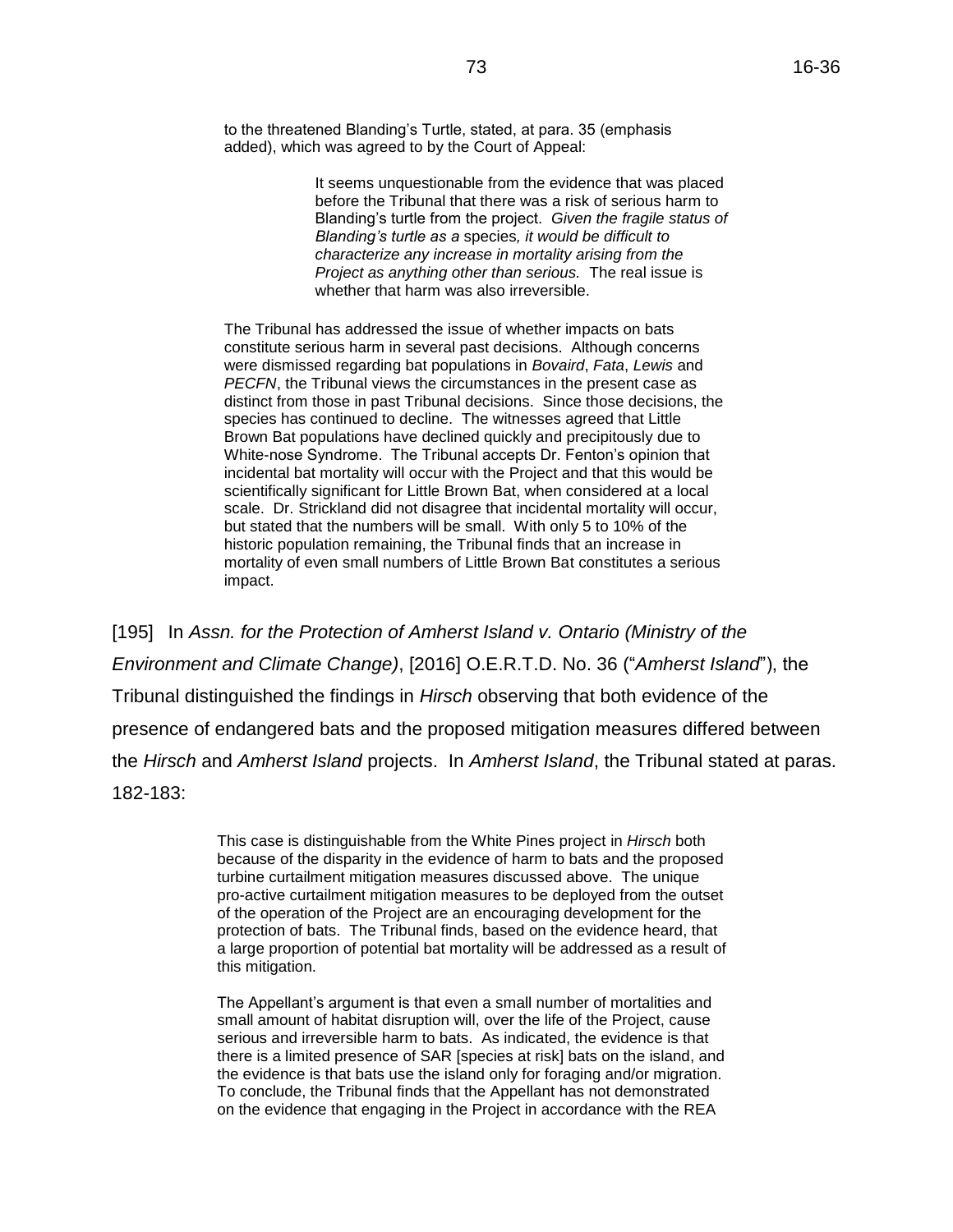lead the Tribunal to conclude that likelihood of such harm can be reduced. This step is discussed below, but the Tribunal first turns to the application of the Health Test to current operations at Clearview.

#### Application of the Health Test to Operations at Clearview

[153] In terms of time, all the turbines, with the exception of wind turbine 2 are 15 seconds or less from the runway centerline at Clearview. The Tribunal has already rejected Mr. McDonald's opinion that placement of the eight wind turbines in relation to the Clearview runway are "benign". Dr. Cox agrees that the proposed location of wind turbines 3 and 7 are unsafe and cannot be supported. The Director has accepted this evidence and no longer supports the proposed placement of these two wind turbines. The Tribunal has also rejected Mr. McDonald's opinion that the visual approaches and departures along the approach and departure path at Clearview are safe, provided an aircraft does not stray west of the runway centerline. The Tribunal has accepted Mr. Pereira's evidence that pilots rarely maintain flight on the centre line, and that it would take little error for an aircraft to be on a collision course with a turbine due to a miscalculation, distraction, or an insufficient adjustment to a crosswind. In this regard, the Tribunal further notes that, even if wind turbines 3 and 7 were removed, straying west of the runway centreline could also bring a plane within the 5 diameter turbulence zone of any of wind turbines 1, 4, 5, 6 and 8. In light of Mr. Pereira's evidence, the Tribunal finds that the margin for error is inadequate.

[154] In addition to these concerns, the Tribunal notes that many of the other safety factors cited above regarding CRA also apply to Clearview.

[155] Wind turbine 2 is 1,917 metres from the runway centre line. It is located on the east side of the runway where the left-hand circuit pattern is located. The evidence adduced does not indicate that wind turbine 2 would be located under the left-hand circuit flight path. But, the left-hand circuit path does result in planes in being considerably closer than 1,917 metres to wind turbine 2. Consequently, the Tribunal finds that wind turbine 2 is sufficiently close to the left-hand circuit pattern that safety factors such as pilot inexperience, pilot error, and meteorological conditions suggest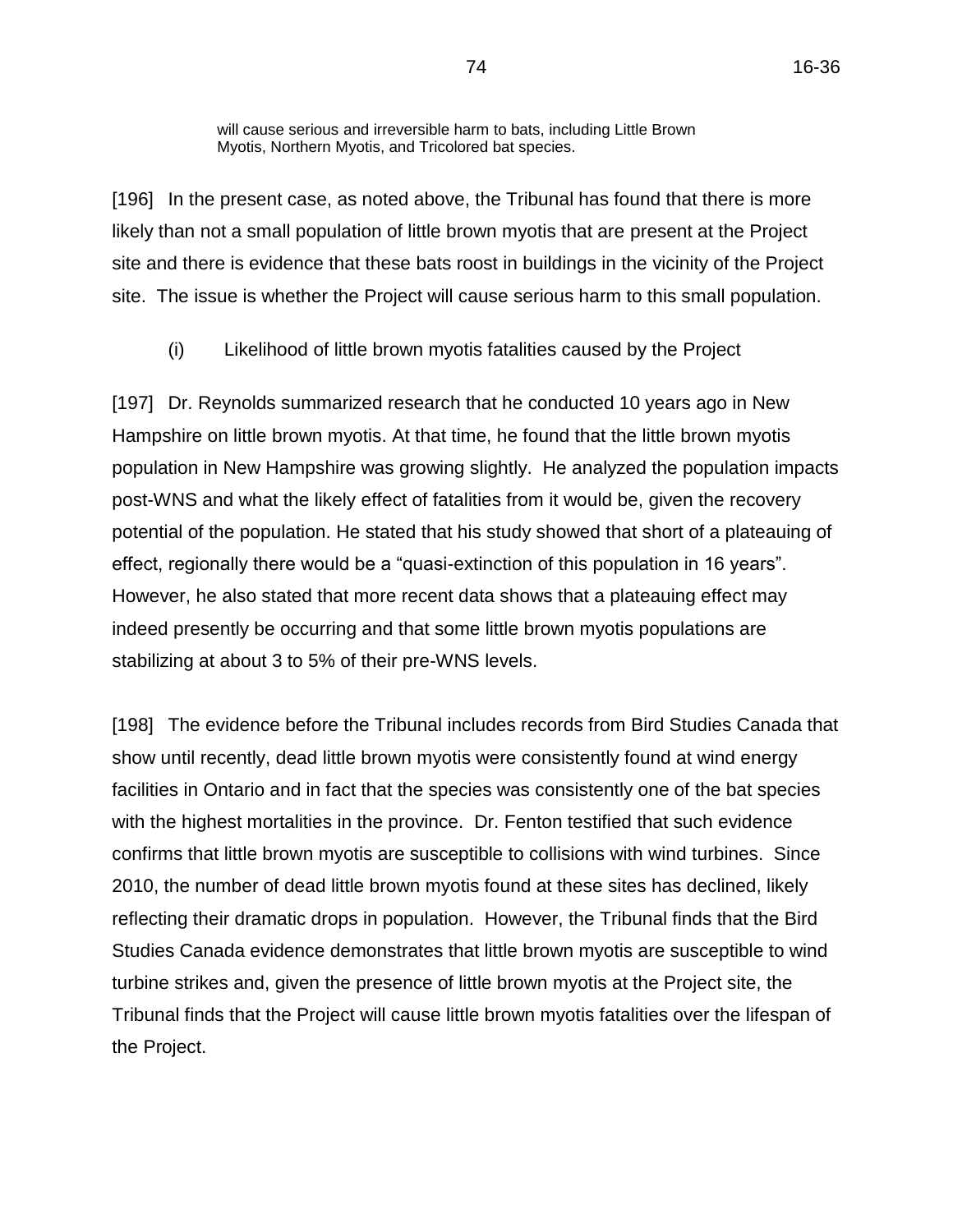that its greater distance from the runway does not decrease the risk of harm that it presents to any significant degree. In this regard, the Tribunal notes that wind turbine 2 is only 31 seconds from the runway centreline. Its proximity to the left-hand circuit path is considerably less than 31 seconds.

[156] For these reasons, Tribunal accepts that the margin for error posed by introducing the proposed wind turbines at their proposed locations would be inadequate to either prevent collision with a wind turbine, or prevent a crash due to wind turbineinduced turbulence.

[157] The Appellants' experts each have provided an informed and reasoned evidentiary base to support their qualitative assessment. Therefore, the Tribunal finds that the Appellants have established, on a balance of probabilities that the Health Test has been met as it is applied to the current operations at Clearview. As with CRA, the next step, therefore, is to determine whether the mitigation proposals proposed by the Approval Holder would lead the Tribunal to conclude that likelihood of such harm can be reduced.

#### Consideration of Proposed Mitigation Measures

[158] For CRA, Mr. McDonald suggested three mitigation options:

- (1) maintain a left-hand circuit pattern, but require a "tighter" circuit path, so that slower flying Category A and B planes will not fly over the wind turbines. "Tighter" means that the cross-wind and base legs would be shortened. Because Category C and D planes are faster aircraft, they cannot fly a tighter circuit, so Mr. McDonald suggests they fly the circuit pattern over the wind turbines, but at a higher elevation (1,500 feet above ground, instead of the standard 1,000 feet);
- (2) as a variation of Option 1, slower Category A and B plans would fly the tighter left-hand circuit, and faster Category A and B planes would fly a non-standard right-hand circuit; and
- (3) maintain a standard left-hand circuit for RN13/31, and a nonstandard right-hand circuit for RN31/13. This would place the circuit path on the north side of the paved runway irrespective of the runway direction.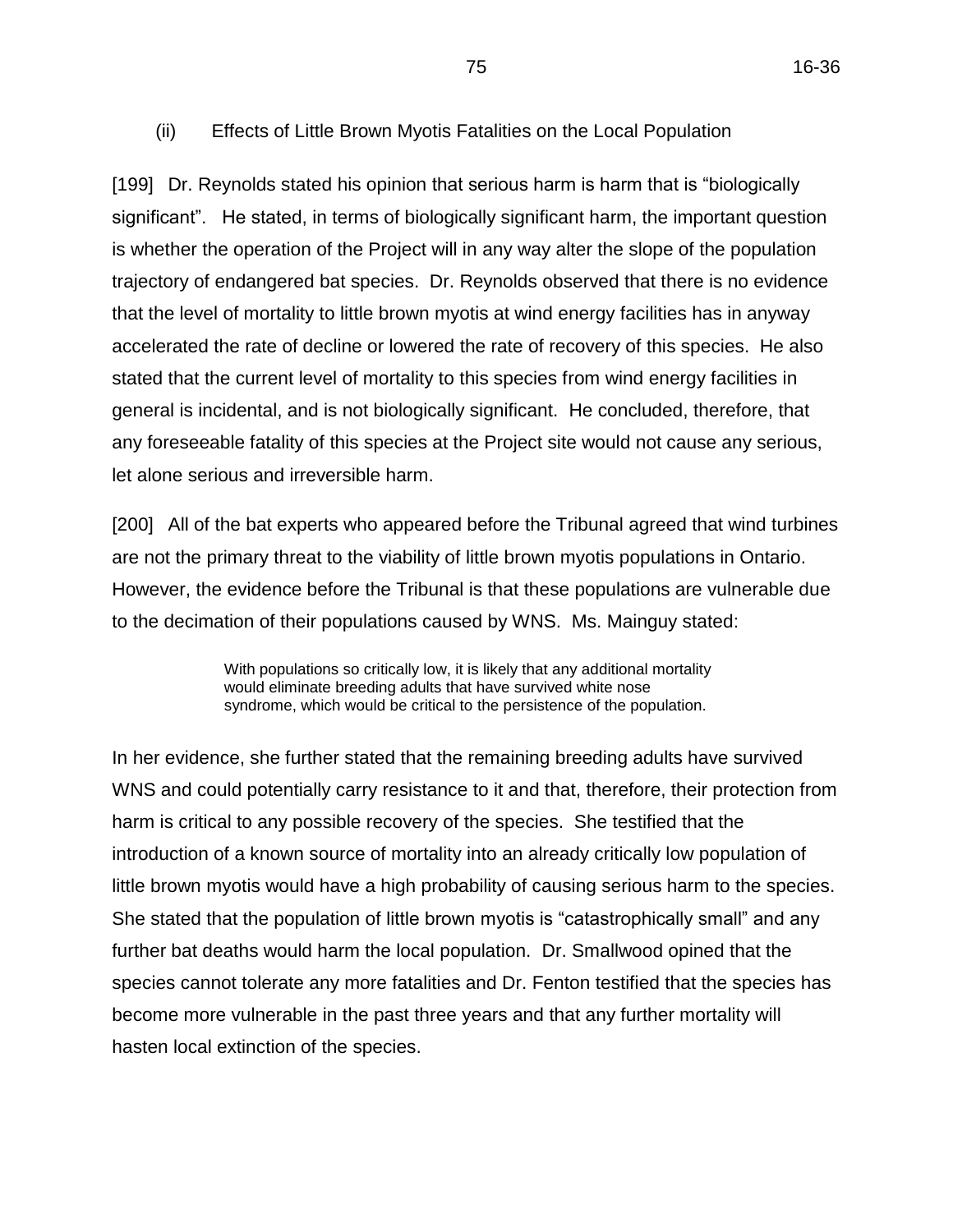[159] Regarding option 2, Mr. McDonald stated that this VFR flight pattern was used at an airport in Edmonton, which is now closed. However, Mr. Hatcher noted that Mr. McDonald failed to indicate that this airport "was the first certified aerodrome in Canada established in 1929, a time when tall buildings and other such structures in the downtown core did not yet exist."

[160] In support of his proposed mitigation measures, Mr. McDonald stated:

The bottom line is that there is tremendous flexibility to move the circuit to the circumstance. Many airports have unique issues that result in nonstandard circuits – Collingwood is not unique in this respect. The key is this information being promulgated in the appropriate publication.

It is clear, therefore, that Mr. McDonald maintains his position that, as pilots are required under the CARS to inform themselves of the traffic pattern at an aerodrome and avoid obstacles, that his proposed measures are safe. However, he does not otherwise provide any analysis evaluating their impact on safety, more specifically, whether these mitigation options would reduce the likelihood of harm occurring at the CRA and Clearview aerodromes.

[161] In response to the first and second proposed mitigation measures, Mr. Cormier stated:

> … The assumption that the circuit will be a perfect rectangle is wrong. The specific path of a circuit is quite variable as it can depend on winds, weather conditions, ceiling, clouds, obstructions, air traffic ahead and on the runway, and pilot experience. Thus it can be expected that any circuit, be it wide, long, short, or tight, will vary by any type of aircraft under different conditions and piloting styles. There is no line on the ground to guide the pilot, and he must adjust to circumstance.

A standard left-hand circuit to Runway 31 with any aircraft category will always come very close to the turbines, and added workload for a pilot to be vigilant. If there is an altimeter error or an emergency such as loss of engine power, or a sudden deterioration of weather, the 500 foot obstacles just are too close. …

Standard practices promote safety, and any variation introduces risk.

…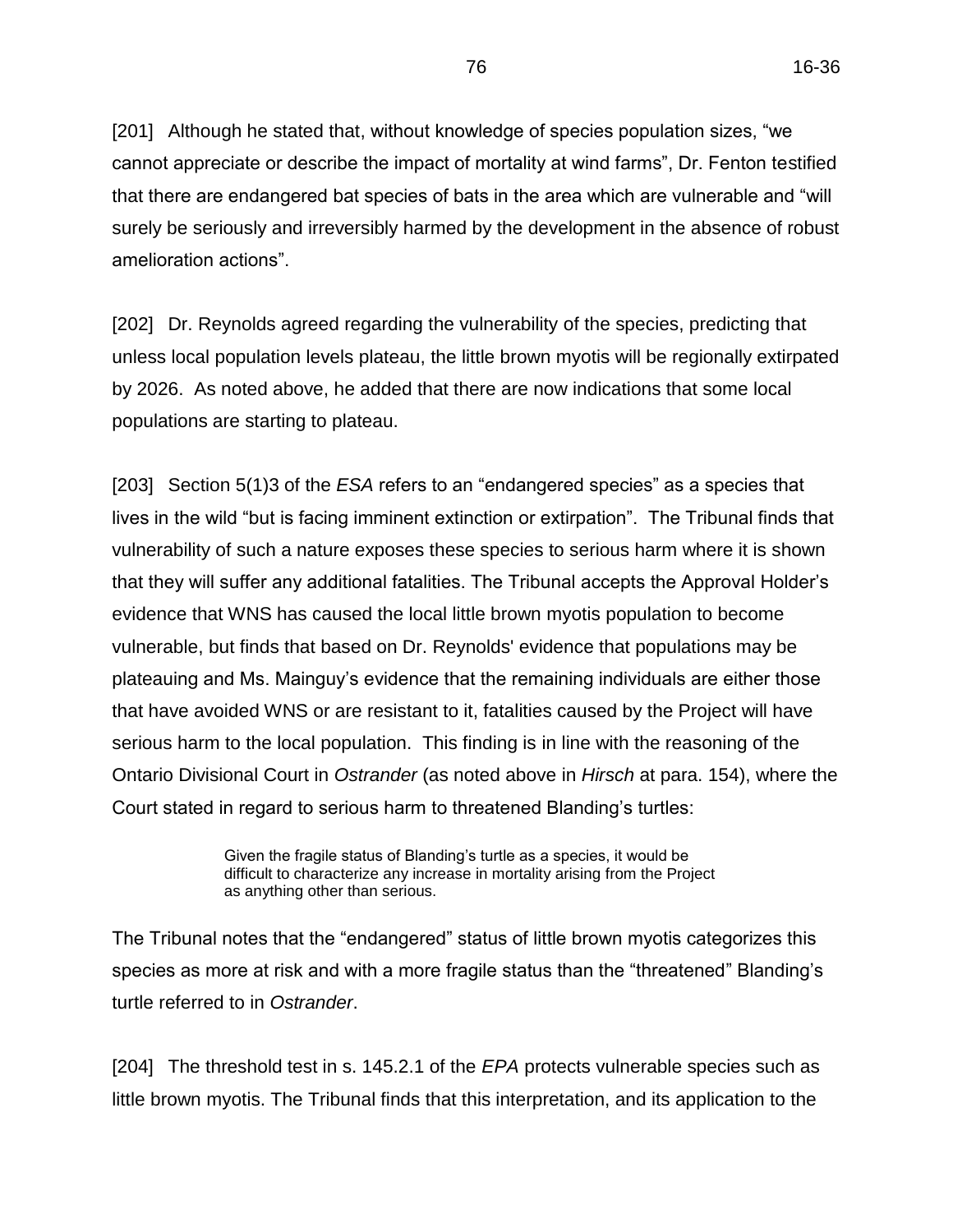Finally, established circuit patterns on the north side of the runway for both runways 13 and 31, and also the turf runway, would cause proximity to the turbines when aircraft join the circuit from the south, as they must still overfly the aerodrome and could easily come in proximity to the turbines.

[162] In response to the third mitigation measure, Mr. Cormier stated:

Two different circuit directions to the same runway introduce the potential for head-on collision on the final turn. Such an arrangement would not be supported by Transport Canada.

[163] The Tribunal finds that Mr. Cormier has provided informed criticisms of the proposed mitigation measures that were not contradicted by the Director's or Approval Holder's experts, and, therefore, the Tribunal accepts Mr. Cormier's evidence in this regard. As such, the Tribunal finds that there is insufficient evidence that mitigation measures will be effective.

[164] In addressing these proposed mitigation measures, the Tribunal must address whether they are feasible. Options 2 and 3 both require implementation of a right-hand circuit pattern. However, as previously noted, under the CARS, which is federal *law*, not a merely a policy guideline, a right-hand circuit can only be implemented with approval of the Minister of Transportation. There is no such approval in place for either Clearview or CRA and neither aerodrome operator has indicated that they intend to apply for such approval.

[165] As previously noted in this Order, the Transport Canada Letter notes that a righthand circuit pattern is one way to mitigate the impact of obstacles. In its submissions, the Director characterizes this as a suggestion. If "suggestion" is to be interpreted as indicating that Transport Canada expressed a predisposition to approve a right-hand circuit, the Tribunal rejects this submission. The Transport Canada Letter was carefully worded. It states:

> The aerodrome operator could request a right hand circuit pattern be published for runways 19 and 31 to avoid the obstacles. Such procedures would have to be approved by Transport Canada.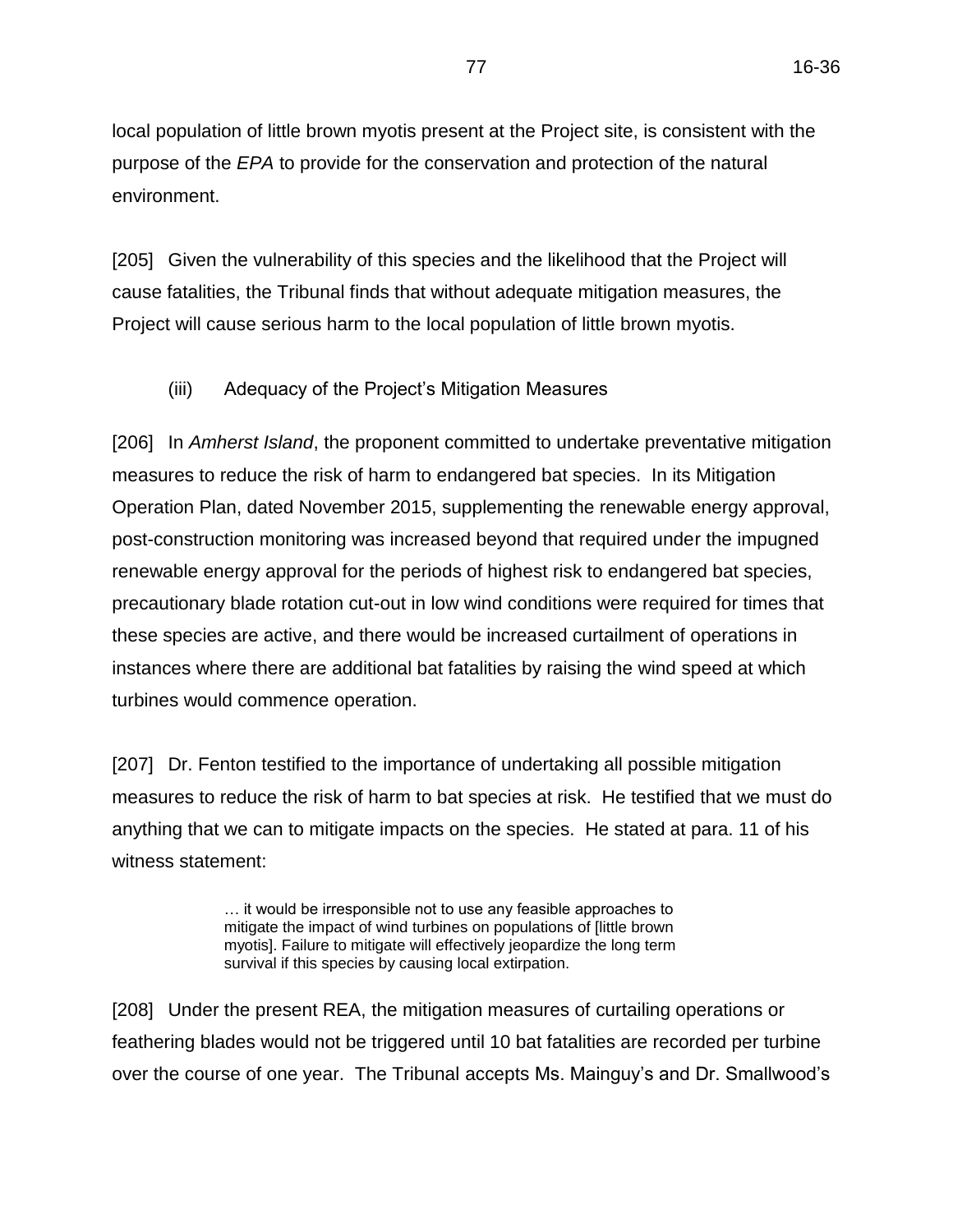63 16-36

There is nothing in this wording to indicate that Transport Canada recommended a right-hand circuit. As previously noted in this Order, no other evidence was adduced in this proceeding to indicate that a right-hand circuit would be approved by the Minister of Transportation, as required under Part 602.96 of the CARS.

[166] Having found that the Health Test has been met in respect of both CRA and Clearview, the Tribunal cannot simply assume that the Minister's approval would be given, nor can the Tribunal evaluate the proposed mitigation measures by deciding itself that a right-hand circuit is acceptable. The reason for this is obvious. If the Tribunal were to confirm that the Director's decision to approve the REA, based on an assumption that a right-hand circuit would be implemented, the Project could proceed, notwithstanding that a right-hand circuit may never be approved. Consequently, the Tribunal finds that mitigation options 2 and 3 are not feasible as there is no indication that a right-hand circuit will be approved by the Minister.

[167] In further support of this finding, the Tribunal relies on the evidence that, although right-hand circuits are not unsafe *per se*, they are less safe than a left-hand circuit, which better maximizes a pilot's field of view. Therefore, a right-hand circuit does reduce, to some degree, a margin of safety in VFR flight. Also, the Appellants' evidence is that the use of standard procedures promotes safety. Introduction of a right-hand circuit is non-standard procedure, which also reduces to some degree, a margin of safety in VFR flight. Consequently, it is not surprising that: (i) there is a legal requirement to obtain the Minister's approval before a right-hand circuit can be implemented; and (ii) only three to four per cent of aerodromes in Canada have received approval for a right-hand circuit.

[168] The evidence adduced in this proceeding does not address whether the Approval Holder could apply for approval of a right-hand circuit. If, indeed, only an aerodrome operator can apply for the Minister's approval, the Tribunal recognizes that the Approval Holder would be prevented from presenting mitigation options that require the implementation of a right-hand circuit. However, as previously noted, neither the Approval Holder, CRA or Clearview can control the use of another person's property.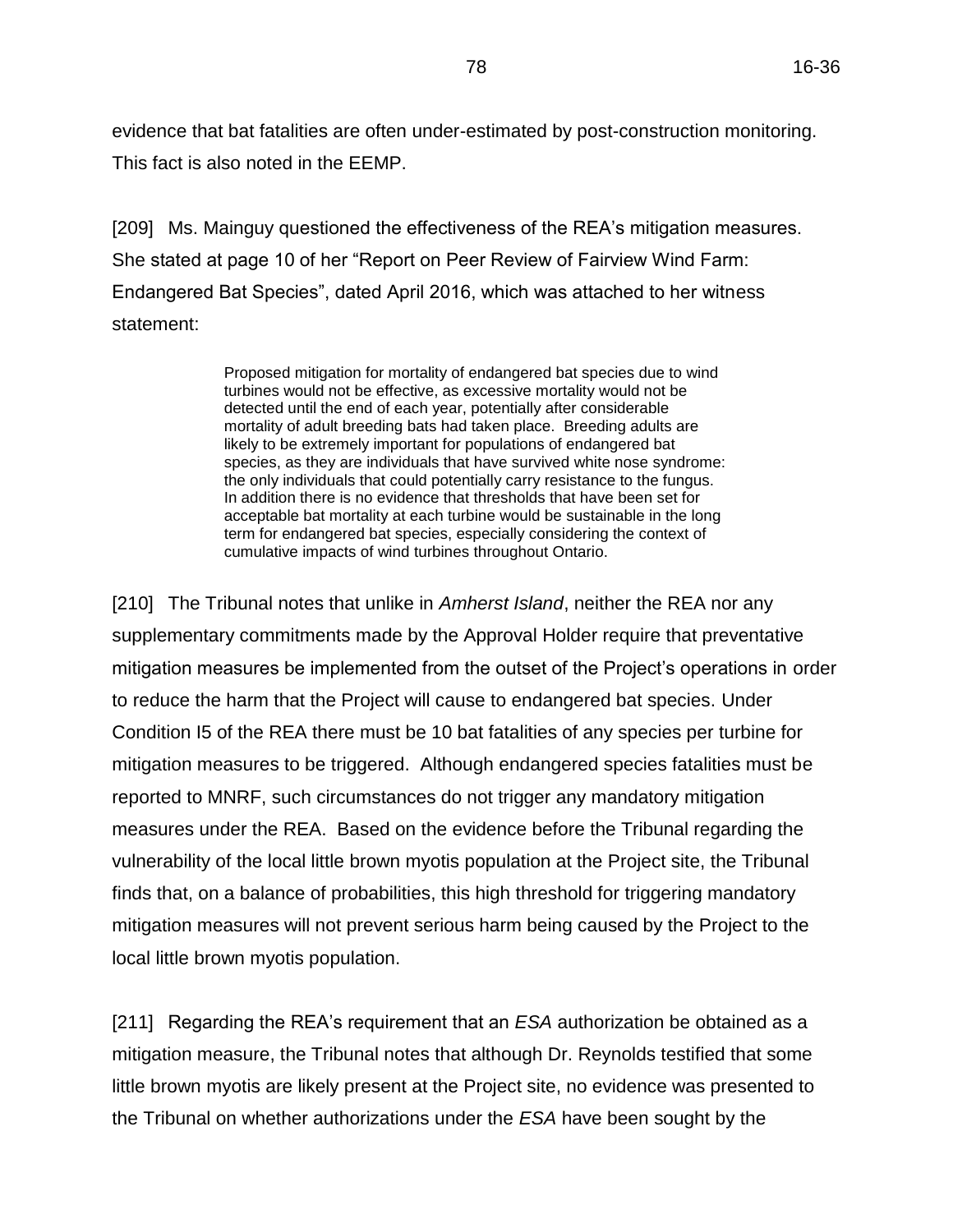This observation brings the conclusion in the Transport Canada Letter into sharper focus. It states:

> In conclusion, based on the information reviewed, it appears there would likely be an operational impact on both the Collingwood and Stayner [Clearview] aerodromes. There are aerodromes in Canada where obstacles are located in proximity to runways, and depending on their location, have continued operation with the establishment of specific procedures, and the marking, lighting and publication of these obstacles. However, it should be noted that such mitigation can result in a decrease in the usability of the Collingwood and Stayner aerodromes. *The Department also wishes to emphasize that it is critical that planning and coordination of the siting of obstacles be conducted in conjunction with an aerodrome operator at the earliest possible opportunity.* [emphasis added]

[169] In the alternative, even if the evidence was that a right-hand circuit could be implemented, based the Tribunal's acceptance of Mr. Cormier's evidence above, the Tribunal finds that none of the mitigation options proposed by Mr. McDonald would significantly reduce the likelihood of a collision with a wind turbine.

[170] The Tribunal now turns to consideration of Mr. McDonald's mitigation proposal for Clearview. He states that "a standard left hand circuit for Runway 34 and a nonstandard right hand circuit for Runway 16 will keep the aircraft outside and clear of the wind turbines as obstacles."

[171] As this proposal includes implementation of a right-hand circuit, the Tribunal first notes that its analysis regarding the feasibility of implementing a right-hand circuit equally applies to Clearview. Consequently, the Tribunal finds that, on this basis alone, Mr. McDonald's mitigation proposal for Clearview is not feasible.

[172] In the alternative, even if the evidence was that a right-hand circuit could be implemented, the Tribunal, for the following reasons, finds that this proposal would not significantly reduce the likelihood of a collision with a wind turbine, or ground crash caused by wind-turbine induced turbulence for all wind turbines other than wind turbine 2.

[173] The Tribunal begins by noting that this proposal would result in the flight circuit always being west of the runway, whereas the wind turbines are located east of the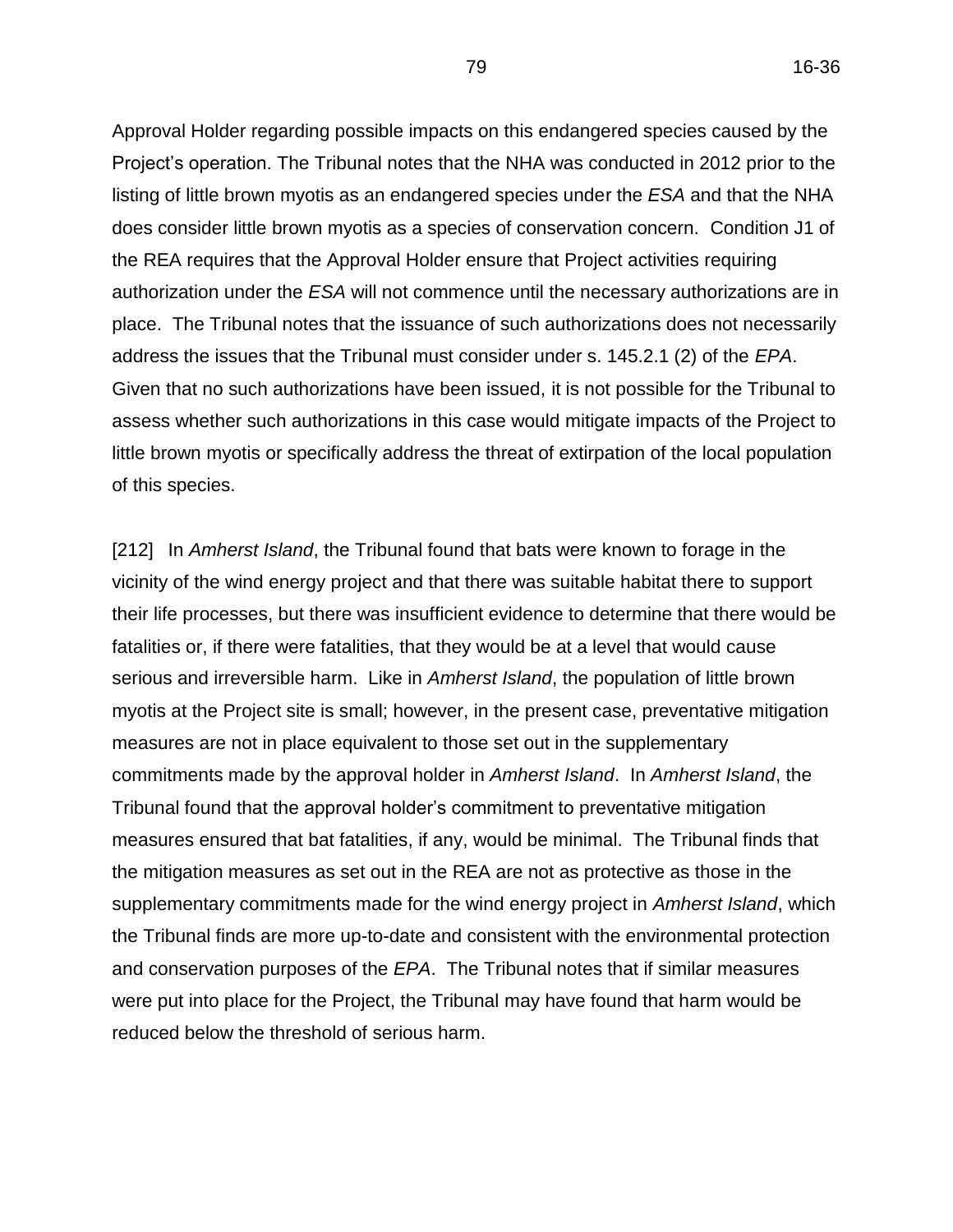runway. However, the runway is part of a right-hand circuit. The Tribunal has already found that the Health Test has been met, based on the proximity of wind turbines 1, 3, 4, 5, 6, 7, and 8 to the Clearview runway. As such, the introduction of a right-hand circuit does not address any of the harms that led the Tribunal to find that the Health Test has been met in respect of these wind turbines. The Tribunal also notes that its analysis of the impacts of introducing a right-hand circuit on the margin of error in VFR flight, apply to Clearview as well.

[174] Consequently, the only harm that Mr. McDonald's proposed mitigation would address is with respect to wind turbine 2. The Tribunal has found that the likelihood of harm associated with this wind turbine is its proximity to a left-hand circuit path on the east side of the runway. As Mr. McDonald's proposed mitigation would restrict circuits to the west side of the runway, the likelihood of this harm would be mitigated.

## *Conclusion on Issue No. 1*

[175] As the Tribunal has found that the Health Test has been met in respect of the current operations at CRA and Clearview, and that the Approval Holder's proposed mitigation measures in respect of both aerodromes will not significantly reduce the likelihood that such harm will occur, or, if there is some reduction in the likelihood of harm, the reduction is not to a degree that would result in the Health Test not being met, the Tribunal finds that the Appellants have met their onus to establish that the Health Test has been met in respect of the Project's effects on persons using both aerodromes.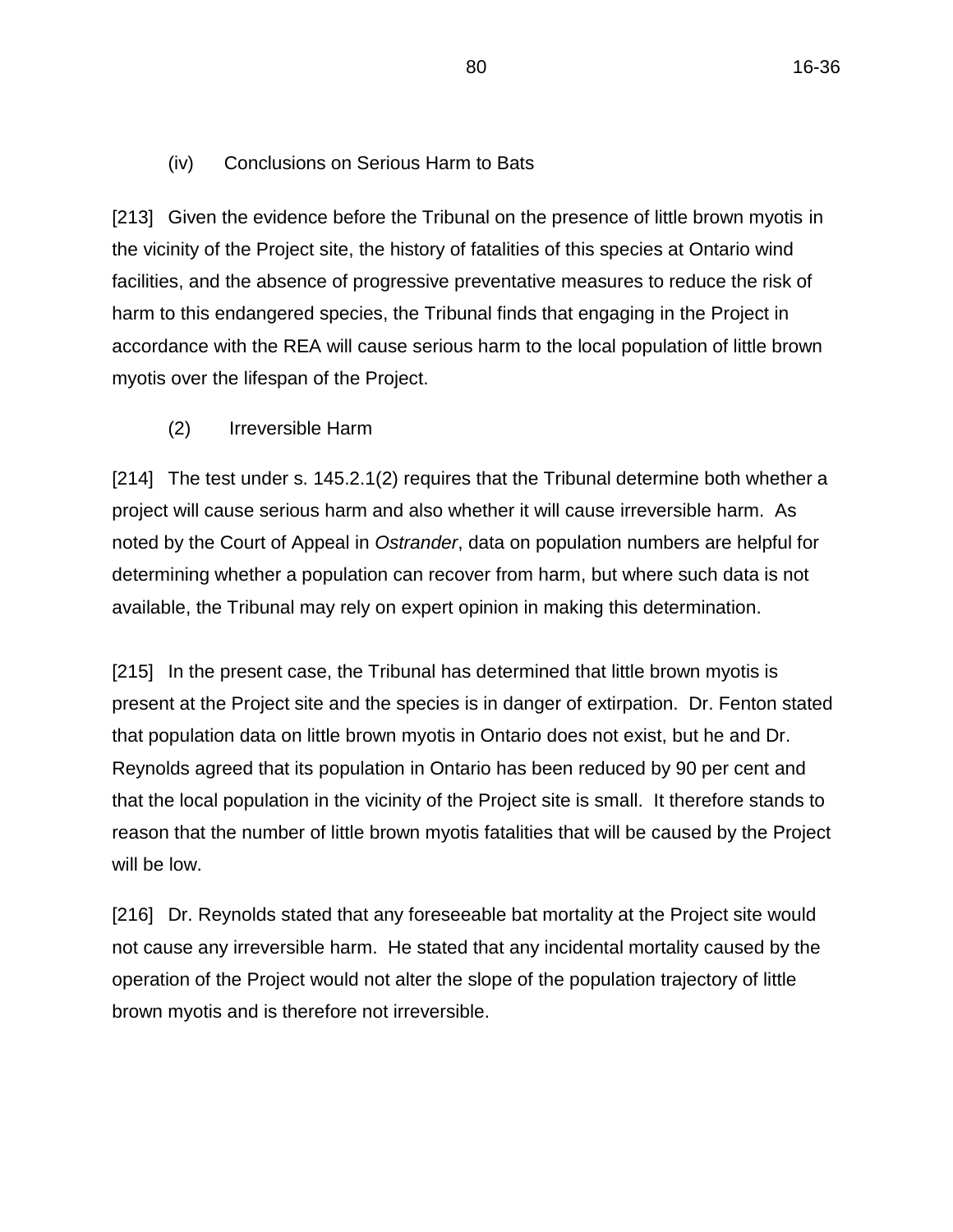# **Issue No. 2: Whether engaging in the Project in accordance with the REA will cause serious and irreversible harm to bats**

# *Evidence*

## *Introduction*

[176] The Appellants allege that the Project will cause serious and irreversible harm to bats through collision mortality. It is not alleged that harm will occur through disruption or destruction of bat habitat. Although the Appellants allege harm to all bats, the Appellants' evidence focuses on three endangered bat species in Ontario: little brown myotis (also known as "little brown bat"), northern myotis, and eastern small-footed myotis.

[177] The Tribunal received evidence from four expert witnesses with respect to the impacts of the Project on bats. The Tribunal qualified these witnesses to give opinion evidence, as follows:

- a. Dr. Shawn Smallwood, on behalf of the Appellant, Wiggins, was qualified to give opinion evidence as an ecologist with experience in avian wildlife behaviour and conservation;
- b. Dr. Brock Fenton, on behalf of the Appellant, Wiggins, was qualified to give opinion evidence as a biologist with expertise in bat behaviour and ecology;
- c. Ms. Sarah Mainguy, on behalf of the Appellant, Preserve Clearview Inc., was qualified to give opinion evidence as an ecologist with expertise in wildlife surveys and impact assessment, including bats; and
- d. Dr. Scott Reynolds, on behalf of the Approval Holder, was qualified to give opinion evidence as an expert on bats and the impacts of wind energy projects on bats.

The Director did not call evidence on this issue.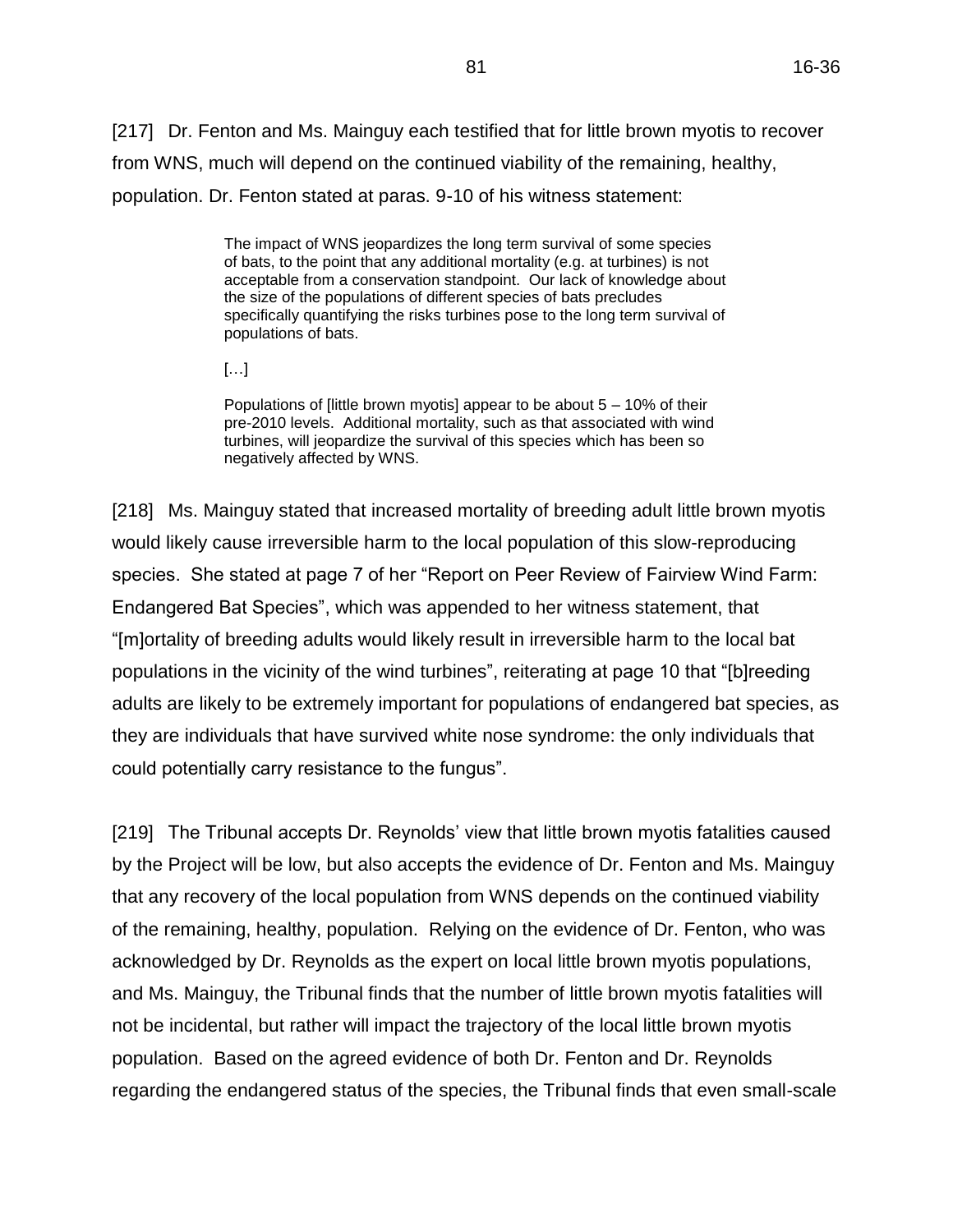# *Background*

# Bat Species and their Status as Species at Risk in Ontario

[178] The evidence indicates that there are eight bat species that are present in Ontario. Five of these species are seasonal hibernators. These species spend their active season on the landscape and are inactive in underground hibernacula during the winter months. Two of these hibernating bat species, the little brown myotis and the northern myotis, were listed as endangered under the *ESA* in 2013. The eastern smallfooted myotis and tri-colored bat are also listed as endangered under the *ESA*. In Ontario, there are also three species of migratory tree bat. They spend their active season on the landscape and migrate south each autumn. None of the migratory tree bat species is listed as at risk provincially or nationally.

[179] As noted by Dr. Reynolds, the seasonal hibernators have seen population declines throughout the eastern United States and Canada due to an invasive fungal disease known as White-Nose Syndrome ("WNS"). WNS has eliminated approximately 80% of the hibernating populations of bats in the northeastern United States, including over 70% of the little brown myotis and up to 98% of the northern myotis populations. In Canada, within the region of the Project site, Dr. Fenton suggested that WNS has eliminated 90% to 95% of the little brown myotis population. It is predominantly the impact of WNS on these bat populations that led to their listing as endangered under the *ESA*.

# **Habitat and Foraging Behaviour**

[180] Like other seasonal hibernators, little brown myotis are found on the landscape throughout the summer months and travel regionally to hibernate for the winter months. The distance that these bats travel between their summering range and their wintering hibernacula is highly variable, with the location of hibernacula dependant on the geology (natural caves) and land-use history (subsurface mines) of the region. Little brown myotis roosting habits are flexible, however, maternity colonies (adult females and their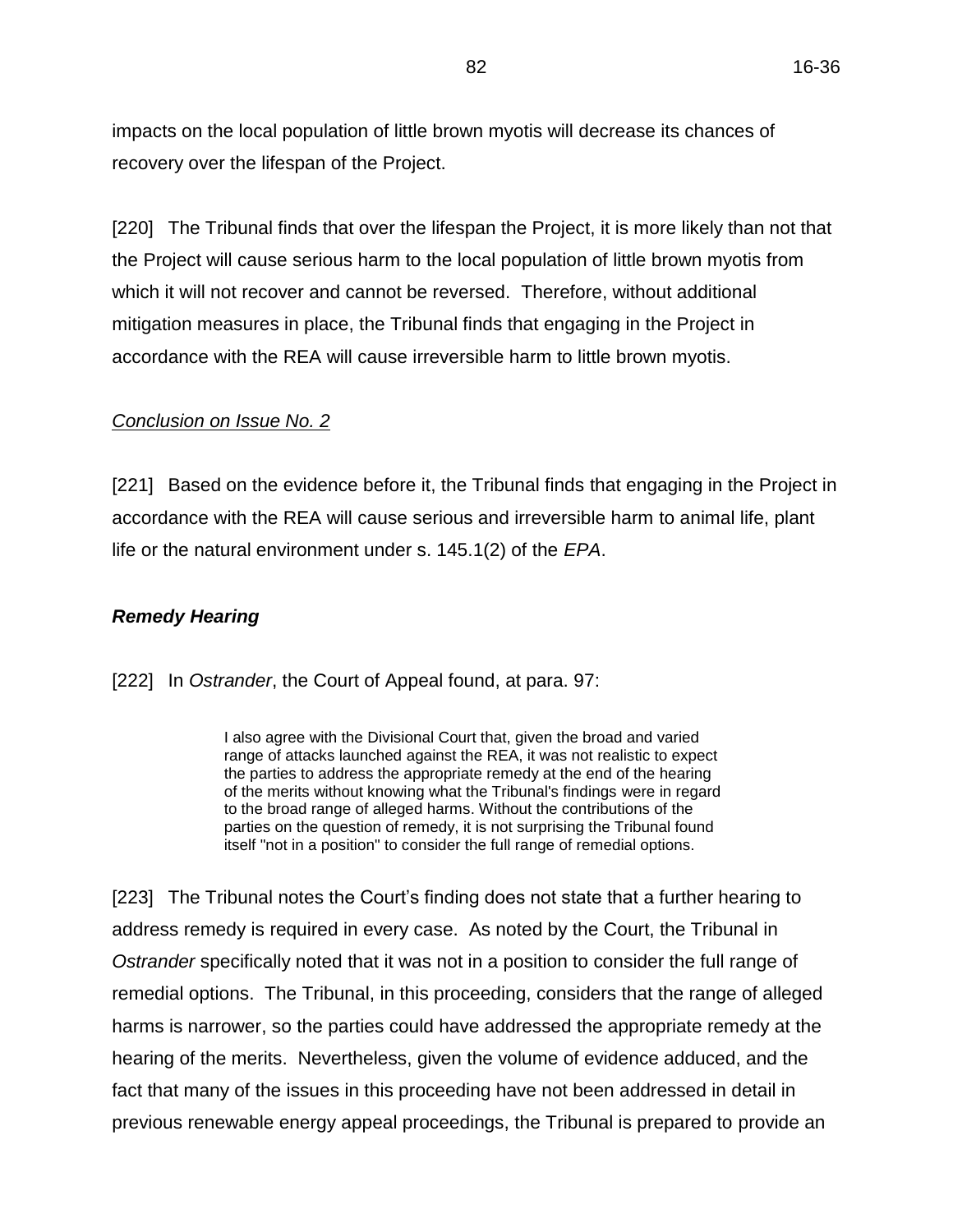young) are generally found in buildings and other human structures, although they will use large trees as well. Data collected by Dr. Fenton in Ontario suggest that little brown myotis are more commonly found in areas with buildings than areas without buildings. Little brown myotis, like all other bats in Ontario, are nocturnal. They feed (i.e. forage) at night on insects. Little brown myotis generally fly at less than 2 metres off the ground, but may fly higher, when commuting from their roosts or when foraging. They generally forage within 1-2 km of their daytime roosts and are commonly found foraging over open water rather than over field or forested habitat. Dr. Reynolds pointed out that historically, little brown myotis were widespread across most of Ontario.

[181] Regarding the northern myotis, Dr. Reynolds stated that they have many of the same ecological preferences as the little brown myotis, although they show a stronger preference for forested habitat. Northern myotis are relatively uncommon in southern Ontario and tend to be more active in forested habitat than in agricultural habitat. Similar to little brown myotis, the distance between their summering range and wintering area is highly variable and dependent on the availability of suitable hibernacula. Northern myotis generally use relatively large decaying trees for maternity colonies and often change roost trees throughout the summer. They tend to rely on one or two primary roost trees surrounded by multiple alternates within their home range. They generally commute very low to the ground and avoid crossing open habitat, but may forage within or above the tree canopy to capture insects.

[182] Regarding eastern small-footed myotis, Ms. Mainguy stated that like other hibernating bats in Ontario, this species has likely suffered population declines due to WNS. She stated that eastern small-footed myotis were very rare in 1993 when the *Atlas of the Mammals of Ontario* (Federation of Ontario Naturalists, 1994) was prepared and is likely very rare now. She stated that the current population of the species is unknown.

[183] Dr. Fenton pointed out that, in terms of life history, bats are slow reproducing. The bat species that occur in Canada usually have one litter per year of one or two young. Some studies demonstrate that up to 60% of bats in temperate areas do not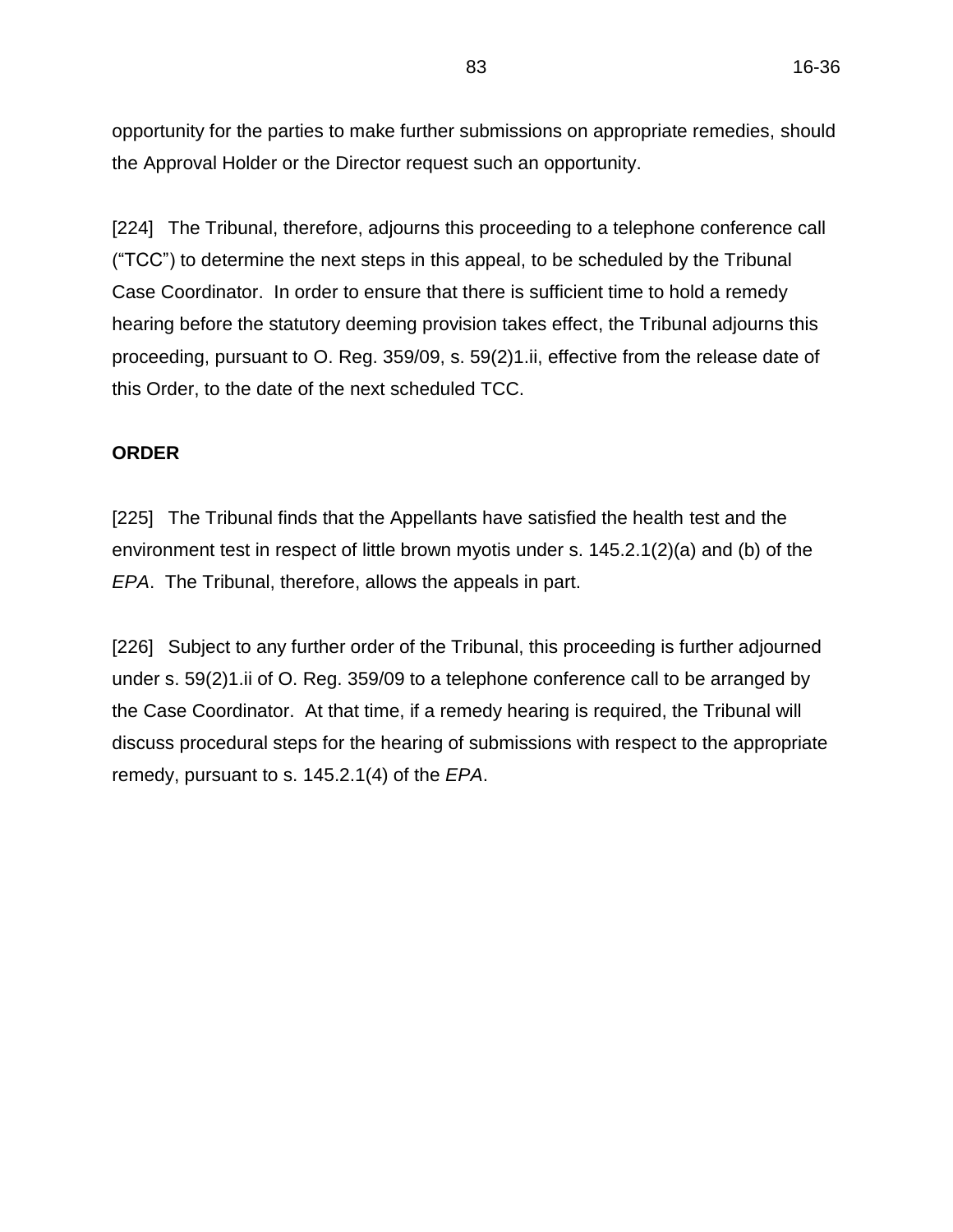survive their first year, but those that do survive may live for more than 30 years. Dr. Fenton stated that these realities mean that their populations are vulnerable to additional fatalities and their populations grow extremely slowly.

### Presence of Bats within the Project Site

[184] The Approval Holder did not undertake pre-construction acoustic surveys of bats at the Project site. However, its Natural Heritage Assessment and Environmental Impact Study, dated January 2012 (the "NHA"), lists, at Appendix C, little brown myotis and northern myotis as wildlife species that are present in the region and, at Appendix B, includes, based on the Approval Holder's records review, northern myotis as a species of conservation concern at the Project site. It does not identify little brown myotis or eastern small-footed myotis as potentially being specifically present at the Project site or of conservation concern generally.

[185] Ms. Mainguy asserted that it is likely that little brown myotis and northern myotis, and possibly eastern small-footed myotis, occur at the Project site. She stated that on two occasions during visits to the Project site, she identified little brown myotis there. Citing the *Atlas of the Mammals of Ontario,* Ms. Mainguy gave evidence that little brown myotis and eastern small-footed myotis have historically been present in the Project area. She testified that bats, including, in her opinion, little brown myotis, likely roost in buildings in the vicinity of the Project. She stated that she identified guano in the attics of buildings in the vicinity of the Project, which she identified as being consistent with being from little brown myotis. She also stated that she visually identified little brown myotis on two separate occasions at locations in close proximity to the Project. Dr. Reynolds and Dr. Fenton agreed that, in respect of the little brown myotis, there are likely some of these bats in the area.

# Sizes of the Local Populations of Endangered Bats

[186] Dr. Reynolds described the Project site as "predominantly agricultural in land use, with scattered woodlots and some wetland habitat on or adjacent to the Project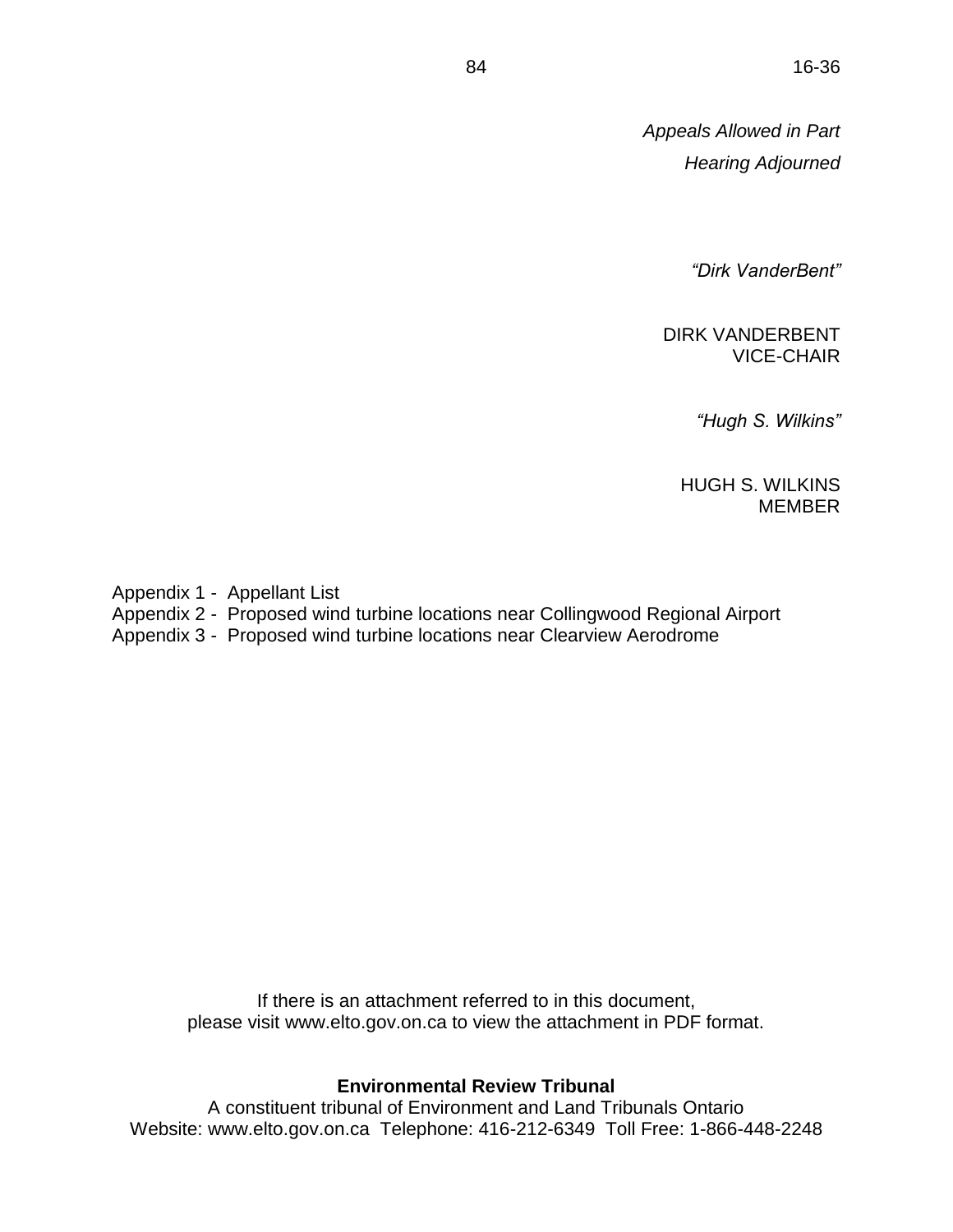site". He stated that it is not prime bat habitat. He stated in regard to little brown myotis:

> … it is unlikely that a large resident population currently exists on the Project site. That is primarily due to the lack of maternity roosting structures within the Project site and the fact that the dominant habitat within the Project site and the adjacent area is not the preferred habitat for this species. Furthermore, in general across Ontario, little brown myotis are not nearly as abundant on the landscape as they were previously due to the impacts of WNS. Dr. Fenton suggests in his Witness Statement that little brown myotis are at 5% - 10% of their pre-WNS population levels within the region.

[187] He believes that although little brown myotis are likely present in the Project area, their numbers are low. In response, Ms. Mainguy stated that numbers of bats in a given area are highly variable, depending on insect abundance and habitat. She pointed out that the little brown myotis lives anywhere that trees and water are found and, noting that she has observed this species at the Project site, it is suitable habitat for this species. Dr. Fenton stated that the exact sizes of bat populations are unknown, but that little brown myotis populations in parts of Eastern Canada have been reduced dramatically in recent years.

#### *Findings on Issue No. 2*

#### *Presence and Population of Endangered Bats in the Project Area*

[188] Regarding whether endangered bats are present at the Project site, Dr. Fenton, Dr. Reynolds and Ms. Mainguy agreed that there are likely some little brown myotis there. Regarding the presence and population of the other endangered bat species, there was no agreement among the experts.

[189] There was disagreement over the suitability of the Project site and surrounding area as bat habitat. The Approval Holder's Environmental Effects Monitoring Plan states at page 2.5 that bat mortality at Ontario wind energy operations "is lowest in open farmland away from forests and major waterbodies". Dr. Reynolds stated that the proposed wind turbines will all be located in farmers' fields and not in water bodies or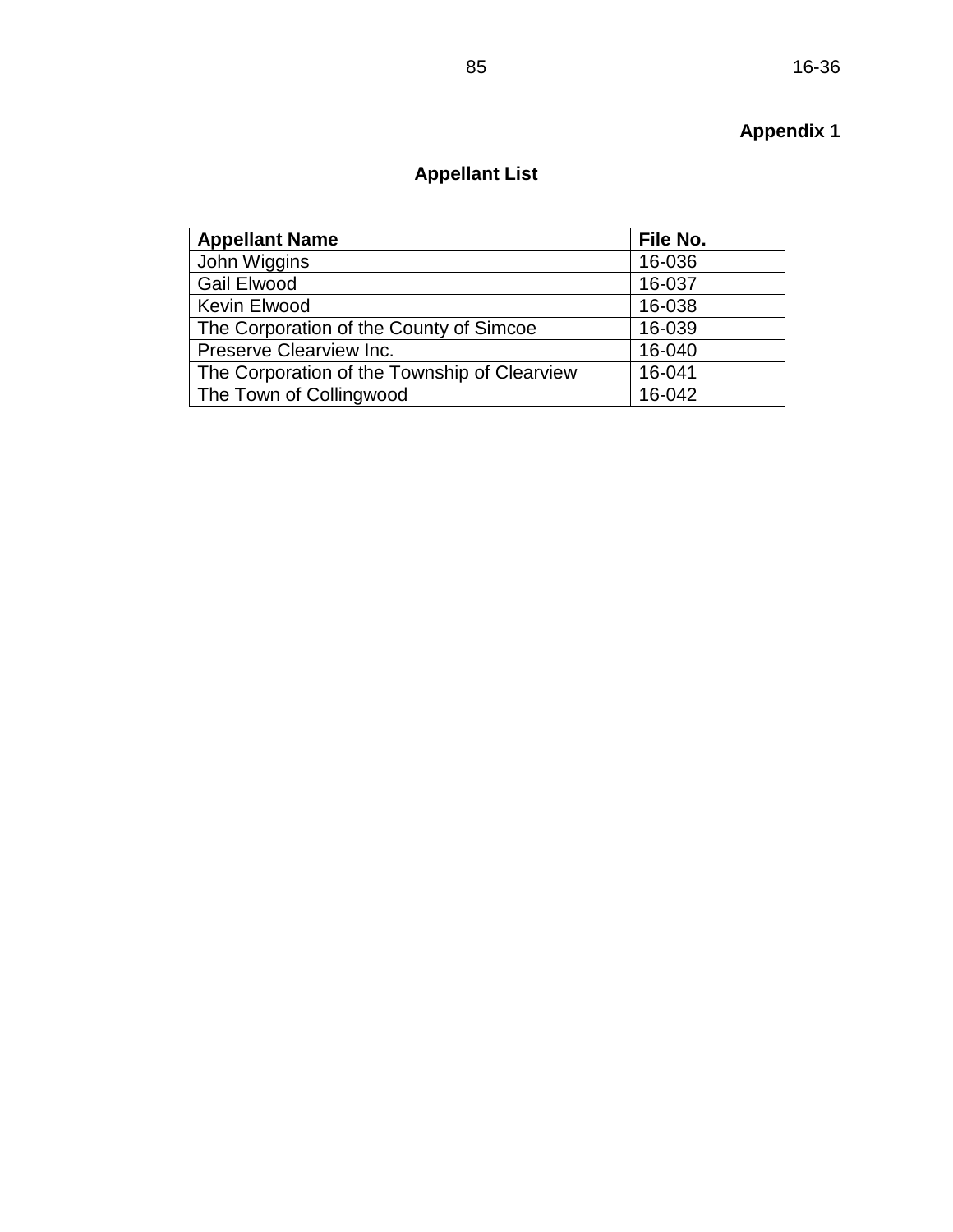trees and will not be located in prime bat habitat. He stated that the Project site does not have significant attractants for bats.

[190] Ms. Mainguy disagreed. She stated at para. 14 of her reply witness statement:

The habitat throughout the study area was composed of interspersed streams, small woodlands, ponds and wetlands (amongst agricultural fields) that would provide foraging habitat for bats. In addition, there were reasonably abundant dead trees and many old buildings in the area that in my experience could support roosting bats.

[191] Referring to the *Atlas of the Mammals of Ontario,* Ms. Mainguy's evidence is that eastern small-footed myotis and little brown myotis have been recorded at the Project site and northern myotis have been recorded in the region in the past. She noted however that eastern small-footed myotis have not been reported there recently. She questioned the comprehensiveness of the site investigation conducted by the Approval Holder's consultant, Stantec, to identify bat hibernacula and roosting sites and the presence of endangered bats in the vicinity of the Project. She stated that Stantec's surveys for bat maternity colonies did not use protocols recommended by the Ministry of Natural Resources and Forestry ("MNRF") and important habitat was overlooked. The NHA states at page 3.13 that the Approval Holder's search for bat roosting sites was confined to within 120 metres of Project infrastructure and did not include searches of buildings. The Tribunal notes that the wildlife assessment notes prepared by Stantec, indicate that trees with cavities were found to be "abundant" in woodlot 2 and "occasional" in woodlots 1 and 5 in the study area, but that no bat habitat was identified. Ms. Mainguy testified that further investigations should have been completed. She also reiterated that the Approval Holder failed to conduct acoustic surveys to determine the presence of bats at the Project site.

[192] Given that the area is predominantly agricultural, and that there is a reduced general abundance of the three species due to WNS, the Tribunal accepts Dr. Reynold's opinion that it is unlikely that there is a large resident population of these species at the Project site and the level of bat activity at the Project site is generally low overall. However, the Tribunal also accepts Ms. Mainguy's evidence that there is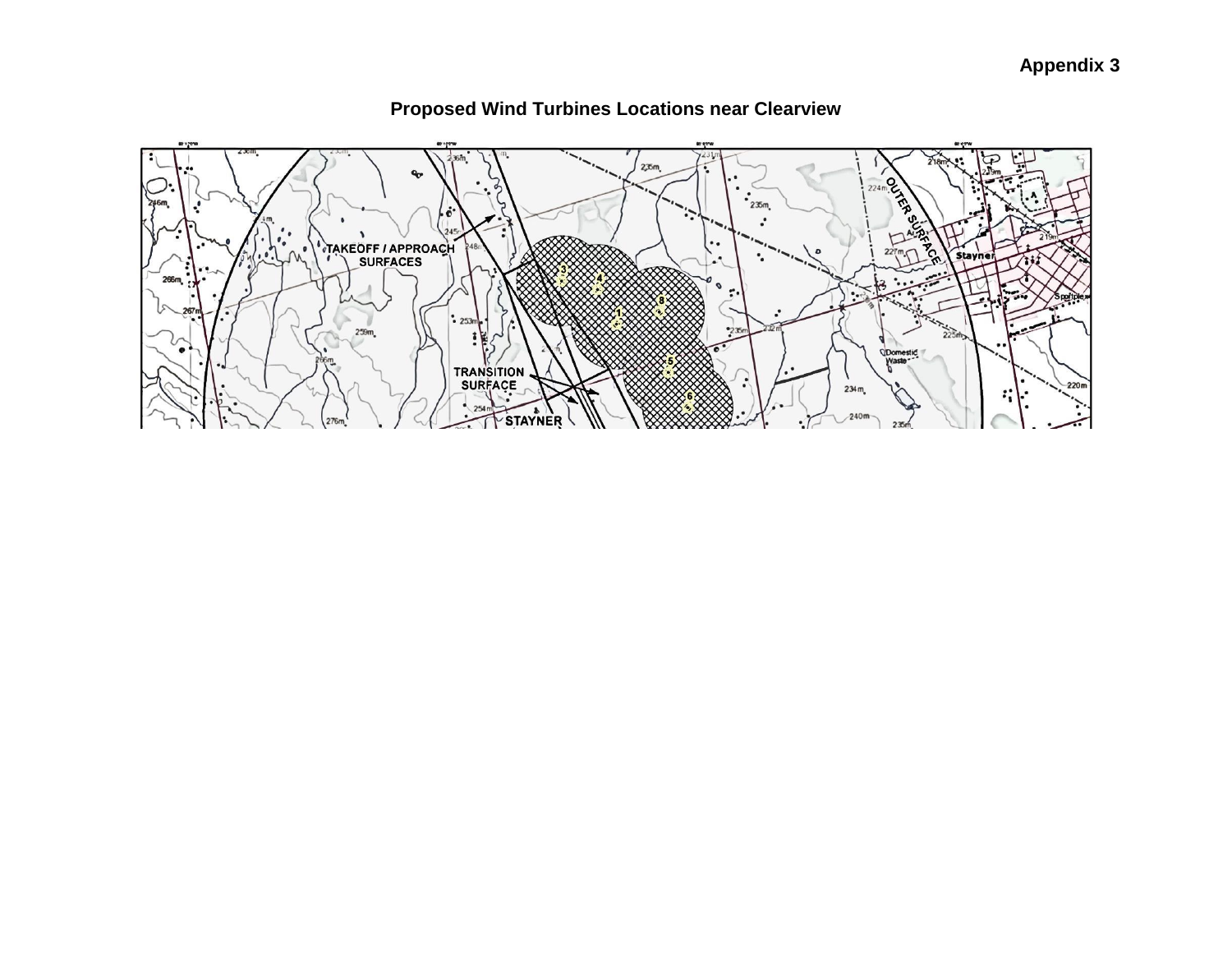suitable little brown myotis habitat and likely roosting sites in very close vicinity of the Project site.

[193] Given the evidence before the Tribunal that little brown myotis typically forage within 1-2 km to their daytime roosts and reside in areas close to trees and water, their likely roosts have been identified and at least one individual recently sighted in the vicinity of the Project area, and as agreed by Dr. Fenton, Dr. Reynolds and Ms. Mainguy, the Tribunal finds that it is more likely than not that there is a small population of little brown myotis at the Project site and its vicinity. Regarding the presence of northern myotis and eastern small-footed myotis at the Project site, no evidence was presented to the Tribunal of roosting sites or of these species being recently sighted in the vicinity of the Project site. Although there is evidence that the trees and wetlands in the area could be habitat for these species, the Tribunal has insufficient evidence to conclude that northern myotis or eastern small-footed myotis more likely than not are present.

#### *Whether the Project will cause Serious and Irreversible Harm to Endangered Bats*

(1) Serious Harm

[194] As noted in previous Tribunal decisions, including *Fata v. Ontario (Environment)*, [2014] O.E.R.T.D. No. 42 and *Hirsch v. Ontario (Environment and Climate Change),*  [2016] O.E.R.T.D. No. 6, at para. 141, consideration of "serious harm" is determined "on a case by case basis, using discretion and weighing all relevant factors". The Tribunal stated in *Hirsch*, at paras. 154-155:

> In *Monture*, the Tribunal discussed what degree of harm would meet the threshold for serious and irreversible harm. At para. 80, the Tribunal stated that the threshold is "not automatically satisfied by demonstrating that one bird or bat mortality will occur. This finding does not preclude the possibility that a single mortality in some circumstances will constitute 'serious and irreversible' harm. Whether the threshold has been met must be determined on the individual circumstances of each case." In the present case, the fact of the status of Little Brown Bat as endangered is an important consideration in assessing the seriousness of the Project's impacts. In *Ostrander*, the Divisional Court, in referring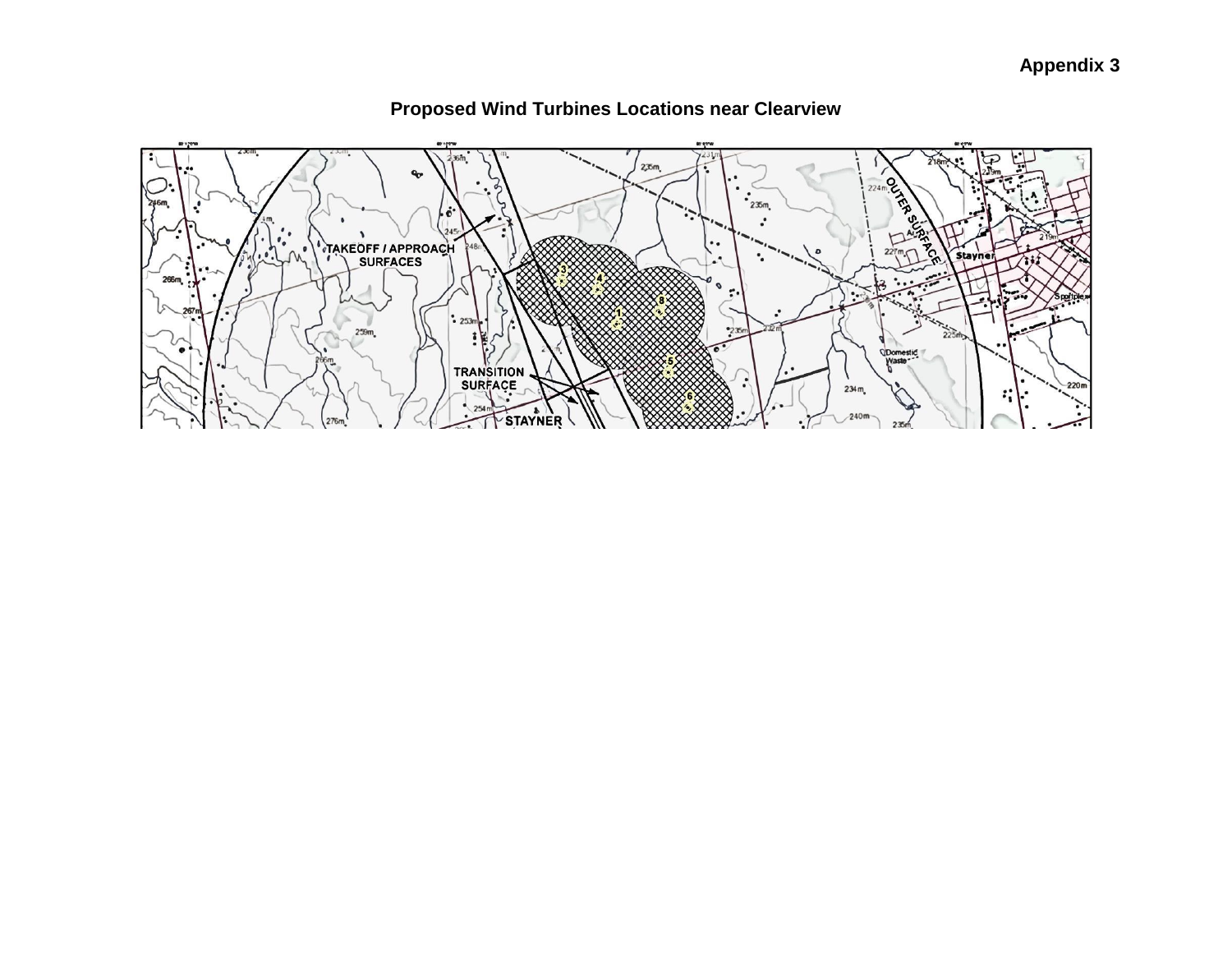to the threatened Blanding's Turtle, stated, at para. 35 (emphasis added), which was agreed to by the Court of Appeal:

> It seems unquestionable from the evidence that was placed before the Tribunal that there was a risk of serious harm to Blanding's turtle from the project. *Given the fragile status of Blanding's turtle as a* species*, it would be difficult to characterize any increase in mortality arising from the Project as anything other than serious.* The real issue is whether that harm was also irreversible.

The Tribunal has addressed the issue of whether impacts on bats constitute serious harm in several past decisions. Although concerns were dismissed regarding bat populations in *Bovaird*, *Fata*, *Lewis* and *PECFN*, the Tribunal views the circumstances in the present case as distinct from those in past Tribunal decisions. Since those decisions, the species has continued to decline. The witnesses agreed that Little Brown Bat populations have declined quickly and precipitously due to White-nose Syndrome. The Tribunal accepts Dr. Fenton's opinion that incidental bat mortality will occur with the Project and that this would be scientifically significant for Little Brown Bat, when considered at a local scale. Dr. Strickland did not disagree that incidental mortality will occur, but stated that the numbers will be small. With only 5 to 10% of the historic population remaining, the Tribunal finds that an increase in mortality of even small numbers of Little Brown Bat constitutes a serious impact.

[195] In *Assn. for the Protection of Amherst Island v. Ontario (Ministry of the Environment and Climate Change)*, [2016] O.E.R.T.D. No. 36 ("*Amherst Island*"), the Tribunal distinguished the findings in *Hirsch* observing that both evidence of the presence of endangered bats and the proposed mitigation measures differed between the *Hirsch* and *Amherst Island* projects. In *Amherst Island*, the Tribunal stated at paras. 182-183:

> This case is distinguishable from the White Pines project in *Hirsch* both because of the disparity in the evidence of harm to bats and the proposed turbine curtailment mitigation measures discussed above. The unique pro-active curtailment mitigation measures to be deployed from the outset of the operation of the Project are an encouraging development for the protection of bats. The Tribunal finds, based on the evidence heard, that a large proportion of potential bat mortality will be addressed as a result of this mitigation.

> The Appellant's argument is that even a small number of mortalities and small amount of habitat disruption will, over the life of the Project, cause serious and irreversible harm to bats. As indicated, the evidence is that there is a limited presence of SAR [species at risk] bats on the island, and the evidence is that bats use the island only for foraging and/or migration. To conclude, the Tribunal finds that the Appellant has not demonstrated on the evidence that engaging in the Project in accordance with the REA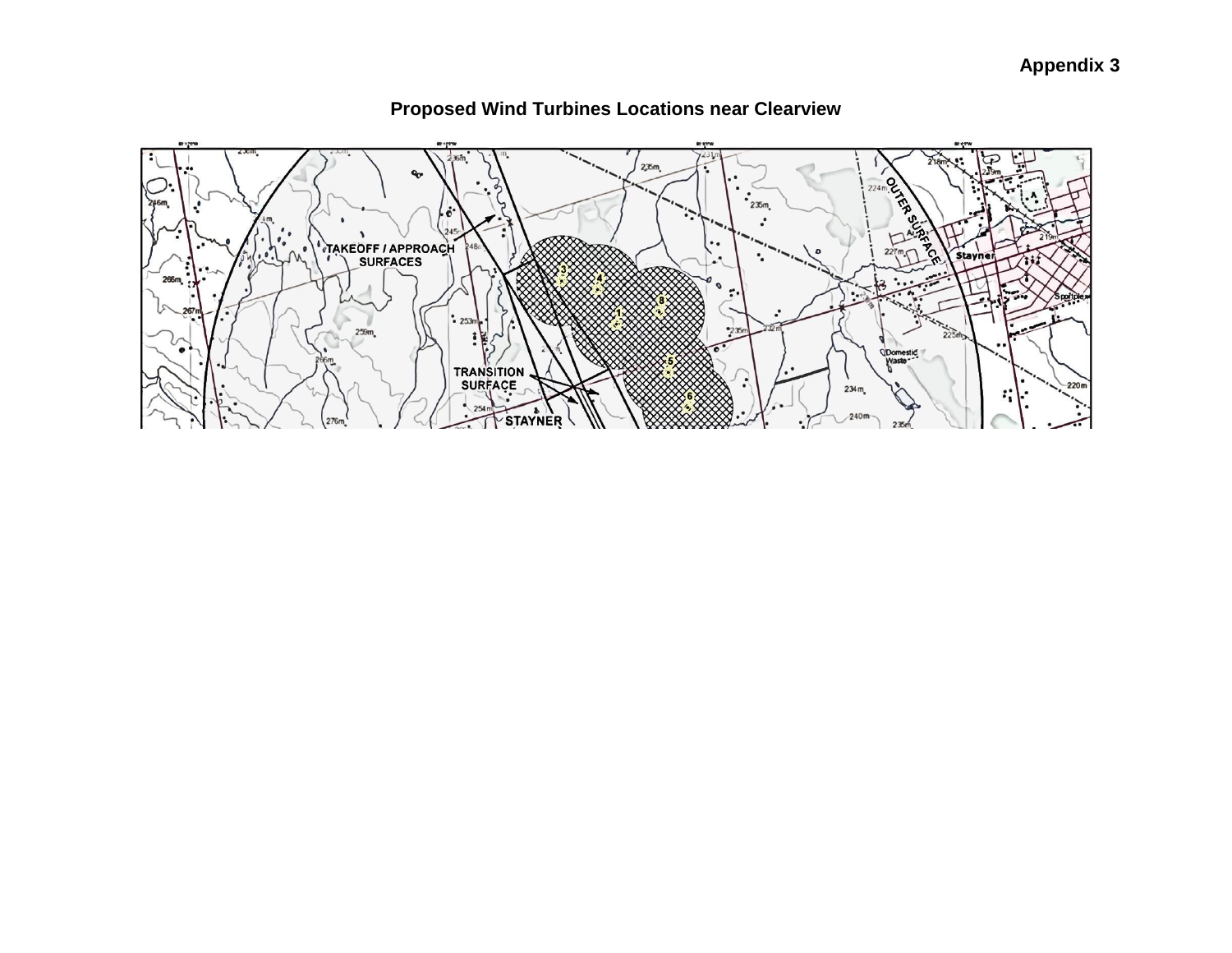[196] In the present case, as noted above, the Tribunal has found that there is more likely than not a small population of little brown myotis that are present at the Project site and there is evidence that these bats roost in buildings in the vicinity of the Project site. The issue is whether the Project will cause serious harm to this small population.

(i) Likelihood of little brown myotis fatalities caused by the Project

[197] Dr. Reynolds summarized research that he conducted 10 years ago in New Hampshire on little brown myotis. At that time, he found that the little brown myotis population in New Hampshire was growing slightly. He analyzed the population impacts post-WNS and what the likely effect of fatalities from it would be, given the recovery potential of the population. He stated that his study showed that short of a plateauing of effect, regionally there would be a "quasi-extinction of this population in 16 years". However, he also stated that more recent data shows that a plateauing effect may indeed presently be occurring and that some little brown myotis populations are stabilizing at about 3 to 5% of their pre-WNS levels.

[198] The evidence before the Tribunal includes records from Bird Studies Canada that show until recently, dead little brown myotis were consistently found at wind energy facilities in Ontario and in fact that the species was consistently one of the bat species with the highest mortalities in the province. Dr. Fenton testified that such evidence confirms that little brown myotis are susceptible to collisions with wind turbines. Since 2010, the number of dead little brown myotis found at these sites has declined, likely reflecting their dramatic drops in population. However, the Tribunal finds that the Bird Studies Canada evidence demonstrates that little brown myotis are susceptible to wind turbine strikes and, given the presence of little brown myotis at the Project site, the Tribunal finds that the Project will cause little brown myotis fatalities over the lifespan of the Project.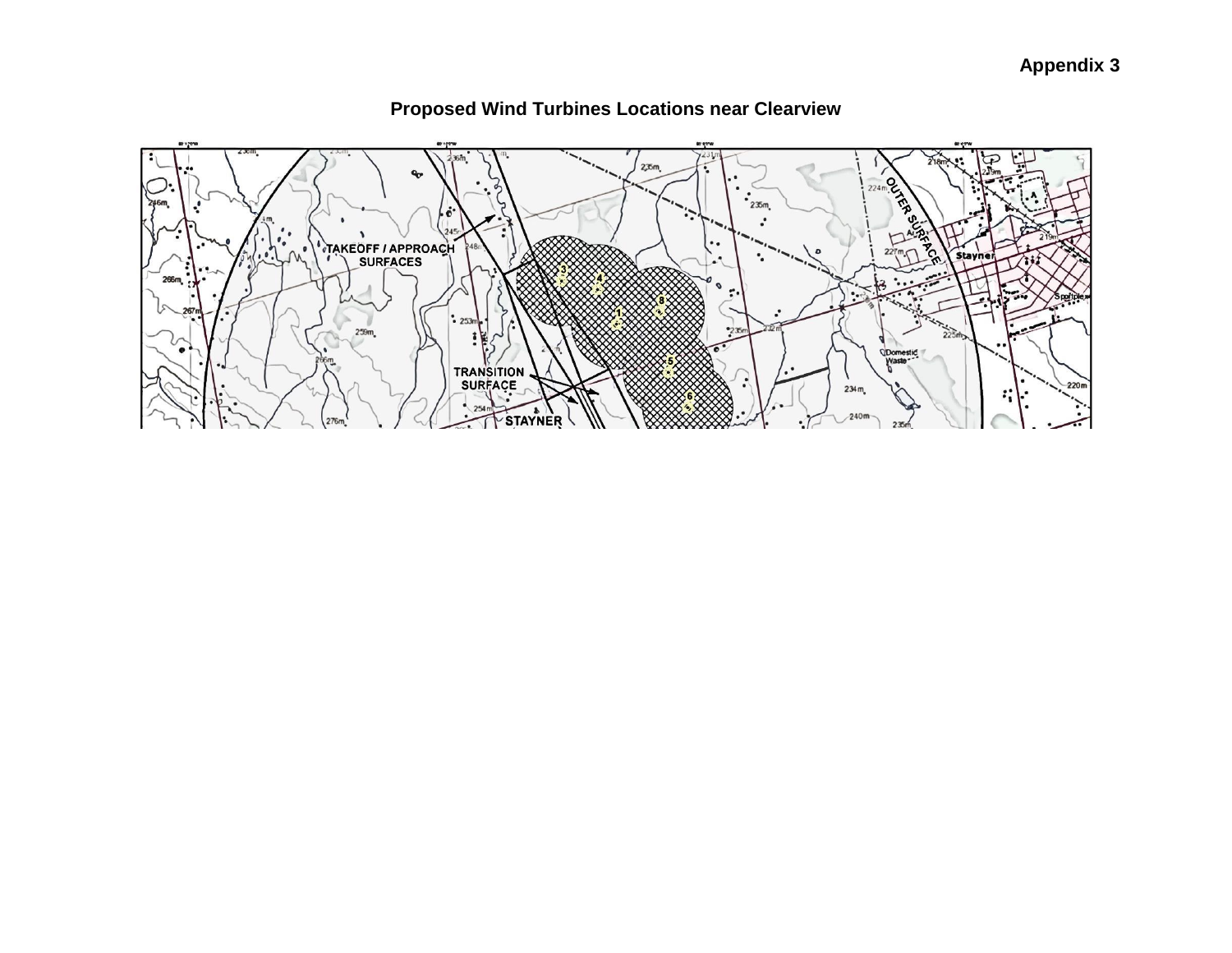(ii) Effects of Little Brown Myotis Fatalities on the Local Population

[199] Dr. Reynolds stated his opinion that serious harm is harm that is "biologically significant". He stated, in terms of biologically significant harm, the important question is whether the operation of the Project will in any way alter the slope of the population trajectory of endangered bat species. Dr. Reynolds observed that there is no evidence that the level of mortality to little brown myotis at wind energy facilities has in anyway accelerated the rate of decline or lowered the rate of recovery of this species. He also stated that the current level of mortality to this species from wind energy facilities in general is incidental, and is not biologically significant. He concluded, therefore, that any foreseeable fatality of this species at the Project site would not cause any serious, let alone serious and irreversible harm.

[200] All of the bat experts who appeared before the Tribunal agreed that wind turbines are not the primary threat to the viability of little brown myotis populations in Ontario. However, the evidence before the Tribunal is that these populations are vulnerable due to the decimation of their populations caused by WNS. Ms. Mainguy stated:

> With populations so critically low, it is likely that any additional mortality would eliminate breeding adults that have survived white nose syndrome, which would be critical to the persistence of the population.

In her evidence, she further stated that the remaining breeding adults have survived WNS and could potentially carry resistance to it and that, therefore, their protection from harm is critical to any possible recovery of the species. She testified that the introduction of a known source of mortality into an already critically low population of little brown myotis would have a high probability of causing serious harm to the species. She stated that the population of little brown myotis is "catastrophically small" and any further bat deaths would harm the local population. Dr. Smallwood opined that the species cannot tolerate any more fatalities and Dr. Fenton testified that the species has become more vulnerable in the past three years and that any further mortality will hasten local extinction of the species.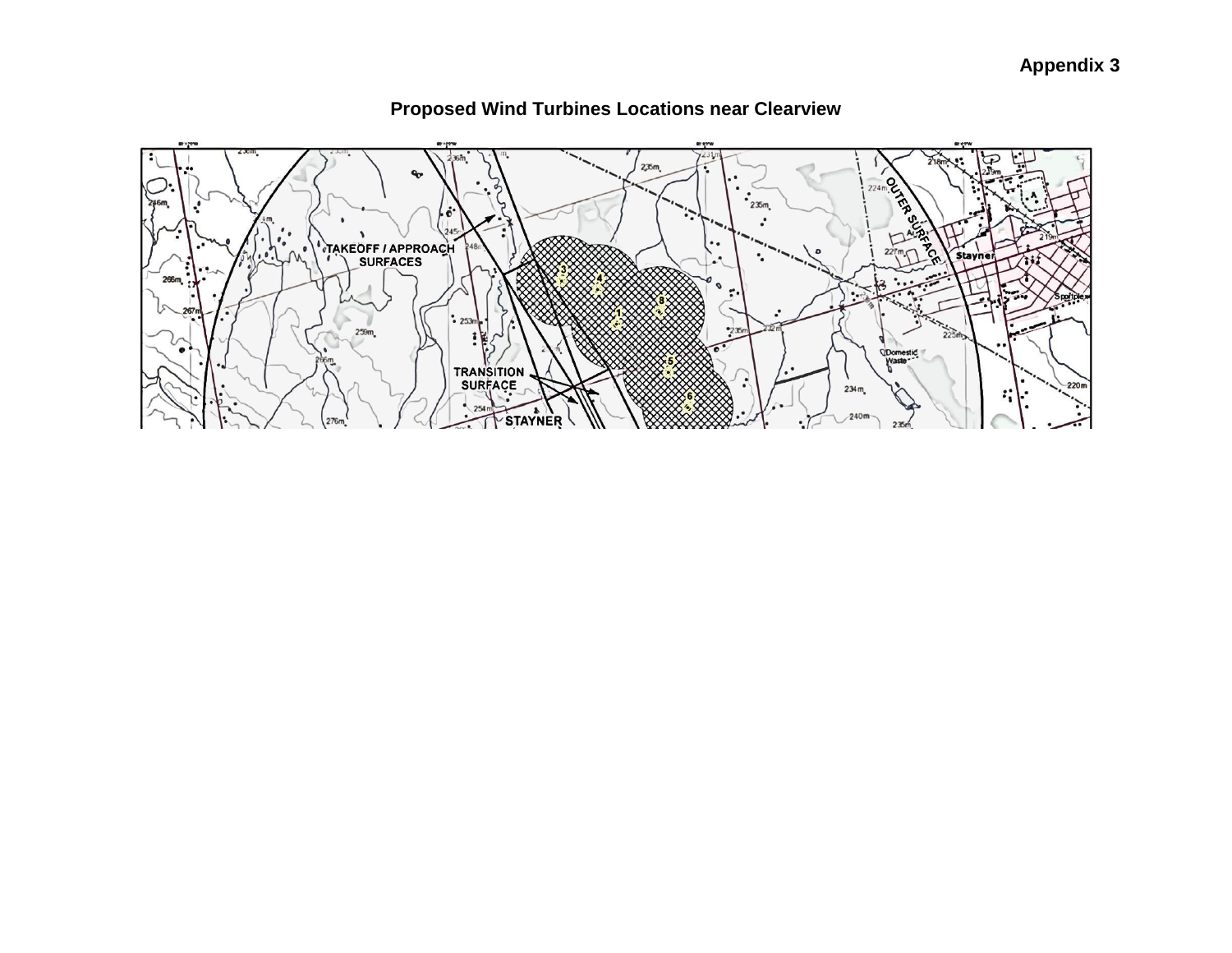[201] Although he stated that, without knowledge of species population sizes, "we cannot appreciate or describe the impact of mortality at wind farms", Dr. Fenton testified that there are endangered bat species of bats in the area which are vulnerable and "will surely be seriously and irreversibly harmed by the development in the absence of robust amelioration actions".

[202] Dr. Reynolds agreed regarding the vulnerability of the species, predicting that unless local population levels plateau, the little brown myotis will be regionally extirpated by 2026. As noted above, he added that there are now indications that some local populations are starting to plateau.

[203] Section 5(1)3 of the *ESA* refers to an "endangered species" as a species that lives in the wild "but is facing imminent extinction or extirpation". The Tribunal finds that vulnerability of such a nature exposes these species to serious harm where it is shown that they will suffer any additional fatalities. The Tribunal accepts the Approval Holder's evidence that WNS has caused the local little brown myotis population to become vulnerable, but finds that based on Dr. Reynolds' evidence that populations may be plateauing and Ms. Mainguy's evidence that the remaining individuals are either those that have avoided WNS or are resistant to it, fatalities caused by the Project will have serious harm to the local population. This finding is in line with the reasoning of the Ontario Divisional Court in *Ostrander* (as noted above in *Hirsch* at para. 154), where the Court stated in regard to serious harm to threatened Blanding's turtles:

> Given the fragile status of Blanding's turtle as a species, it would be difficult to characterize any increase in mortality arising from the Project as anything other than serious.

The Tribunal notes that the "endangered" status of little brown myotis categorizes this species as more at risk and with a more fragile status than the "threatened" Blanding's turtle referred to in *Ostrander*.

[204] The threshold test in s. 145.2.1 of the *EPA* protects vulnerable species such as little brown myotis. The Tribunal finds that this interpretation, and its application to the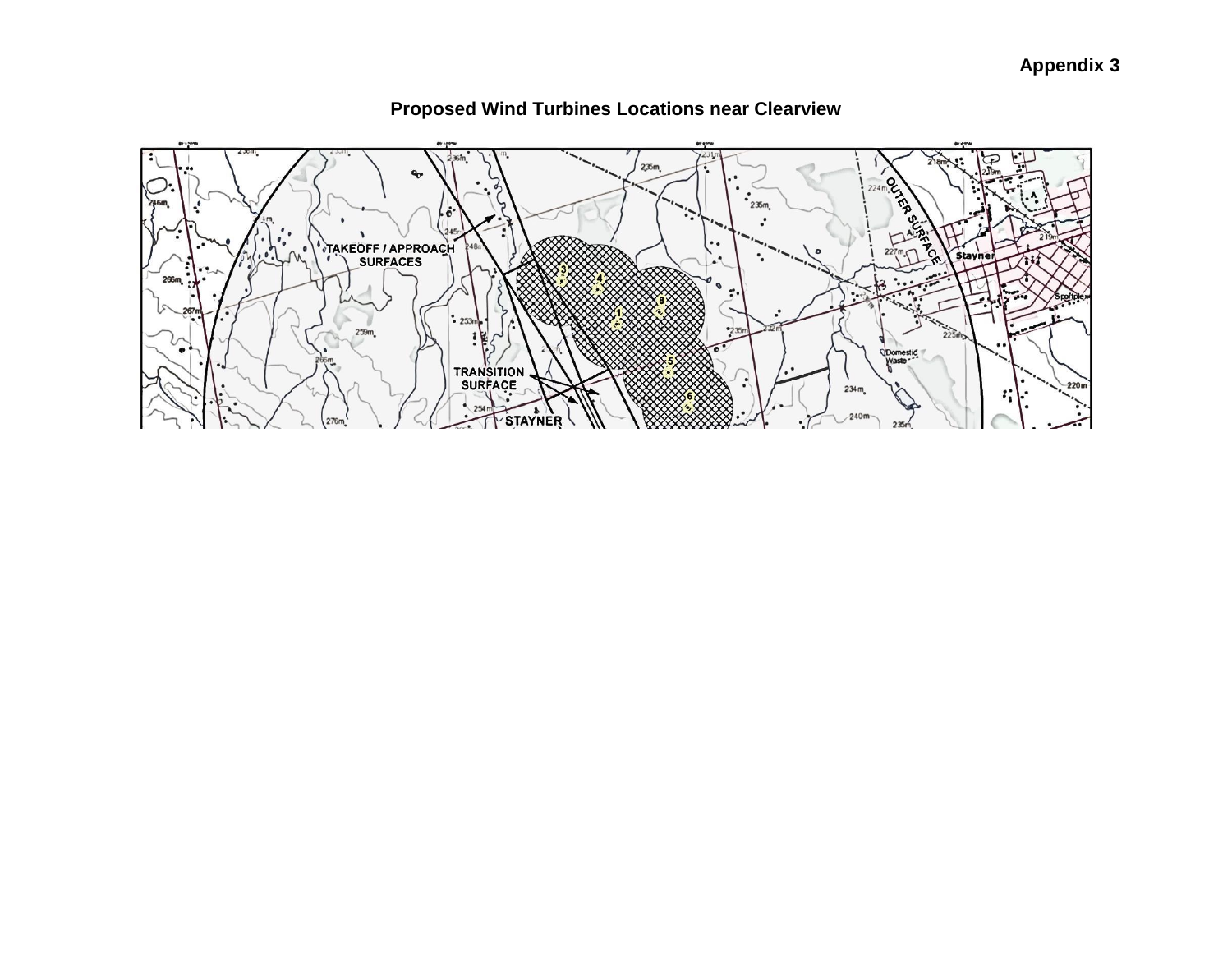local population of little brown myotis present at the Project site, is consistent with the purpose of the *EPA* to provide for the conservation and protection of the natural environment.

[205] Given the vulnerability of this species and the likelihood that the Project will cause fatalities, the Tribunal finds that without adequate mitigation measures, the Project will cause serious harm to the local population of little brown myotis.

## (iii) Adequacy of the Project's Mitigation Measures

[206] In *Amherst Island*, the proponent committed to undertake preventative mitigation measures to reduce the risk of harm to endangered bat species. In its Mitigation Operation Plan, dated November 2015, supplementing the renewable energy approval, post-construction monitoring was increased beyond that required under the impugned renewable energy approval for the periods of highest risk to endangered bat species, precautionary blade rotation cut-out in low wind conditions were required for times that these species are active, and there would be increased curtailment of operations in instances where there are additional bat fatalities by raising the wind speed at which turbines would commence operation.

[207] Dr. Fenton testified to the importance of undertaking all possible mitigation measures to reduce the risk of harm to bat species at risk. He testified that we must do anything that we can to mitigate impacts on the species. He stated at para. 11 of his witness statement:

> … it would be irresponsible not to use any feasible approaches to mitigate the impact of wind turbines on populations of [little brown myotis]. Failure to mitigate will effectively jeopardize the long term survival if this species by causing local extirpation.

[208] Under the present REA, the mitigation measures of curtailing operations or feathering blades would not be triggered until 10 bat fatalities are recorded per turbine over the course of one year. The Tribunal accepts Ms. Mainguy's and Dr. Smallwood's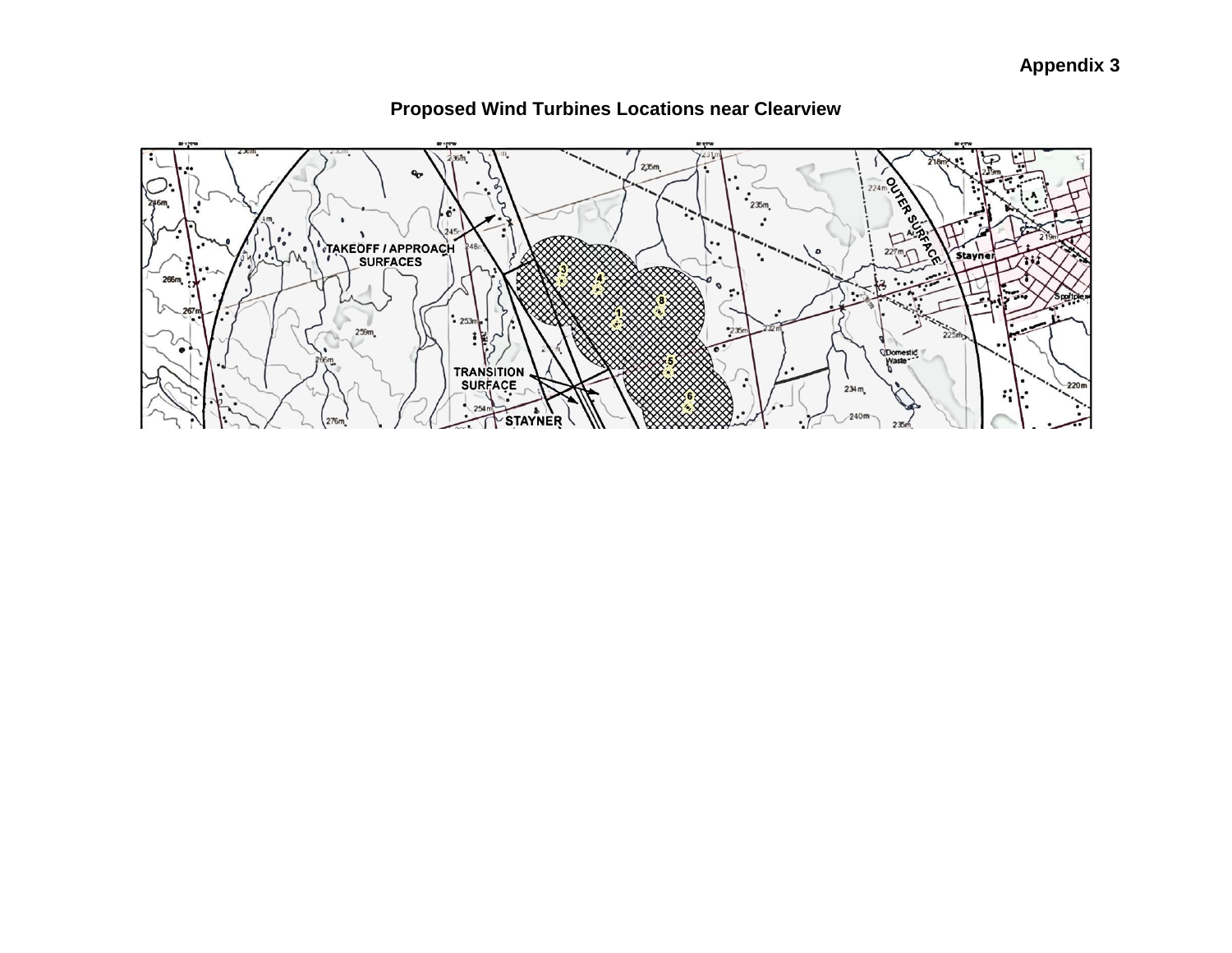evidence that bat fatalities are often under-estimated by post-construction monitoring. This fact is also noted in the EEMP.

[209] Ms. Mainguy questioned the effectiveness of the REA's mitigation measures. She stated at page 10 of her "Report on Peer Review of Fairview Wind Farm: Endangered Bat Species", dated April 2016, which was attached to her witness statement:

> Proposed mitigation for mortality of endangered bat species due to wind turbines would not be effective, as excessive mortality would not be detected until the end of each year, potentially after considerable mortality of adult breeding bats had taken place. Breeding adults are likely to be extremely important for populations of endangered bat species, as they are individuals that have survived white nose syndrome: the only individuals that could potentially carry resistance to the fungus. In addition there is no evidence that thresholds that have been set for acceptable bat mortality at each turbine would be sustainable in the long term for endangered bat species, especially considering the context of cumulative impacts of wind turbines throughout Ontario.

[210] The Tribunal notes that unlike in *Amherst Island*, neither the REA nor any supplementary commitments made by the Approval Holder require that preventative mitigation measures be implemented from the outset of the Project's operations in order to reduce the harm that the Project will cause to endangered bat species. Under Condition I5 of the REA there must be 10 bat fatalities of any species per turbine for mitigation measures to be triggered. Although endangered species fatalities must be reported to MNRF, such circumstances do not trigger any mandatory mitigation measures under the REA. Based on the evidence before the Tribunal regarding the vulnerability of the local little brown myotis population at the Project site, the Tribunal finds that, on a balance of probabilities, this high threshold for triggering mandatory mitigation measures will not prevent serious harm being caused by the Project to the local little brown myotis population.

[211] Regarding the REA's requirement that an *ESA* authorization be obtained as a mitigation measure, the Tribunal notes that although Dr. Reynolds testified that some little brown myotis are likely present at the Project site, no evidence was presented to the Tribunal on whether authorizations under the *ESA* have been sought by the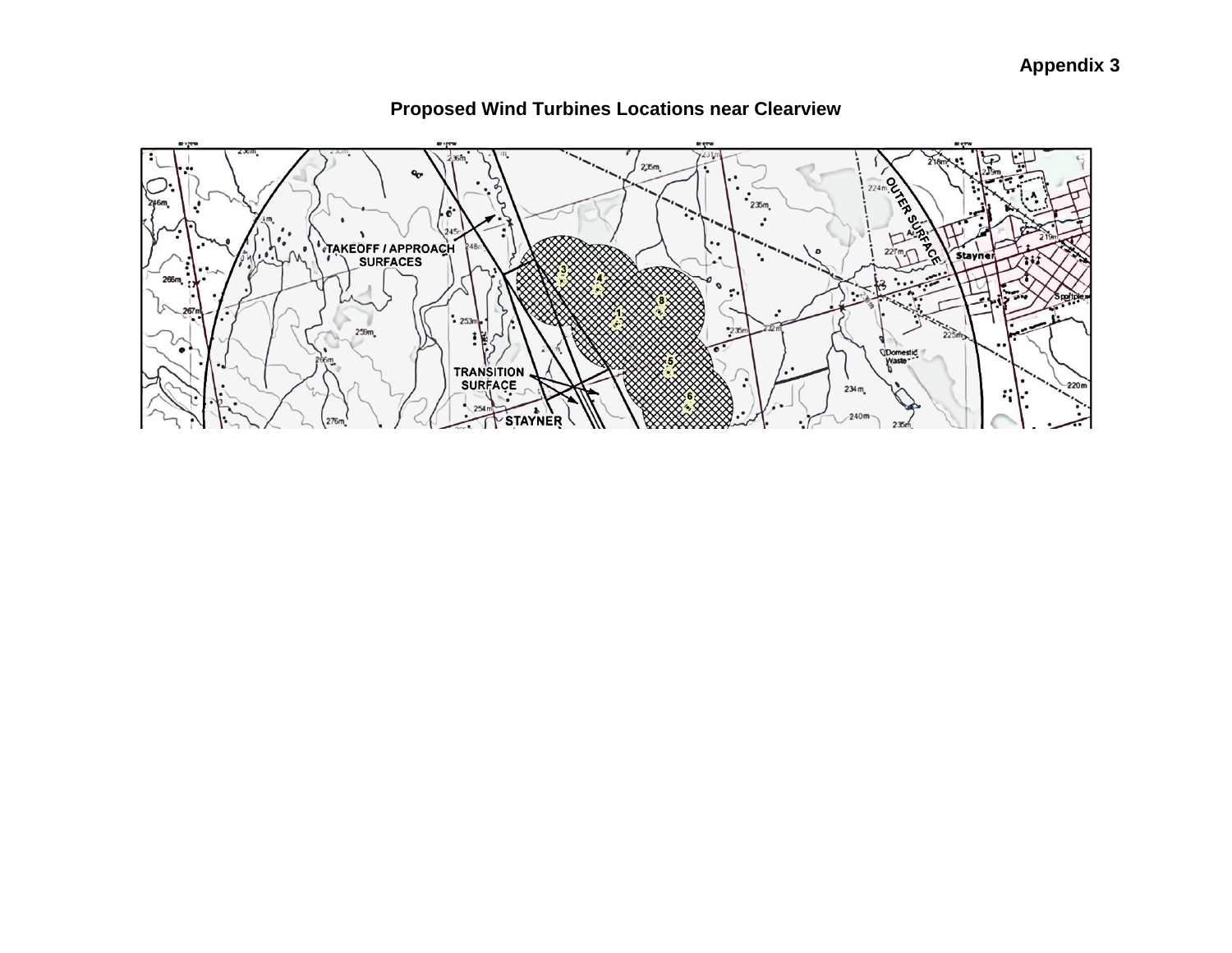Approval Holder regarding possible impacts on this endangered species caused by the Project's operation. The Tribunal notes that the NHA was conducted in 2012 prior to the listing of little brown myotis as an endangered species under the *ESA* and that the NHA does consider little brown myotis as a species of conservation concern. Condition J1 of the REA requires that the Approval Holder ensure that Project activities requiring authorization under the *ESA* will not commence until the necessary authorizations are in place. The Tribunal notes that the issuance of such authorizations does not necessarily address the issues that the Tribunal must consider under s. 145.2.1 (2) of the *EPA*. Given that no such authorizations have been issued, it is not possible for the Tribunal to assess whether such authorizations in this case would mitigate impacts of the Project to little brown myotis or specifically address the threat of extirpation of the local population of this species.

[212] In *Amherst Island*, the Tribunal found that bats were known to forage in the vicinity of the wind energy project and that there was suitable habitat there to support their life processes, but there was insufficient evidence to determine that there would be fatalities or, if there were fatalities, that they would be at a level that would cause serious and irreversible harm. Like in *Amherst Island*, the population of little brown myotis at the Project site is small; however, in the present case, preventative mitigation measures are not in place equivalent to those set out in the supplementary commitments made by the approval holder in *Amherst Island*. In *Amherst Island*, the Tribunal found that the approval holder's commitment to preventative mitigation measures ensured that bat fatalities, if any, would be minimal. The Tribunal finds that the mitigation measures as set out in the REA are not as protective as those in the supplementary commitments made for the wind energy project in *Amherst Island*, which the Tribunal finds are more up-to-date and consistent with the environmental protection and conservation purposes of the *EPA*. The Tribunal notes that if similar measures were put into place for the Project, the Tribunal may have found that harm would be reduced below the threshold of serious harm.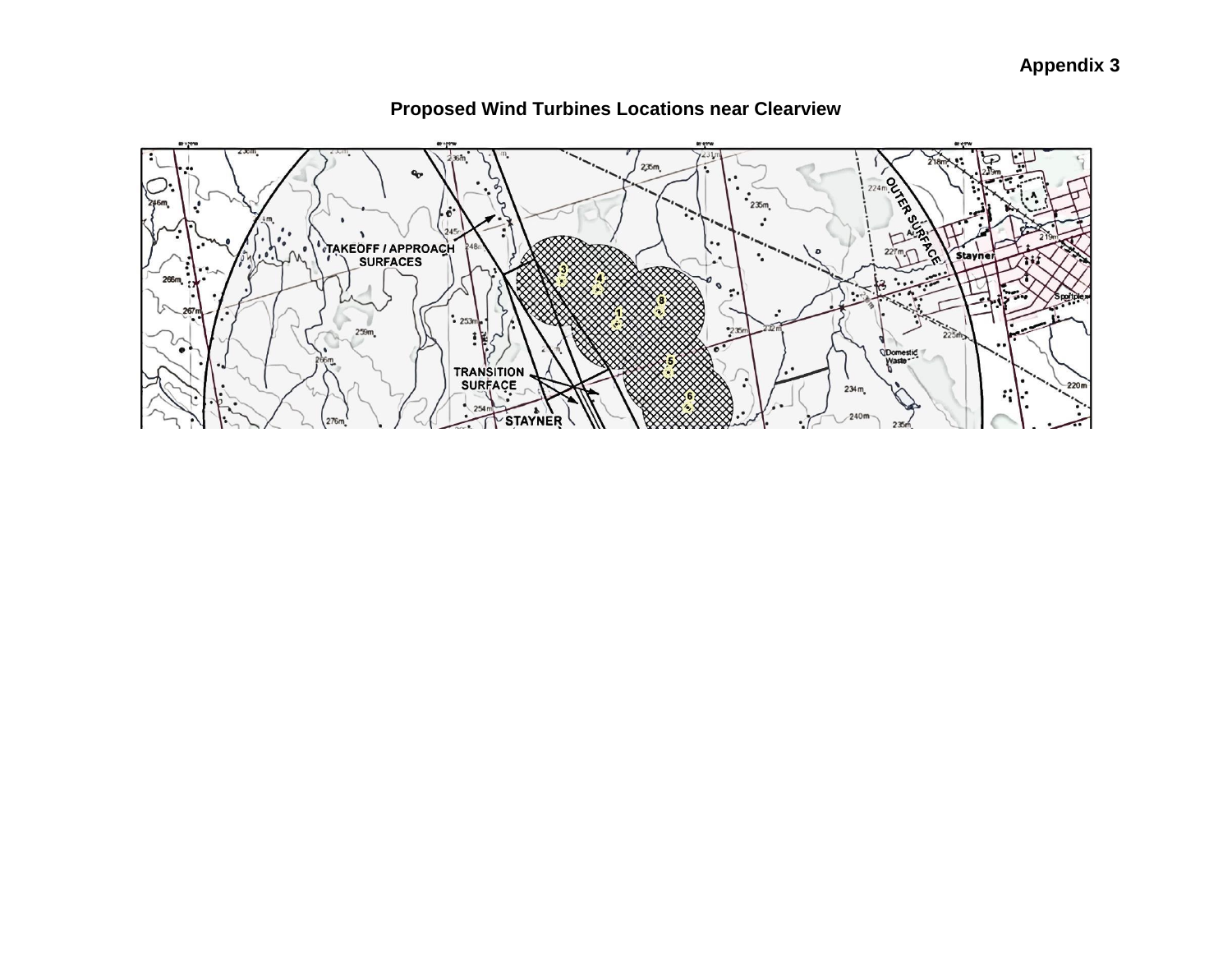## (iv) Conclusions on Serious Harm to Bats

[213] Given the evidence before the Tribunal on the presence of little brown myotis in the vicinity of the Project site, the history of fatalities of this species at Ontario wind facilities, and the absence of progressive preventative measures to reduce the risk of harm to this endangered species, the Tribunal finds that engaging in the Project in accordance with the REA will cause serious harm to the local population of little brown myotis over the lifespan of the Project.

(2) Irreversible Harm

[214] The test under s. 145.2.1(2) requires that the Tribunal determine both whether a project will cause serious harm and also whether it will cause irreversible harm. As noted by the Court of Appeal in *Ostrander*, data on population numbers are helpful for determining whether a population can recover from harm, but where such data is not available, the Tribunal may rely on expert opinion in making this determination.

[215] In the present case, the Tribunal has determined that little brown myotis is present at the Project site and the species is in danger of extirpation. Dr. Fenton stated that population data on little brown myotis in Ontario does not exist, but he and Dr. Reynolds agreed that its population in Ontario has been reduced by 90 per cent and that the local population in the vicinity of the Project site is small. It therefore stands to reason that the number of little brown myotis fatalities that will be caused by the Project will be low.

[216] Dr. Reynolds stated that any foreseeable bat mortality at the Project site would not cause any irreversible harm. He stated that any incidental mortality caused by the operation of the Project would not alter the slope of the population trajectory of little brown myotis and is therefore not irreversible.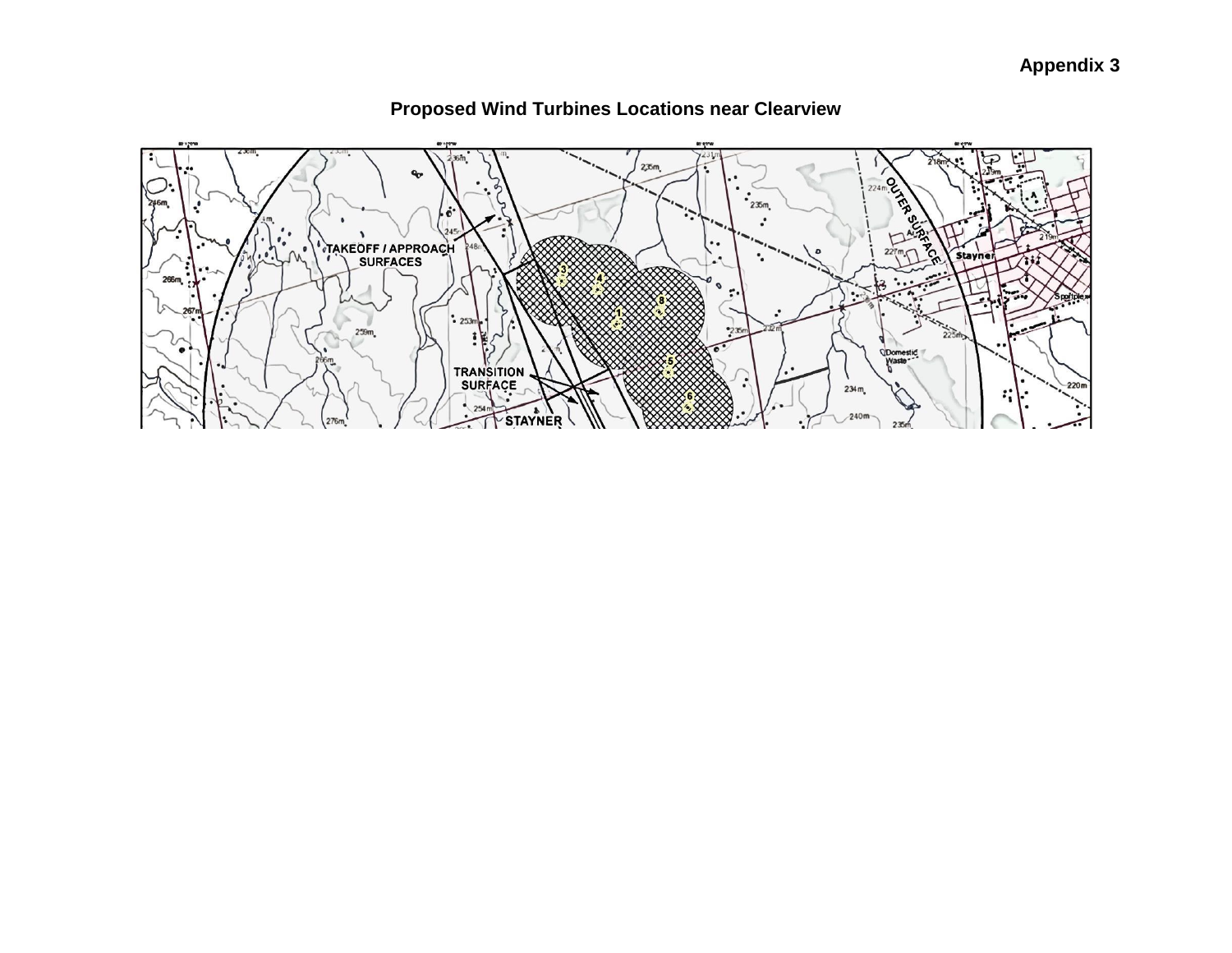[217] Dr. Fenton and Ms. Mainguy each testified that for little brown myotis to recover from WNS, much will depend on the continued viability of the remaining, healthy, population. Dr. Fenton stated at paras. 9-10 of his witness statement:

> The impact of WNS jeopardizes the long term survival of some species of bats, to the point that any additional mortality (e.g. at turbines) is not acceptable from a conservation standpoint. Our lack of knowledge about the size of the populations of different species of bats precludes specifically quantifying the risks turbines pose to the long term survival of populations of bats.

 $\left[\ldots\right]$ 

Populations of [little brown myotis] appear to be about  $5 - 10\%$  of their pre-2010 levels. Additional mortality, such as that associated with wind turbines, will jeopardize the survival of this species which has been so negatively affected by WNS.

[218] Ms. Mainguy stated that increased mortality of breeding adult little brown myotis would likely cause irreversible harm to the local population of this slow-reproducing species. She stated at page 7 of her "Report on Peer Review of Fairview Wind Farm: Endangered Bat Species", which was appended to her witness statement, that "[m]ortality of breeding adults would likely result in irreversible harm to the local bat populations in the vicinity of the wind turbines", reiterating at page 10 that "[b]reeding adults are likely to be extremely important for populations of endangered bat species, as they are individuals that have survived white nose syndrome: the only individuals that could potentially carry resistance to the fungus".

[219] The Tribunal accepts Dr. Reynolds' view that little brown myotis fatalities caused by the Project will be low, but also accepts the evidence of Dr. Fenton and Ms. Mainguy that any recovery of the local population from WNS depends on the continued viability of the remaining, healthy, population. Relying on the evidence of Dr. Fenton, who was acknowledged by Dr. Reynolds as the expert on local little brown myotis populations, and Ms. Mainguy, the Tribunal finds that the number of little brown myotis fatalities will not be incidental, but rather will impact the trajectory of the local little brown myotis population. Based on the agreed evidence of both Dr. Fenton and Dr. Reynolds regarding the endangered status of the species, the Tribunal finds that even small-scale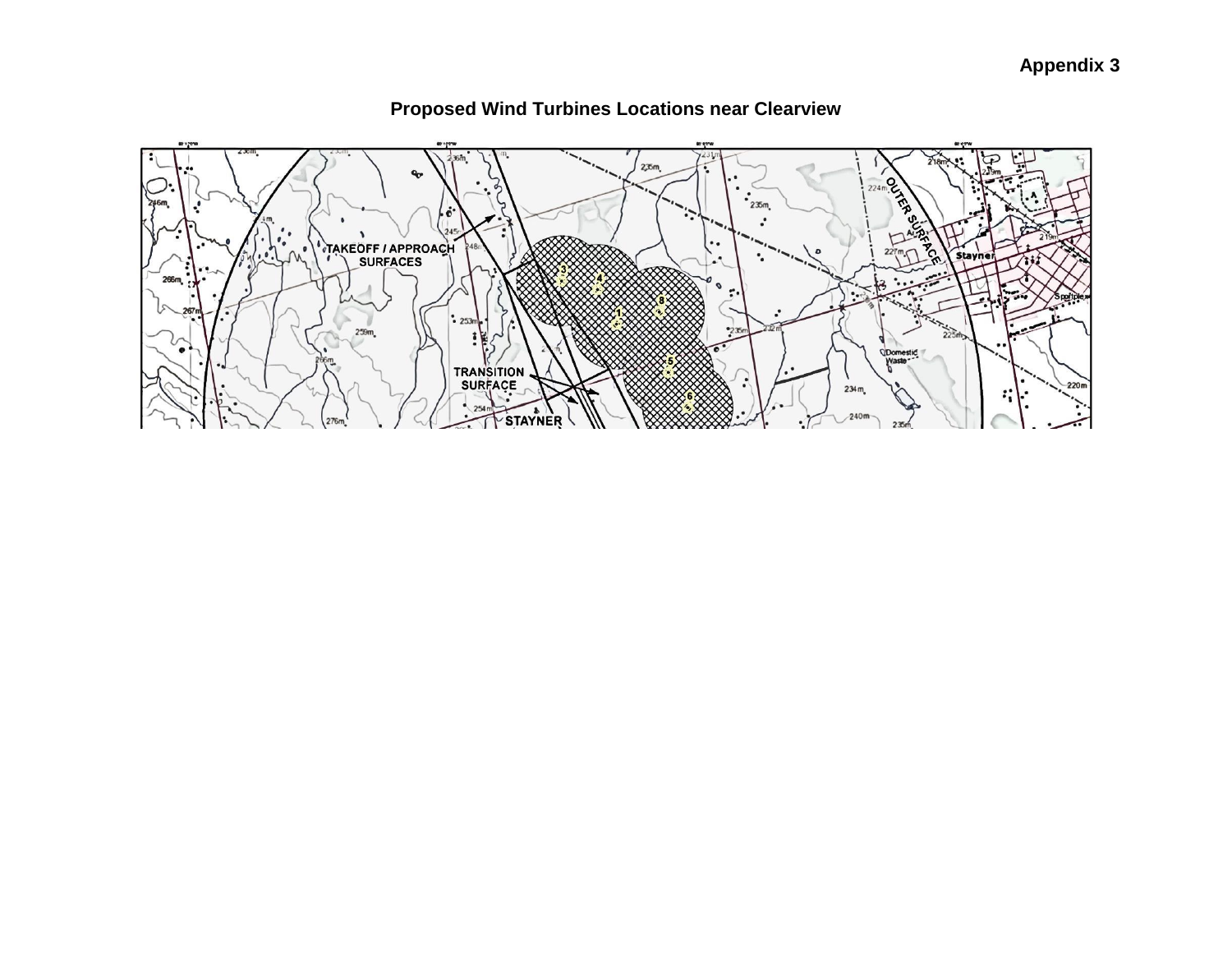impacts on the local population of little brown myotis will decrease its chances of recovery over the lifespan of the Project.

[220] The Tribunal finds that over the lifespan the Project, it is more likely than not that the Project will cause serious harm to the local population of little brown myotis from which it will not recover and cannot be reversed. Therefore, without additional mitigation measures in place, the Tribunal finds that engaging in the Project in accordance with the REA will cause irreversible harm to little brown myotis.

#### *Conclusion on Issue No. 2*

[221] Based on the evidence before it, the Tribunal finds that engaging in the Project in accordance with the REA will cause serious and irreversible harm to animal life, plant life or the natural environment under s. 145.1(2) of the *EPA*.

#### *Remedy Hearing*

[222] In *Ostrander*, the Court of Appeal found, at para. 97:

I also agree with the Divisional Court that, given the broad and varied range of attacks launched against the REA, it was not realistic to expect the parties to address the appropriate remedy at the end of the hearing of the merits without knowing what the Tribunal's findings were in regard to the broad range of alleged harms. Without the contributions of the parties on the question of remedy, it is not surprising the Tribunal found itself "not in a position" to consider the full range of remedial options.

[223] The Tribunal notes the Court's finding does not state that a further hearing to address remedy is required in every case. As noted by the Court, the Tribunal in *Ostrander* specifically noted that it was not in a position to consider the full range of remedial options. The Tribunal, in this proceeding, considers that the range of alleged harms is narrower, so the parties could have addressed the appropriate remedy at the hearing of the merits. Nevertheless, given the volume of evidence adduced, and the fact that many of the issues in this proceeding have not been addressed in detail in previous renewable energy appeal proceedings, the Tribunal is prepared to provide an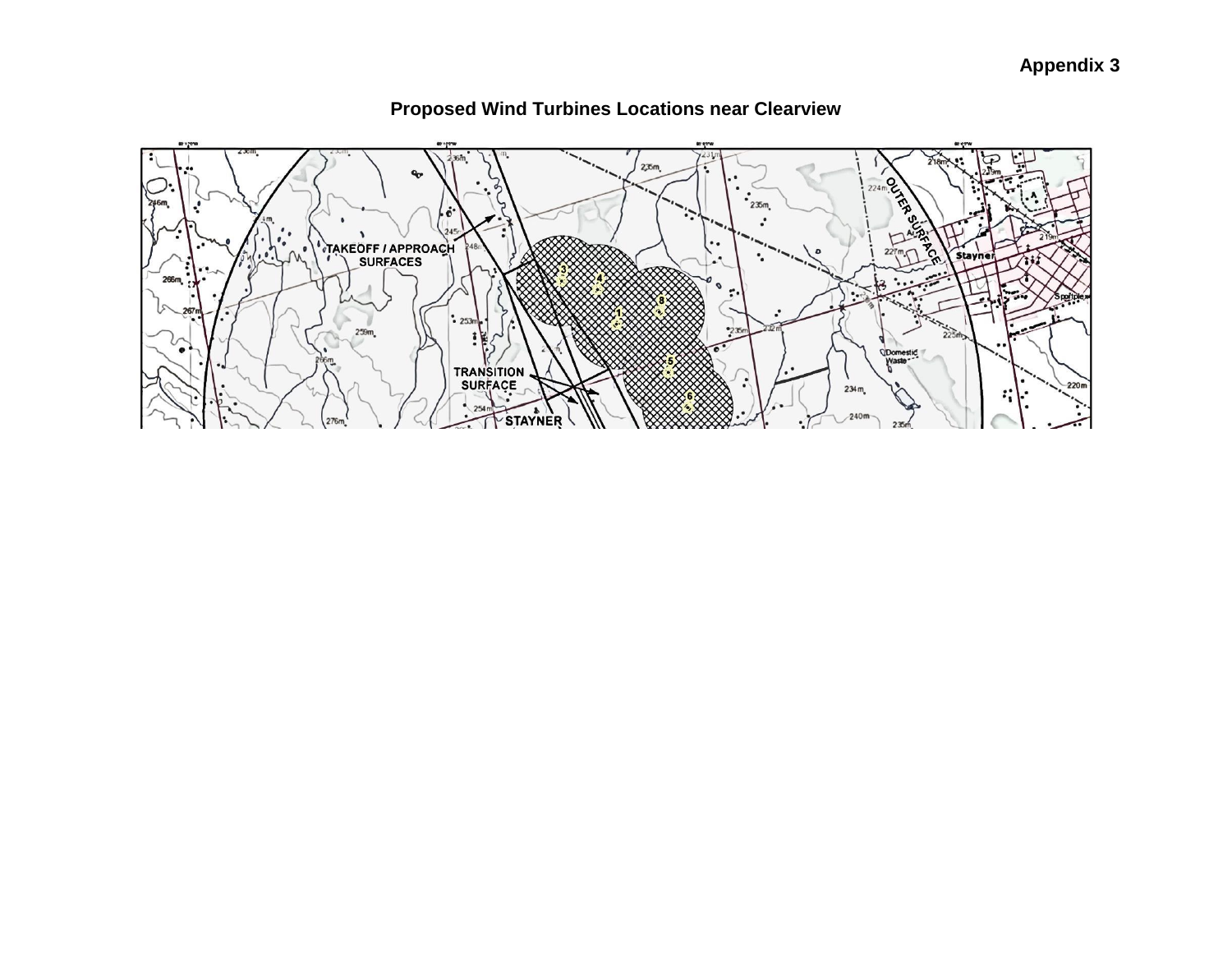opportunity for the parties to make further submissions on appropriate remedies, should the Approval Holder or the Director request such an opportunity.

[224] The Tribunal, therefore, adjourns this proceeding to a telephone conference call ("TCC") to determine the next steps in this appeal, to be scheduled by the Tribunal Case Coordinator. In order to ensure that there is sufficient time to hold a remedy hearing before the statutory deeming provision takes effect, the Tribunal adjourns this proceeding, pursuant to O. Reg. 359/09, s. 59(2)1.ii, effective from the release date of this Order, to the date of the next scheduled TCC.

#### **ORDER**

[225] The Tribunal finds that the Appellants have satisfied the health test and the environment test in respect of little brown myotis under s. 145.2.1(2)(a) and (b) of the *EPA*. The Tribunal, therefore, allows the appeals in part.

[226] Subject to any further order of the Tribunal, this proceeding is further adjourned under s. 59(2)1.ii of O. Reg. 359/09 to a telephone conference call to be arranged by the Case Coordinator. At that time, if a remedy hearing is required, the Tribunal will discuss procedural steps for the hearing of submissions with respect to the appropriate remedy, pursuant to s. 145.2.1(4) of the *EPA*.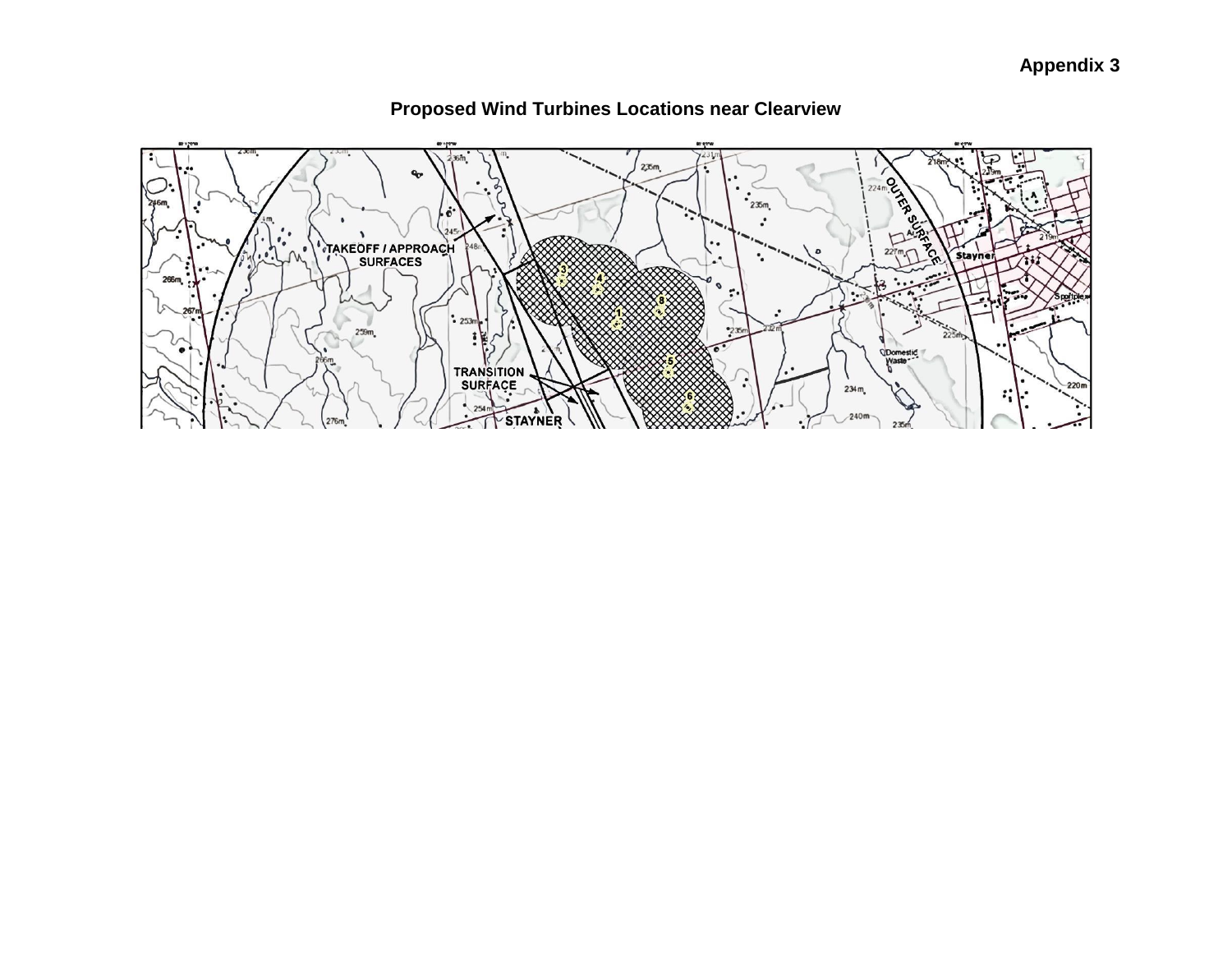*Appeals Allowed in Part Hearing Adjourned*

*"Dirk VanderBent"*

DIRK VANDERBENT VICE-CHAIR

*"Hugh S. Wilkins"*

HUGH S. WILKINS MEMBER

Appendix 1 - Appellant List Appendix 2 - Proposed wind turbine locations near Collingwood Regional Airport Appendix 3 - Proposed wind turbine locations near Clearview Aerodrome

> If there is an attachment referred to in this document, please visit www.elto.gov.on.ca to view the attachment in PDF format.

## **Environmental Review Tribunal**

A constituent tribunal of Environment and Land Tribunals Ontario Website: www.elto.gov.on.ca Telephone: 416-212-6349 Toll Free: 1-866-448-2248